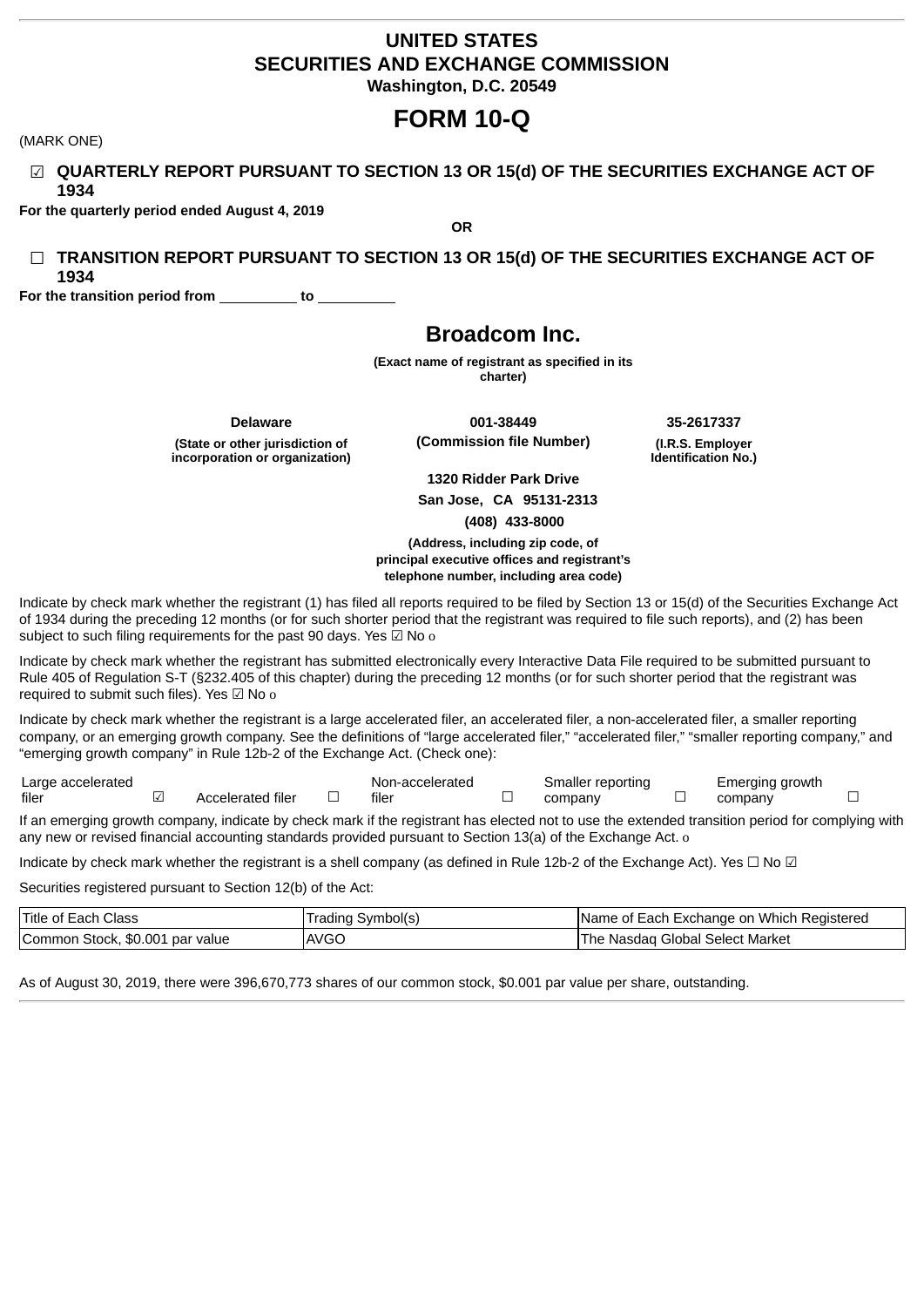### **BROADCOM INC. Quarterly Report on Form 10-Q For the Quarterly Period Ended August 4, 2019**

## **TABLE OF CONTENTS**

<span id="page-1-0"></span>

|                                                                                               | Page            |
|-----------------------------------------------------------------------------------------------|-----------------|
| <b>PART I - FINANCIAL INFORMATION</b>                                                         |                 |
| Item 1. Condensed Consolidated Financial Statements — Unaudited                               |                 |
| Item 2. Management's Discussion and Analysis of Financial Condition and Results of Operations | 42              |
| Item 3. Quantitative and Qualitative Disclosures About Market Risk                            | 52              |
| Item 4. Controls and Procedures                                                               | 52              |
| <b>PART II - OTHER INFORMATION</b>                                                            | 53              |
| <b>Item 1. Legal Proceedings</b>                                                              | 53              |
| Item 1A. Risk Factors                                                                         | 53              |
| Item 2. Unregistered Sales of Equity Securities and Use of Proceeds                           | 73              |
| <b>Item 3. Defaults Upon Senior Securities</b>                                                | 73              |
| <b>Item 4. Mine Safety Disclosures</b>                                                        | 73              |
| Item 5. Other Information                                                                     | 73              |
| Item 6. Exhibits                                                                              | $\frac{74}{1}$  |
| <b>SIGNATURES</b>                                                                             | $\overline{75}$ |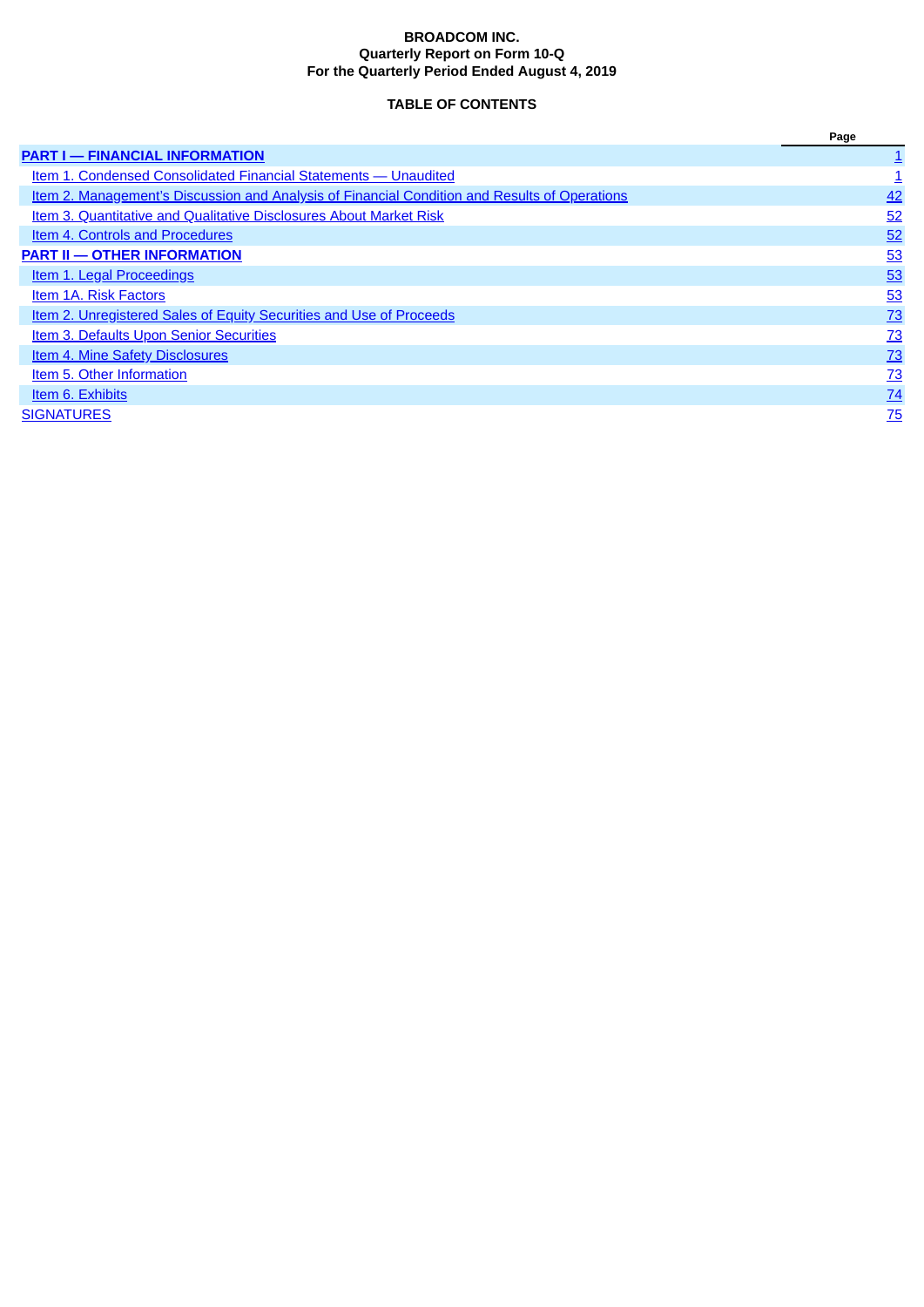## **PART I — FINANCIAL INFORMATION**

## <span id="page-2-1"></span><span id="page-2-0"></span>**Item 1. Condensed Consolidated Financial Statements — Unaudited**

## **BROADCOM INC.**

## **INDEX TO CONDENSED CONSOLIDATED FINANCIAL STATEMENTS — UNAUDITED**

|                                                                              | Page |
|------------------------------------------------------------------------------|------|
| <b>Condensed Consolidated Balance Sheets - Unaudited</b>                     |      |
| <b>Condensed Consolidated Statements of Operations - Unaudited</b>           | 3    |
| <b>Condensed Consolidated Statements of Comprehensive Income - Unaudited</b> |      |
| <b>Condensed Consolidated Statements of Cash Flows - Unaudited</b>           | 5    |
| <b>Condensed Consolidated Statements of Equity — Unaudited</b>               | 6    |
| Notes to Unaudited Condensed Consolidated Financial Statements               | 9    |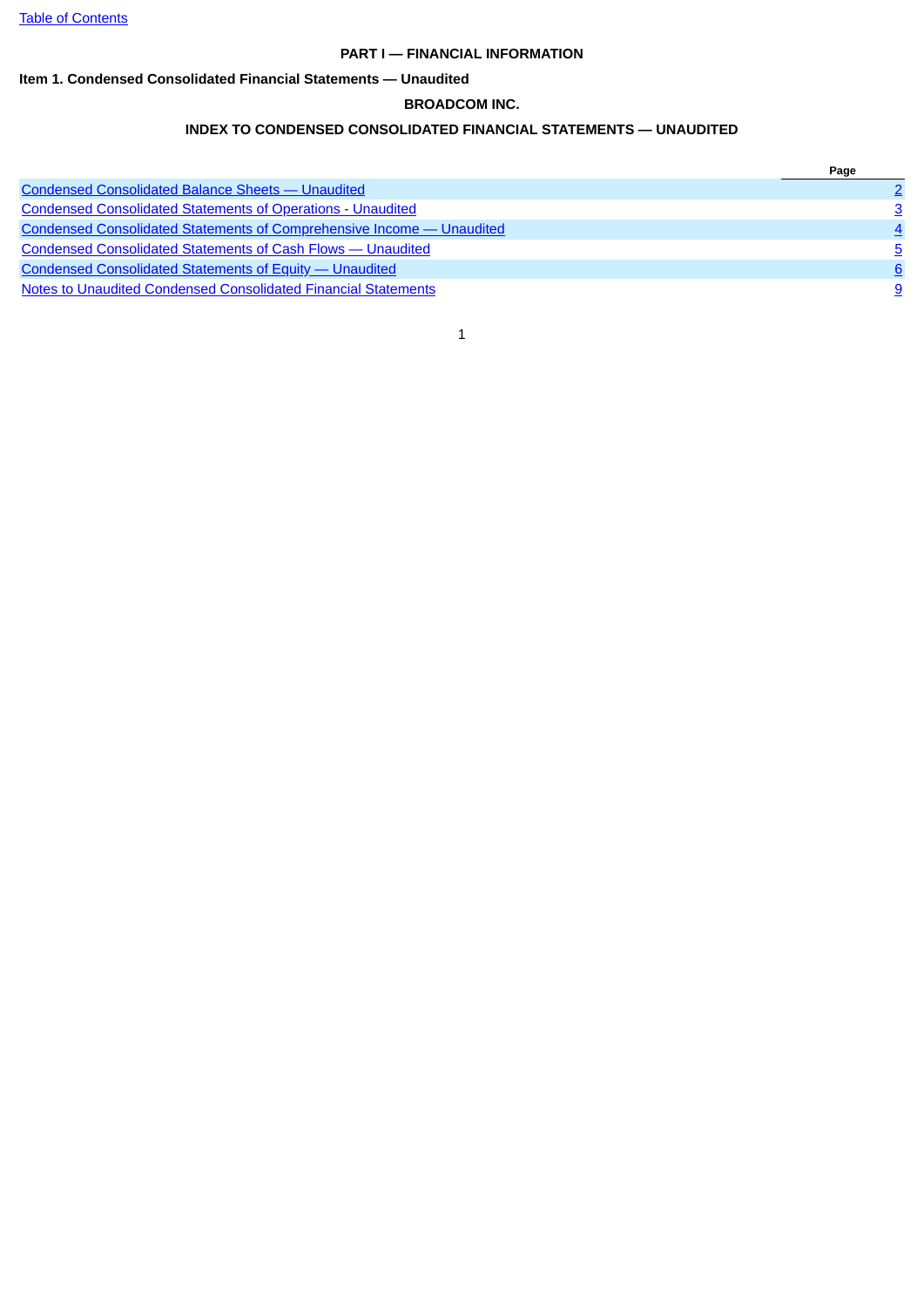## **BROADCOM INC. CONDENSED CONSOLIDATED BALANCE SHEETS — UNAUDITED**

<span id="page-3-0"></span>

|                                                                                                                                                                                  |                | August 4,<br>2019               | November 4,<br>2018 |        |  |
|----------------------------------------------------------------------------------------------------------------------------------------------------------------------------------|----------------|---------------------------------|---------------------|--------|--|
|                                                                                                                                                                                  |                | (In millions, except par value) |                     |        |  |
| <b>ASSETS</b>                                                                                                                                                                    |                |                                 |                     |        |  |
| Current assets:                                                                                                                                                                  |                |                                 |                     |        |  |
| Cash and cash equivalents                                                                                                                                                        | $\mathfrak{P}$ | 5.462                           | $\mathfrak{L}$      | 4,292  |  |
| Trade accounts receivable, net                                                                                                                                                   |                | 3,539                           |                     | 3,325  |  |
| Inventory                                                                                                                                                                        |                | 1,091                           |                     | 1,124  |  |
| Other current assets                                                                                                                                                             |                | 806                             |                     | 366    |  |
| <b>Total current assets</b>                                                                                                                                                      |                | 10,898                          |                     | 9.107  |  |
| Long-term assets:                                                                                                                                                                |                |                                 |                     |        |  |
| Property, plant and equipment, net                                                                                                                                               |                | 2,611                           |                     | 2,635  |  |
| Goodwill                                                                                                                                                                         |                | 36,686                          |                     | 26,913 |  |
| Intangible assets, net                                                                                                                                                           |                | 18,879                          |                     | 10,762 |  |
| Other long-term assets                                                                                                                                                           |                | 693                             |                     | 707    |  |
| <b>Total assets</b>                                                                                                                                                              | $\mathfrak{P}$ | 69,767                          | $\mathfrak{P}$      | 50,124 |  |
| LIABILITIES AND STOCKHOLDERS' EQUITY                                                                                                                                             |                |                                 |                     |        |  |
| <b>Current liabilities:</b>                                                                                                                                                      |                |                                 |                     |        |  |
| Accounts payable                                                                                                                                                                 | \$             | 996                             | \$                  | 811    |  |
| Employee compensation and benefits                                                                                                                                               |                | 575                             |                     | 715    |  |
| Current portion of long-term debt                                                                                                                                                |                | 3,537                           |                     |        |  |
| Other current liabilities                                                                                                                                                        |                | 3,174                           |                     | 812    |  |
| <b>Total current liabilities</b>                                                                                                                                                 |                | 8,282                           |                     | 2,338  |  |
| Long-term liabilities:                                                                                                                                                           |                |                                 |                     |        |  |
| Long-term debt                                                                                                                                                                   |                | 34,028                          |                     | 17,493 |  |
| Other long-term liabilities                                                                                                                                                      |                | 5,954                           |                     | 3,636  |  |
| <b>Total liabilities</b>                                                                                                                                                         |                | 48,264                          |                     | 23,467 |  |
| Commitments and contingencies (Note 11)                                                                                                                                          |                |                                 |                     |        |  |
| Stockholders' equity:                                                                                                                                                            |                |                                 |                     |        |  |
| Preferred stock, \$0.001 par value; 100 shares authorized; no shares issued or outstanding as<br>of August 4, 2019 or November 4, 2018                                           |                |                                 |                     |        |  |
| Common stock and additional paid-in capital, \$0.001 par value; 2,900 shares authorized; 398<br>and 408 shares issued and outstanding as of August 4, 2019 and November 4, 2018, |                |                                 |                     |        |  |
| respectively                                                                                                                                                                     |                | 21,619                          |                     | 23,285 |  |
| Retained earnings                                                                                                                                                                |                |                                 |                     | 3,487  |  |
| Accumulated other comprehensive loss                                                                                                                                             |                | (116)                           |                     | (115)  |  |
| Total stockholders' equity                                                                                                                                                       |                | 21,503                          |                     | 26,657 |  |
| Total liabilities and stockholders' equity                                                                                                                                       | \$             | 69,767                          | \$                  | 50,124 |  |

The accompanying notes are an integral part of these unaudited condensed consolidated financial statements.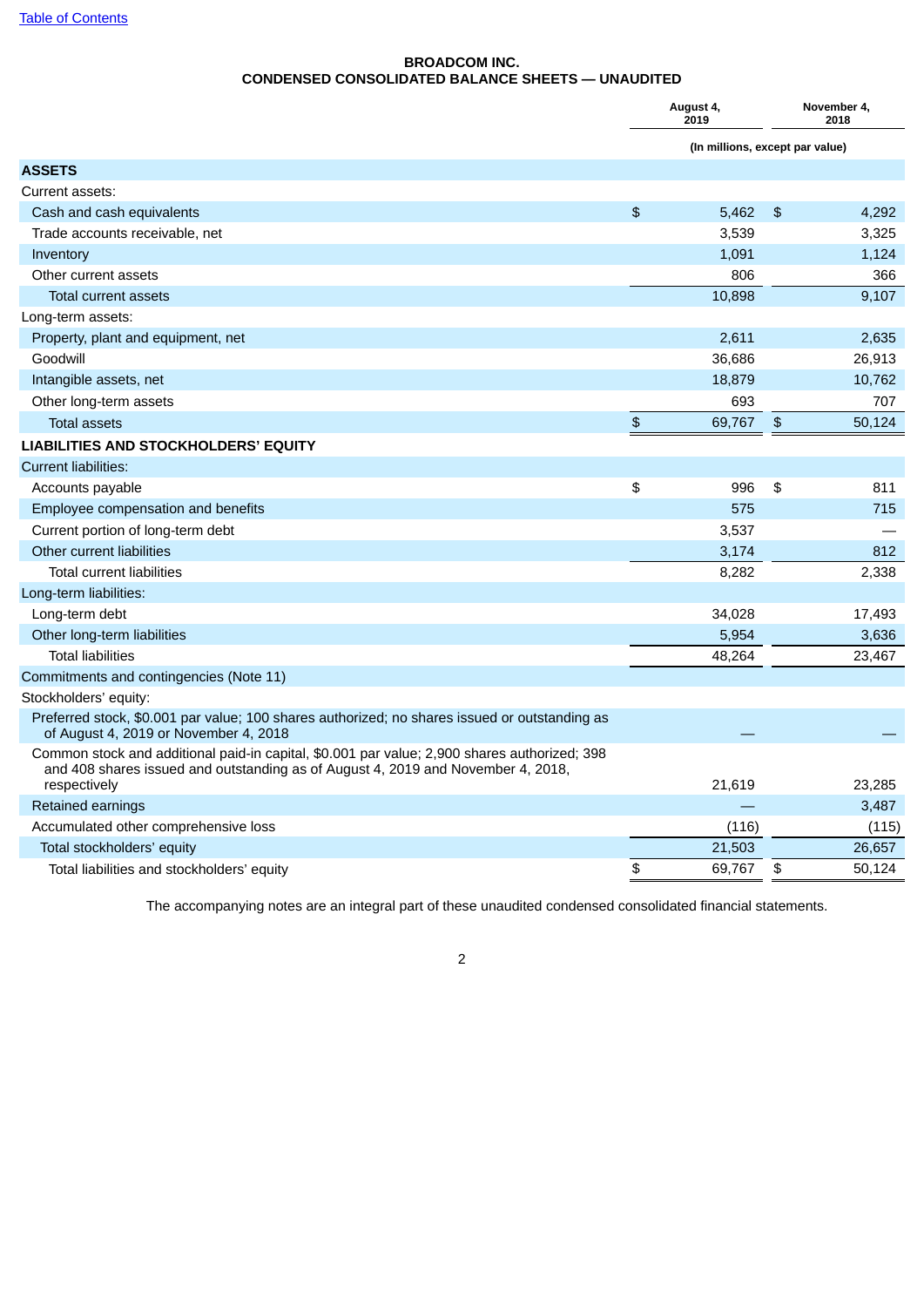## **BROADCOM INC. CONDENSED CONSOLIDATED STATEMENTS OF OPERATIONS — UNAUDITED**

<span id="page-4-0"></span>

|                                                        |                  | <b>Fiscal Quarter Ended</b> |               |                                      | <b>Three Fiscal Quarters Ended</b> |                   |               |                   |
|--------------------------------------------------------|------------------|-----------------------------|---------------|--------------------------------------|------------------------------------|-------------------|---------------|-------------------|
|                                                        |                  | August 4,<br>2019           |               | August 5,<br>2018                    |                                    | August 4,<br>2019 |               | August 5,<br>2018 |
|                                                        |                  |                             |               | (In millions, except per share data) |                                    |                   |               |                   |
| Net revenue:                                           |                  |                             |               |                                      |                                    |                   |               |                   |
| Products                                               | \$               | 4,413                       | \$            | 4,783                                | \$                                 | 13,470            | \$            | 14,640            |
| Subscriptions and services                             |                  | 1,102                       |               | 280                                  |                                    | 3,351             |               | 764               |
| Total net revenue                                      |                  | 5,515                       |               | 5,063                                |                                    | 16,821            |               | 15,404            |
| Cost of revenue:                                       |                  |                             |               |                                      |                                    |                   |               |                   |
| Cost of products sold                                  |                  | 1,519                       |               | 1,656                                |                                    | 4,530             |               | 5,204             |
| Cost of subscriptions and services                     |                  | 132                         |               | 24                                   |                                    | 405               |               | 71                |
| Purchase accounting effect on inventory                |                  |                             |               |                                      |                                    |                   |               | 70                |
| Amortization of acquisition-related intangible assets  |                  | 828                         |               | 762                                  |                                    | 2,487             |               | 2,242             |
| Restructuring charges                                  |                  | 2                           |               | 2                                    |                                    | 68                |               | 19                |
| Total cost of revenue                                  |                  | 2,481                       |               | 2,444                                |                                    | 7,490             |               | 7,606             |
| Gross margin                                           |                  | 3,034                       |               | 2,619                                |                                    | 9,331             |               | 7,798             |
| Research and development                               |                  | 1,235                       |               | 959                                  |                                    | 3,519             |               | 2,820             |
| Selling, general and administrative                    |                  | 410                         |               | 234                                  |                                    | 1,300             |               | 819               |
| Amortization of acquisition-related intangible assets  |                  | 475                         |               | 68                                   |                                    | 1,424             |               | 474               |
| Restructuring, impairment and disposal charges         |                  | 49                          |               | 19                                   |                                    | 698               |               | 202               |
| Total operating expenses                               |                  | 2,169                       |               | 1,280                                |                                    | 6,941             |               | 4,315             |
| Operating income                                       |                  | 865                         |               | 1,339                                |                                    | 2,390             |               | 3,483             |
| Interest expense                                       |                  | (362)                       |               | (149)                                |                                    | (1,083)           |               | (480)             |
| Other income, net                                      |                  | 41                          |               | 39                                   |                                    | 172               |               | 120               |
| Income from continuing operations before income taxes  |                  | 544                         |               | 1,229                                |                                    | 1,479             |               | 3,123             |
| Provision for (benefit from) income taxes              |                  | (171)                       |               | 32                                   |                                    | (410)             |               | (8, 391)          |
| Income from continuing operations                      |                  | 715                         |               | 1,197                                |                                    | 1,889             |               | 11,514            |
| Loss from discontinued operations, net of income taxes |                  |                             |               | (1)                                  |                                    | (12)              |               | (19)              |
| Net income                                             |                  | 715                         |               | 1,196                                |                                    | 1,877             |               | 11,495            |
| Net income attributable to noncontrolling interest     |                  |                             |               |                                      |                                    |                   |               | 351               |
| Net income attributable to common stock                | $\frac{1}{2}$    | 715                         | $\frac{1}{2}$ | 1,196                                | \$                                 | 1,877             | \$            | 11,144            |
|                                                        |                  |                             |               |                                      |                                    |                   |               |                   |
| Basic income (loss) per share:                         |                  |                             |               |                                      |                                    |                   |               |                   |
| Income per share from continuing operations            | \$               | 1.80                        | \$            | 2.78                                 | \$                                 | 4.73              | \$            | 26.58             |
| Loss per share from discontinued operations            |                  |                             |               |                                      |                                    | (0.03)            |               | (0.05)            |
| Net income per share                                   | $\,$             | 1.80                        | \$            | 2.78                                 | $\boldsymbol{\mathfrak{s}}$        | 4.70              | $\sqrt[6]{3}$ | 26.53             |
|                                                        |                  |                             |               |                                      |                                    |                   |               |                   |
| Diluted income (loss) per share:                       |                  |                             |               |                                      |                                    |                   |               |                   |
| Income per share from continuing operations            | $$\mathfrak{s}$$ | 1.71                        | \$            | 2.71                                 | \$                                 | 4.50              | $\frac{1}{2}$ | 25.78             |
| Loss per share from discontinued operations            |                  |                             |               |                                      |                                    | (0.03)            |               | (0.04)            |
| Net income per share                                   | $\, \, \$$       | 1.71                        | $\sqrt{3}$    | 2.71                                 | $\, \, \$$                         | 4.47 $$$          |               | 25.74             |
|                                                        |                  |                             |               |                                      |                                    |                   |               |                   |
| Weighted-average shares:                               |                  |                             |               |                                      |                                    |                   |               |                   |
| <b>Basic</b>                                           |                  | 398                         |               | 430                                  |                                    | 399               |               | 420               |
| <b>Diluted</b>                                         |                  | 418                         |               | 441                                  |                                    | 420               |               | 433               |

The accompanying notes are an integral part of these unaudited condensed consolidated financial statements.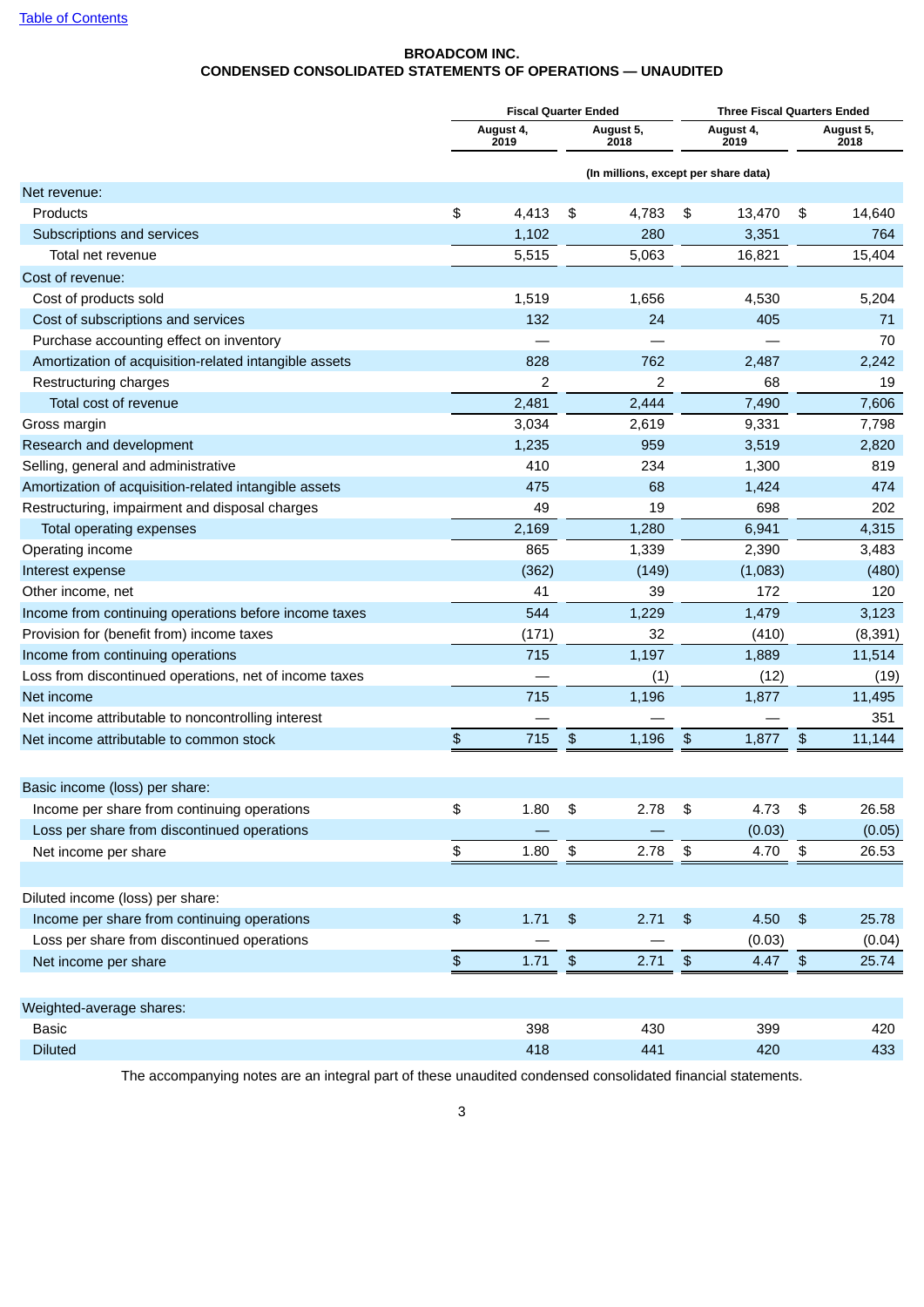## **BROADCOM INC. CONDENSED CONSOLIDATED STATEMENTS OF COMPREHENSIVE INCOME — UNAUDITED**

<span id="page-5-0"></span>

|                                                                                                                                     | <b>Fiscal Quarter Ended</b> |                   |      |                   | <b>Three Fiscal Quarters Ended</b> |                   |                   |        |
|-------------------------------------------------------------------------------------------------------------------------------------|-----------------------------|-------------------|------|-------------------|------------------------------------|-------------------|-------------------|--------|
|                                                                                                                                     |                             | August 4,<br>2019 |      | August 5,<br>2018 |                                    | August 4,<br>2019 | August 5,<br>2018 |        |
|                                                                                                                                     |                             |                   |      | (In millions)     |                                    |                   |                   |        |
| Net income                                                                                                                          | \$                          | 715               | - \$ | 1.196             | - \$                               | 1,877             | \$                | 11,495 |
| Other comprehensive income, net of tax:                                                                                             |                             |                   |      |                   |                                    |                   |                   |        |
| Change in actuarial loss and prior service costs associated with<br>defined benefit pension plans and post-retirement benefit plans |                             |                   |      |                   |                                    |                   |                   |        |
| Other comprehensive income                                                                                                          |                             |                   |      |                   |                                    |                   |                   |        |
| Comprehensive income                                                                                                                |                             | 715               |      | 1,196             |                                    | 1,877             |                   | 11,496 |
| Comprehensive income attributable to noncontrolling interest                                                                        |                             |                   |      |                   |                                    |                   |                   | 351    |
| Comprehensive income attributable to common stock                                                                                   |                             | 715               | \$   | 1.196             | \$                                 | 1.877             | \$                | 11.145 |
|                                                                                                                                     |                             |                   |      |                   |                                    |                   |                   |        |

The accompanying notes are an integral part of these unaudited condensed consolidated financial statements.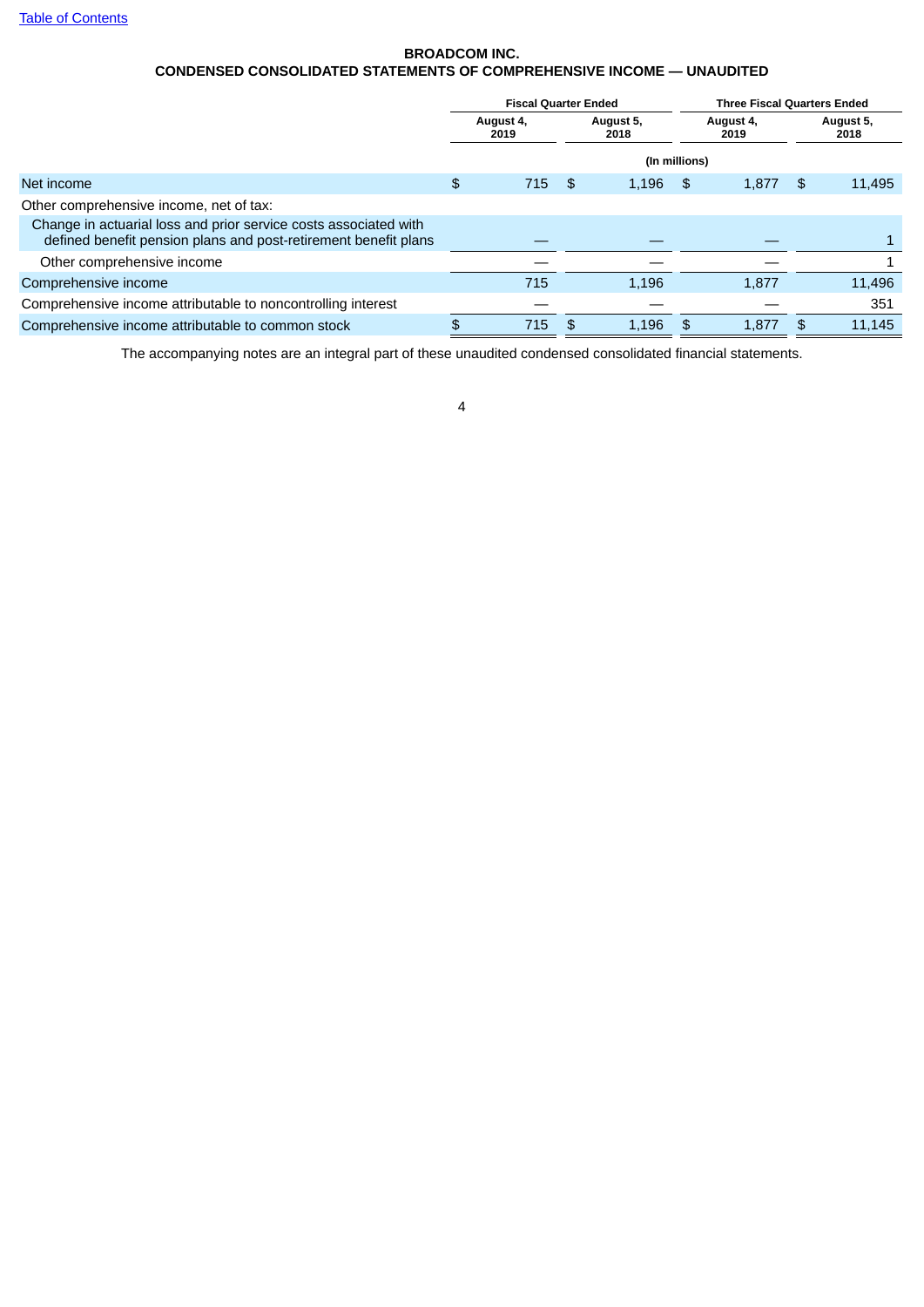## **BROADCOM INC. CONDENSED CONSOLIDATED STATEMENTS OF CASH FLOWS — UNAUDITED**

<span id="page-6-0"></span>

|                                                                                   | <b>Three Fiscal Quarters Ended</b> |                   |               |                   |  |
|-----------------------------------------------------------------------------------|------------------------------------|-------------------|---------------|-------------------|--|
|                                                                                   |                                    | August 4,<br>2019 |               | August 5,<br>2018 |  |
|                                                                                   |                                    |                   | (In millions) |                   |  |
| Cash flows from operating activities:                                             |                                    |                   |               |                   |  |
| Net income                                                                        | \$                                 | 1,877             | \$            | 11,495            |  |
| Adjustments to reconcile net income to net cash provided by operating activities: |                                    |                   |               |                   |  |
| Amortization of intangible assets                                                 |                                    | 3,930             |               | 2,730             |  |
| Depreciation                                                                      |                                    | 426               |               | 383               |  |
| Stock-based compensation                                                          |                                    | 1,641             |               | 910               |  |
| Deferred taxes and other non-cash taxes                                           |                                    | (708)             |               | (8, 512)          |  |
| Non-cash restructuring, impairment and disposal charges                           |                                    | 113               |               | 13                |  |
| Non-cash interest expense                                                         |                                    | 50                |               | 18                |  |
| Other                                                                             |                                    | (81)              |               | 22                |  |
| Changes in assets and liabilities, net of acquisitions and disposals:             |                                    |                   |               |                   |  |
| Trade accounts receivable, net                                                    |                                    | 201               |               | (340)             |  |
| Inventory                                                                         |                                    | 33                |               | 325               |  |
| Accounts payable                                                                  |                                    | 105               |               | (353)             |  |
| Employee compensation and benefits                                                |                                    | (360)             |               | (87)              |  |
| Contributions to defined benefit pension plans                                    |                                    |                   |               | (130)             |  |
| Other current assets and current liabilities                                      |                                    | 115               |               | 206               |  |
| Other long-term assets and long-term liabilities                                  |                                    | (124)             |               | (435)             |  |
| Net cash provided by operating activities                                         |                                    | 7,218             |               | 6,245             |  |
| Cash flows from investing activities:                                             |                                    |                   |               |                   |  |
| Acquisitions of businesses, net of cash acquired                                  |                                    | (16, 033)         |               | (4, 793)          |  |
| Proceeds from sales of businesses                                                 |                                    | 957               |               | 782               |  |
| Purchases of property, plant and equipment                                        |                                    | (336)             |               | (529)             |  |
| Proceeds from disposals of property, plant and equipment                          |                                    | 82                |               | 238               |  |
| <b>Purchases of investments</b>                                                   |                                    | (5)               |               | (249)             |  |
| Proceeds from sales of investments                                                |                                    | 5                 |               | 54                |  |
| Other                                                                             |                                    | (4)               |               | (59)              |  |
| Net cash used in investing activities                                             |                                    | (15, 334)         |               | (4, 556)          |  |
| Cash flows from financing activities:                                             |                                    |                   |               |                   |  |
| Proceeds from long-term borrowings                                                |                                    | 28,793            |               |                   |  |
| Repayment of debt                                                                 |                                    | (12,000)          |               | (856)             |  |
| Payment of debt issuance costs                                                    |                                    | (46)              |               |                   |  |
| Other borrowings                                                                  |                                    | 1,345             |               |                   |  |
| Dividend and distribution payments                                                |                                    | (3, 181)          |               | (2, 275)          |  |
| Repurchases of common stock - repurchase program                                  |                                    | (5,002)           |               | (5, 725)          |  |
| Shares repurchased for tax withholdings on vesting of equity awards               |                                    | (818)             |               | (35)              |  |
| Issuance of common stock                                                          |                                    | 194               |               | 153               |  |
| Other                                                                             |                                    | 1                 |               | (19)              |  |
| Net cash provided by (used in) financing activities                               |                                    | 9,286             |               | (8, 757)          |  |
| Net change in cash and cash equivalents                                           |                                    | 1,170             |               | (7,068)           |  |
| Cash and cash equivalents at beginning of period                                  |                                    | 4,292             |               | 11,204            |  |
| Cash and cash equivalents at end of period                                        | \$                                 | 5,462             | \$            | 4,136             |  |
|                                                                                   |                                    |                   |               |                   |  |

The accompanying notes are an integral part of these unaudited condensed consolidated financial statements.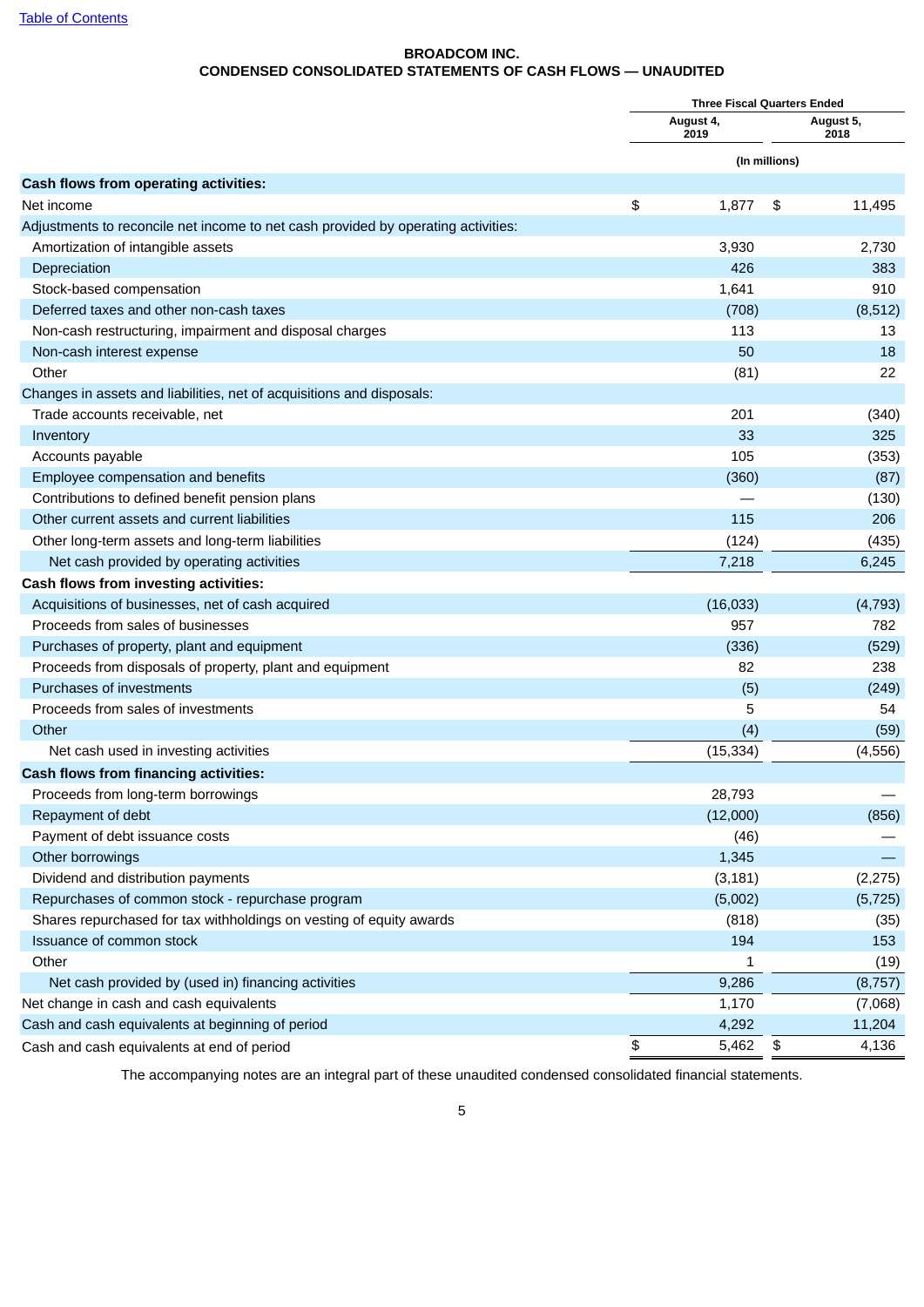## **BROADCOM INC. CONDENSED CONSOLIDATED STATEMENTS OF EQUITY — UNAUDITED Three Fiscal Quarters Ended August 4, 2019**

<span id="page-7-0"></span>

|                                                                                                        |                | <b>Common Stock</b><br>and Additional<br>Paid-in Capital | Retained      | <b>Accumulated</b><br>Other<br>Comprehensive | <b>Total</b><br>Stockholders' |  |
|--------------------------------------------------------------------------------------------------------|----------------|----------------------------------------------------------|---------------|----------------------------------------------|-------------------------------|--|
|                                                                                                        | <b>Shares</b>  | Amount                                                   | Earnings      | Loss                                         | <b>Equity</b>                 |  |
|                                                                                                        |                |                                                          | (In millions) |                                              |                               |  |
| Balance as of November 4, 2018                                                                         | 408            | \$23.285                                                 | 3,487<br>\$   | \$<br>(115)                                  | \$<br>26,657                  |  |
| Net income                                                                                             |                |                                                          | 471           |                                              | 471                           |  |
| Cumulative effect of accounting changes                                                                |                |                                                          | 8             | (1)                                          | $\overline{7}$                |  |
| Fair value of partially vested equity awards assumed in connection with the<br>acquisition of CA, Inc. |                | 67                                                       |               |                                              | 67                            |  |
| Cash dividends declared and paid to stockholders                                                       |                | —                                                        | (1,067)       |                                              | (1,067)                       |  |
| Common stock issued                                                                                    | 2              | 62                                                       |               |                                              | 62                            |  |
| Stock-based compensation                                                                               |                | 540                                                      |               |                                              | 540                           |  |
| Repurchases of common stock                                                                            | (14)           | (796)                                                    | (2,640)       |                                              | (3,436)                       |  |
| Shares repurchased for tax withholdings on vesting of equity awards                                    |                | (77)                                                     |               |                                              | (77)                          |  |
| Balance as of February 3, 2019                                                                         | 396            | 23,081                                                   | 259           | (116)                                        | 23,224                        |  |
| Net income                                                                                             |                |                                                          | 691           |                                              | 691                           |  |
| Cash dividends declared and paid to stockholders                                                       | —              | (331)                                                    | (726)         |                                              | (1,057)                       |  |
| Common stock issued                                                                                    | 8              | 121                                                      |               |                                              | 121                           |  |
| Stock-based compensation                                                                               |                | 544                                                      |               |                                              | 544                           |  |
| Repurchases of common stock                                                                            | (3)            | (606)                                                    | (224)         |                                              | (830)                         |  |
| Shares repurchased for tax withholdings on vesting of equity awards                                    | (2)            | (521)                                                    |               |                                              | (521)                         |  |
| Balance as of May 5, 2019                                                                              | 399            | 22,288                                                   |               | (116)                                        | 22,172                        |  |
| Net income                                                                                             |                |                                                          | 715           |                                              | 715                           |  |
| Cash dividends declared and paid to stockholders                                                       |                | (342)                                                    | (715)         |                                              | (1,057)                       |  |
| Common stock issued                                                                                    | $\overline{c}$ | 11                                                       |               |                                              | 11                            |  |
| Stock-based compensation                                                                               |                | 632                                                      |               |                                              | 632                           |  |
| Repurchases of common stock                                                                            | (2)            | (736)                                                    |               |                                              | (736)                         |  |
| Shares repurchased for tax withholdings on vesting of equity awards                                    | (1)            | (234)                                                    |               |                                              | (234)                         |  |
| Balance as of August 4, 2019                                                                           | 398            | \$21,619                                                 | \$            | (116)<br>\$                                  | 21,503<br>\$                  |  |

The accompanying notes are an integral part of these unaudited condensed consolidated financial statements.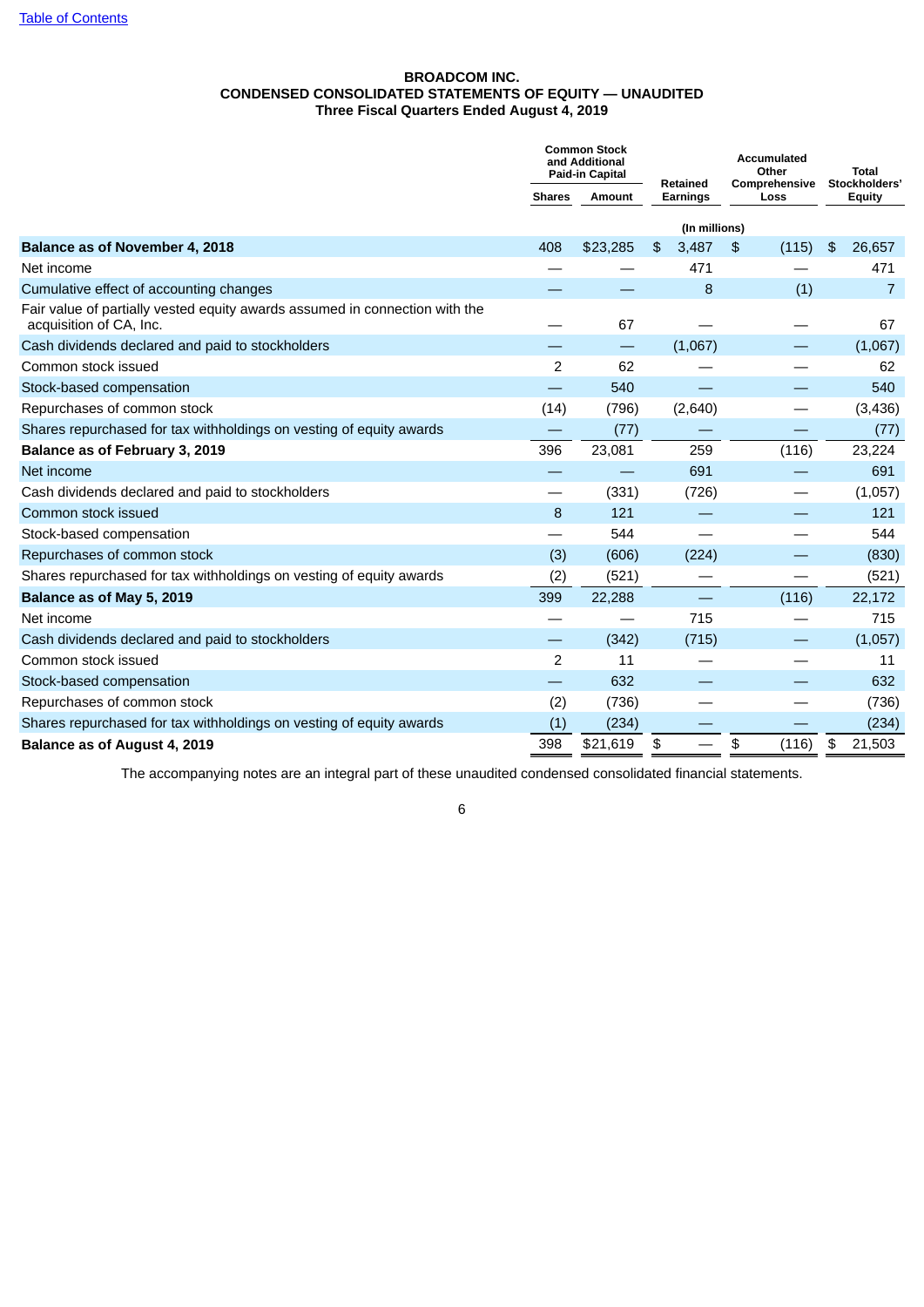## **BROADCOM INC. CONDENSED CONSOLIDATED STATEMENTS OF EQUITY — UNAUDITED Three Fiscal Quarters Ended August 5, 2018**

|                                                                                                                                                             |               | <b>Preferred Stock</b> |               | <b>Common Stock</b><br>and Additional<br>Paid-in Capital | Retained                          | <b>Total</b><br><b>Broadcom</b><br><b>Accumulated</b><br>Other<br>Inc. |                                |                            |                               |
|-------------------------------------------------------------------------------------------------------------------------------------------------------------|---------------|------------------------|---------------|----------------------------------------------------------|-----------------------------------|------------------------------------------------------------------------|--------------------------------|----------------------------|-------------------------------|
|                                                                                                                                                             | <b>Shares</b> | Amount                 | <b>Shares</b> | Amount                                                   | Earnings/(Accumulated<br>Deficit) | Comprehensive<br>Loss                                                  | Stockholders'<br><b>Equity</b> | Noncontrolling<br>Interest | <b>Total</b><br><b>Equity</b> |
|                                                                                                                                                             |               |                        |               |                                                          | (In millions)                     |                                                                        |                                |                            |                               |
| <b>Balance as of</b><br><b>October 29, 2017</b>                                                                                                             | 22            | \$                     | 409           | \$20,505                                                 | \$<br>(129)                       | \$<br>(91)                                                             | 20,285<br>\$                   | \$<br>2,901                | \$23,186                      |
| Net income                                                                                                                                                  |               |                        |               |                                                          | 6,230                             |                                                                        | 6,230                          | 336                        | 6,566                         |
| Other comprehensive<br>income                                                                                                                               |               |                        |               |                                                          |                                   | 9                                                                      | 9                              |                            | 9                             |
| Cumulative effect of<br>accounting changes                                                                                                                  |               |                        |               |                                                          | (252)                             |                                                                        | (252)                          | (14)                       | (266)                         |
| Fair value of partially<br>vested equity awards<br>assumed in<br>connection with the<br>acquisition of<br><b>Brocade</b><br>Communications<br>Systems, Inc. |               |                        |               | 8                                                        |                                   |                                                                        | 8                              |                            | 8                             |
| Cash dividends<br>declared and paid to<br>stockholders                                                                                                      |               |                        |               |                                                          | (717)                             |                                                                        | (717)                          |                            | (717)                         |
| Cash distribution<br>declared and paid by<br><b>Broadcom Cayman</b><br>L.P. on<br>exchangeable limited<br>partnership units                                 |               |                        |               |                                                          |                                   |                                                                        |                                | (38)                       | (38)                          |
| Exchange of<br>exchangeable limited<br>partnership units for<br>common stock                                                                                |               |                        |               | 5                                                        |                                   |                                                                        | 5                              | (5)                        |                               |
| Common stock issued                                                                                                                                         |               |                        | $\mathbf{1}$  | 34                                                       |                                   |                                                                        | 34                             |                            | 34                            |
| Stock-based<br>compensation                                                                                                                                 |               |                        |               | 299                                                      |                                   |                                                                        | 299                            |                            | 299                           |
| <b>Balance as of</b>                                                                                                                                        | 22            |                        | 410           | 20,851                                                   |                                   |                                                                        |                                | 3,180                      |                               |
| <b>February 4, 2018</b><br>Net income                                                                                                                       |               |                        |               |                                                          | 5,132<br>3,718                    | (82)                                                                   | 25,901<br>3,718                | 15                         | 29,081<br>3,733               |
| Other comprehensive<br>loss                                                                                                                                 |               |                        |               |                                                          |                                   | (8)                                                                    | (8)                            |                            | (8)                           |
| Cumulative effect of<br>accounting changes                                                                                                                  |               |                        |               |                                                          | 15                                | (16)                                                                   | (1)                            | $1\,$                      |                               |
| Cash dividends<br>declared and paid to<br>stockholders                                                                                                      |               |                        |               |                                                          | (727)                             |                                                                        | (727)                          |                            | (727)                         |
| Cash distribution<br>declared and paid by<br>Broadcom Cayman<br>L.P. on<br>exchangeable limited<br>partnership units                                        |               |                        |               |                                                          |                                   |                                                                        |                                | (39)                       | (39)                          |
| Exchange of<br>exchangeable limited<br>partnership units for<br>common stock and<br>redemption of<br>preferred stock due<br>to the<br>Redomiciliation       |               |                        |               |                                                          |                                   |                                                                        |                                |                            |                               |
| Transaction                                                                                                                                                 | (22)          |                        | 22            | 3,157                                                    |                                   |                                                                        | 3,157                          | (3, 157)                   |                               |
| Common stock issued<br>Stock-based                                                                                                                          |               |                        | 6             | 80<br>296                                                |                                   |                                                                        | 80<br>296                      |                            | 80                            |
| compensation<br>Repurchases of                                                                                                                              |               |                        |               |                                                          |                                   |                                                                        |                                |                            | 296                           |
| common stock                                                                                                                                                |               |                        | (2)           | (77)                                                     | (270)                             |                                                                        | (347)                          |                            | (347)                         |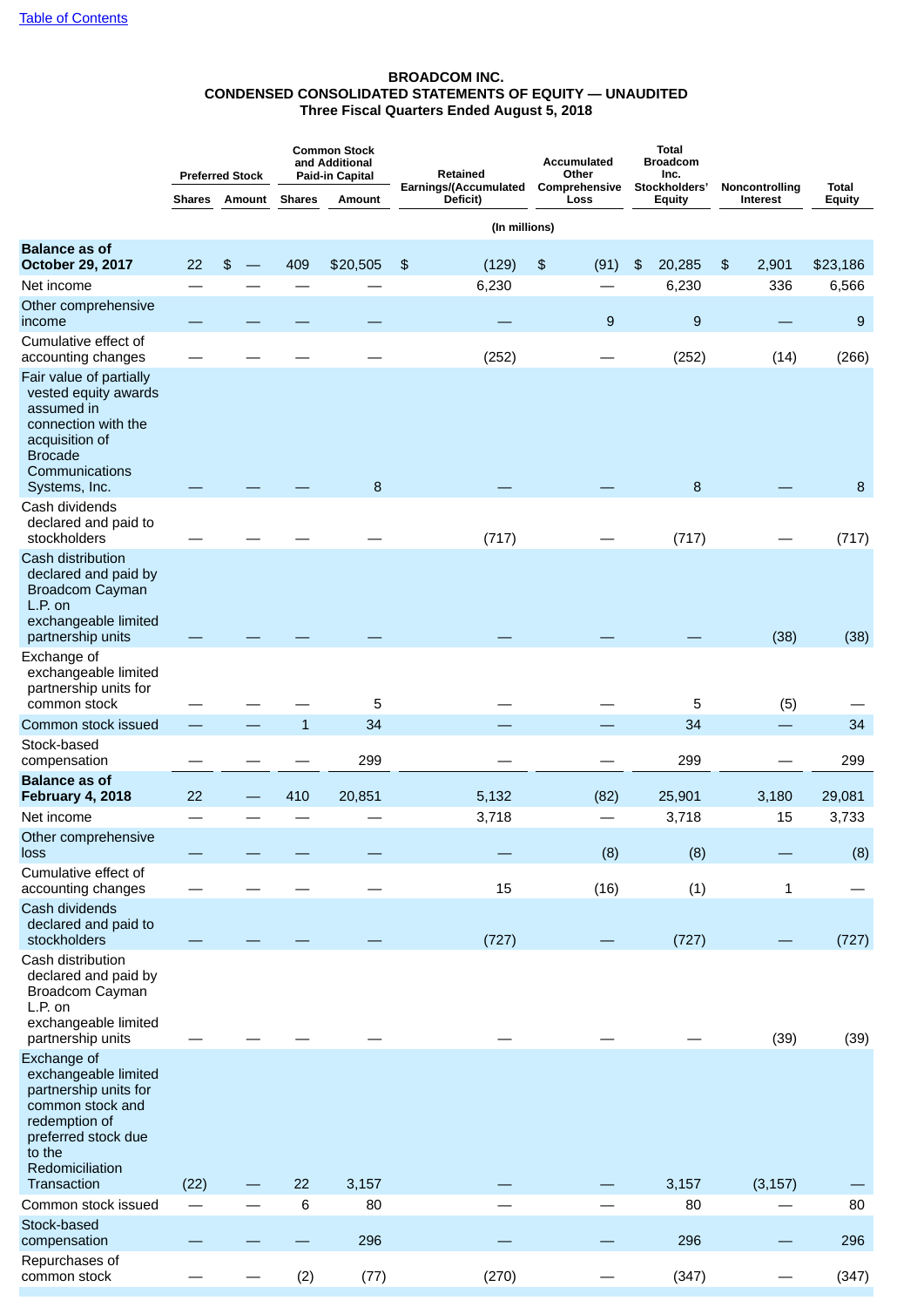| Shares repurchased<br>for tax withholdings<br>on vesting of equity<br>awards |  |     | (2)    |       |       | (2)    | (2)    |
|------------------------------------------------------------------------------|--|-----|--------|-------|-------|--------|--------|
| Balance as of May 6,<br>2018                                                 |  | 436 | 24.305 | 7.868 | (106) | 32.067 | 32.067 |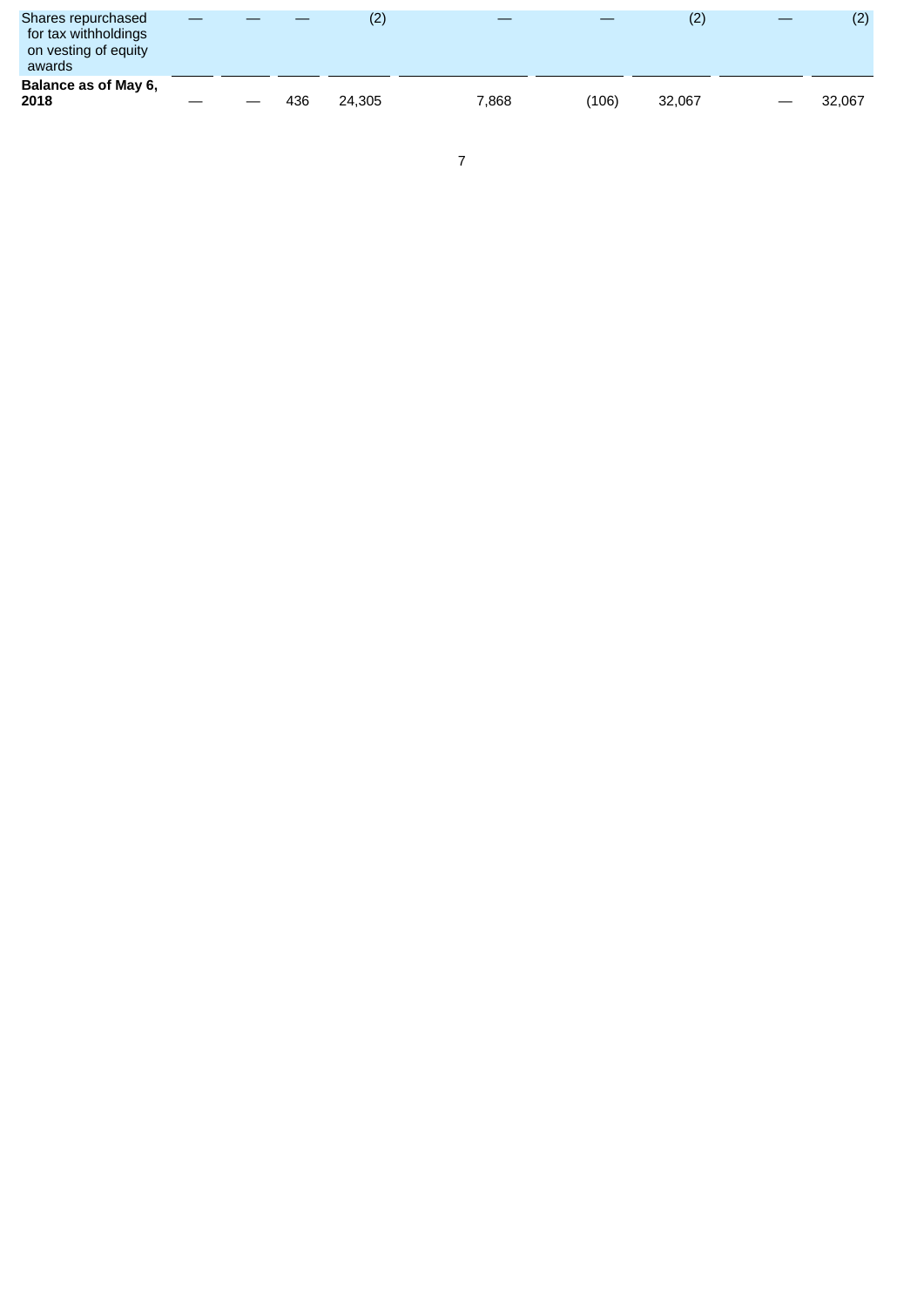## **BROADCOM INC. CONDENSED CONSOLIDATED STATEMENTS OF EQUITY — UNAUDITED — Continued**

|                                                                              |               | <b>Preferred Stock</b> |               | <b>Common Stock</b><br>and Additional<br>Paid-in Capital | Retained                          | Accumulated<br>Other  | <b>Total</b><br><b>Broadcom</b><br>Inc. |                                   |                               |
|------------------------------------------------------------------------------|---------------|------------------------|---------------|----------------------------------------------------------|-----------------------------------|-----------------------|-----------------------------------------|-----------------------------------|-------------------------------|
|                                                                              | <b>Shares</b> | Amount                 | <b>Shares</b> | Amount                                                   | Earnings/(Accumulated<br>Deficit) | Comprehensive<br>Loss | Stockholders'<br><b>Equity</b>          | Noncontrolling<br><b>Interest</b> | <b>Total</b><br><b>Equity</b> |
|                                                                              |               |                        |               |                                                          | (In millions)                     |                       |                                         |                                   |                               |
| Net income                                                                   |               |                        |               |                                                          | 1,196                             |                       | 1,196                                   |                                   | 1,196                         |
| Cash dividends<br>declared and paid to<br>stockholders                       |               |                        |               |                                                          | (754)                             |                       | (754)                                   |                                   | (754)                         |
| Common stock issued                                                          |               |                        |               | 39                                                       |                                   |                       | 39                                      |                                   | 39                            |
| Stock-based<br>compensation                                                  |               |                        |               | 315                                                      |                                   |                       | 315                                     |                                   | 315                           |
| Repurchases of<br>common stock                                               |               |                        | (24)          | (1, 335)                                                 | (4,043)                           |                       | (5,378)                                 |                                   | (5,378)                       |
| Shares repurchased<br>for tax withholdings<br>on vesting of equity<br>awards |               |                        |               | (33)                                                     |                                   |                       | (33)                                    |                                   | (33)                          |
| <b>Balance as of</b><br><b>August 5, 2018</b>                                |               |                        | 413           | \$23,291                                                 | \$<br>4,267                       | \$<br>(106)           | 27,452<br>\$                            | \$                                | \$27,452                      |

The accompanying notes are an integral part of these unaudited condensed consolidated financial statements.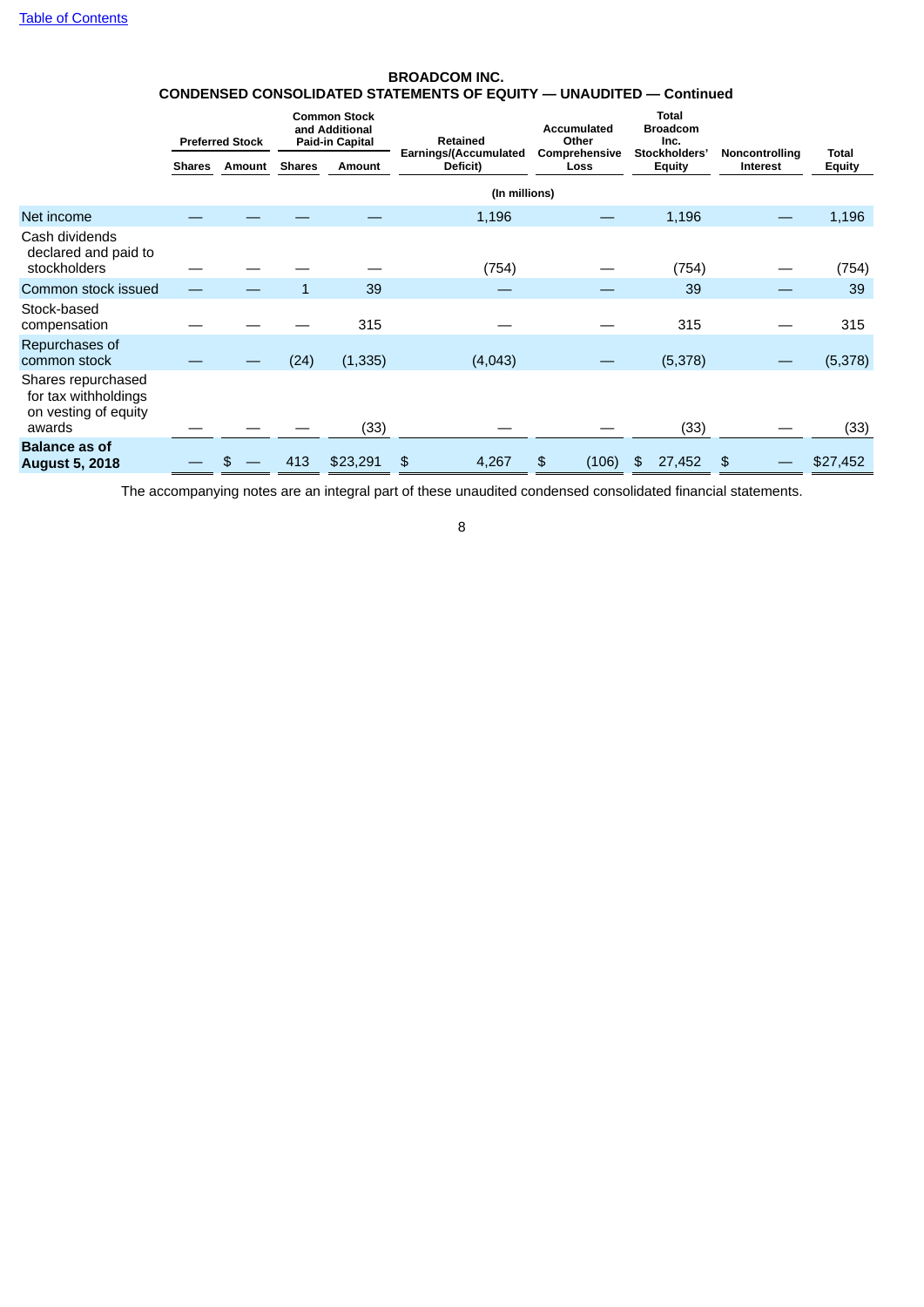#### **BROADCOM INC.**

#### **NOTES TO UNAUDITED CONDENSED CONSOLIDATED FINANCIAL STATEMENTS**

#### <span id="page-11-0"></span>**1. Overview, Basis of Presentation and Significant Accounting Policies**

#### *Overview*

Broadcom Inc. ("Broadcom"), a Delaware corporation, is the successor to Broadcom Pte. Ltd. (formerly Broadcom Limited), a Singapore company ("Broadcom-Singapore"). On April 4, 2018, all Broadcom-Singapore outstanding ordinary shares were exchanged for newly issued shares of Broadcom common stock (the "Redomiciliation Transaction"). As a result, Broadcom-Singapore became a wholly-owned subsidiary of Broadcom. In addition, all outstanding exchangeable limited partnership units ("LP Units") of Broadcom Cayman L.P. (the "Partnership") were mandatorily exchanged (the "Mandatory Exchange") for newly issued shares of Broadcom common stock and all limited partners of the Partnership became common stockholders of Broadcom eliminating their noncontrolling interest. Also, all related outstanding special preference shares of Broadcom-Singapore were automatically redeemed upon the Mandatory Exchange. We deregistered the Partnership and liquidated Broadcom-Singapore.

The Redomiciliation Transaction was accounted for as an exchange of equity interests among entities under common control and the historical basis of accounting was retained as if the entities had always been combined for financial reporting purposes.

The financial statements relate to Broadcom-Singapore for periods prior to April 4, 2018, the effective date of the Redomiciliation Transaction, and relate to Broadcom for periods after April 4, 2018. Unless stated otherwise or the context otherwise requires, references to "Broadcom," "we," "our" and "us" mean Broadcom and its consolidated subsidiaries from and after the effective time of the Redomiciliation Transaction and, prior to that time, to our predecessor, Broadcom-Singapore.

We are a global technology leader that designs, develops and supplies a broad range of semiconductor and infrastructure software solutions. We develop semiconductor devices with a focus on complex digital and mixed signal complementary metal oxide semiconductor based devices and analog III-V based products. We have a history of innovation and offer thousands of products that are used in end products such as enterprise and data center networking, home connectivity, set-top boxes, broadband access, telecommunication equipment, smartphones and base stations, data center servers and storage systems, factory automation, power generation and alternative energy systems, and electronic displays. Our infrastructure software solutions enable customers to plan, develop, automate, manage and secure applications across mobile, cloud, distributed and mainframe platforms.

On November 5, 2018, we acquired CA, Inc. ("CA") for \$16.1 billion, net of cash acquired (the "CA Merger"). CA was a leading provider of information technology management software and solutions. The results of operations of CA are included in the unaudited condensed consolidated financial statements commencing as of November 5, 2018 (the "CA Acquisition Date"). See Note 3. "Acquisitions" for additional information.

Subsequent to the CA Merger, we changed our organizational structure, resulting in three reportable segments: semiconductor solutions, infrastructure software and intellectual property ("IP") licensing. Prior period segment results have been recast to conform to the current presentation. See Note 10. "Segment Information" for additional information.

#### *Basis of Presentation*

We operate on a 52- or 53-week fiscal year ending on the Sunday closest to October 31 in a 52-week year and the first Sunday in November in a 53-week year. Our fiscal year ending November 3, 2019 ("fiscal year 2019") is a 52-week fiscal year. The first quarter of our fiscal year 2019 ended on February 3, 2019, the second quarter ended on May 5, 2019 and the third quarter ended on August 4, 2019. Our fiscal year ended November 4, 2018 ("fiscal year 2018") was a 53-week fiscal year, with the first fiscal quarter containing 14 weeks.

The accompanying condensed consolidated financial statements include the accounts of Broadcom and our subsidiaries, and have been prepared in accordance with generally accepted accounting principles in the United States ("GAAP") for interim financial information. The financial information included herein is unaudited, and reflects all adjustments which are, in the opinion of our management, of a normal recurring nature and necessary for a fair statement of the results for the periods presented. The November 4, 2018 condensed consolidated balance sheet data were derived from Broadcom's audited consolidated financial statements included in its Annual Report on Form 10-K for fiscal year 2018 as filed with the Securities and Exchange Commission ("SEC"). All intercompany transactions and balances have been eliminated in consolidation. The operating results for the fiscal quarter and three fiscal quarters ended August 4, 2019 are not necessarily indicative of the results that may be expected for fiscal year 2019, or for any other future period.

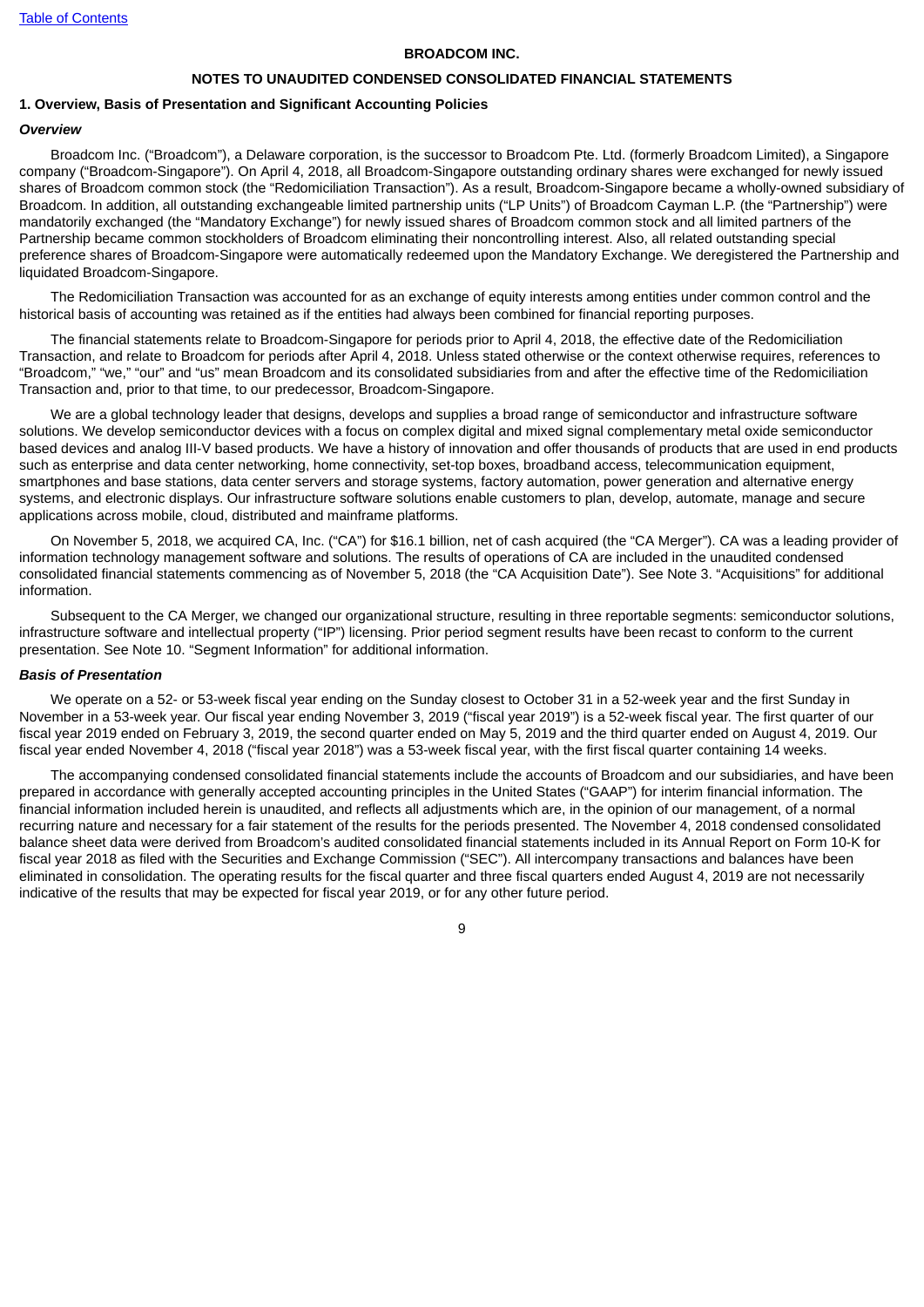## *Significant Accounting Policies*

*Use of estimates.* The preparation of condensed consolidated financial statements in conformity with GAAP requires management to make estimates and assumptions that affect the reported amounts of assets and liabilities and disclosure of contingent assets and liabilities at the date of the condensed consolidated financial statements and the reported amounts of revenues and expenses during the reporting period. Actual results could differ from those estimates, and such differences could affect the results of operations reported in future periods.

*Reclassifications.* Certain reclassifications have been made to the prior period condensed consolidated statements of operations and condensed consolidated statement of cash flows to conform to current period presentation. These reclassifications had no impact on previously reported net income or net cash activities.

#### *Recently Adopted Accounting Guidance*

In the first quarter of fiscal year 2019, we adopted the Financial Accounting Standards Board ("FASB") guidance issued in March 2017 that requires an employer to present the service cost component of net periodic benefit cost in the same income statement line item as other employee compensation costs arising from services rendered during the period. Other components of the net periodic benefit cost are presented separately from the service cost component. We adopted the guidance using a permitted practical expedient that uses the amounts disclosed in the pension and other post-retirement benefit plans note for the prior comparative periods as the estimation basis for applying the retrospective presentation requirements. The adoption did not have a material impact on the condensed consolidated statements of operations presented herein.

In the first quarter of fiscal year 2019, we adopted the FASB guidance issued in January 2016 that changes the accounting for equity investments, financial liabilities under the fair value option, and the presentation and disclosure requirements for financial instruments. This guidance requires the remeasurement of equity investments not accounted for under the equity method to be measured at fair value and any changes in fair value recognized in net income. The guidance allows for election of a measurement alternative for equity securities without readily determinable fair values to be measured at cost less impairment, adjusted for observable price changes. We adopted this guidance using the modified retrospective method for our marketable equity securities and a prospective approach for non-marketable equity securities using the measurement alternative. Upon adoption, we recognized an \$8 million increase to retained earnings and a \$1 million increase to accumulated other comprehensive loss. During the fiscal quarter and three fiscal quarters ended August 4, 2019, we also recognized \$28 million and \$95 million, respectively, of unrealized gains on equity securities within other income, net in our condensed consolidated statements of operations.

In May 2014, the FASB issued ASU 2014-09, Revenue from Contracts with Customers ("Topic 606"). We adopted Topic 606 effective November 5, 2018 using the modified retrospective method. Reporting periods prior to the adoption of the new revenue standard are presented in accordance with Accounting Standards Codification 605, Revenue Recognition ("Topic 605"), while reporting periods after adoption are presented in accordance with the new revenue standard. The cumulative effect adjustment as of November 5, 2018 to retained earnings was not significant. See Note 2. "Revenue from Contracts with Customers" for further information related to adoption of the new revenue standard, including our updated revenue accounting policies and accounting policies for costs to obtain and fulfill a contract with a customer. Refer to our Annual Report on Form 10-K for our accounting policies in accordance with Topic 605.

#### *Recent Accounting Guidance Not Yet Adopted*

In February 2016, the FASB issued guidance related to the accounting for leases, which principally requires a lessee to recognize lease assets and lease liabilities on the balance sheet for operating leases. This guidance will be effective for the first quarter of our fiscal year 2020. We will adopt this guidance using the optional transition method and will not restate comparative prior periods. We are finalizing the implementation of related systems, policies, processes and internal controls to comply with this guidance. Based on our lease portfolio as of August 4, 2019, we expect the adoption of the new leasing guidance to result in recognition of right-of-use assets and corresponding liabilities on our condensed consolidated balance sheet within a range of \$500 million to \$600 million, primarily related to real estate. However, the actual impact will depend on our lease portfolio as of the adoption date.

#### **2. Revenue from Contracts with Customers**

We account for a contract with a customer when both parties have approved the contract and are committed to perform their respective obligations, each party's rights can be identified, payment terms can be identified, the contract has commercial substance, and it is probable we will collect substantially all of the consideration we are entitled to. Revenue is recognized when, or as, performance obligations are satisfied by transferring control of a promised product or service to a customer.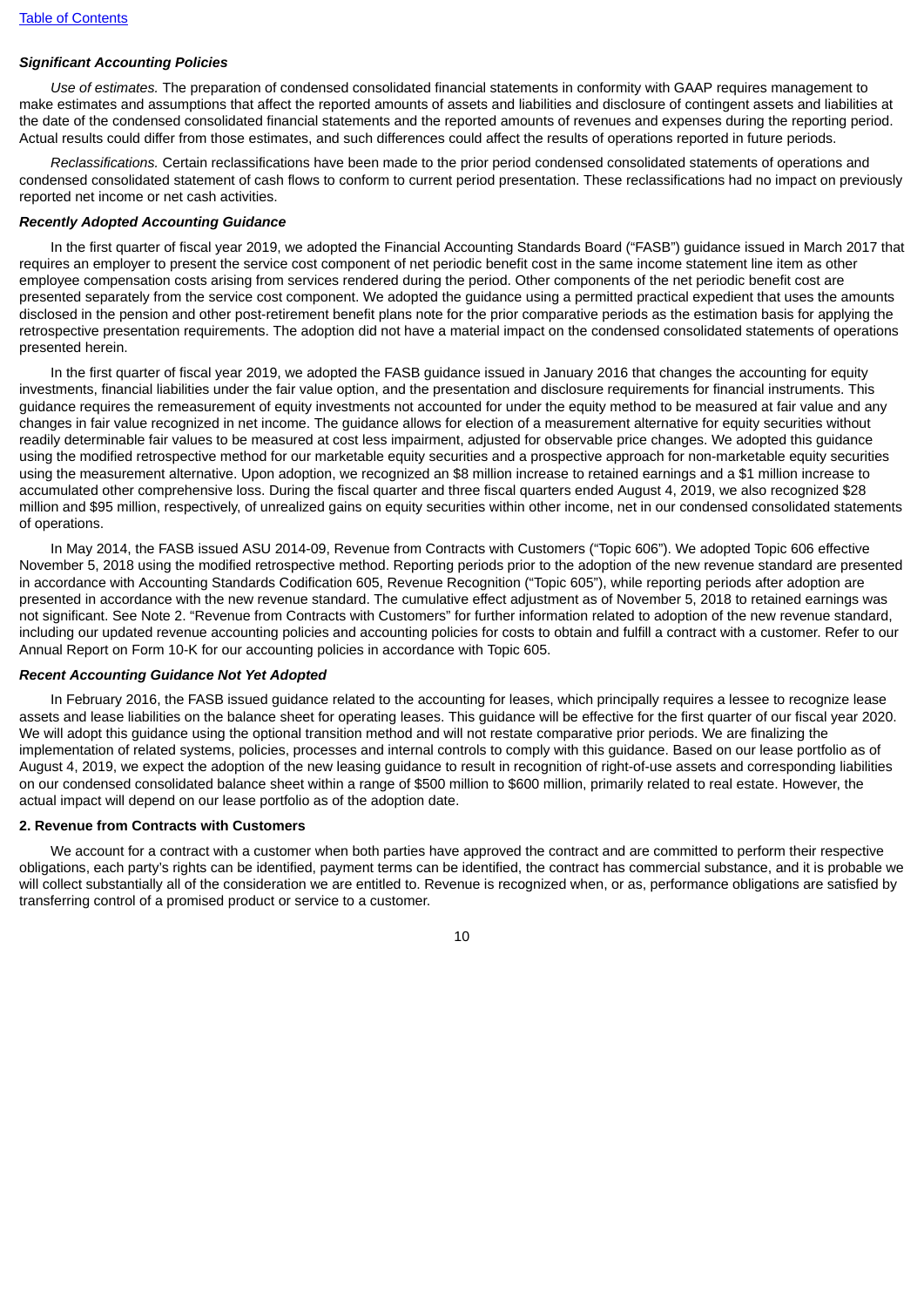## *Nature of Products and Services*

Our products and services can be broadly categorized as sales of products and subscriptions and services. The following is a description of the principal activities from which we generate revenue.

*Products.* Under Topic 606, we recognize revenue from sales to direct customers and distributors when control transfers to the customer. Rebates and incentives offered to distributors, which are earned when sales to end customers are completed, are estimated at the point of revenue recognition. We have elected to exclude from the transaction price any taxes collected from a customer and to account for shipping and handling activities performed after a customer obtains control of the product as activities to fulfill the promise to transfer the product.

*Subscriptions and services.* Our subscriptions and services revenue consists of sales and royalties from software arrangements, support services, professional services, transfer of IP, and non-recurring engineering ("NRE") arrangements.

Revenue from software arrangements primarily consists of fees, which may be paid either at contract inception or in installments over the contract term, that provide customers with a right to use the software, access general support and maintenance, and utilize our professional services.

Our software licenses have standalone functionality from which customers derive benefit, and the customer obtains control of the software when it is delivered or made available for download. We believe that for the majority of software arrangements, customers derive significant benefit from the ongoing support we provide. Our CA-related subscriptions and services arrangements permit our customers to unilaterally terminate or cancel these arrangements at any time at the customer's convenience, referred to as termination for convenience provisions, without substantive termination penalty and receive a pro-rata refund of any prepaid fees. Accordingly, we account for arrangements with these termination for convenience provisions as a series of daily contracts, resulting in a ratable revenue recognition of software revenue over the contractual period.

Support services consist primarily of telephone support and the provision of unspecified updates and upgrades on a when-and-if-available basis. Support services represent stand-ready obligations for which revenue is recognized ratably over the term of the arrangement.

Professional services consist of implementation, consulting, customer education and customer training services. The obligation to provide professional services is generally satisfied over time, with the customer simultaneously receiving and consuming the benefits as we satisfy our performance obligations.

Rights to our IP are either sold or licensed to a customer. IP revenue recognition is dependent on the nature and terms of each agreement. We recognize IP revenue upon delivery of the IP if there are no substantive future obligations to perform under the arrangement. Sales-based or usage-based royalties from the license of IP are recognized at the later of the period the sales or usages occur or the satisfaction of the performance obligation to which some or all of the sales-based or usage-based royalties have been allocated.

There are two main categories of NRE contracts which we enter into with our customers: (a) NRE contracts in which we develop a custom chip and (b) NRE contracts in which we accelerate our development of a new chip upon the customer's request. The majority of our NRE contract revenues meet the over time criteria under Topic 606. As such, revenue is recognized over the development period with the measure of progress using the input method based on costs incurred to total cost ("cost-to-cost") as the services are provided. For NRE contracts that do not meet the over time criteria under Topic 606, revenue is recognized at a point in time when the NRE services are complete.

*Material rights.* Contracts with customers may also include material rights that are also performance obligations. These include the right to renew or receive products or services at a discounted price in the future. Revenue allocated to material rights is recognized when the customer exercises the right or the right expires.

#### *Arrangements with Multiple Performance Obligations*

Our contracts may contain more than one of the products and services listed above, each of which is separately accounted for as a distinct performance obligation.

*Allocation of consideration.* We allocate total contract consideration to each distinct performance obligation in a bundled arrangement on a relative standalone selling price basis. The standalone selling price reflects the price we would charge for a specific product or service if it were sold separately in similar circumstances and to similar customers.

*Standalone selling price.* When available, we use directly observable transactions to determine the standalone selling prices for performance obligations. Our estimates of standalone selling price for each performance obligation require judgment that considers multiple factors, including, but not limited to, historical discounting trends for products and services and pricing practices through different sales channels, gross margin objectives, internal costs, competitor pricing strategies, technology lifecycles and market conditions.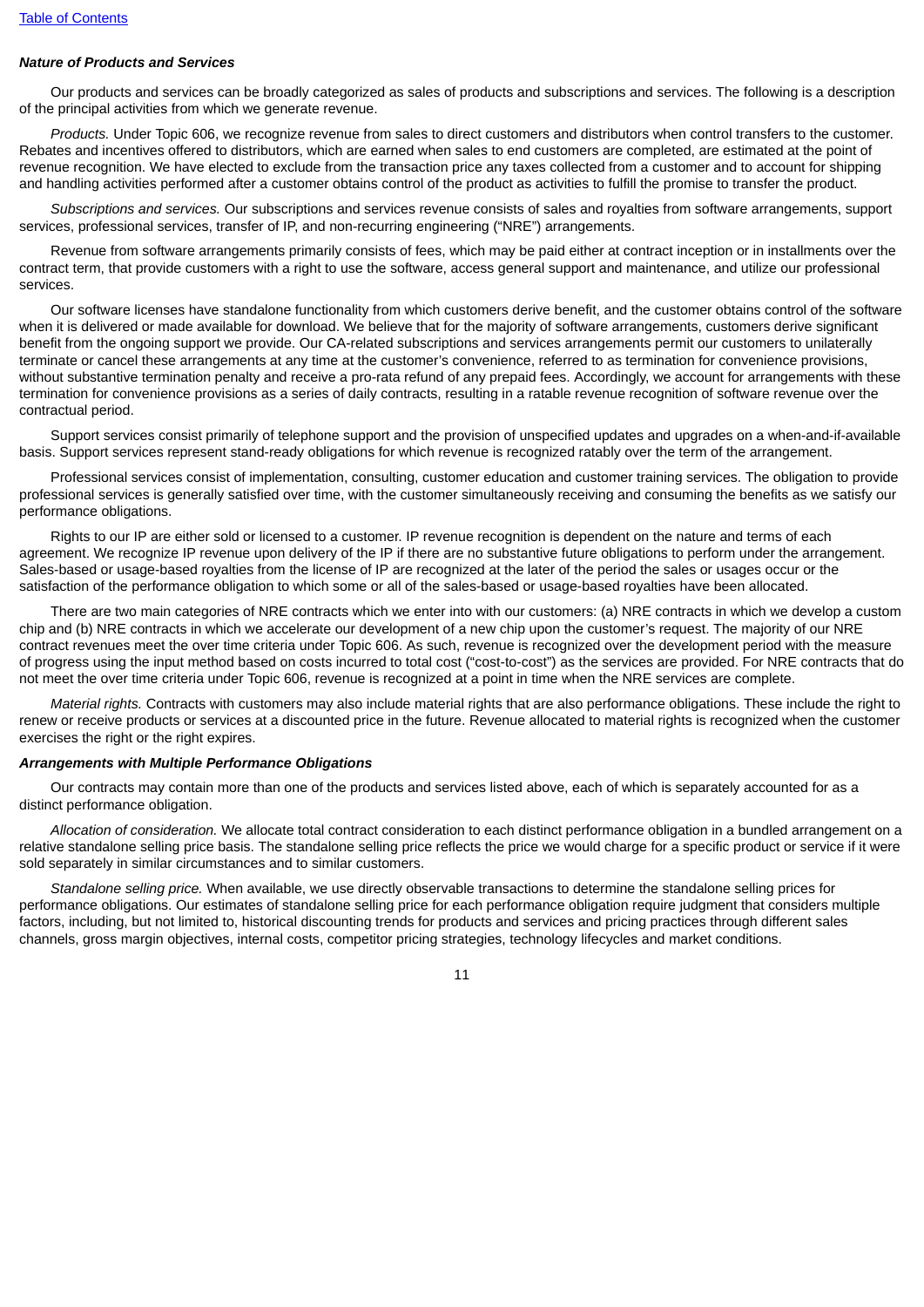We separately determine the standalone selling prices by product or service type. Additionally, we segment the standalone selling prices for products where the pricing strategies differ, and where there are differences in customers and circumstances that warrant segmentation.

We also estimate the standalone selling price of our material rights. Lastly, we estimate the value of the customer's option to purchase or receive additional products or services at a discounted price by estimating the incremental discount the customer would obtain when exercising the option and the likelihood that the option would be exercised.

## *Other Policies and Judgments*

*Contract modifications.* We may modify contracts to offer customers additional products or services. Each of the additional products and services are generally considered distinct from those products or services transferred to the customer before the modification. We evaluate whether the contract price for the additional products and services reflects the standalone selling price as adjusted for facts and circumstances applicable to that contract. In these cases, we account for the additional products or services as a separate contract. In other cases where the pricing in the modification does not reflect the standalone selling price as adjusted for facts and circumstances applicable to that contract, we account for the additional products or services as part of the existing contract on a prospective basis, on a cumulative catch-up basis, or on a combination of both based on the nature of modification. In instances where the pricing in the modification offers the customer a credit for a prior arrangement, we adjust our variable consideration reserves for returns and other concessions.

*Right of return.* Certain contracts contain a right of return that allows the customer to cancel all or a portion of the product or service and receive a credit. We estimate returns based on historical returns data which is constrained to an amount for which a material revenue reversal is not probable. We do not recognize revenue for products or services that are expected to be returned.

*Transition practical expedient elected.* We do not disclose the value of unsatisfied performance obligations for (i) contracts with an original expected length of one year or less and (ii) contracts for which we recognize revenue at the amount to which we have the right to invoice for services performed. For contracts that were modified before the beginning of the earliest reporting period presented, we have not retrospectively restated the contract for those modifications in accordance with Topic 606. We have disclosed the aggregate effect of all modifications when identifying the satisfied and unsatisfied performance obligations for purposes of determining the transaction price and allocating the transaction price at transition.

#### *Disaggregation*

 $\overline{\phantom{a}}$  , and the set of the set of the set of the set of the set of the set of the set of the set of the set of the set of the set of the set of the set of the set of the set of the set of the set of the set of the s

We have considered (1) information that is regularly reviewed by our Chief Executive Officer, who has been identified as the Chief Operating Decision Maker (the "CODM") as defined by the authoritative guidance on segment reporting, in evaluating financial performance and (2) disclosures presented outside of our financial statements in our earnings releases and used in investor presentations to disaggregate revenues. The principal category we use to disaggregate revenues is the nature of our products and subscriptions and services, as presented in our condensed consolidated statements of operations. In addition, revenues by reportable segment are presented in Note 10. "Segment Information".

The following tables present revenue disaggregated by type of revenue and by region for the periods presented:

|                                |          | Fiscal Quarter Ended August 4, 2019 |      |                                                              |               |     |      |              |  |  |
|--------------------------------|----------|-------------------------------------|------|--------------------------------------------------------------|---------------|-----|------|--------------|--|--|
|                                |          | Americas                            |      | <b>Europe, the Middle East</b><br>Asia Pacific<br>and Africa |               |     |      | <b>Total</b> |  |  |
|                                |          |                                     |      |                                                              | (In millions) |     |      |              |  |  |
| <b>Products</b>                | \$       | 506                                 | - SS | 3,582                                                        | -\$           | 325 | - \$ | 4,413        |  |  |
| Subscriptions and services (a) |          | 711                                 |      | 124                                                          |               | 267 |      | 1,102        |  |  |
| <b>Total</b>                   | <b>D</b> | 1,217                               |      | 3,706                                                        | \$            | 592 |      | 5,515        |  |  |

|                                | Three Fiscal Quarters Ended August 4, 2019 |      |                                                                     |               |       |     |        |  |
|--------------------------------|--------------------------------------------|------|---------------------------------------------------------------------|---------------|-------|-----|--------|--|
|                                | Americas                                   |      | <b>Europe, the Middle East</b><br><b>Asia Pacific</b><br>and Africa |               |       |     | Total  |  |
|                                |                                            |      |                                                                     | (In millions) |       |     |        |  |
| <b>Products</b>                | \$<br>1,731                                | - \$ | 10.674                                                              | -\$           | 1,065 | -\$ | 13,470 |  |
| Subscriptions and services (a) | 2,276                                      |      | 339                                                                 |               | 736   |     | 3,351  |  |
| Total                          | 4,007                                      | \$   | 11,013                                                              | \$            | 1,801 | \$  | 16,821 |  |

(a) Subscriptions and services predominantly includes software licenses with termination for convenience clauses.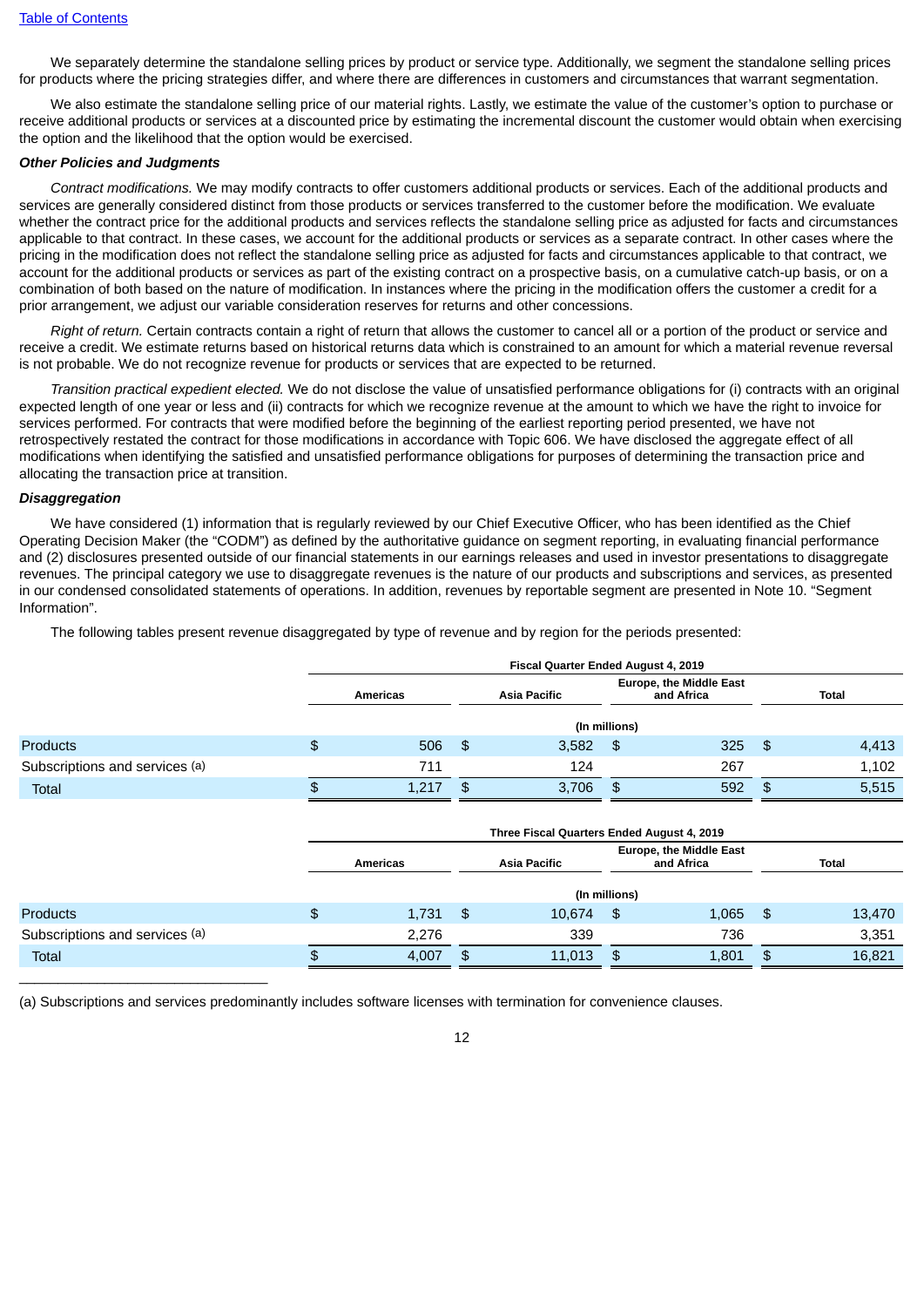## *Contract Balances*

Contract assets and contract liabilities balances for the periods indicated below were as follows:

|                                      | <b>Contract Assets</b> |      | <b>Contract Liabilities</b> |
|--------------------------------------|------------------------|------|-----------------------------|
|                                      | (In millions)          |      |                             |
| Opening balance November 5, 2018 (a) | \$<br>18               | - \$ | 272                         |
|                                      |                        |      |                             |
| Closing balance August 4, 2019       | \$<br>229              | - \$ | 2,269                       |
|                                      |                        |      |                             |

(a) We adopted Topic 606 immediately prior to the CA Merger. Accordingly, the opening balance does not include contract assets or contract liabilities associated with CA.

Changes in our contract assets and contract liabilities primarily result from the timing difference between our performance and the customer's payment. We fulfill our obligations under a contract with a customer by transferring products and services in exchange for consideration from the customer. We recognize a contract asset when we transfer products or services to a customer and the right to consideration is conditional on something other than the passage of time. Accounts receivable are recorded when the customer has been billed or the right to consideration is unconditional. We recognize contract liabilities when we have received consideration or an amount of consideration is due from the customer and we have a future obligation to transfer products or services. Contract liabilities include amounts billed or collected and advanced payments on contracts or arrangements which may include termination for convenience provisions. The amount of revenue recognized during the three fiscal quarters ended August 4, 2019 that was included in the contract liabilities balance as of November 5, 2018 was \$173 million.

## *Remaining Performance Obligations*

Revenue allocated to remaining performance obligations represents the transaction price allocated to the performance obligations that are unsatisfied, or partially unsatisfied. It includes unearned revenue and amounts that will be invoiced and recognized as revenue in future periods and does not include CA contracts where the customer is not committed. The customer is not considered committed when termination for convenience without payment of a substantive penalty exists. This has been extended to all CA customers, either contractually or through customary business practice. Additionally, as a practical expedient, we have not included contracts that have an original duration of one year or less nor have we included contracts with sales-based and usage-based royalties promised in exchange for a license of intellectual property.

Because the substantial majority of our customer contracts allow our customers to terminate for convenience or have an original duration of one year or less, the total amount of the transaction price allocated to remaining performance obligations as of August 4, 2019 was not significant. Since our customers generally do not exercise their termination for convenience rights and the majority of the contracts we execute for products, as well as subscription and services, have a duration of one year or less, our remaining performance obligations are not indicative of revenue for future periods.

#### *Contract Costs*

We have applied the practical expedient to expense commission costs as incurred for costs to obtain a contract when the amortization period would have been one year or less. As a result, no commission costs are capitalized.

We recognize an asset for costs incurred to fulfill a contract that are not within the scope of other accounting literature. We have not incurred any such costs and, as a result, no costs to fulfill a contract have been capitalized.

## *Topic 606 Adoption*

We applied Topic 606 using the modified retrospective method for all contracts not completed as of the date of adoption. For contracts that were modified before the effective date, we reflected the aggregate effect of all modifications when identifying the performance obligations and allocating the transaction price at transition, which did not have a material effect on the adjustment to retained earnings as of November 5, 2018.

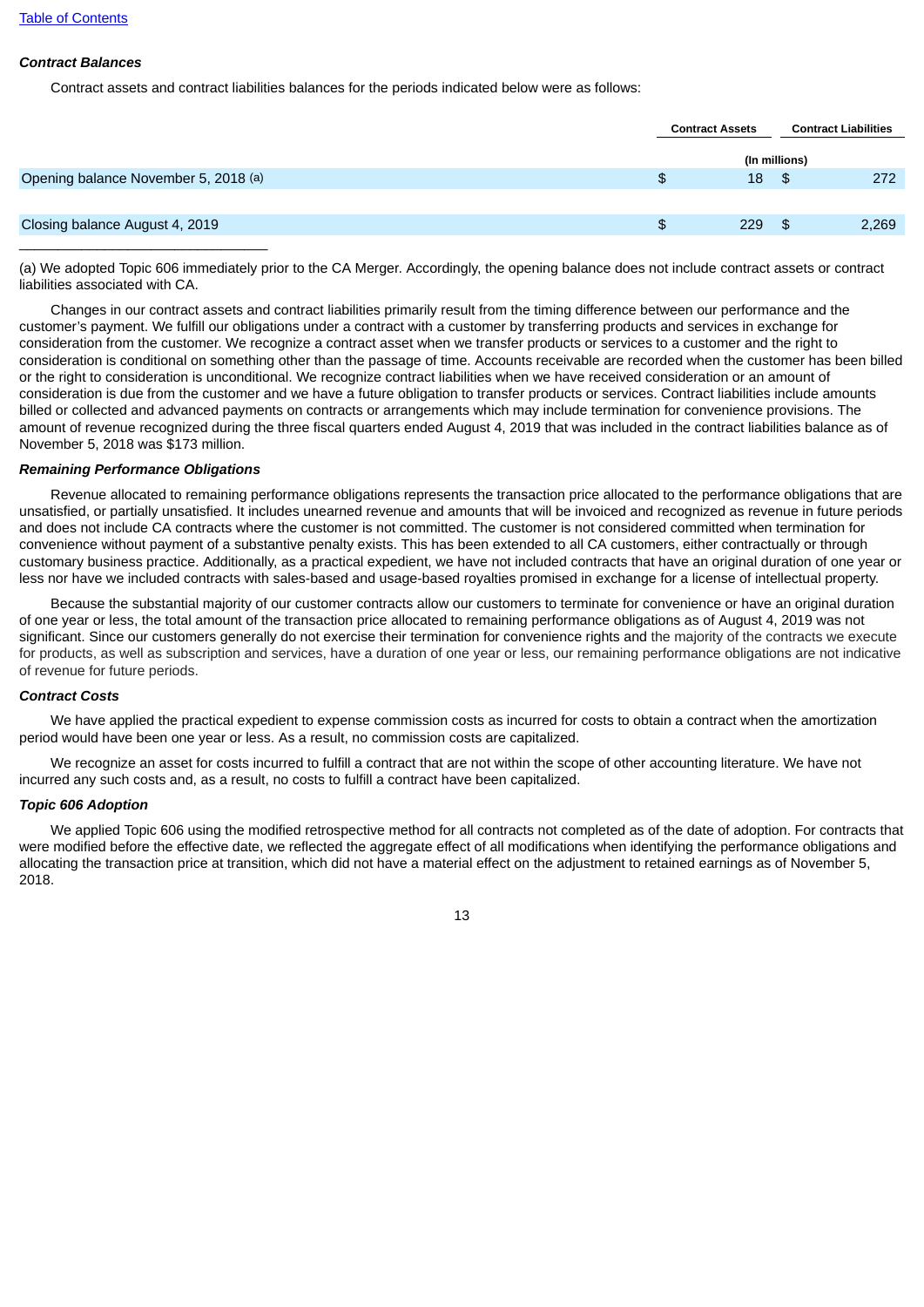#### Table of [Contents](#page-1-0)

We adopted Topic 606 immediately prior to the CA Merger. Accordingly, the adoption adjustments presented below excluded CA. As a result of applying the modified retrospective method, the following adjustments were made to selected condensed consolidated balance sheet line items as of November 5, 2018:

| <b>Balance Sheet</b>           |               | <b>Ending Balance as of</b><br><b>November 4, 2018</b> |      | <b>Adjustments Due to</b><br>Topic 606 |      | Opening Balance as of<br><b>November 5, 2018</b> |  |
|--------------------------------|---------------|--------------------------------------------------------|------|----------------------------------------|------|--------------------------------------------------|--|
|                                |               |                                                        |      | (In millions)                          |      |                                                  |  |
| <b>ASSETS</b>                  |               |                                                        |      |                                        |      |                                                  |  |
| Trade accounts receivable, net | \$            | 3,325                                                  | - \$ | 11                                     | -\$  | 3,336                                            |  |
| Other current assets           | $\frac{4}{5}$ | 366                                                    | \$   | 10                                     | -\$  | 376                                              |  |
| Other long-term assets         | \$            | 707                                                    | \$   | 20                                     | \$   | 727                                              |  |
| <b>LIABILITIES</b>             |               |                                                        |      |                                        |      |                                                  |  |
| Other current liabilities      | \$            | 812                                                    | - \$ | 35                                     | - \$ | 847                                              |  |
| Other long-term liabilities    | \$            | 3,636                                                  | \$   | 6                                      | \$   | 3,642                                            |  |

#### *Impact of New Revenue Guidance on Net Revenue*

The following tables compare net revenue for the periods presented to the pro forma amounts had the previous guidance been in effect. No other amounts in the condensed consolidated statements of operations for the fiscal quarter and three fiscal quarters ended August 4, 2019 or in the condensed consolidated balance sheet as of August 4, 2019 were significantly affected by the new revenue guidance.

|                                | Fiscal Quarter Ended August 4, 2019                         |       |     |                          |                    |       |  |  |
|--------------------------------|-------------------------------------------------------------|-------|-----|--------------------------|--------------------|-------|--|--|
| <b>Statement of Operations</b> | Pro forma as if the<br>previous accounting<br>was in effect |       |     | <b>Effect of Change</b>  | <b>As Reported</b> |       |  |  |
|                                |                                                             |       |     | (In millions)            |                    |       |  |  |
| Net revenue:                   |                                                             |       |     |                          |                    |       |  |  |
| <b>Products</b>                | \$                                                          | 4,413 | -\$ | $\overline{\phantom{0}}$ | - \$               | 4,413 |  |  |
| Subscriptions and services     |                                                             | 1,078 |     | 24                       |                    | 1,102 |  |  |
| Total net revenue              |                                                             | 5,491 | \$  | 24                       | - SS               | 5,515 |  |  |
|                                |                                                             |       |     |                          |                    |       |  |  |

|                                | Three Fiscal Quarters Ended August 4, 2019                  |        |                         |               |                    |        |  |
|--------------------------------|-------------------------------------------------------------|--------|-------------------------|---------------|--------------------|--------|--|
| <b>Statement of Operations</b> | Pro forma as if the<br>previous accounting<br>was in effect |        | <b>Effect of Change</b> |               | <b>As Reported</b> |        |  |
|                                |                                                             |        |                         | (In millions) |                    |        |  |
| Net revenue:                   |                                                             |        |                         |               |                    |        |  |
| <b>Products</b>                | \$                                                          | 13,470 | \$                      |               | -\$                | 13,470 |  |
| Subscriptions and services     |                                                             | 3,124  |                         | 227           |                    | 3,351  |  |
| Total net revenue              | ቍ                                                           | 16.594 | \$                      | 227           | \$.                | 16,821 |  |

## **3. Acquisitions**

#### *Acquisition of CA, Inc.*

On November 5, 2018, we acquired CA, which was a leading provider of information technology management software and solutions. We acquired CA to enhance our infrastructure software capabilities. We financed the CA Merger with the net proceeds from borrowings under the Original 2019 Term Loans, as defined in Note 7. "Borrowings," as well as with cash on hand of the combined companies.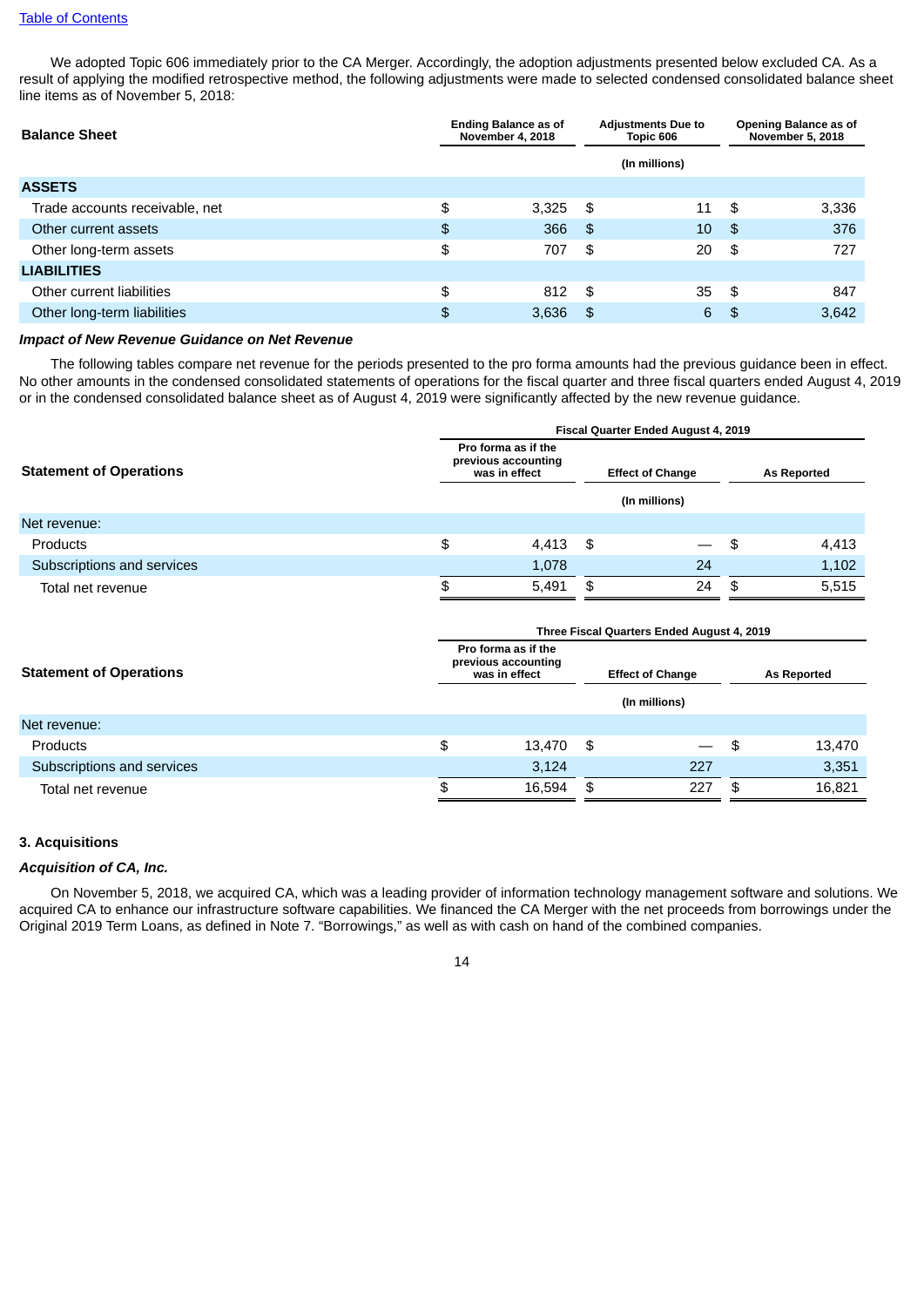## *Purchase Consideration*

| Cash paid for outstanding CA common stock<br>\$      | 18,402 |
|------------------------------------------------------|--------|
| Cash paid by Broadcom to retire CA's term loan       | 274    |
| Cash paid for vested CA equity awards                | 101    |
| Fair value of partially vested assumed equity awards | 67     |
| Total purchase consideration                         | 18,844 |
| Less: cash acquired                                  | 2.750  |
| Total purchase consideration, net of cash acquired   | 16.094 |

All vested in-the-money CA stock options, after giving effect to any acceleration, and all outstanding deferred stock units were cashed out upon the completion of the CA Merger. We assumed all unvested CA equity awards held by continuing employees. The portion of the fair value of partially vested equity awards associated with prior service of CA employees represents a component of the total consideration as presented above and was valued based on our share price as of the CA Acquisition Date.

We allocated the purchase price to tangible and identified intangible assets acquired and liabilities assumed based on their estimated fair values. The fair value of identified intangible assets acquired was based on estimates and assumptions made by management at the time of acquisition. As additional information becomes available, we may further revise our preliminary purchase price allocation during the remainder of the measurement period (which will not exceed 12 months from the CA Acquisition Date). Any such revisions or changes may be material.

The following table presents our preliminary allocation of the total purchase price, net of cash acquired:

|                                   | <b>Estimated Fair Value</b> |
|-----------------------------------|-----------------------------|
|                                   | (In millions)               |
| <b>Current assets</b>             | \$<br>1,663                 |
| Goodwill                          | 9,768                       |
| Intangible assets                 | 12,045                      |
| Other long-term assets            | 245                         |
| Total assets acquired             | 23,721                      |
| <b>Current liabilities</b>        | (1,966)                     |
| Long-term debt                    | (2, 255)                    |
| Other long-term liabilities       | (3,406)                     |
| Total liabilities assumed         | (7,627)                     |
| Fair value of net assets acquired | \$<br>16,094                |

Goodwill is primarily attributable to the assembled workforce and anticipated synergies and economies of scale expected from the integration of the CA business. The synergies include certain cost savings, operating efficiencies, and other strategic benefits projected to be achieved as a result of the CA Merger. Goodwill is not deductible for tax purposes.

Current assets included assets held-for-sale related to CA's Veracode business, which was not aligned with our strategic objectives. On December 31, 2018, we sold this business to Thoma Bravo, LLC for cash consideration of \$950 million, before working capital adjustments. We do not have any material continuing involvement with this business and have presented its results in discontinued operations. Current assets also included \$80 million of real properties held-for-sale. During the fiscal quarter ended August 4, 2019, we sold a portion of these real properties for \$56 million and recognized a loss of \$8 million.

Revenue attributable to CA has been included in our infrastructure software segment. Transaction costs related to the CA Merger of \$73 million were included in selling, general and administrative expense for the three fiscal quarters ended August 4, 2019.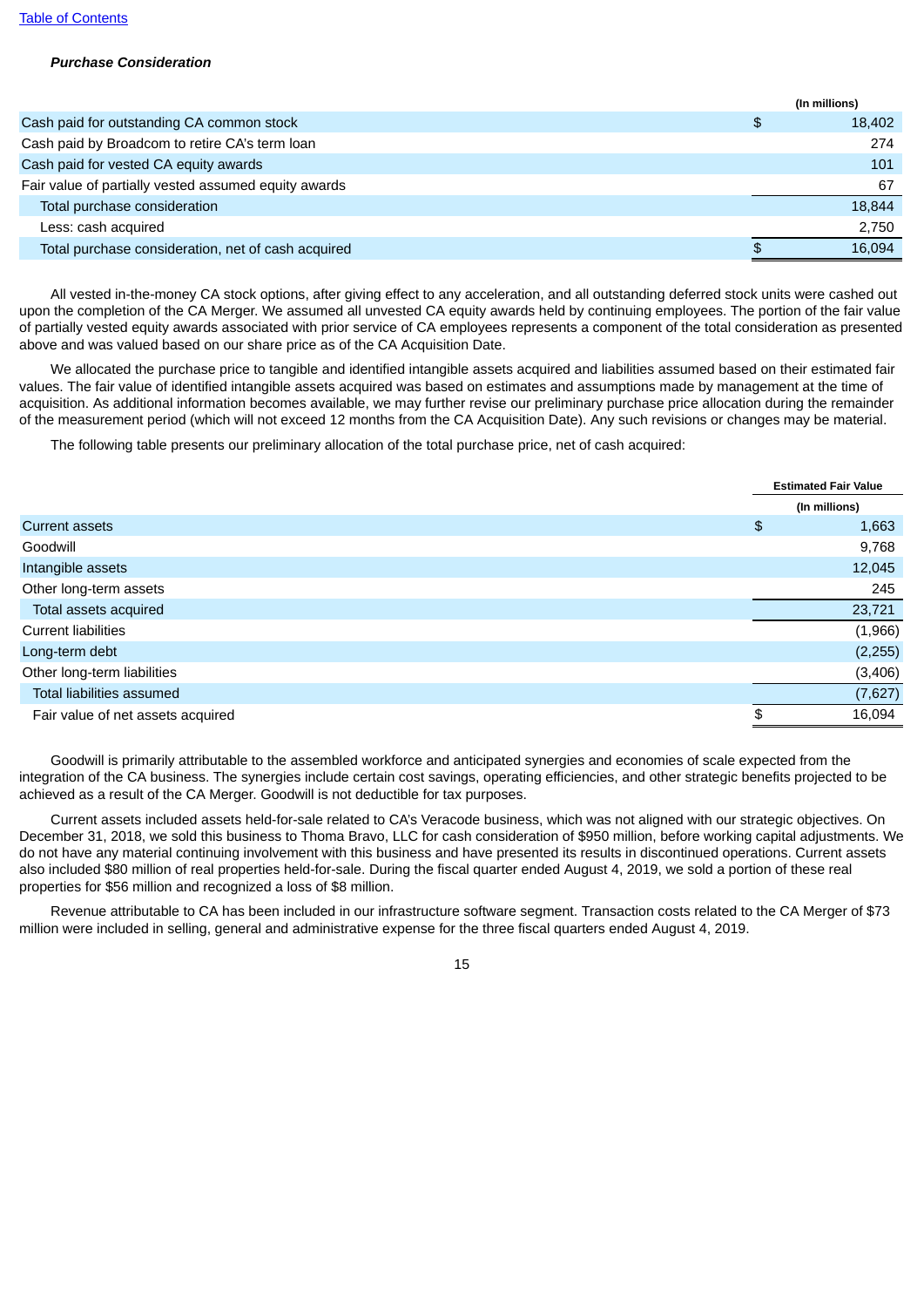#### *Intangible Assets*

|                                                 | <b>Fair Value</b> | <b>Weighted-Average</b><br><b>Amortization Periods</b> |
|-------------------------------------------------|-------------------|--------------------------------------------------------|
|                                                 | (In millions)     | (In years)                                             |
| Developed technology                            | \$<br>4,957       | 6                                                      |
| Customer contracts and related relationships    | 4,190             | 6                                                      |
| Order backlog                                   | 2,569             | 3                                                      |
| Trade name and other                            | 137               | 5                                                      |
| Total identified finite-lived intangible assets | 11,853            |                                                        |
| In-process research and development             | 192               | N/A                                                    |
| Total identified intangible assets              | \$<br>12,045      |                                                        |
|                                                 |                   |                                                        |

Developed technology relates to products used for mission critical business tools for processes and applications, as well as products used for cloud-based planning, development, management and security tools. We valued the developed technology using the multi-period excess earnings method under the income approach. This method reflects the present value of the projected cash flows that are expected to be generated by the developed technology less charges representing the contribution of other assets to those cash flows. The economic useful life was determined based on the technology cycle related to each developed technology, as well as the cash flows over the forecast period.

Customer contracts and related relationships represent the fair value of future projected revenue that will be derived from sales of products to existing customers of CA. Customer contracts and related relationships were valued using the with-and-without-method under the income approach. In the with-and-without method, the fair value was measured by the difference between the present values of the cash flows with and without the existing customers in place over the period of time necessary to reacquire the customers. The economic useful life was determined by evaluating many factors, including the useful life of other intangible assets, the length of time remaining on the acquired contracts and the historical customer turnover rates.

Order backlog represents business under existing contractual obligations. The fair value of backlog was determined using the multi-period excess earnings method under the income approach based on expected operating cash flows from future contractual revenue. The economic useful life was determined based on the expected life of the backlog and the cash flows over the forecast period.

Trade name relates to the "CA" trade name. The fair value was determined by applying the relief-from-royalty method under the income approach. This method is based on the application of a royalty rate to forecasted revenue under the trade name. The economic useful life was determined based on the expected life of the trade name and the cash flows anticipated over the forecast period.

The fair value of in-process research and development ("IPR&D") was determined using the multi-period excess earnings method under the income approach. This method reflects the present value of the projected cash flows that are expected to be generated by the IPR&D, less charges representing the contribution of other assets to those cash flows.

We believe the amounts of purchased intangible assets recorded above represent the fair values of, and approximate the amounts a market participant would pay for, these intangible assets as of the CA Acquisition Date.

The following table summarizes the details of IPR&D by category as of the CA Acquisition Date:

| <b>Description</b>          |  | <b>IPR&amp;D</b> | Percentage of<br>Completion | <b>Estimated Cost</b><br>to Complete | Expected<br><b>Release Date</b><br>(By Fiscal Year) |  |  |
|-----------------------------|--|------------------|-----------------------------|--------------------------------------|-----------------------------------------------------|--|--|
|                             |  |                  | (Dollars in millions)       |                                      |                                                     |  |  |
| <b>Mainframe</b>            |  | 178              | 67% \$                      | 138                                  | 2019                                                |  |  |
| <b>Enterprise Solutions</b> |  | 14               | 63% \$                      | 12                                   | 2019                                                |  |  |

**Expected**

As of August 4, 2019, IPR&D is expected to be fully released by the end of fiscal year 2020.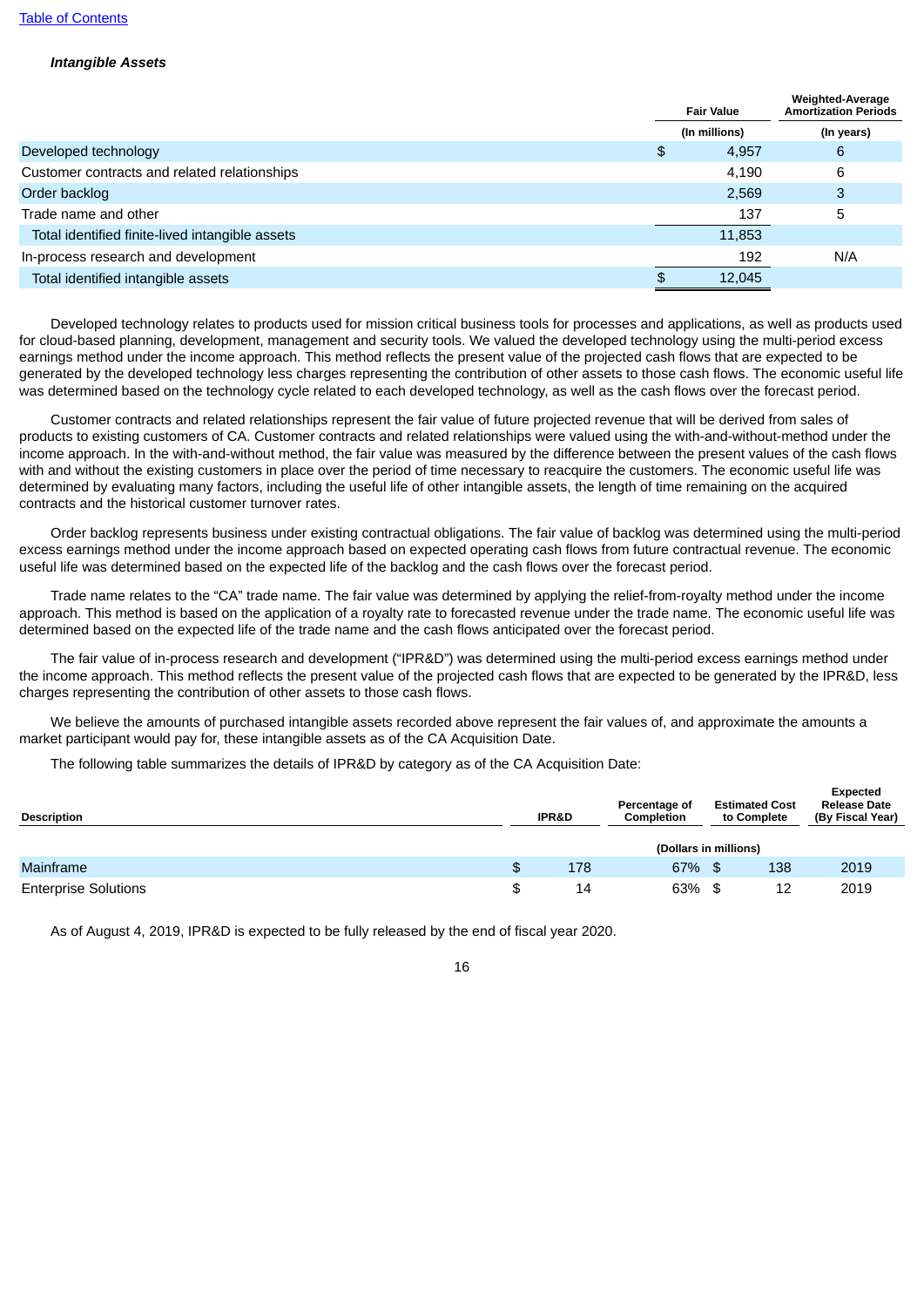## *Unaudited Pro Forma Information*

The following unaudited pro forma financial information presents combined results of operations for each of the periods presented, as if CA had been acquired as of the beginning of fiscal year 2018. The unaudited pro forma information includes adjustments to amortization and depreciation for intangible assets and property, plant and equipment acquired, adjustments to stock-based compensation expense, interest expense for the additional indebtedness incurred to complete the acquisition, restructuring charges related to the acquisition and transaction costs. For the three fiscal quarters ended August 5, 2018, non-recurring pro forma adjustments directly attributable to the CA Merger included transaction costs of \$180 million. The unaudited pro forma information presented below is for informational purposes only and is not necessarily indicative of our consolidated results of operations of the combined business had the acquisition actually occurred at the beginning of fiscal year 2018 or of the results of our future operations of the combined business.

|                                                   |   | <b>Fiscal Quarter Ended</b> |     |                   |                   | <b>Three Fiscal Quarters Ended</b> |                   |        |  |
|---------------------------------------------------|---|-----------------------------|-----|-------------------|-------------------|------------------------------------|-------------------|--------|--|
|                                                   |   | August 4,<br>2019           |     | August 5,<br>2018 | August 4,<br>2019 |                                    | August 5,<br>2018 |        |  |
|                                                   |   |                             |     | (In millions)     |                   |                                    |                   |        |  |
| Pro forma net revenue*                            | £ | 5.287                       | \$. | 5.983             | \$                | 16.137                             | \$                | 18,066 |  |
| Pro forma net income attributable to common stock | S | 542                         | \$  | 894               | \$                | 1.895                              | - \$              | 8,956  |  |

*\** Pro forma net revenue was presented under Topic 606 for fiscal year 2019 periods and under Topic 605 for fiscal year 2018 periods.

#### *Acquisition of Brocade Communications Systems, Inc.*

On November 17, 2017, we acquired Brocade Communications Systems, Inc. ("Brocade"). Brocade was a supplier of networking hardware, software and services, including Fibre Channel Storage Area Network solutions and Internet Protocol Networking solutions. We acquired Brocade to enhance our position as a provider of enterprise storage connectivity solutions, to broaden our portfolio for enterprise storage, and to increase our ability to address the evolving needs of our original equipment manufacturer ("OEM") customers.

#### *Unaudited Pro Forma Information*

 $\overline{\phantom{a}}$  , and the set of the set of the set of the set of the set of the set of the set of the set of the set of the set of the set of the set of the set of the set of the set of the set of the set of the set of the s

The following unaudited pro forma financial information presents combined results of operations for each of the periods presented, as if Brocade had been acquired as of the beginning of our fiscal year ended October 29, 2017 ("fiscal year 2017"). The unaudited pro forma information includes adjustments to amortization and depreciation for intangible assets and property, plant and equipment acquired, adjustments to stock-based compensation expense, the purchase accounting effect on inventory acquired, restructuring charges related to the acquisition and transaction costs. The unaudited pro forma information presented below is for informational purposes only and is not necessarily indicative of our consolidated results of operations of the combined business had the acquisition actually occurred at the beginning of fiscal year 2017 or of the results of our future operations of the combined business.

|                                                   | <b>Fiscal Quarter Ended</b> |                   | <b>Three Fiscal Quarters Ended</b> |  |
|---------------------------------------------------|-----------------------------|-------------------|------------------------------------|--|
|                                                   | August 5,<br>2018           | August 5,<br>2018 |                                    |  |
|                                                   |                             | (In millions)     |                                    |  |
| Pro forma net revenue*                            | \$<br>5,066                 |                   | 15,530                             |  |
| Pro forma net income attributable to common stock | \$<br>1,207                 |                   | 11,284                             |  |

\* Pro forma net revenue was presented under Topic 605 for fiscal year 2018 periods.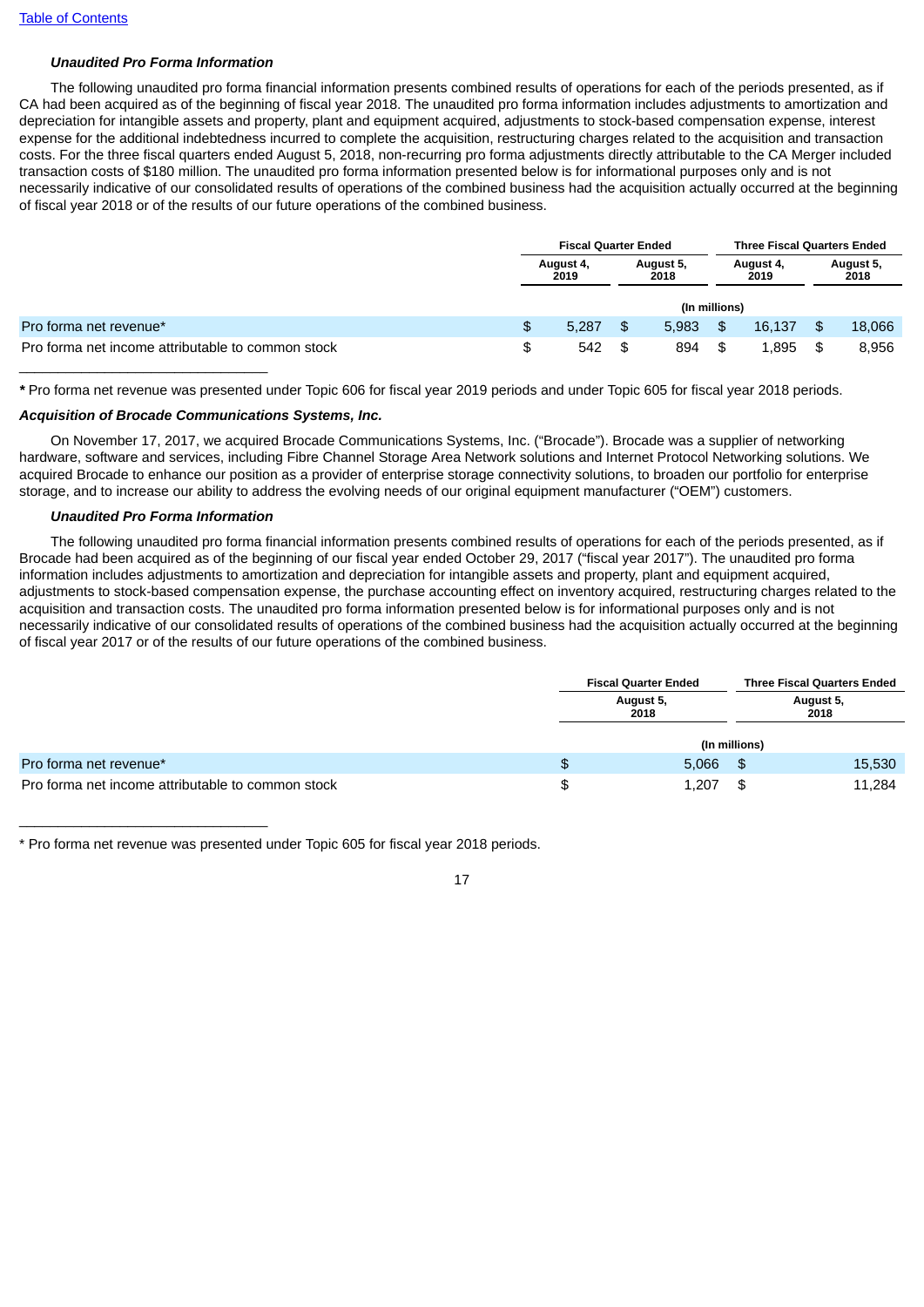## *Pending Acquisition of Symantec Corporation's Enterprise Security Business*

On August 8, 2019, we entered into an asset purchase agreement (the "Symantec Purchase Agreement") with Symantec Corporation ("Symantec") to purchase certain assets and assume certain liabilities of Symantec's Enterprise Security business for approximately \$10.7 billion in cash, on a cash-free, debt-free basis (the "Symantec Asset Purchase"). We intend to fund the Symantec Asset Purchase and related working capital needs with new, fully committed debt financing of up to \$12 billion in term loans. The Symantec Purchase Agreement provides that, following the closing of the Symantec Asset Purchase, each party will have certain indemnification obligations, including with respect to breaches of covenants and for losses arising from certain assumed or retained liabilities, as applicable. We and Symantec may terminate the Symantec Purchase Agreement if the closing of the Symantec Asset Purchase has not occurred on or before February 8, 2020, subject to a three-month extension in certain circumstances.

## **4. Supplemental Financial Information**

## *Cash Equivalents*

Cash equivalents included \$603 million and \$1,406 million of time deposits as of August 4, 2019 and November 4, 2018, respectively. As of August 4, 2019 and November 4, 2018, cash equivalents also included \$945 million and \$202 million of money-market funds, respectively. For time deposits, carrying value approximates fair value due to the short-term nature of the instruments. The fair value of money-market funds, which was consistent with their carrying value, was determined using unadjusted prices in active, accessible markets for identical assets, and as such, they were classified as Level 1 assets in the fair value hierarchy.

## *Accounts Receivable Factoring*

We sell certain of our trade accounts receivable on a non-recourse basis to third-party financial institutions pursuant to factoring agreements. We account for these transactions as sales of receivables and present cash proceeds as cash provided by operating activities in the condensed consolidated statements of cash flows. Total trade accounts receivable sold under the factoring agreements were \$375 million and \$465 million during the fiscal quarter and three fiscal quarters ended August 4, 2019, respectively, and \$305 million and \$362 million during the fiscal quarter and three fiscal quarters ended August 5, 2018, respectively. Factoring fees for the sales of receivables were recorded in other income, net and were not material for any period presented.

#### *Inventory*

|                 | August 4,<br>2019 |               | November 4,<br>2018 |
|-----------------|-------------------|---------------|---------------------|
|                 |                   | (In millions) |                     |
| Finished goods  | \$<br>329         | $\mathcal{S}$ | 483                 |
| Work-in-process | 567               |               | 505                 |
| Raw materials   | 195               |               | 136                 |
| Total inventory | \$<br>1,091       | \$            | 1,124               |

### *Other Current Assets*

|                            |   | August 4,<br>2019 |               | November 4,<br>2018 |  |  |
|----------------------------|---|-------------------|---------------|---------------------|--|--|
|                            |   |                   | (In millions) |                     |  |  |
| Prepaid expenses           | Φ | 402               | \$            | 243                 |  |  |
| Other (miscellaneous)      |   | 404               |               | 123                 |  |  |
| Total other current assets | w | 806               | \$.           | 366                 |  |  |

#### *Other Current Liabilities*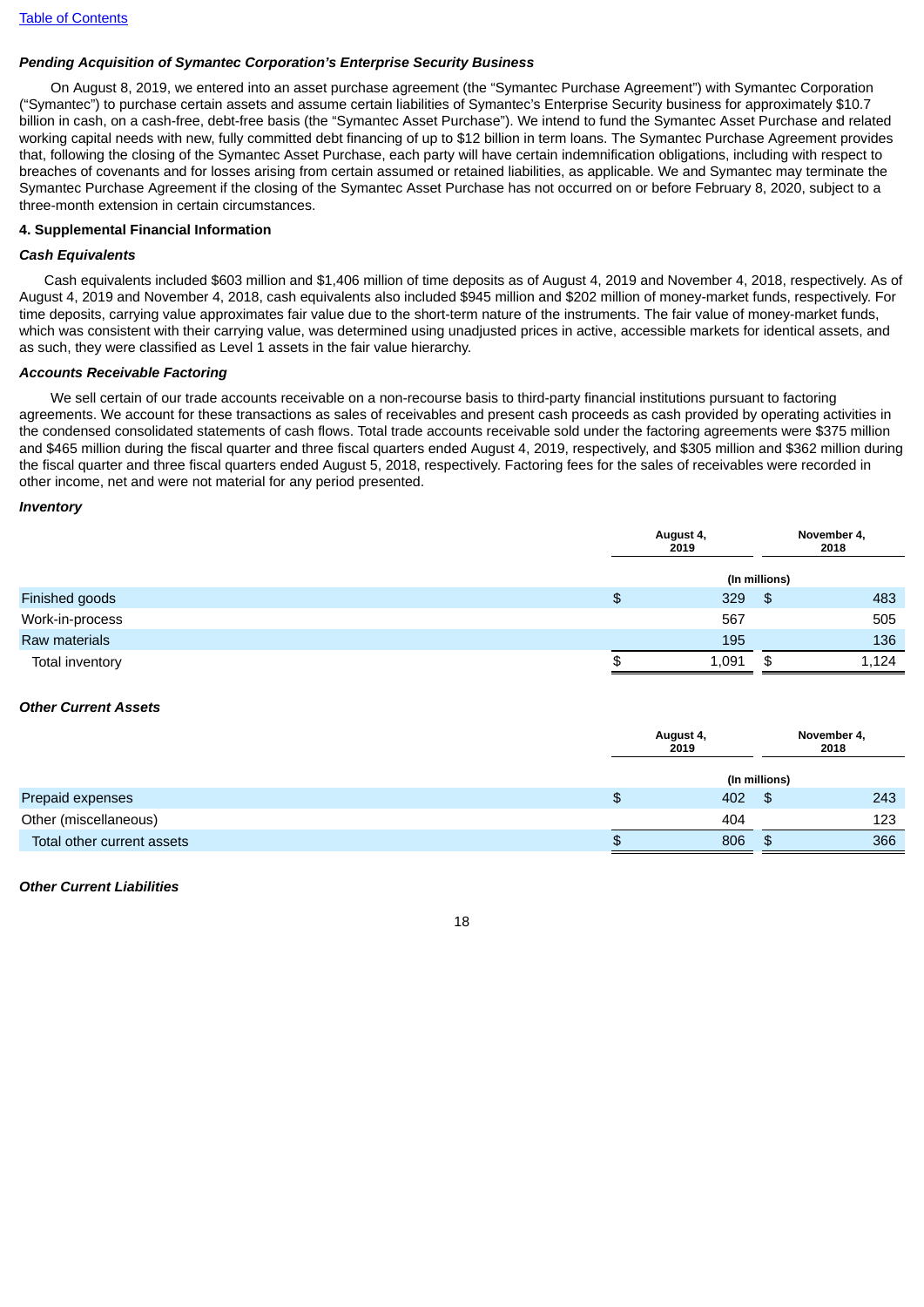|                                 |     | August 4,<br>2019 |               | November 4,<br>2018 |
|---------------------------------|-----|-------------------|---------------|---------------------|
|                                 |     |                   | (In millions) |                     |
| <b>Contract liabilities</b>     | \$  | 1,872             | - \$          | 164                 |
| Notional pooling liabilities    |     | 372               |               |                     |
| <b>Tax liabilities</b>          |     | 264               |               | 162                 |
| Other (miscellaneous)           |     | 666               |               | 486                 |
| Total other current liabilities | \$. | 3,174             | \$            | 812                 |

We use a notional pooling arrangement with an international bank to assist us in the management of global liquidity. Under this arrangement, we maintain either a cash deposit or borrowing position in our accounts, so long as the aggregate global pooling position is a notionally calculated net cash deposit.

## *Other Long-Term Liabilities*

|                                   |    | August 4,<br>2019 |               | November 4,<br>2018 |
|-----------------------------------|----|-------------------|---------------|---------------------|
|                                   |    |                   | (In millions) |                     |
| Unrecognized tax benefits (a) (b) | \$ | 3,361             | \$            | 3,088               |
| Deferred tax liabilities (a)      |    | 1,660             |               | 169                 |
| <b>Contract liabilities</b>       |    | 397               |               | 66                  |
| Other (miscellaneous)             |    | 536               |               | 313                 |
| Total other long-term liabilities | £. | 5,954             | \$            | 3,636               |

(a) Refer to Note 9. "Income Taxes" for additional information regarding these balances.

(b) Includes accrued interest and penalties.

 $\overline{\phantom{a}}$  , and the set of the set of the set of the set of the set of the set of the set of the set of the set of the set of the set of the set of the set of the set of the set of the set of the set of the set of the s

## *Supplemental Cash Flow Information*

|                            | <b>Fiscal Quarter Ended</b> |      |                   |     | <b>Three Fiscal Quarters Ended</b> |    |                   |  |
|----------------------------|-----------------------------|------|-------------------|-----|------------------------------------|----|-------------------|--|
|                            | August 4,<br>2019           |      | August 5,<br>2018 |     | August 4,<br>2019                  |    | August 5,<br>2018 |  |
|                            |                             |      | (In millions)     |     |                                    |    |                   |  |
| Cash paid for interest     | 368                         | க    | 312               | \$  | 980                                | \$ | 545               |  |
| Cash paid for income taxes | 98                          | - \$ | 127               | \$. | 618                                | \$ | 323               |  |

As of August 4, 2019 and November 4, 2018, we had \$30 million and \$22 million, respectively, of unpaid purchases of property, plant and equipment included in accounts payable. Amounts reported as unpaid purchases are presented as cash outflows from investing activities for purchases of property, plant and equipment in the condensed consolidated statements of cash flows in the period in which they are paid.

## **5. Goodwill and Intangible Assets**

### *Goodwill*

|                                           | Wired<br><b>Infrastructure</b> |           |     |                          |             |    |               |              |                          |    |                          |    |   |    | Wireless<br><b>Communications</b> |  |  |  | Enterprise<br>Storage | Industrial &<br>Other |  |  | Semiconductor<br><b>Solutions</b> |  | <b>Infrastructure</b><br>Software |  | <b>IP Licensing</b> |  |  |  | <b>Total</b> |
|-------------------------------------------|--------------------------------|-----------|-----|--------------------------|-------------|----|---------------|--------------|--------------------------|----|--------------------------|----|---|----|-----------------------------------|--|--|--|-----------------------|-----------------------|--|--|-----------------------------------|--|-----------------------------------|--|---------------------|--|--|--|--------------|
|                                           |                                |           |     |                          |             |    | (In millions) |              |                          |    |                          |    |   |    |                                   |  |  |  |                       |                       |  |  |                                   |  |                                   |  |                     |  |  |  |              |
| Balance as of November 4, 2018            | \$                             | 17.705    | \$  | 5.945                    | \$<br>3.112 | \$ | 151           | $\mathsf{s}$ | $\overline{\phantom{0}}$ |    | $\overline{\phantom{0}}$ |    |   |    | 26,913                            |  |  |  |                       |                       |  |  |                                   |  |                                   |  |                     |  |  |  |              |
| Reallocation due to change in<br>segments |                                | (17, 705) |     | (5,945)                  | (3, 112)    |    | (151)         |              | 25,924                   |    | 980                      |    |   |    |                                   |  |  |  |                       |                       |  |  |                                   |  |                                   |  |                     |  |  |  |              |
| <b>Acquisitions</b>                       |                                |           |     |                          |             |    |               |              | 5                        |    | 9.768                    |    |   |    | 9,773                             |  |  |  |                       |                       |  |  |                                   |  |                                   |  |                     |  |  |  |              |
| Balance as of August 4, 2019              | \$                             |           | -\$ | $\overline{\phantom{0}}$ | \$          | \$ |               |              | 25.929                   | \$ | 10.748                   | \$ | 9 | \$ | 36,686                            |  |  |  |                       |                       |  |  |                                   |  |                                   |  |                     |  |  |  |              |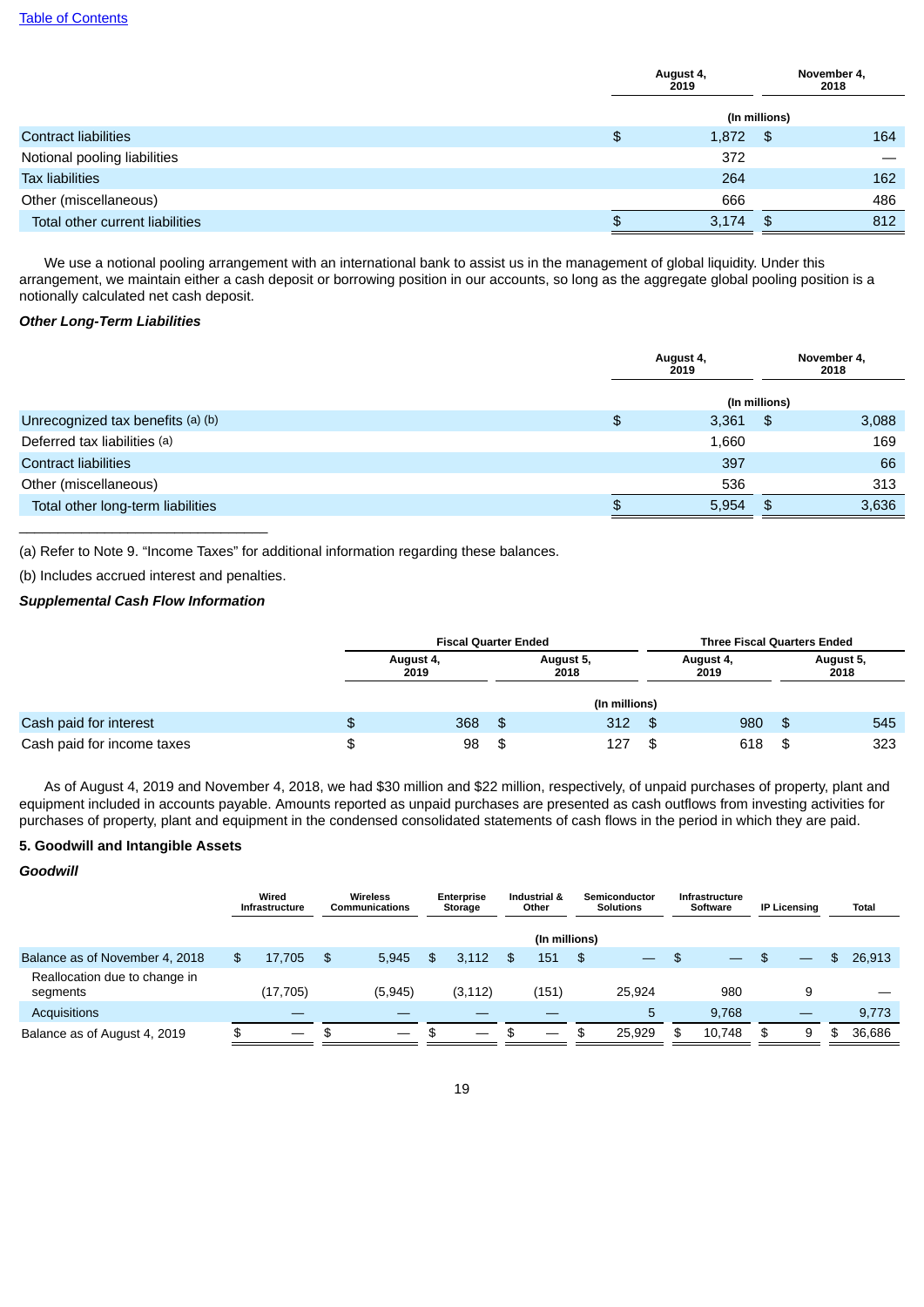During the first quarter of fiscal year 2019, we changed our organizational structure resulting in three reportable segments: semiconductor solutions, infrastructure software and IP licensing. As a result, we have reassigned the goodwill balance to reflect our new segment structure using a relative fair value allocation approach. Under this approach, the fair value of each segment was determined using a combination of the income approach and the market approach, and was compared to the fair value of the total business immediately prior to the reorganization to arrive at the reassigned goodwill balance.

## *Intangible Assets*

|                                              | <b>Gross Carrying</b><br><b>Accumulated</b><br>Amortization<br><b>Amount</b> |    |               | <b>Net Book</b><br>Value |        |
|----------------------------------------------|------------------------------------------------------------------------------|----|---------------|--------------------------|--------|
|                                              |                                                                              |    | (In millions) |                          |        |
| <b>As of August 4, 2019:</b>                 |                                                                              |    |               |                          |        |
| Purchased technology                         | \$<br>20,888                                                                 | \$ | (9, 288)      | \$                       | 11,600 |
| Customer contracts and related relationships | 5,982                                                                        |    | (1, 563)      |                          | 4,419  |
| Order backlog                                | 2,569                                                                        |    | (681)         |                          | 1,888  |
| <b>Trade names</b>                           | 712                                                                          |    | (228)         |                          | 484    |
| Other                                        | 243                                                                          |    | (81)          |                          | 162    |
| Intangible assets subject to amortization    | 30,394                                                                       |    | (11, 841)     |                          | 18,553 |
| IPR&D                                        | 326                                                                          |    |               |                          | 326    |
| Total                                        | \$<br>30,720                                                                 | \$ | (11, 841)     | $\frac{3}{2}$            | 18,879 |
|                                              |                                                                              |    |               |                          |        |
| As of November 4, 2018:                      |                                                                              |    |               |                          |        |
| Purchased technology                         | \$<br>15,806                                                                 | \$ | (6, 816)      | \$                       | 8,990  |
| Customer contracts and related relationships | 1,792                                                                        |    | (878)         |                          | 914    |
| Trade names                                  | 578                                                                          |    | (170)         |                          | 408    |
| Other                                        | 239                                                                          |    | (53)          |                          | 186    |
| Intangible assets subject to amortization    | 18,415                                                                       |    | (7, 917)      |                          | 10,498 |
| <b>IPR&amp;D</b>                             | 264                                                                          |    |               |                          | 264    |
| Total                                        | \$<br>18,679                                                                 | \$ | (7, 917)      | \$                       | 10,762 |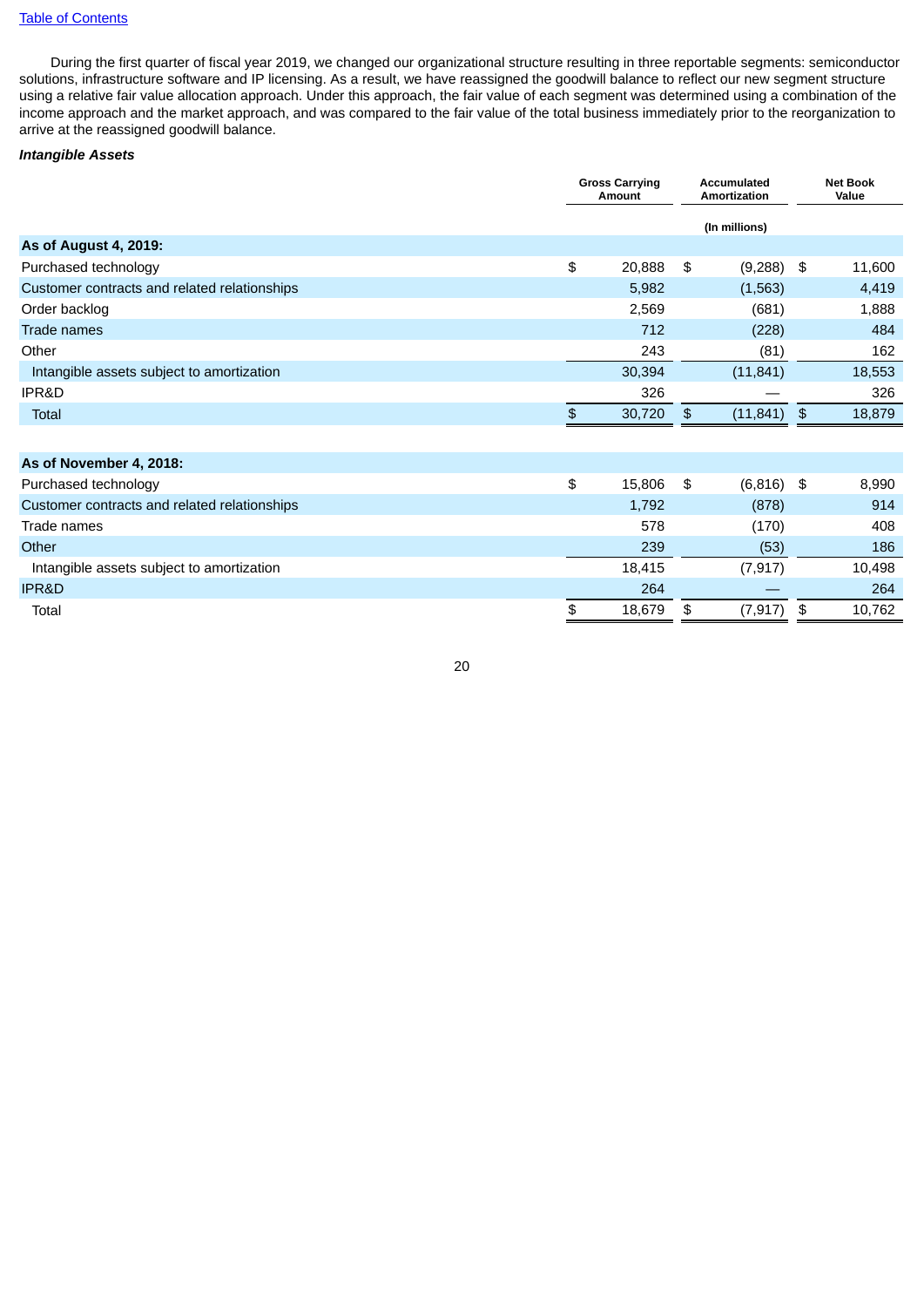Based on the amount of intangible assets subject to amortization at August 4, 2019, the expected amortization expense for each of the next five years and thereafter was as follows:

| <b>Fiscal Year:</b> |               | Expected<br>Amortization<br><b>Expense</b> |  |  |
|---------------------|---------------|--------------------------------------------|--|--|
|                     |               | (In millions)                              |  |  |
| 2019 (remainder)    | $\frac{1}{2}$ | 1,309                                      |  |  |
| 2020                |               | 5,045                                      |  |  |
| 2021                |               | 4,142                                      |  |  |
| 2022                |               | 3,171                                      |  |  |
| 2023                |               | 2,166                                      |  |  |
| Thereafter          |               | 2,720                                      |  |  |
| Total               | \$            | 18,553                                     |  |  |

The weighted-average remaining amortization periods by intangible asset category were as follows:

| Amortizable intangible assets:               | August 4,<br>2019 |  |  |
|----------------------------------------------|-------------------|--|--|
|                                              | (In years)        |  |  |
| Purchased technology                         | 5                 |  |  |
| Customer contracts and related relationships | 5                 |  |  |
| Order backlog                                | 3                 |  |  |
| Trade names                                  | 10                |  |  |
| Other                                        | 10                |  |  |

#### **6. Net Income Per Share**

Basic net income per share is computed by dividing net income attributable to common stock by the weighted-average number of shares of common stock outstanding during the period. Diluted net income per share is computed by dividing net income attributable to common stock by the weighted-average number of shares of common stock and potentially dilutive shares of common stock outstanding during the period.

Diluted shares outstanding include the dilutive effect of in-the-money stock options, unvested restricted stock units ("RSUs"), and employee stock purchase plan rights under the Broadcom Inc. Employee Stock Purchase Plan, as amended ("ESPP"), collectively referred to as "equity awards".

The dilutive effect of equity awards is calculated based on the average stock price for each fiscal period, using the treasury stock method. Under the treasury stock method, the amount the employee must pay for exercising stock options and purchasing shares under the ESPP and the amount of compensation cost for future service that we have not yet recognized are collectively assumed to be used to repurchase shares.

For the three fiscal quarters ended August 5, 2018, diluted net income per share excluded the potentially dilutive effect of the exchange of LP Units for 12 million shares of common stock prior to the effective time of Mandatory Exchange as their effect was antidilutive.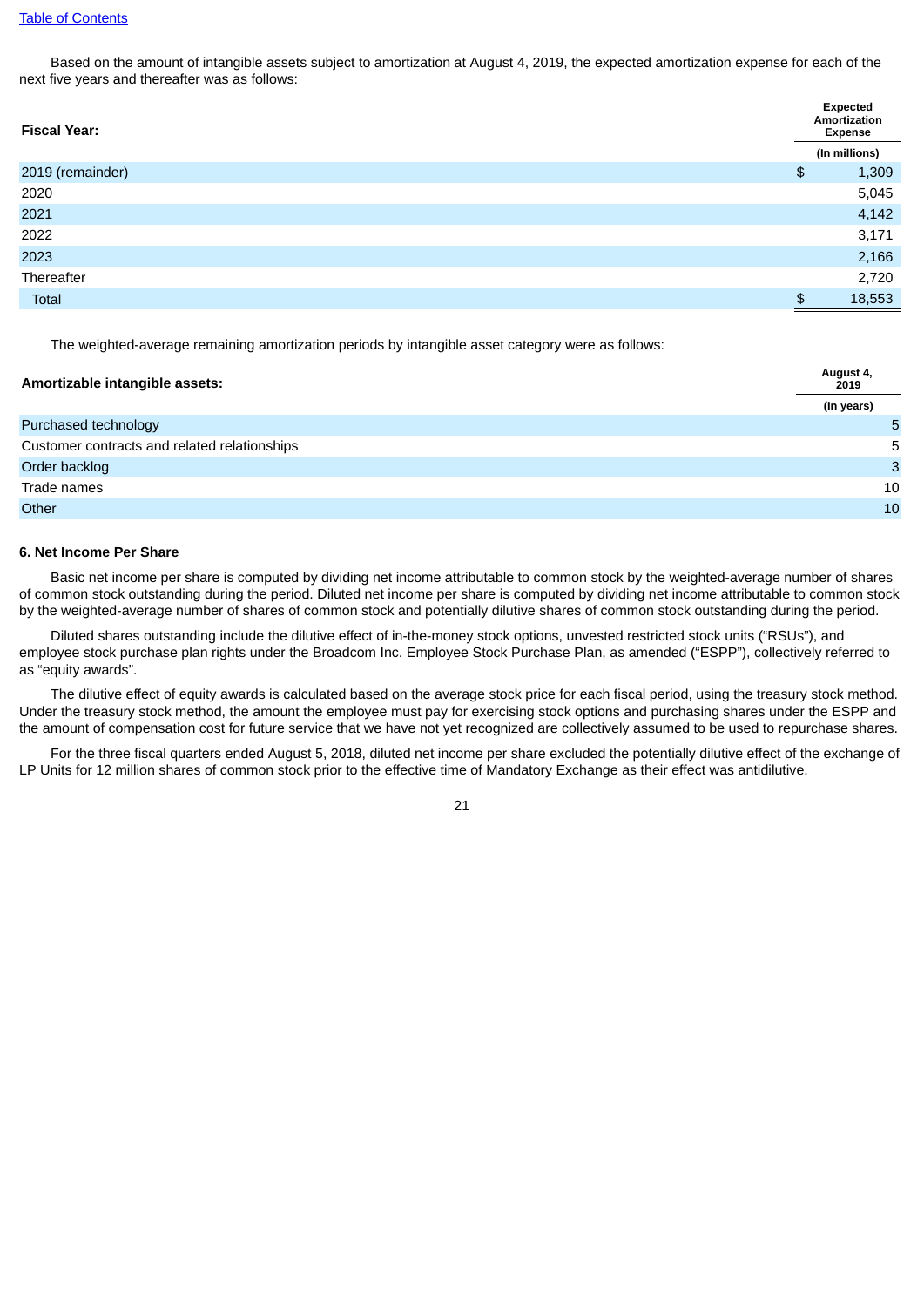The following is a reconciliation of the numerators and denominators of the basic and diluted net income per share computations for the periods presented:

|                                                                                                          |               | <b>Fiscal Quarter Ended</b> |               |                                      |                   | <b>Three Fiscal Quarters Ended</b> |                   |
|----------------------------------------------------------------------------------------------------------|---------------|-----------------------------|---------------|--------------------------------------|-------------------|------------------------------------|-------------------|
|                                                                                                          |               | August 4,<br>2019           |               | August 5,<br>2018                    | August 4,<br>2019 |                                    | August 5,<br>2018 |
|                                                                                                          |               |                             |               | (In millions, except per share data) |                   |                                    |                   |
| <b>Numerator:</b>                                                                                        |               |                             |               |                                      |                   |                                    |                   |
| Income from continuing operations                                                                        | \$            | 715                         | \$            | 1,197                                | \$<br>1,889       | \$                                 | 11,514            |
| Less: Income from continuing operations attributable to<br>noncontrolling interest                       |               |                             |               |                                      |                   |                                    | 352               |
| Income from continuing operations attributable to common stock                                           |               | 715                         |               | 1,197                                | 1,889             |                                    | 11,162            |
|                                                                                                          |               |                             |               |                                      |                   |                                    |                   |
| Loss from discontinued operations, net of income taxes                                                   |               |                             |               | (1)                                  | (12)              |                                    | (19)              |
| Less: Loss from discontinued operations, net of income taxes,<br>attributable to noncontrolling interest |               |                             |               |                                      |                   |                                    | (1)               |
| Loss from discontinued operations, net of income taxes,<br>attributable to common stock                  |               |                             |               | (1)                                  | (12)              |                                    | (18)              |
|                                                                                                          |               |                             |               |                                      |                   |                                    |                   |
| Net income attributable to common stock                                                                  | \$            | 715                         | \$            | 1,196                                | \$<br>1,877       | \$                                 | 11,144            |
|                                                                                                          |               |                             |               |                                      |                   |                                    |                   |
| <b>Denominator:</b>                                                                                      |               |                             |               |                                      |                   |                                    |                   |
| Weighted-average shares outstanding - basic                                                              |               | 398                         |               | 430                                  | 399               |                                    | 420               |
| Dilutive effect of equity awards                                                                         |               | 20                          |               | 11                                   | 21                |                                    | 13                |
| Weighted-average shares outstanding - diluted                                                            |               | 418                         |               | 441                                  | 420               |                                    | 433               |
|                                                                                                          |               |                             |               |                                      |                   |                                    |                   |
| Basic income per share:                                                                                  |               |                             |               |                                      |                   |                                    |                   |
| Income per share from continuing operations                                                              | $\frac{4}{5}$ | 1.80                        | $\frac{4}{5}$ | 2.78                                 | \$<br>4.73        | $\frac{1}{2}$                      | 26.58             |
| Loss per share from discontinued operations                                                              |               |                             |               |                                      | (0.03)            |                                    | (0.05)            |
| Net income per share                                                                                     | \$            | 1.80                        | \$            | 2.78                                 | \$<br>4.70        | \$                                 | 26.53             |
|                                                                                                          |               |                             |               |                                      |                   |                                    |                   |
| Diluted income per share:                                                                                |               |                             |               |                                      |                   |                                    |                   |
| Income per share from continuing operations                                                              | \$            | 1.71                        | \$            | 2.71                                 | \$<br>4.50        | \$                                 | 25.78             |
| Loss per share from discontinued operations                                                              |               |                             |               |                                      | (0.03)            |                                    | (0.04)            |
| Net income per share                                                                                     | \$            | 1.71                        | \$            | 2.71                                 | \$<br>4.47        | \$                                 | 25.74             |
|                                                                                                          |               |                             |               |                                      |                   |                                    |                   |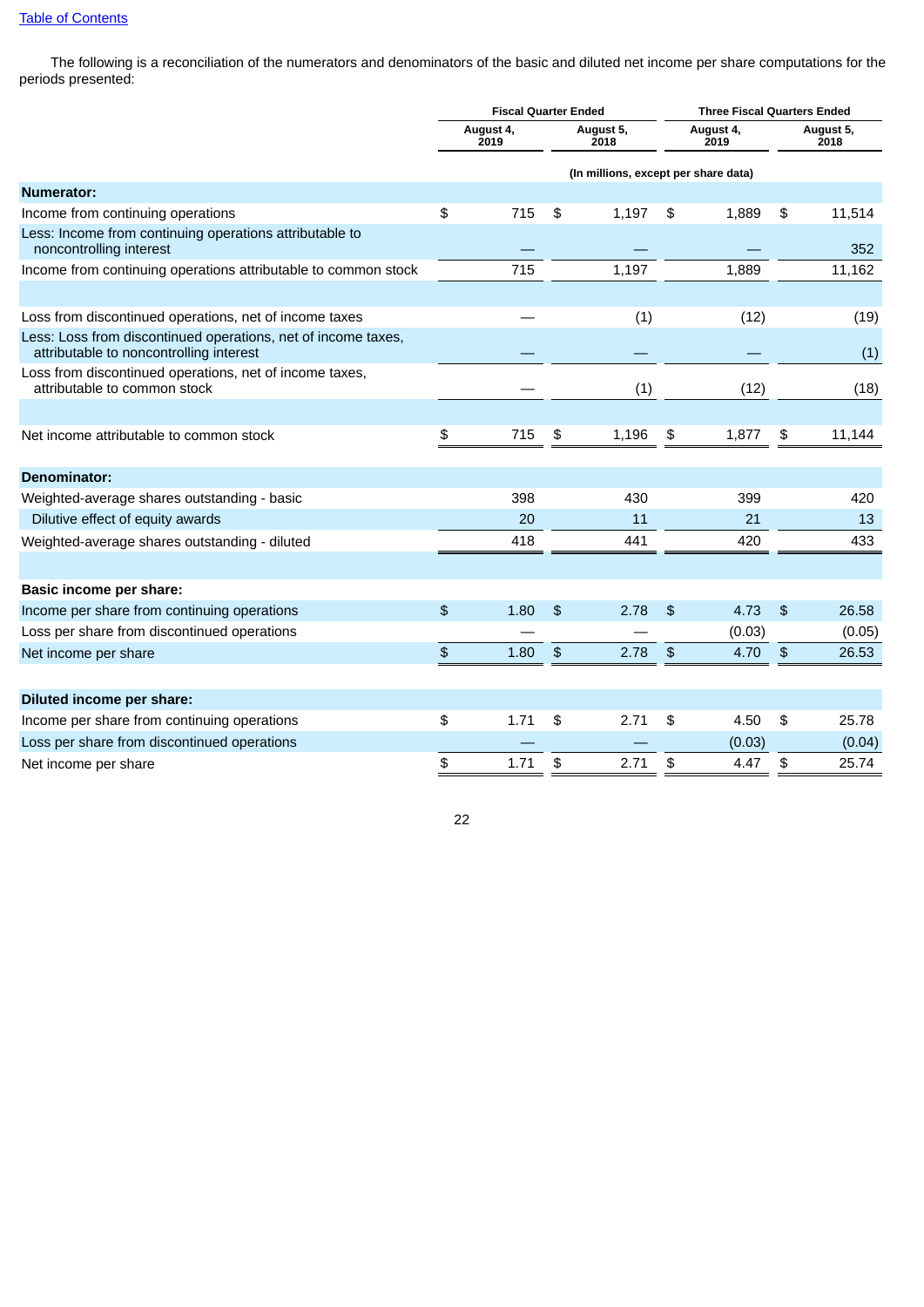## **7. Borrowings**

|                                                                 | <b>Effective Interest Rate</b> | August 4,<br>2019                 |                             | November 4,<br>2018 |
|-----------------------------------------------------------------|--------------------------------|-----------------------------------|-----------------------------|---------------------|
|                                                                 |                                | (In millions, except percentages) |                             |                     |
| 2019 Senior Notes - fixed rate                                  |                                |                                   |                             |                     |
| 3.125% notes due April 2021                                     | 3.607%                         | \$<br>2,000                       | \$                          |                     |
| 3.125% notes due October 2022                                   | 3.527%                         | 1,500                             |                             |                     |
| 3.625% notes due October 2024                                   | 3.980%                         | 2,000                             |                             |                     |
| 4.250% notes due April 2026                                     | 4.544%                         | 2,500                             |                             |                     |
| 4.750% notes due April 2029                                     | 4.953%                         | 3,000                             |                             |                     |
|                                                                 |                                | 11,000                            |                             |                     |
| 2019 Term Loans - floating rate                                 |                                |                                   |                             |                     |
| LIBOR plus 1.125% term loan due May 2022                        | 3.683%                         | 2,000                             |                             |                     |
| LIBOR plus 1.250% term loan due through May 2024                | 3.729%                         | 2,000                             |                             |                     |
| LIBOR plus 1.375% term loan due through May 2026                | 3.820%                         | 2,000                             |                             |                     |
|                                                                 |                                | 6,000                             |                             |                     |
| 2017 Senior Notes - fixed rate                                  |                                |                                   |                             |                     |
| 2.375% notes due January 2020                                   | 2.615%                         | 2,750                             |                             | 2,750               |
| 2.200% notes due January 2021                                   | 2.406%                         | 750                               |                             | 750                 |
| 3.000% notes due January 2022                                   | 3.214%                         | 3,500                             |                             | 3,500               |
| 2.650% notes due January 2023                                   | 2.781%                         | 1,000                             |                             | 1,000               |
| 3.625% notes due January 2024                                   | 3.744%                         | 2,500                             |                             | 2,500               |
| 3.125% notes due January 2025                                   | 3.234%                         | 1,000                             |                             | 1,000               |
| 3.875% notes due January 2027                                   | 4.018%                         | 4,800                             |                             | 4,800               |
| 3.500% notes due January 2028                                   | 3.596%                         | 1,250                             |                             | 1,250               |
|                                                                 |                                | 17,550                            |                             | 17,550              |
| <b>Assumed CA Senior Notes - fixed rate</b>                     |                                |                                   |                             |                     |
| 5.375% notes due December 2019                                  | 3.433%                         | 750                               |                             |                     |
| 3.600% notes due August 2020                                    | 3.540%                         | 400                               |                             |                     |
| 3.600% notes due August 2022                                    | 4.071%                         | 500                               |                             |                     |
| 4.500% notes due August 2023                                    | 4.099%                         | 250                               |                             |                     |
| 4.700% notes due March 2027                                     | 5.153%                         | 350                               |                             |                     |
|                                                                 |                                | 2,250                             |                             |                     |
| <b>Commercial Paper</b>                                         |                                |                                   |                             |                     |
| Commercial paper                                                | $2.855%$ (a)                   | 1,000                             |                             |                     |
|                                                                 |                                | 1,000                             |                             |                     |
| Assumed Brocade Convertible Notes - fixed rate                  |                                |                                   |                             |                     |
| 1.375% convertible notes due January 2020                       | 0.628%                         | 37                                |                             | 37                  |
|                                                                 |                                | 37                                |                             | 37                  |
| <b>Assumed BRCM Senior Notes - fixed rate</b>                   |                                |                                   |                             |                     |
| 2.500% - 4.500% notes due August 2022 - August 2034             | 2.585% - 4.546%                | 22                                |                             | 22                  |
| Total principal amount outstanding                              |                                | 37,859                            |                             | 17,609              |
| Less: Unaccreted discount/premium and unamortized debt issuance |                                |                                   |                             |                     |
| costs                                                           |                                | (294)                             |                             | (116)               |
| Total debt                                                      |                                | \$<br>37,565                      | $\boldsymbol{\mathfrak{s}}$ | 17,493              |

(a) Represents the weighted average interest rate on outstanding commercial paper as of August 4, 2019.

 $\overline{\phantom{a}}$  , and the set of the set of the set of the set of the set of the set of the set of the set of the set of the set of the set of the set of the set of the set of the set of the set of the set of the set of the s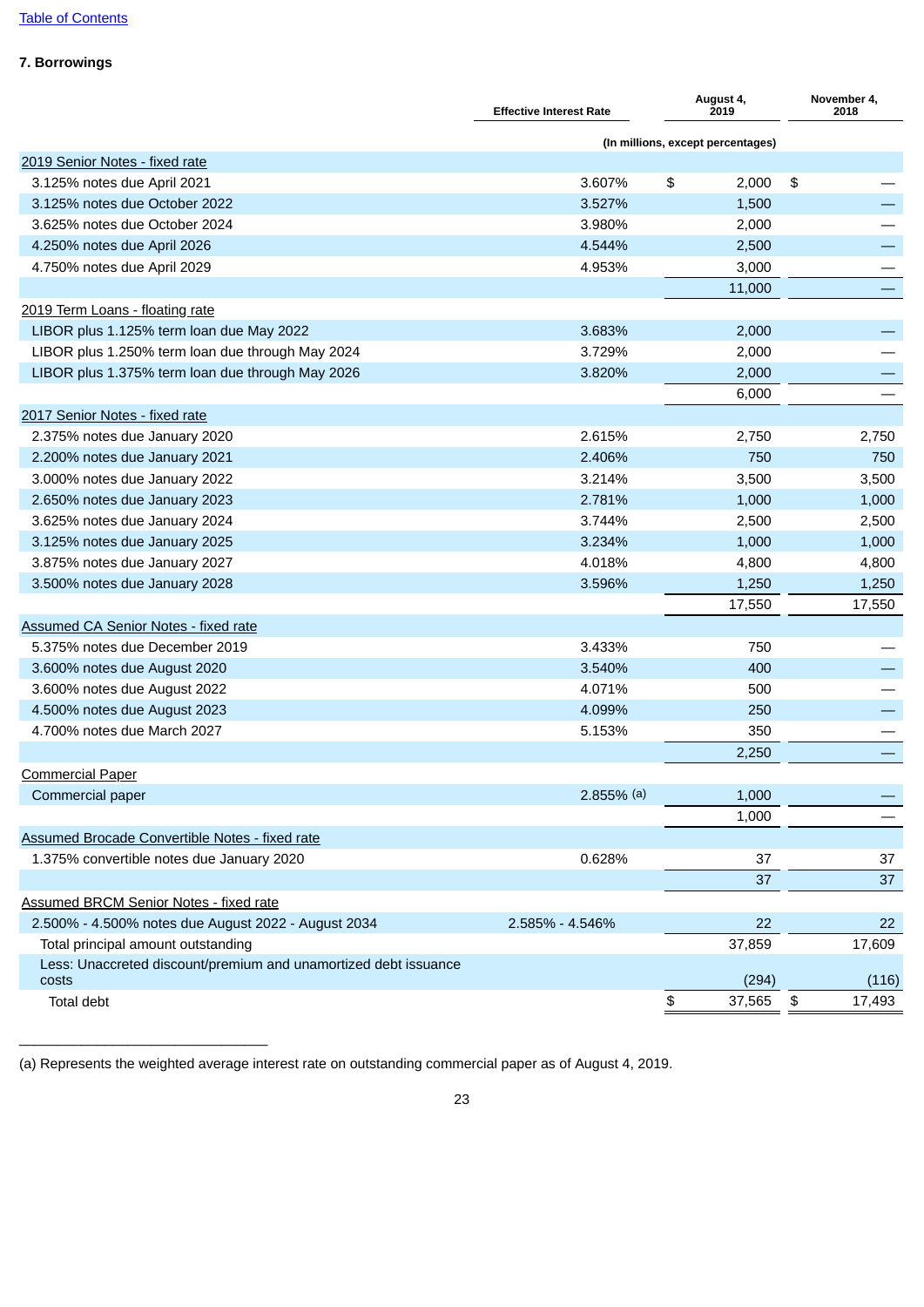## *2019 Senior Notes*

In April 2019, we issued \$11 billion in aggregate principal amount of senior unsecured notes ("2019 Senior Notes"). The 2019 Senior Notes are fully and unconditionally guaranteed, jointly and severally, on an unsecured, unsubordinated basis by Broadcom Corporation ("BRCM") and Broadcom Technologies Inc. ("BTI"). Each series of our 2019 Senior Notes pays interest semi-annually in arrears on April 15 and October 15 of each year. We may, at our option, redeem or purchase, in whole or in part, any of the 2019 Senior Notes at a price equal to 100% of the principal amount of the applicable 2019 Senior Notes, plus a corresponding make-whole premium as set forth in the indenture governing the 2019 Senior Notes, plus accrued and unpaid interest, if any, to the date of repurchase. The 2019 Senior Notes are recorded as long-term debt, net of discount. The discount associated with the 2019 Senior Notes is amortized to interest expense over the respective terms of these borrowings.

#### *2019 Term Loans*

In November 2018, in connection with the CA Merger, we entered into a credit agreement (the "Original 2019 Credit Agreement"), which provided for a \$9 billion unsecured term A-3 facility and a \$9 billion unsecured term A-5 facility, collectively referred to as the "Original 2019 Term Loans". Interest on our Original 2019 Term Loans was based on a floating rate and was payable monthly. Our obligations under the Original 2019 Credit Agreement were guaranteed on an unsecured basis by BRCM, Broadcom Cayman Finance Limited ("Cayman Finance") and BTI. The Original 2019 Credit Agreement also provided for a five-year \$5 billion unsecured revolving credit facility. In April 2019, we used the net proceeds of \$11 billion from the 2019 Senior Notes and net proceeds of \$1 billion from Commercial Paper (defined below) to reduce the outstanding amount of our Original 2019 Term Loans from \$18 billion to \$6 billion. As a result of repaying the Original 2019 Term Loans, we wrote off \$26 million of debt issuance costs, which were included in interest expense. The remaining unamortized discount and debt issuance costs balance on the Original 2019 Term Loans will be amortized to interest expense over the respective terms of the 2019 Senior Notes and Commercial Paper.

On May 7, 2019, we entered into a new credit agreement (the "2019 Credit Agreement"), which provides for a \$2 billion unsecured term A-3 facility, a \$2 billion unsecured term A-5 facility and a \$2 billion unsecured term A-7 facility, collectively referred to as the "2019 Term Loans". The 2019 Credit Agreement has substantially the same terms and conditions as the Original 2019 Credit Agreement, except for the maturity dates of the facilities. The 2019 Term Loans replaced the remaining \$6 billion Original 2019 Term Loans, which were terminated in connection with, and as a condition to, entering into the 2019 Credit Agreement. Our obligations under the 2019 Credit Agreement are guaranteed on an unsecured basis by BRCM and BTI.

#### *Revolving Facility*

The 2019 Credit Agreement also provided for a five-year \$5 billion unsecured revolving credit facility (the "Revolving Facility"), of which \$500 million was available for the issuance of multi-currency letters of credit. The Revolving Facility replaced the revolving credit facility of the same amount under the Original 2019 Credit Agreement. The issuance of letters of credit and certain other instruments would reduce the aggregate amount otherwise available under the Revolving Facility for revolving loans. Subject to the terms of the 2019 Credit Agreement, we are permitted to borrow, repay and reborrow revolving loans at any time prior to the earlier of (a) November 2023 or (b) the date of termination in whole of the revolving lenders' commitments under the 2019 Credit Agreement in accordance with the terms thereof. We had no borrowings outstanding under the Revolving Facility on August 4, 2019.

#### *Commercial Paper*

In February 2019, we established a commercial paper program pursuant to which we may issue unsecured commercial paper notes ("Commercial Paper") in an aggregate principal amount of up to \$2 billion outstanding at any time with maturities of up to 397 days from the date of issue. Commercial Paper is sold under customary terms in the commercial paper market and may be issued at a discount from par or, alternatively, may be sold at par and bear interest at rates dictated by market conditions at the time of their issuance. The Revolving Facility supports our commercial paper program. Outstanding Commercial Paper borrowings reduce the amount that would otherwise be available to borrow for general corporate purposes under the Revolving Facility. As of August 4, 2019, we had \$1 billion of Commercial Paper outstanding with maturities generally less than sixty days. We intend to continuously replace our Commercial Paper upon maturity with newly issued commercial paper. In addition, we have the ability to finance the Commercial Paper borrowings on a long-term basis as they are supported by the Revolving Facility. We have recorded Commercial Paper, net of discount, as long-term debt. The discount associated with the Commercial Paper is amortized to interest expense over its term.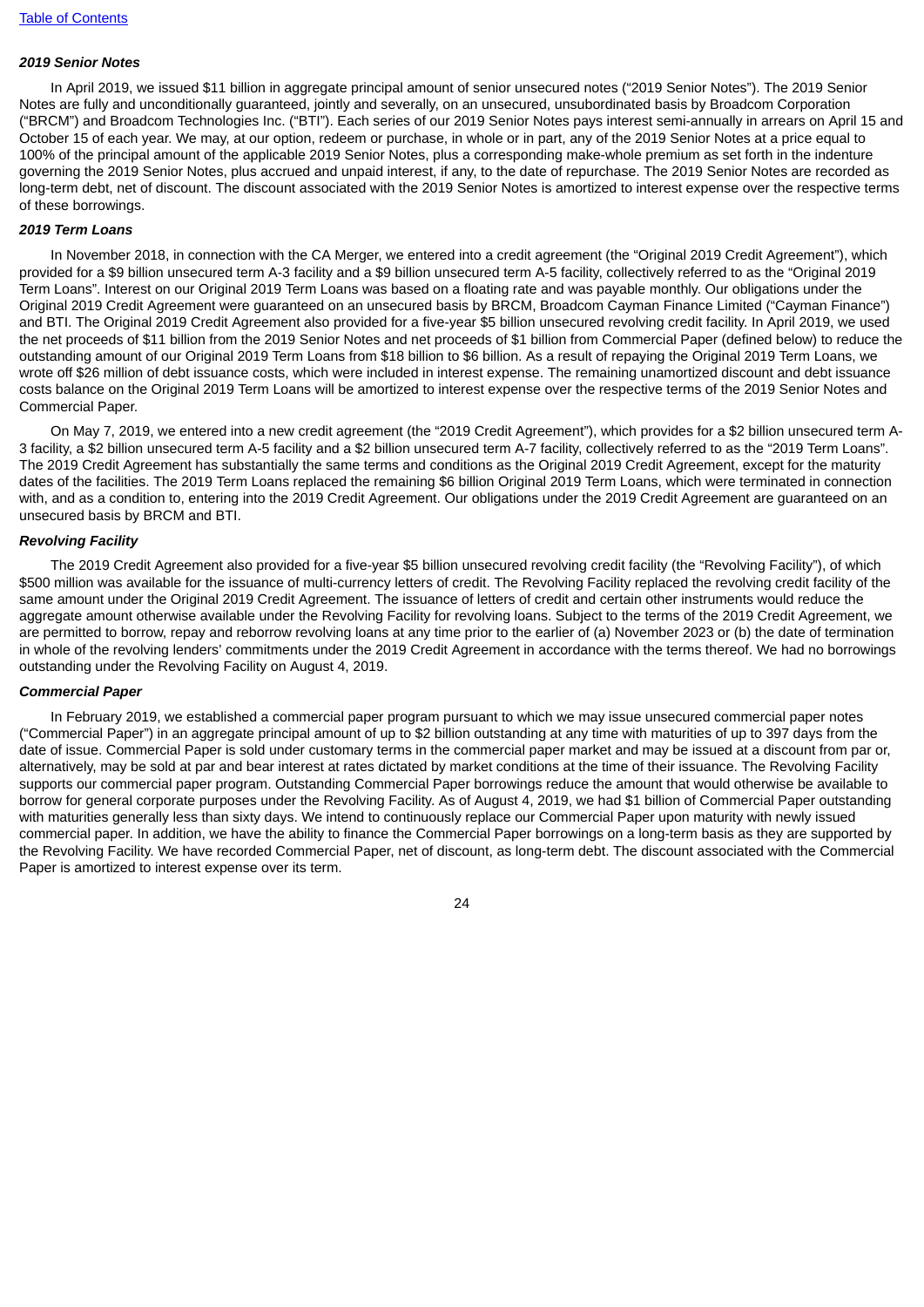## *Assumed CA Senior Notes*

In connection with the CA Merger, we assumed \$2,250 million in aggregate principal amount of CA's outstanding senior unsecured notes (the "Assumed CA Senior Notes"). CA remains the sole obligor under the Assumed CA Senior Notes. We may redeem all or a portion of the Assumed CA Senior Notes at any time, subject to a specified make-whole premium as set forth in the related indenture. In the event of a change in control, each note holder will have the right to require us to repurchase all or any part of the holder's notes in cash at a price equal to 101% of the principal amount of such notes plus accrued and unpaid interest, if any, to the date of repurchase (subject to the right of holders of record on the relevant interest payment date to receive interest due). Each series of the Assumed CA Senior Notes pays interest semiannually.

### *Fair Value of Debt*

As of August 4, 2019, the estimated aggregate fair value of debt was \$37,934 million. The fair value of our senior notes was determined using quoted prices from less active markets. The estimated fair value of our 2019 Term Loans approximated its carrying value due to its floating interest rate and consistency in our credit ratings. The estimated fair value of our Commercial Paper approximated its carrying value due to the short-term nature of these borrowings. All of our debt obligations are categorized as Level 2 instruments.

### *Future Principal Payments of Debt*

The future scheduled principal payments of debt as of August 4, 2019 were as follows:

| <b>Fiscal Year:</b> |     | <b>Future Scheduled</b><br><b>Principal Payments</b> |  |  |  |
|---------------------|-----|------------------------------------------------------|--|--|--|
|                     |     | (In millions)                                        |  |  |  |
| 2019 (remainder)    | \$  | 1,000                                                |  |  |  |
| 2020                |     | 3,937                                                |  |  |  |
| 2021                |     | 2,950                                                |  |  |  |
| 2022                |     | 7,909                                                |  |  |  |
| 2023                |     | 1,650                                                |  |  |  |
| Thereafter          |     | 20,413                                               |  |  |  |
| Total               | \$. | 37,859                                               |  |  |  |

As of August 4, 2019 and November 4, 2018, we accrued interest payable of \$208 million and \$165 million, respectively and were in compliance with all debt covenants.

#### *Pending Financing Arrangement*

In connection with the Symantec Purchase Agreement, we entered into a commitment letter, with certain financial institutions to provide (i) up to \$12 billion in term loans to fund the Symantec Asset Purchase and (ii) \$3.5 billion in term loans to refinance certain existing senior notes maturing in the first quarter of our fiscal year 2020 (which begins on November 4, 2019).

#### **8. Stockholders' Equity**

#### *Redomiciliation Transaction*

For the period prior to the Redomiciliation Transaction, our stockholders' equity reflected Broadcom-Singapore's outstanding ordinary shares. On April 4, 2018, all Broadcom-Singapore outstanding ordinary shares were exchanged on a one-for-one basis for newly issued shares of Broadcom common stock and Broadcom-Singapore became a wholly-owned subsidiary of Broadcom.

In conjunction with the Redomiciliation Transaction and pursuant to the Mandatory Exchange, all outstanding LP Units held by the limited partners were mandatorily exchanged for approximately 22 million newly issued shares of Broadcom common stock on a one-for-one basis. As a result, all limited partners of the Partnership became common stockholders of Broadcom. In addition, all related outstanding special preference shares of Broadcom-Singapore were automatically redeemed upon the Mandatory Exchange.

#### *Noncontrolling Interest*

Immediately prior to the Redomiciliation Transaction, the limited partners held a noncontrolling interest of approximately 5% in the Partnership through their ownership of LP Units. Accordingly, net income attributable to our common stock in our condensed consolidated statements of operations excluded the noncontrolling interest's proportionate share of our results prior to the Redomiciliation Transaction. In addition, we presented the proportionate share of equity attributable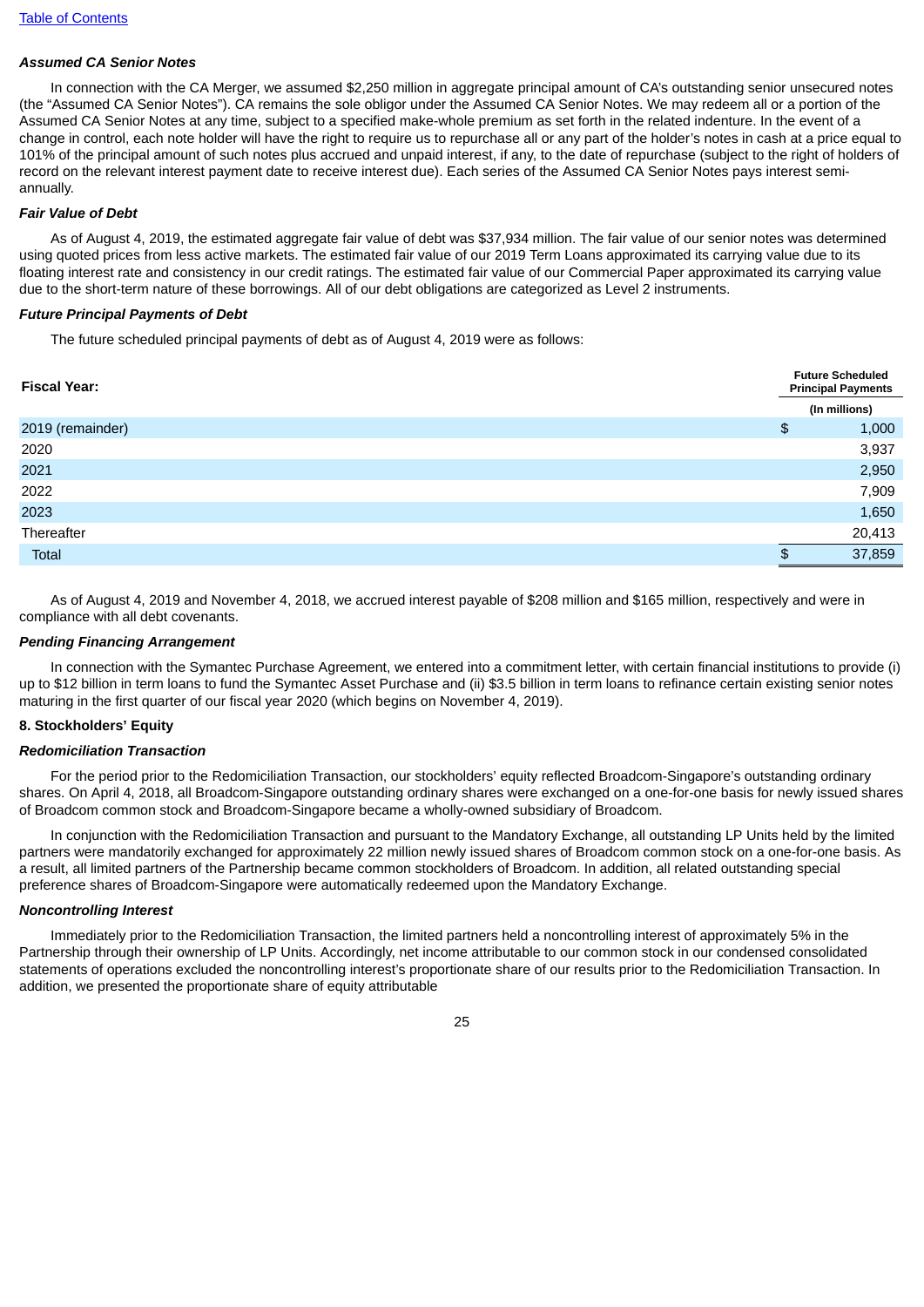to the noncontrolling interest as a separate component of total equity within our condensed consolidated statements of equity for the periods prior to the Redomiciliation Transaction.

#### *Dividends and Distributions*

|                                                                   | <b>Fiscal Quarter Ended</b>            |      |                                      |      | <b>Three Fiscal Quarters Ended</b> |     |                   |  |
|-------------------------------------------------------------------|----------------------------------------|------|--------------------------------------|------|------------------------------------|-----|-------------------|--|
|                                                                   | August 5,<br>August 4,<br>2019<br>2018 |      |                                      |      | August 4,<br>2019                  |     | August 5,<br>2018 |  |
|                                                                   |                                        |      | (In millions, except per share data) |      |                                    |     |                   |  |
| Cash dividends and distributions declared and paid per share/unit | \$<br>2.65                             | - \$ | 1.75                                 | \$   | 7.95                               | -\$ | 5.25              |  |
| Cash dividends paid to stockholders                               | \$<br>1.057                            | \$   | 754                                  | - \$ | 3.181                              | \$  | 2.198             |  |
| Cash distributions paid to limited partners                       | $\overline{\phantom{0}}$               |      |                                      | - SS |                                    | \$  |                   |  |

#### *Stock Repurchase Program*

In December 2018, our Board of Directors increased our previously authorized \$12 billion stock repurchase program to a total of \$18 billion. This authorization covers repurchases through fiscal year 2019. During the fiscal quarter and three fiscal quarters ended August 4. 2019, we repurchased and retired approximately 2 million and 19 million shares of our common stock for \$736 million and \$5,002 million, respectively, under this stock repurchase program. During the fiscal quarter and three fiscal quarters ended August 5, 2018, we repurchased and retired approximately 24 million and 26 million shares of our common stock for \$5,378 million and \$5,725 million, respectively, under this stock repurchase program. As of August 4, 2019, \$5,740 million of the current authorization remained available under our stock repurchase program.

Repurchases under our stock repurchase program may be effected through a variety of methods, including open market or privately negotiated purchases. The timing and number of shares of common stock repurchased will depend on a variety of factors, including price, general business and market conditions and alternative investment opportunities. We are not obligated to repurchase any specific number of shares of common stock, and we may suspend or discontinue our stock repurchase program at any time.

#### *Stock-Based Compensation Expense*

|                                        |                   | <b>Fiscal Quarter Ended</b> |                   |     | <b>Three Fiscal Quarters Ended</b> |       |    |                   |  |
|----------------------------------------|-------------------|-----------------------------|-------------------|-----|------------------------------------|-------|----|-------------------|--|
|                                        | August 4,<br>2019 |                             | August 5,<br>2018 |     | August 4,<br>2019                  |       |    | August 5,<br>2018 |  |
|                                        |                   |                             |                   |     |                                    |       |    |                   |  |
| Cost of products sold                  | \$                | 34                          | - \$              | 20  | \$                                 | 89    | \$ | 57                |  |
| Cost of subscriptions and services     |                   | 13                          |                   | 2   |                                    | 33    |    | 6                 |  |
| Research and development               |                   | 456                         |                   | 222 |                                    | 1,138 |    | 630               |  |
| Selling, general and administrative    |                   | 129                         |                   | 71  |                                    | 381   |    | 217               |  |
| Total stock-based compensation expense |                   | 632                         |                   | 315 | -SS                                | 1.641 | \$ | 910               |  |

During the fiscal quarter ended February 3, 2019, the Compensation Committee of our Board of Directors approved a broad-based program of multi-year equity grants of time- and market-based RSUs (the "Multi-Year Equity Awards") in lieu of our annual employee equity awards historically granted on March 15 of each year. Each Multi-Year Equity Award vests on the same basis as four annual grants made March 15 of each year, beginning in fiscal year 2019, with successive four-year vesting periods. Stock-based compensation expense related to the Multi-Year Equity Awards was \$314 million and \$639 million for the fiscal quarter and three fiscal quarters ended August 4, 2019, including \$47 million and \$96 million of Multi-Year Equity Awards granted to employees acquired in the CA Merger, respectively.

During the fiscal quarter ended August 4, 2019, our Compensation Committee approved an amendment to the vesting of time-based RSUs that met certain criteria from an annual vesting cycle to a quarterly vesting cycle. We recognized approximately \$128 million of additional stock-based compensation expense related to a one-time true up of expense for shares vested during the fiscal quarter ended August 4, 2019 and expected to vest as of August 4, 2019, including the Multi-Year Equity Awards, due to the acceleration of vesting dates, as well as incremental fair value resulting from the change in the vesting condition.

For the fiscal quarter and three fiscal quarters ended August 4, 2019, stock-based compensation expense included \$13 million and \$73 million, respectively, related to equity awards assumed in connection with the CA Merger. In addition to stock-based compensation expense presented above, for the three fiscal quarters ended August 4, 2019, we recognized \$75 million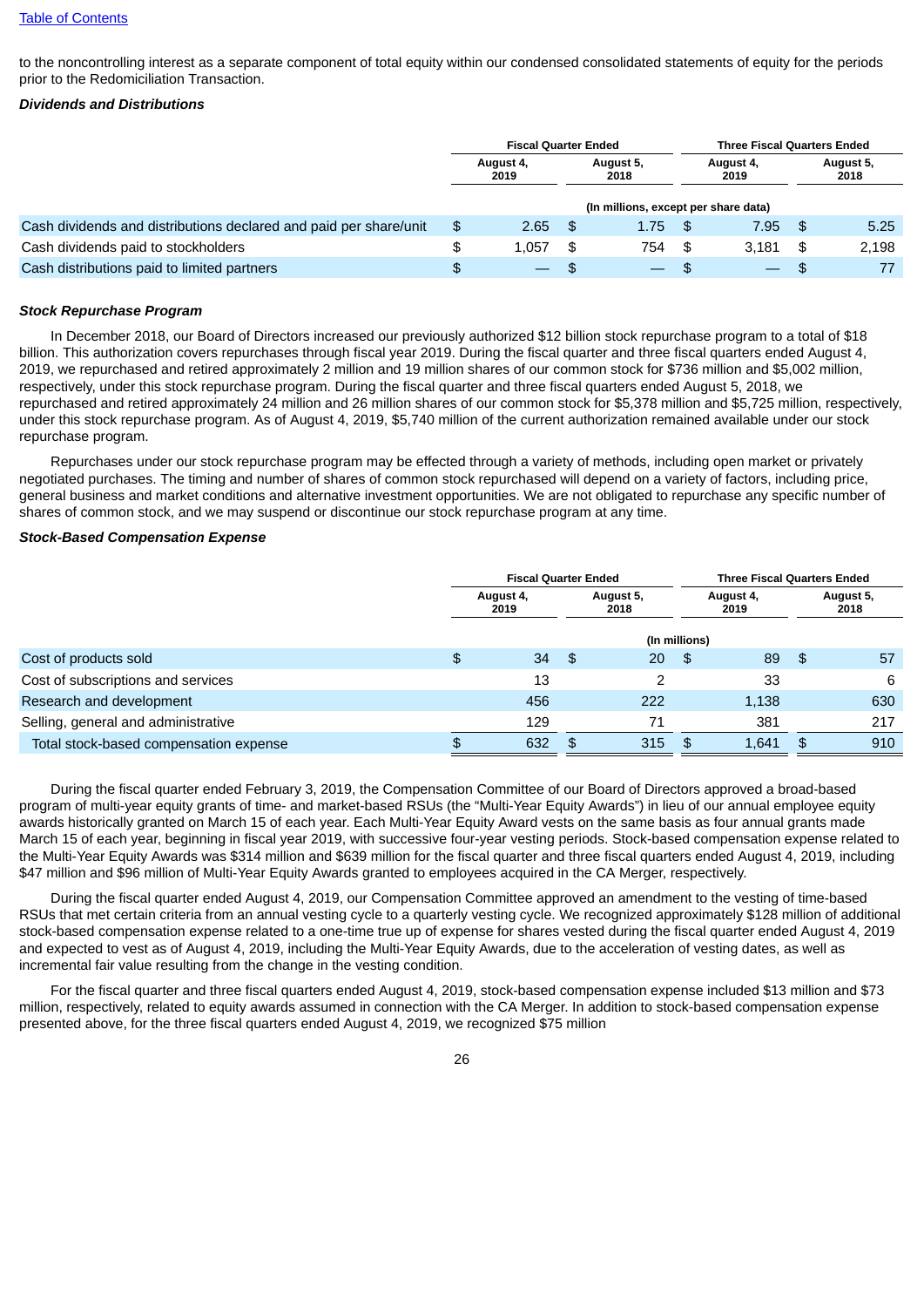in restructuring charges for accelerated vesting of assumed equity awards held by employees terminated in connection with the CA Merger.

As of August 4, 2019, the total unrecognized compensation cost related to unvested stock-based awards was \$6,108 million, which is expected to be recognized over the remaining weighted-average service period of 4.2 years.

#### *Equity Incentive Award Plans*

A summary of time- and market-based RSU activity is as follows:

|                                | <b>Number of RSUs</b><br>Outstanding |    | Weighted-Average<br><b>Grant Date</b><br><b>Fair Value</b><br>Per Share |  |  |
|--------------------------------|--------------------------------------|----|-------------------------------------------------------------------------|--|--|
|                                | (In millions, except per share data) |    |                                                                         |  |  |
| Balance as of November 4, 2018 | 18                                   | \$ | 195.50                                                                  |  |  |
| Assumed in CA Merger           | 1                                    | \$ | 206.14                                                                  |  |  |
| Granted                        | 32                                   | \$ | 178.14                                                                  |  |  |
| Vested                         | (9)                                  | \$ | 189.91                                                                  |  |  |
| Forfeited                      | (1)                                  | \$ | 180.86                                                                  |  |  |
| Balance as of August 4, 2019   | 41                                   | \$ | 188.86                                                                  |  |  |

The aggregate fair value of time- and market-based RSUs that vested during the three fiscal quarters ended August 4, 2019 was \$2,494 million, which represents the market value of our common stock on the date that the RSUs vested. The number of RSUs vested included shares of common stock that we withheld for settlement of employees' tax obligations due upon the vesting of RSUs.

A summary of time- and market-based stock option activity is as follows:

|                                   | Number of<br><b>Options</b><br>Outstanding | Weighted-<br>Average<br><b>Exercise Price</b><br><b>Per Share</b> |                                                | Weighted-<br>Average<br>Remaining<br>Contractual<br>Life (In years) | Aggregate<br><b>Intrinsic</b><br>Value |       |
|-----------------------------------|--------------------------------------------|-------------------------------------------------------------------|------------------------------------------------|---------------------------------------------------------------------|----------------------------------------|-------|
|                                   |                                            |                                                                   | (In millions, except years and per share data) |                                                                     |                                        |       |
| Balance as of November 4, 2018    | 8                                          | \$                                                                | 50.14                                          |                                                                     |                                        |       |
| Exercised                         | (3)                                        | \$                                                                | 47.99                                          |                                                                     | \$                                     | 706   |
| Cancelled                         | $\equiv$<br>$\ast$                         | \$                                                                | 44.84                                          |                                                                     |                                        |       |
| Balance as of August 4, 2019      | 5                                          | \$                                                                | 51.56                                          | $1.36$ \$                                                           |                                        | 1,052 |
| Fully vested as of August 4, 2019 | 5                                          | \$                                                                | 51.56                                          | $1.36$ \$                                                           |                                        | 1,052 |

 $\overline{\phantom{a}}$  , and the set of the set of the set of the set of the set of the set of the set of the set of the set of the set of the set of the set of the set of the set of the set of the set of the set of the set of the s \* Represents fewer than 0.5 million shares.

#### **9. Income Taxes**

For the fiscal quarter and three fiscal quarters ended August 4, 2019, our benefit from income taxes was \$171 million and \$410 million, respectively, compared to a provision for income taxes of \$32 million and a benefit from income taxes of \$8,391 million for the fiscal quarter and three fiscal quarters ended August 5, 2018, respectively.

The benefit for the fiscal quarter ended August 4, 2019 was primarily due to \$75 million of benefit from deferred tax remeasurement in a foreign jurisdiction, \$47 million of benefit related to internal reorganizations, and \$34 million of excess tax benefits from stock-based awards that vested or were exercised during the period.

The provision for income taxes for the corresponding 2018 fiscal quarter was primarily due to profits from continuing operations, partially offset by a net discrete benefit of \$14 million, including \$25 million of excess tax benefits from stock-based awards that vested or were exercised during the period.

The benefit for the three fiscal quarters ended August 4, 2019 was primarily due to \$206 million of excess tax benefits from stock-based awards that vested or were exercised during the period, \$121 million from the recognition of gross uncertain tax benefits as a result of audit settlements and lapses of statutes of limitations, \$75 million of benefit from deferred tax remeasurement in a foreign jurisdiction, \$66 million of benefit related to internal reorganizations, and the partial release of \$54 million of our valuation allowance as a result of the CA Merger, partially offset by \$113 million of expense from a change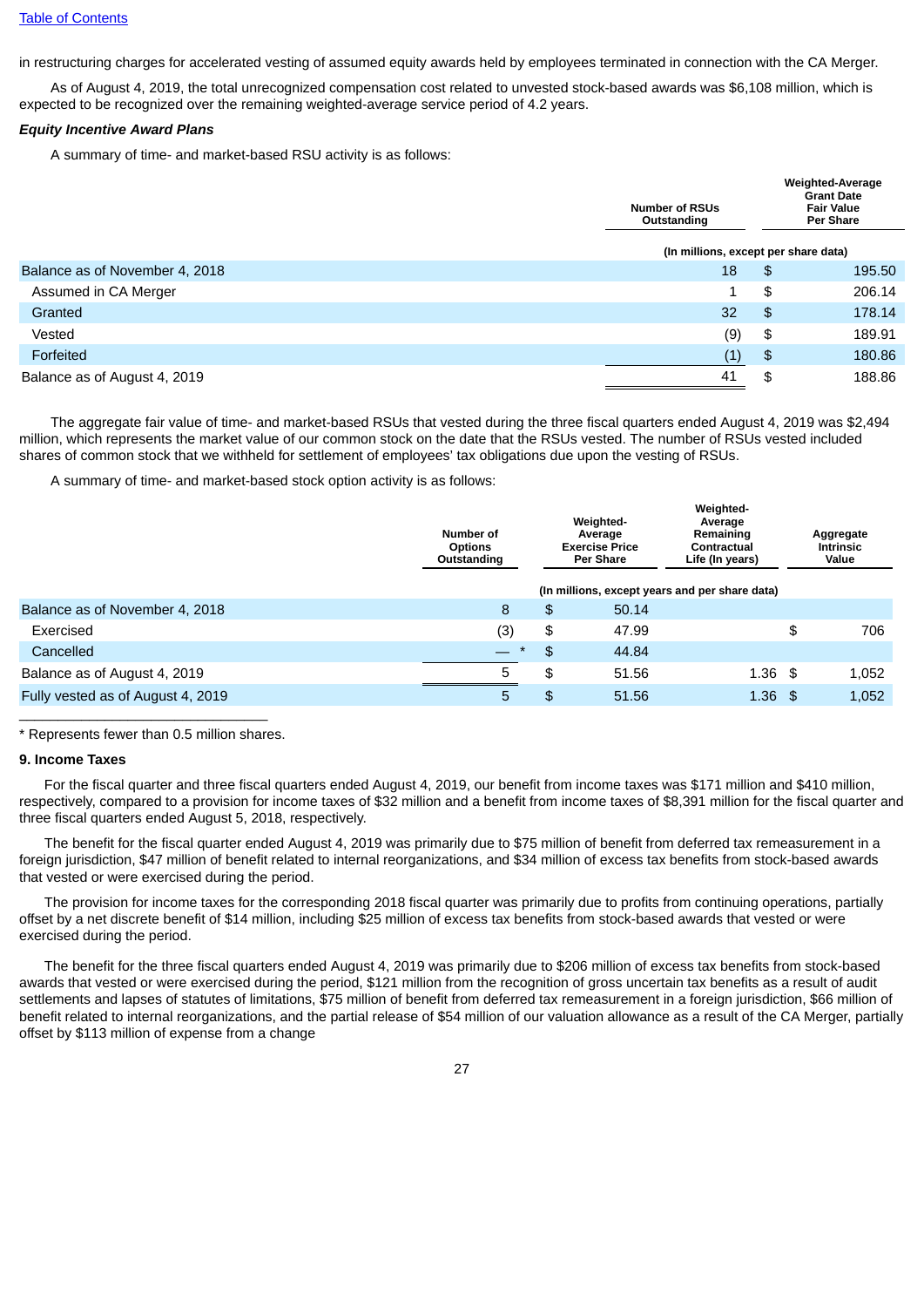in estimate of our fiscal year 2018 provision resulting from regulations issued related to the U.S. Tax Cuts and Jobs Act (the "2017 Tax Reform Act").

On December 22, 2017, the SEC issued Staff Accounting Bulletin No. 118. This guidance allowed registrants a "measurement period," not to exceed one year from the date of enactment, to complete their accounting for the tax effects of the 2017 Tax Reform Act. We relied on this guidance to refine our estimates of the impact of the 2017 Tax Reform Act during the measurement period. The measurement period ended during our fiscal quarter ended February 3, 2019, and no adjustments were recorded. As a result, we consider our accounting for the tax effects of the 2017 Tax Reform Act to be complete based on our interpretation of the law and subsequently issued guidance. However, it is expected that the U.S. Treasury will continue to issue regulations and other guidance on the application of certain provisions of the 2017 Tax Reform Act that may impact our interpretation of the rules and our calculation of the tax impact of the transition tax on the mandatory deemed repatriation of accumulated non-U.S. earnings of U.S. controlled foreign corporations as of December 31, 2017 (the "Transition Tax") or other provisions of the 2017 Tax Reform Act. We recorded income tax expense of \$113 million during the fiscal quarter ended May 5, 2019 as a result of the issuance of such regulations.

The three fiscal quarters ended August 4, 2019 also included the impact of several provisions of the 2017 Tax Reform Act that became effective for us for the first time in fiscal year 2019, including a new minimum tax on certain foreign earnings, known as Global Intangible Lowtaxed Income ("GILTI"), a new incentive for foreign-derived intangible income, changes to the limitation on the deductibility of certain executive compensation, and new limitations on the deductibility of interest expense. We have elected to account for GILTI as a period cost rather than on a deferred basis.

In connection with CA Merger in November 2018, we established \$2,378 million of net deferred tax liabilities on the excess of the book basis over the tax basis of acquired identified intangible assets and investments in certain foreign subsidiaries that had not been indefinitely reinvested, partially offset by acquired tax attributes. The net deferred tax liabilities are based upon certain assumptions underlying our preliminary purchase price allocation. Upon finalization of the purchase price allocation, additional adjustments to the amount of our net deferred taxes may be required, provided we are within the measurement period.

The benefit from income taxes for the corresponding 2018 fiscal period was principally a result of provisional income tax benefits realized from the enactment of the 2017 Tax Reform Act and the Redomiciliation Transaction. The 2017 Tax Reform Act made significant changes to the U.S. Internal Revenue Code, including, but not limited to, a decrease in the U.S. corporate tax rate from 35% to 21% effective for tax years beginning after December 31, 2017, the transition of U.S. international taxation from a worldwide tax system to a participation exemption regime, and the Transition Tax.

As a result of the 2017 Tax Reform Act, we recorded a total provisional benefit of \$7,303 million during the three fiscal quarters ended August 5, 2018. The provisional benefit included \$7,212 million related to the Transition Tax, which was primarily due to a reduction of \$10,392 million in our federal deferred income tax liabilities on accumulated non-U.S. earnings, partially offset by \$2,116 million of federal provisional long-term Transition Tax payable and \$1,116 million of unrecognized federal tax benefits related to the Transition Tax. This provisional benefit also included \$92 million related to the remeasurement of certain deferred tax assets and liabilities, which was based on the tax rates at which they were expected to be reversed in the future as a result of the 2017 Tax Reform Act.

The impact of the Redomiciliation Transaction and related internal reorganizations included tax benefits of \$1,162 million from the remeasurement of withholding taxes on undistributed earnings, partially offset by an \$84 million tax provision on foreign earnings and profit subject to U.S. tax.

We also recognized income tax benefits of \$25 million and \$180 million for excess tax benefits from stock-based awards that vested or were exercised during the fiscal quarter and three fiscal quarters ended August 5, 2018, respectively.

During the fiscal quarter ended August 4, 2019, we re-evaluated our indefinite reinvestment assertion with regards to certain accumulated foreign earnings and concluded that we intend to indefinitely reinvest \$2,677 million of such earnings as a result of interpretive guidance issued by the IRS. The amount of unrecognized deferred income tax liability indefinitely related to these earnings is estimated to be \$281 million. All other current and future earnings of all our foreign subsidiaries are not considered permanently reinvested.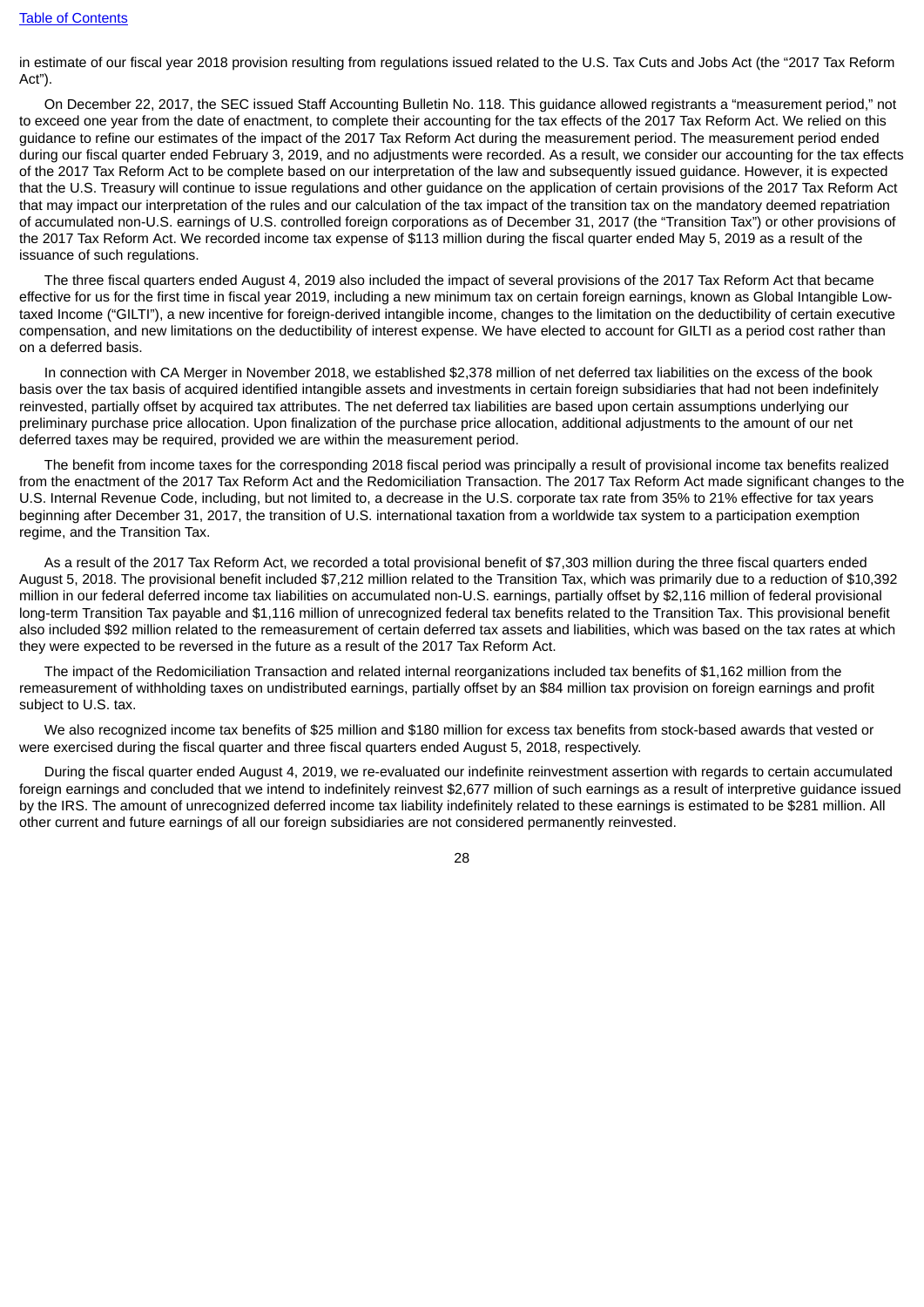## *Uncertain Tax Positions*

The balance of gross unrecognized tax benefits was \$4,254 million and \$4,030 million as of August 4, 2019 and November 4, 2018, respectively. This increase was primarily due to the recognition of uncertain tax positions related to the CA Merger, which were initially estimated as of the CA Acquisition Date, offset by audit settlements and lapses of statutes of limitations. We continue to reevaluate these items with any adjustments to our preliminary estimates recognized, provided we are within the measurement period and we continue to collect information in order to determine their estimated values.

Accrued interest and penalties are included in other long-term liabilities on the condensed consolidated balance sheets. As of August 4, 2019 and November 4, 2018, the combined amount of cumulative accrued interest and penalties was approximately \$328 million and \$190 million, respectively.

As of August 4, 2019 and November 4, 2018, approximately \$4,582 million and \$4,220 million, respectively, of the unrecognized tax benefits, including accrued interest and penalties, would affect our effective tax rate if favorably resolved.

We are subject to U.S. income tax examination for fiscal years 2013 and later. Certain of our acquired companies are subject to tax examinations in major jurisdictions outside of the U.S. for fiscal years 2008 and later. It is possible that our existing unrecognized tax benefits may change up to \$126 million as a result of lapses of the statute of limitations for certain audit periods and/or audit examinations expected to be completed within the next 12 months.

#### **10. Segment Information**

#### *Reportable Segments*

As a result of the CA Merger, which closed on November 5, 2018, we updated our organizational structure resulting in three reportable segments: semiconductor solutions, infrastructure software and IP licensing. Each segment represents components for which separate financial information is available that is utilized on a regular basis by the CODM in determining how to allocate resources and evaluate performance. The reportable segments are determined based on several factors including, but not limited to, customer base, homogeneity of products, technology, delivery channels and similar economic characteristics.

*Semiconductor solutions*. We provide semiconductor solutions for managing the movement of data in data center, telecom, enterprise and embedded networking applications. We provide a broad variety of radio frequency semiconductor devices, wireless connectivity solutions and custom touch controllers for mobile applications. We also provide semiconductor solutions for enabling the set-top box and broadband access markets and for enabling secure movement of digital data to and from host machines, such as servers, personal computers and storage systems, to the underlying storage devices, such as hard disk drives and solid state drives. We also provide a broad variety of products for the general industrial and automotive markets.

*Infrastructure software.* We provide a portfolio of mainframe, enterprise and storage area networking solutions, which enables customers to leverage the benefits of agility, automation, insights, resiliency and security in managing business processes and technology investments.

*IP licensing*. We license a portion of our broad IP portfolio.

Our CODM assesses the performance of each segment and allocates resources to those segments based on net revenue and operating results and does not evaluate our segments using discrete asset information. Operating results by segment include items that are directly attributable to each segment and also include shared expenses such as global operations, including manufacturing support, logistics and quality control, in addition to expenses associated with selling, general and administrative activities for the business, which are allocated primarily based on revenue, while facilities expenses are allocated primarily based on site-specific headcount.

#### *Unallocated Expenses*

Unallocated expenses include amortization of acquisition-related intangible assets, stock-based compensation expense, restructuring, impairment and disposal charges, acquisition-related costs, charges related to inventory step-up to fair value, and other costs, which are not used in evaluating the results of, or in allocating resources to, our segments. Acquisition-related costs also include transaction costs and any costs directly related to the acquisition and integration of acquired businesses.

Depreciation expense directly attributable to each reportable segment is included in operating results for each segment. However, the CODM does not evaluate depreciation expense by operating segment and, therefore, it is not separately presented. There was no intersegment revenue. The accounting policies of the segments are the same as those described in the summary of significant accounting policies.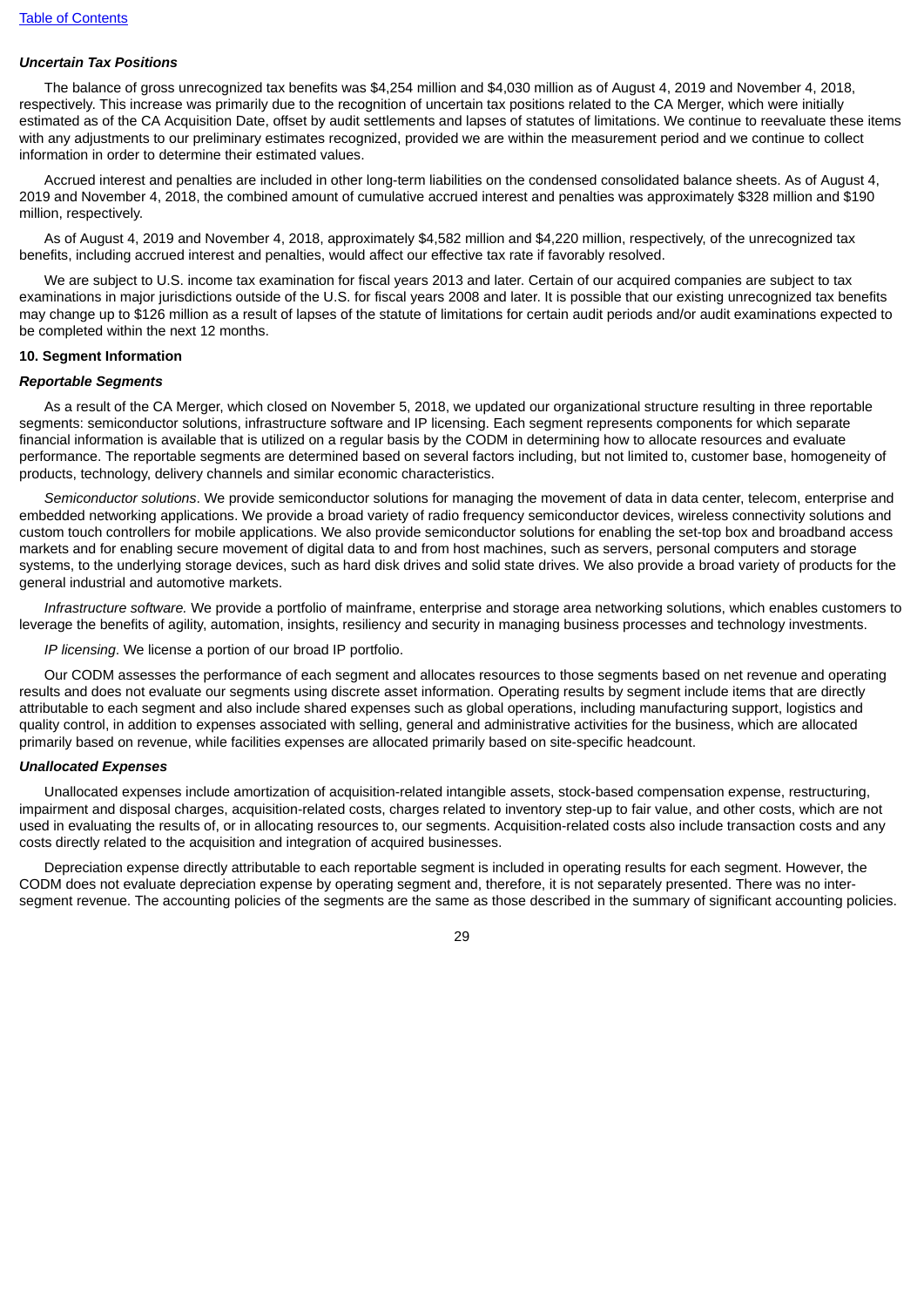|                                 | <b>Fiscal Quarter Ended</b> |               |                |                   |                   | <b>Three Fiscal Quarters Ended</b> |                   |  |  |
|---------------------------------|-----------------------------|---------------|----------------|-------------------|-------------------|------------------------------------|-------------------|--|--|
|                                 | August 4,<br>2019           |               |                | August 5,<br>2018 | August 4,<br>2019 |                                    | August 5,<br>2018 |  |  |
|                                 |                             | (In millions) |                |                   |                   |                                    |                   |  |  |
| Net revenue:                    |                             |               |                |                   |                   |                                    |                   |  |  |
| Semiconductor solutions         | \$                          | 4,353         | $\mathfrak{L}$ | 4,568             | \$                | 12,815                             | \$<br>14,060      |  |  |
| Infrastructure software         |                             | 1,140         |                | 492               |                   | 3,956                              | 1,267             |  |  |
| IP licensing                    |                             | 22            |                | 3                 |                   | 50                                 | 77                |  |  |
| Total net revenue               | \$                          | 5,515         | \$             | 5,063             | \$                | 16,821                             | \$<br>15,404      |  |  |
|                                 |                             |               |                |                   |                   |                                    |                   |  |  |
| <b>Operating income (loss):</b> |                             |               |                |                   |                   |                                    |                   |  |  |
| Semiconductor solutions         | \$                          | 2,081         | \$             | 2,192             | \$                | 6,018                              | \$<br>6,644       |  |  |
| Infrastructure software         |                             | 829           |                | 352               |                   | 2,899                              | 878               |  |  |
| IP licensing                    |                             | _             |                | (11)              |                   | (6)                                | 30                |  |  |
| Unallocated expenses            |                             | (2,045)       |                | (1, 194)          |                   | (6, 521)                           | (4,069)           |  |  |
| Total operating income          | $\mathfrak{P}$              | 865           | \$             | 1,339             | \$                | 2,390                              | \$<br>3,483       |  |  |

#### *Significant Customer Information*

We sell our products through our direct sales force and a select network of distributors globally. One customer accounted for 21% of our net accounts receivable balance at August 4, 2019, compared with two customers who accounted for 20% and 14% of our net accounts receivable balance at November 4, 2018.

One customer accounted for 16% and 15% of our net revenue for the fiscal quarter and three fiscal quarters ended August 4, 2019, respectively. Net revenue from this customer was included in our semiconductor solutions segment.

No customer accounted for 10% or more of our net revenue for the fiscal quarter ended August 5, 2018. One customer accounted for 11% of our net revenue during the three fiscal quarters ended August 5, 2018. The majority of the revenue from this customer was included in our semiconductor solutions segment.

#### **11. Commitments and Contingencies**

#### *Commitments*

The following table summarizes contractual obligations and commitments as of August 4, 2019 that materially changed from the end of fiscal year 2018:

|                                   |              |                  | <b>Fiscal Year</b> |      |       |      |               |      |       |      |       |     |                   |
|-----------------------------------|--------------|------------------|--------------------|------|-------|------|---------------|------|-------|------|-------|-----|-------------------|
|                                   | <b>Total</b> | 2019 (remainder) |                    | 2020 |       | 2021 |               | 2022 |       | 2023 |       |     | <b>Thereafter</b> |
|                                   |              |                  |                    |      |       |      | (In millions) |      |       |      |       |     |                   |
| Debt principal, interest and fees | \$44.728     | \$               | 1.306              | \$   | 5.207 | \$   | 4.112         | \$.  | 8.930 | \$   | 2.490 | \$  | 22,683            |
| Purchase commitments              | 802          |                  | 697                |      | 60    |      | 45            |      |       |      |       |     |                   |
| Other contractual commitments     | 187          |                  | 55                 |      | 92    |      | 23            |      | 10    |      |       |     |                   |
| Operating lease obligations       | 769          |                  | 31                 |      | 105   |      | 89            |      | 59    |      | 51    |     | 434               |
| <b>Total</b>                      | \$46,486     | \$               | 2,089              | \$   | 5,464 | \$   | 4.269         | \$   | 8,999 | \$   | 2,548 | \$. | 23,117            |

*Debt Principal, Interest and Fees.* Represents principal, estimated interest and fees on our borrowings. For borrowings subject to a floating interest rate, the estimated interest was based on the rate in effect during the last month of the fiscal quarter ended August 4, 2019.

*Purchase Commitments.* Represents unconditional purchase obligations that include agreements to purchase goods or services, primarily inventory, that are enforceable and legally binding on us and that specify all significant terms, including fixed or minimum quantities to be purchased, fixed, minimum or variable price provisions, and the approximate timing of the transaction. Purchase obligations exclude agreements that are cancelable without penalty.

*Other Contractual Commitments.* Represents amounts payable pursuant to agreements related to information technology, human resources, and other service agreements.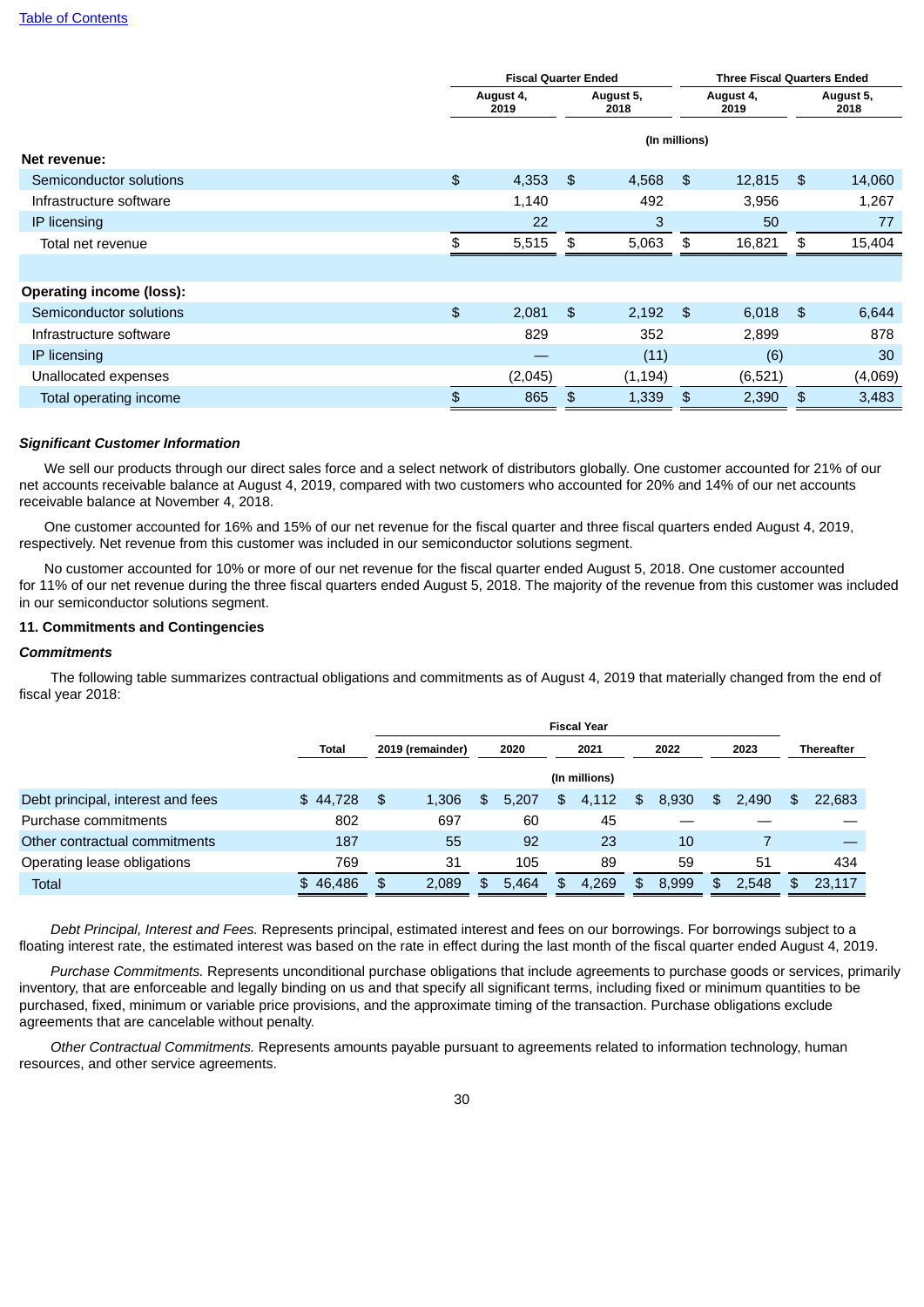*Operating Lease Obligations.* Represents real property and equipment leased from third parties under non-cancelable operating leases. Rent expense was \$61 million and \$187 million for the fiscal quarter and three fiscal quarters ended August 4, 2019, respectively. Rent expense was \$51 million and \$178 million for the fiscal quarter and three fiscal quarters ended August 5, 2018, respectively.

Due to the inherent uncertainty with respect to the timing of future cash outflows associated with our unrecognized tax benefits at August 4, 2019, we are unable to reliably estimate the timing of cash settlement with the respective taxing authorities. Therefore, \$3,361 million of unrecognized tax benefits and accrued interest classified within other long-term liabilities on our condensed consolidated balance sheet as of August 4, 2019 have been excluded from the contractual obligations table above.

#### *Standby Letters of Credit*

As of August 4, 2019 and November 4, 2018, we had standby letters of credit of \$65 million and \$14 million, respectively. Standby letters of credit are financial guarantees provided by third parties for leases, customs, taxes and certain self-insured risks. If the guarantees are called, we must reimburse the provider of the guarantees.

#### *Contingencies*

From time to time, we are involved in litigation that we believe is of the type common to companies engaged in our line of business, including commercial disputes, employment issues and disputes involving claims by third parties that our activities infringe their patent, copyright, trademark or other IP rights. Legal proceedings are often complex, may require the expenditure of significant funds and other resources, and the outcome of litigation is inherently uncertain, with material adverse outcomes possible. IP property claims generally involve the demand by a third-party that we cease the manufacture, use or sale of the allegedly infringing products, processes or technologies and/or pay substantial damages or royalties for past, present and future use of the allegedly infringing IP. Claims that our products or processes infringe or misappropriate any third-party IP rights (including claims arising through our contractual indemnification of our customers) often involve highly complex, technical issues, the outcome of which is inherently uncertain. Moreover, from time to time, we pursue litigation to assert our IP rights. Regardless of the merit or resolution of any such litigation, complex IP litigation is generally costly and diverts the efforts and attention of our management and technical personnel.

#### *Lawsuits Relating to the Acquisition of Emulex Corporation*

On April 8, 2015, a putative class action complaint was filed in the U.S. Central District Court, entitled Gary Varjabedian, et al. v. Emulex Corporation, et al., No. 8:15-cv-554-CJC-JCG. The complaint names as defendants Emulex Corporation ("Emulex"), its directors, AT Wireless and Emerald Merger Sub, and purported to assert claims under Sections 14(d), 14(e) and 20(a) of the Exchange Act. The complaint alleged, among other things, that the board of directors of Emulex failed to provide material information and/or omitted material information from the Solicitation/Recommendation Statement on Schedule 14D-9 filed with the SEC on April 7, 2015 by Emulex, together with the exhibits and annexes thereto. The complaint sought to enjoin the tender offer to purchase all of the outstanding shares of Emulex common stock, as well as certain other equitable relief and attorneys' fees and costs. On July 28, 2015, the U.S. Central District Court issued an order appointing the lead plaintiff and approving lead counsel for the putative class. On September 9, 2015, plaintiff filed a first amended complaint seeking rescission of the merger, unspecified money damages, other equitable relief and attorneys' fees and costs. On October 13, 2015, defendants moved to dismiss the first amended complaint, which the U.S. Central District Court granted with prejudice on January 13, 2016. Plaintiff filed a notice of appeal to the United States Court of Appeals for the Ninth Circuit (the "Ninth Circuit Court") on January 15, 2016. The appeal is captioned Gary Varjabedian, et al. v. Emulex Corporation, et al., No. 16-55088. On June 27, 2016, the Plaintiff-Appellant filed his opening brief, on August 17 and August 22, 2016, the Defendants-Appellees filed their answering briefs, and on October 5, 2016 Plaintiff-Appellant filed his reply brief. The Ninth Circuit Court heard oral arguments on October 5, 2017. On April 20, 2018, the Ninth Circuit Court issued an opinion affirming in part and reversing in part the decision of the U.S. Central District Court and remanding Plaintiff-Appellant's claims under Sections 14(e) and 20(a) of the Exchange Act to the U.S. Central District Court for reconsideration. On May 4, 2018, the Defendants-Appellees filed a Petition for Rehearing En Banc with the Ninth Circuit Court. On July 13, 2018, Plaintiff-Appellant filed an Opposition to the Petition for Rehearing En Banc. On September 6, 2018, the Ninth Circuit Court issued an order denying the Petition for Rehearing En Banc. On October 11, 2018, Defendants-Appellees filed a Petition for a Writ of Certiorari to the United States Supreme Court (the "U.S. Supreme Court"). On January 4, 2019, the U.S. Supreme Court granted certiorari. On April 23, 2019, the U.S. Supreme Court dismissed the writ of certiorari as having been improvidently granted. On May 28, 2019, the Ninth Circuit Court remanded the case back to the U.S. Central District Court. On August 6, 2019, the U.S. Central District Court issued an order setting the briefing schedule for defendants' motion to dismiss. We believe these claims are all without merit and intend to vigorously defend these actions.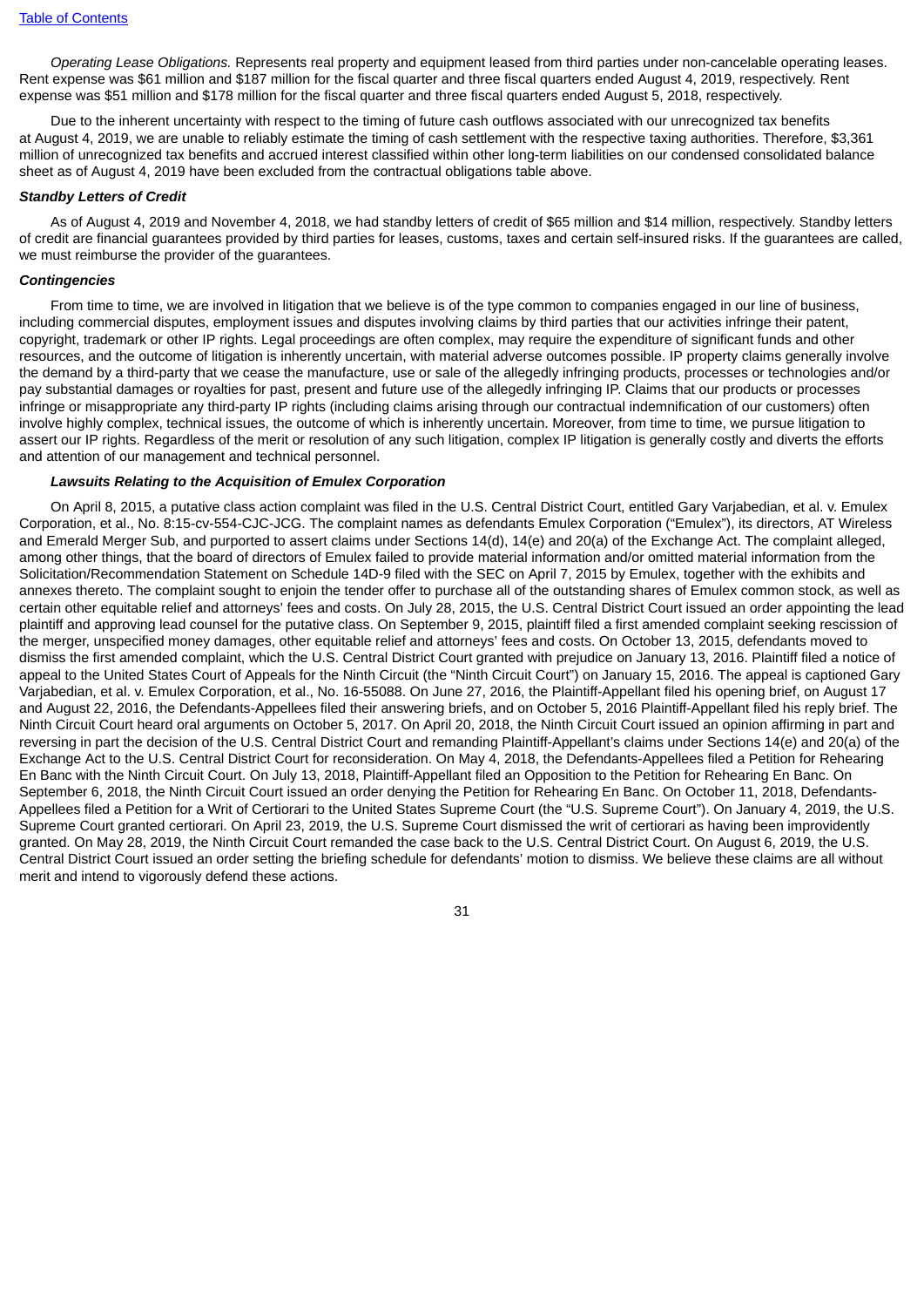## *Other Matters*

In addition to the matters discussed above, we are currently engaged in a number of legal actions in the ordinary course of our business.

### *Contingency Assessment*

We do not believe, based on currently available facts and circumstances, that the final outcome of any pending legal proceedings or ongoing regulatory investigations, taken individually or as a whole, will have a material adverse effect on our condensed consolidated financial statements. However, lawsuits may involve complex questions of fact and law and may require the expenditure of significant funds and other resources to defend. The results of litigation or regulatory investigations are inherently uncertain, and material adverse outcomes are possible. From time to time, we may enter into confidential discussions regarding the potential settlement of such lawsuits. Any settlement of pending litigation could require us to incur substantial costs and other ongoing expenses, such as future royalty payments in the case of an intellectual property dispute.

During the periods presented, no material amounts have been accrued or disclosed in the accompanying condensed consolidated financial statements with respect to loss contingencies associated with any other legal proceedings or regulatory investigations, as potential losses for such matters are not considered probable and ranges of losses are not reasonably estimable. These matters are subject to many uncertainties and the ultimate outcomes are not predictable. There can be no assurances that the actual amounts required to satisfy any liabilities arising from the matters described above will not have a material adverse effect on our condensed consolidated financial statements.

#### *Other Indemnifications*

As is customary in our industry and as provided for in local law in the U.S. and other jurisdictions, many of our standard contracts provide remedies to our customers and others with whom we enter into contracts, such as defense, settlement, or payment of judgment for IP claims related to the use of our products. From time to time, we indemnify customers, as well as our suppliers, contractors, lessors, lessees, companies that purchase our businesses or assets and others with whom we enter into contracts, against combinations of loss, expense, or liability arising from various triggering events related to the sale and the use of our products, the use of their goods and services, the use of facilities and state of our owned facilities, the state of the assets and businesses that we sell and other matters covered by such contracts, usually up to a specified maximum amount. In addition, from time to time we also provide protection to these parties against claims related to undiscovered liabilities, additional product liabilities or environmental obligations. In our experience, claims made under such indemnifications are rare and the associated estimated fair value of the liability is not material.

#### **12. Restructuring, Impairment and Disposal Charges**

#### *Restructuring Charges*

The following is a summary of significant restructuring expense recognized in continuing operations, primarily in operating expenses:

- During the first quarter of fiscal year 2019, we initiated cost reduction activities associated with the CA Merger. As a result, we recognized \$35 million and \$710 million of restructuring expense primarily related to employee termination and lease and other exit costs during the fiscal quarter and three fiscal quarters ended August 4, 2019, respectively. We expect these restructuring activities to be substantially completed by the end of fiscal year 2020.
- During the first quarter of fiscal year 2018, we initiated cost reduction activities associated with the acquisition of Brocade. As a result, we recognized \$2 million of restructuring expense during the three fiscal quarters ended August 4, 2019 and \$16 million and \$159 million for the fiscal quarter and three fiscal quarters ended August 5, 2018, respectively. These charges primarily related to employee termination costs. We have substantially completed the restructuring activities related to the acquisition of Brocade.
- In connection with cost reduction activities associated with the acquisition of BRCM, we recognized \$4 million of restructuring expense during the three fiscal quarters ended August 4, 2019 and \$4 million and \$49 million for the fiscal quarter and three fiscal quarters ended August 5, 2018, respectively. These restructuring expenses primarily related to lease and other exit costs. We have substantially completed the restructuring activities related to the acquisition of BRCM.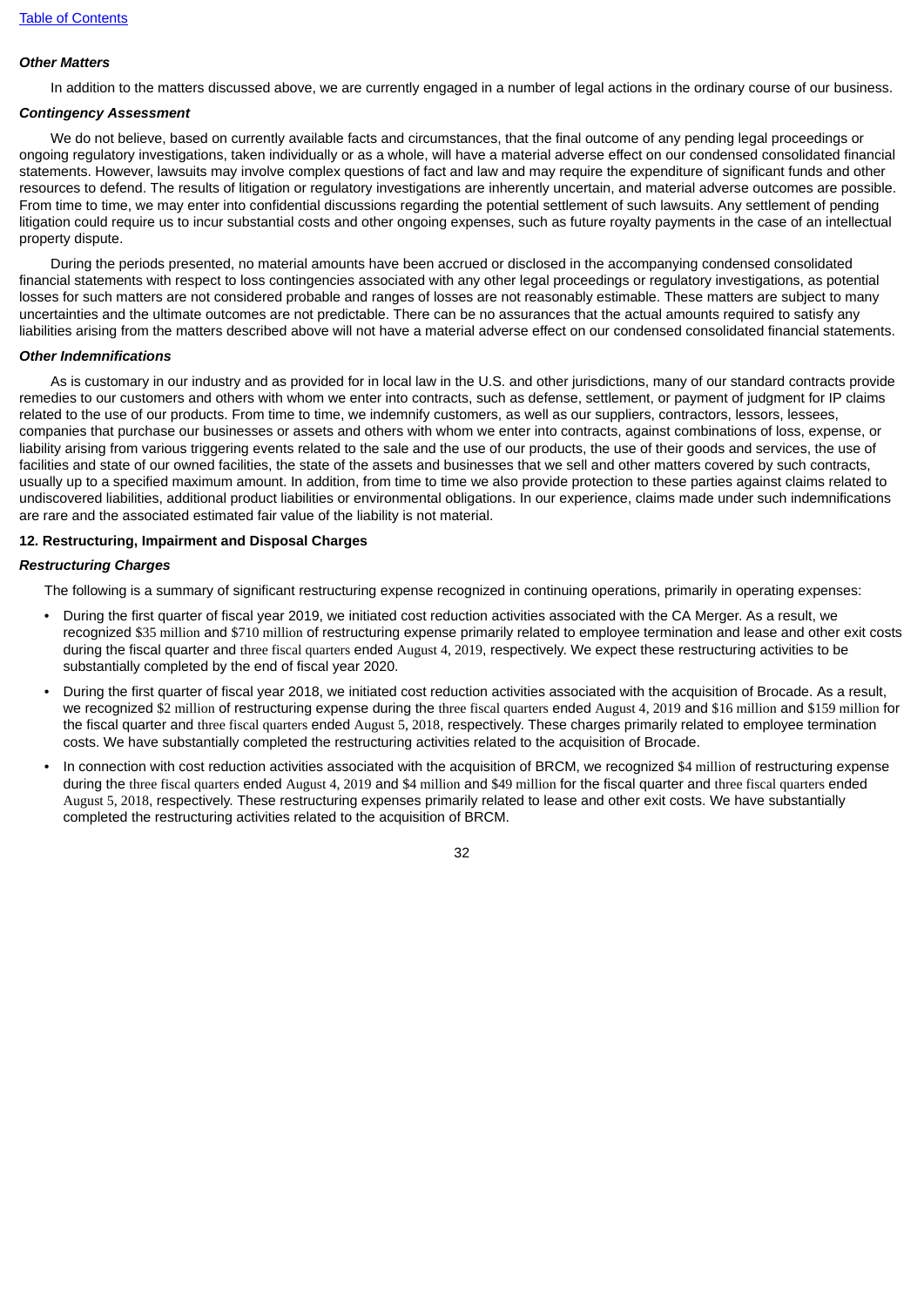The following table summarizes the significant activities within, and components of, the restructuring liabilities during the three fiscal quarters ended August 4, 2019.

|                                  | <b>Employee Termination</b><br>Costs |              | <b>Leases and Other Exit</b><br>Costs |    | Total |       |  |
|----------------------------------|--------------------------------------|--------------|---------------------------------------|----|-------|-------|--|
|                                  |                                      |              | (In millions)                         |    |       |       |  |
| Balance as of November 4, 2018   | \$                                   | $16 \quad $$ |                                       | 6S |       | 22    |  |
| Liabilities assumed from CA      |                                      | 29           | 38                                    |    |       | 67    |  |
| Restructuring charges            |                                      | 575          | 141                                   |    |       | 716   |  |
| <b>Utilization</b>               |                                      | (500)        | (140)                                 |    |       | (640) |  |
| Balance as of August 4, 2019 (a) |                                      | 120          | 45<br>\$.                             |    |       | 165   |  |

(a) The majority of the employee termination costs balance is expected to be paid within the next 12 months. The majority of the leases and other exit costs balance is expected to be paid through fiscal year 2025.

#### *Impairment and Disposal Charges*

 $\overline{\phantom{a}}$  , and the set of the set of the set of the set of the set of the set of the set of the set of the set of the set of the set of the set of the set of the set of the set of the set of the set of the set of the s

During the fiscal quarter and three fiscal quarters ended August 4, 2019, we incurred impairment and disposal charges of \$15 million and \$50 million, respectively. During the fiscal quarter and three fiscal quarters ended August 5, 2018, we incurred impairment and disposal charges of \$1 million and \$13 million, respectively. These charges were primarily related to impairment and disposal of property, plant and equipment.

#### **13. Condensed Consolidating Financial Information**

As of November 4, 2018, certain debt obligations of Broadcom, consisting of \$17,550 million in senior unsecured notes issued by BRCM and Cayman Finance in fiscal year 2017 (the "2017 Senior Notes"), were fully and unconditionally guaranteed, jointly and severally, on an unsecured, unsubordinated basis by Broadcom and Broadcom-Singapore. Substantially all of the 2017 Senior Notes have been registered with the SEC. During the fiscal quarter ended February 3, 2019, Broadcom-Singapore was placed in voluntary liquidation in Singapore. BTI, a 100%-owned subsidiary of Broadcom, became a guarantor of the 2017 Senior Notes and entered into supplemental indentures with BRCM and Cayman Finance and the trustee of the 2017 Senior Notes. As a result, Broadcom-Singapore was released from its guarantee of the 2017 Senior Notes under each of their respective indentures in accordance with their terms. On May 15, 2019, Cayman Finance was merged into BTI, with BTI remaining as the surviving entity. In connection with this merger, BTI remains a guarantor and became co-issuer of the 2017 Senior Notes.

Accordingly, we updated the guarantor structure as of August 4, 2019, which resulted in the following revised column headings:

- Parent Guarantor (Broadcom)
- Subsidiary Issuers (BTI and BRCM)
- Non-Guarantor Subsidiaries (our other subsidiaries)

We have applied the impacts of the change in guarantors and issuers retrospectively to all periods presented.

The following information sets forth the condensed consolidating financial information for the Parent Guarantor, the Subsidiary Issuers, and our Non-Guarantor Subsidiaries for the periods presented in these condensed consolidated financial statements. Investments in subsidiaries are accounted for under the equity method; accordingly, entries necessary to consolidate the Parent Guarantor, the Subsidiary Issuers and the Non-Guarantor Subsidiaries are reflected in the Eliminations column. In the opinion of management, separate complete financial statements of the Subsidiary Issuers would not provide additional material information that would be useful in assessing their financial composition.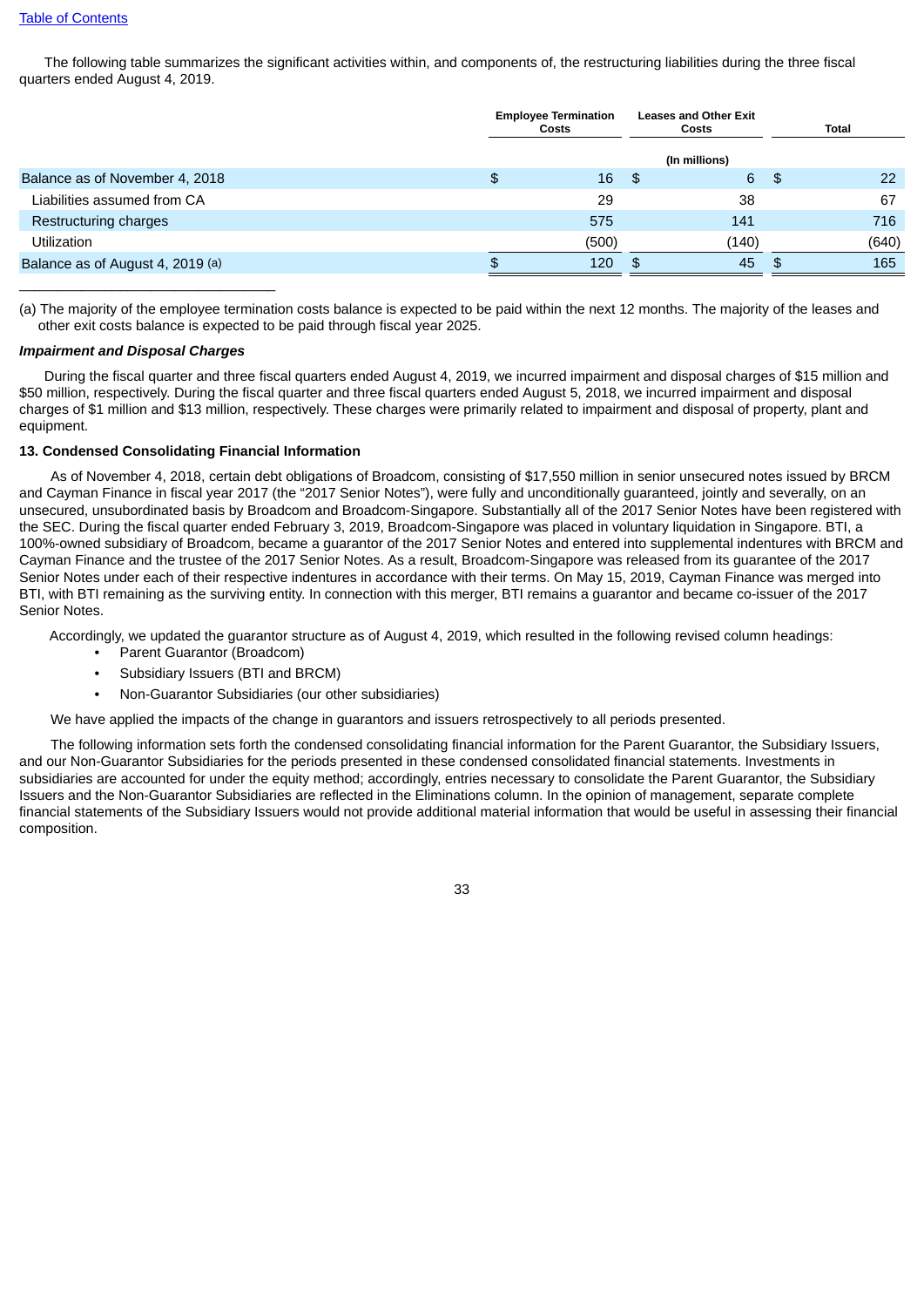|                                            | <b>Condensed Consolidating Balance Sheets</b>       |            |               |             |               |                                          |               |                          |                            |                                      |  |  |
|--------------------------------------------|-----------------------------------------------------|------------|---------------|-------------|---------------|------------------------------------------|---------------|--------------------------|----------------------------|--------------------------------------|--|--|
|                                            |                                                     |            |               |             |               | <b>August 4, 2019</b>                    |               |                          |                            |                                      |  |  |
|                                            | Subsidiary<br>Parent<br>Guarantor<br><b>Issuers</b> |            |               |             |               | Non-<br>Guarantor<br><b>Subsidiaries</b> |               | <b>Eliminations</b>      |                            | <b>Consolidated</b><br><b>Totals</b> |  |  |
|                                            |                                                     |            |               |             |               | (In millions)                            |               |                          |                            |                                      |  |  |
| <b>ASSETS</b>                              |                                                     |            |               |             |               |                                          |               |                          |                            |                                      |  |  |
| Current assets:                            |                                                     |            |               |             |               |                                          |               |                          |                            |                                      |  |  |
| Cash and cash equivalents                  | $\frac{1}{2}$                                       | 203        | \$            | 595         | \$            | 4,664                                    | $\frac{1}{2}$ |                          | \$                         | 5,462                                |  |  |
| Trade accounts receivable, net             |                                                     |            |               |             |               | 3,539                                    |               |                          |                            | 3,539                                |  |  |
| Inventory                                  |                                                     |            |               |             |               | 1,091                                    |               |                          |                            | 1,091                                |  |  |
| Intercompany receivable                    |                                                     | 92         |               | 750         |               | 462                                      |               | (1, 304)                 |                            |                                      |  |  |
| Intercompany loan receivable               |                                                     |            |               | 10,319      |               | 8,605                                    |               | (18, 924)                |                            |                                      |  |  |
| Other current assets                       |                                                     | 144        |               | 59          |               | 603                                      |               |                          |                            | 806                                  |  |  |
| Total current assets                       |                                                     | 439        |               | 11,723      |               | 18,964                                   |               | (20, 228)                |                            | 10,898                               |  |  |
| Long-term assets:                          |                                                     |            |               |             |               |                                          |               |                          |                            |                                      |  |  |
| Property, plant and equipment, net         |                                                     |            |               | 761         |               | 1,850                                    |               |                          |                            | 2,611                                |  |  |
| Goodwill                                   |                                                     |            |               | 1,360       |               | 35,326                                   |               |                          |                            | 36,686                               |  |  |
| Intangible assets, net                     |                                                     |            |               | 79          |               | 18,800                                   |               |                          |                            | 18,879                               |  |  |
| Investment in subsidiaries                 |                                                     | 52,248     |               | 46,526      |               |                                          |               | (98, 774)                |                            |                                      |  |  |
| Intercompany loan receivable, long-term    |                                                     |            |               |             |               | 932                                      |               | (932)                    |                            |                                      |  |  |
| Other long-term assets                     |                                                     | 27         |               | 64          |               | 602                                      |               |                          |                            | 693                                  |  |  |
| <b>Total assets</b>                        | $\frac{2}{3}$                                       | 52,714     | \$            | 60,513      | $\frac{2}{3}$ | 76,474                                   |               | \$ (119,934)             | $\boldsymbol{\mathsf{D}}$  | 69,767                               |  |  |
| LIABILITIES AND STOCKHOLDERS' EQUITY       |                                                     |            |               |             |               |                                          |               |                          |                            |                                      |  |  |
| <b>Current liabilities:</b>                |                                                     |            |               |             |               |                                          |               |                          |                            |                                      |  |  |
| Accounts payable                           | \$                                                  | 35         | \$            | 47          | \$            | 914                                      | \$            |                          | \$                         | 996                                  |  |  |
| Employee compensation and benefits         |                                                     |            |               | 162         |               | 413                                      |               |                          |                            | 575                                  |  |  |
| Current portion of long-term debt          |                                                     |            |               | 2,750       |               | 787                                      |               |                          |                            | 3,537                                |  |  |
| Intercompany payable                       |                                                     | 492        |               | 38          |               | 774                                      |               | (1, 304)                 |                            |                                      |  |  |
| Intercompany loan payable                  |                                                     | 12,858     |               | 4,908       |               | 1,158                                    |               | (18, 924)                |                            |                                      |  |  |
| Other current liabilities                  |                                                     | 157        |               | 45          |               | 2,972                                    |               |                          |                            | 3,174                                |  |  |
| <b>Total current liabilities</b>           |                                                     | 13,542     |               | 7,950       |               | 7,018                                    |               | (20, 228)                |                            | 8,282                                |  |  |
| Long-term liabilities:                     |                                                     |            |               |             |               |                                          |               |                          |                            |                                      |  |  |
| Long-term debt                             |                                                     | 17,807     |               | 14,725      |               | 1,496                                    |               |                          |                            | 34,028                               |  |  |
| Deferred tax liabilities                   |                                                     | $(65)$ (a) |               | $(279)$ (a) |               | 2,004                                    |               |                          |                            | 1,660                                |  |  |
| Intercompany loan payable, long-term       |                                                     |            |               | 932         |               |                                          |               | (932)                    |                            |                                      |  |  |
| Unrecognized tax benefits                  |                                                     |            |               | 2,282       |               | 1,079                                    |               | $\overline{\phantom{0}}$ |                            | 3,361                                |  |  |
| Other long-term liabilities                |                                                     | $(73)$ (b) |               | 236         |               | 770                                      |               |                          |                            | 933                                  |  |  |
| <b>Total liabilities</b>                   |                                                     | 31,211     |               | 25,846      |               | 12,367                                   |               | (21, 160)                |                            | 48,264                               |  |  |
| Total stockholders' equity                 |                                                     | 21,503     |               | 34,667      |               | 64,107                                   |               | (98, 774)                |                            | 21,503                               |  |  |
| Total liabilities and stockholders' equity | \$                                                  | 52,714     | $\frac{1}{2}$ | 60,513      | \$            | 76,474                                   |               | \$(119,934)              | $\boldsymbol{\mathsf{\$}}$ | 69,767                               |  |  |

(a) Amount represents net deferred tax assets that are offset by net deferred tax liabilities on a consolidated basis.

(b) Amount represents tax attribute assets that are offset by tax payables on a consolidated basis.

 $\mathcal{L}_\text{max}$  , and the set of the set of the set of the set of the set of the set of the set of the set of the set of the set of the set of the set of the set of the set of the set of the set of the set of the set of the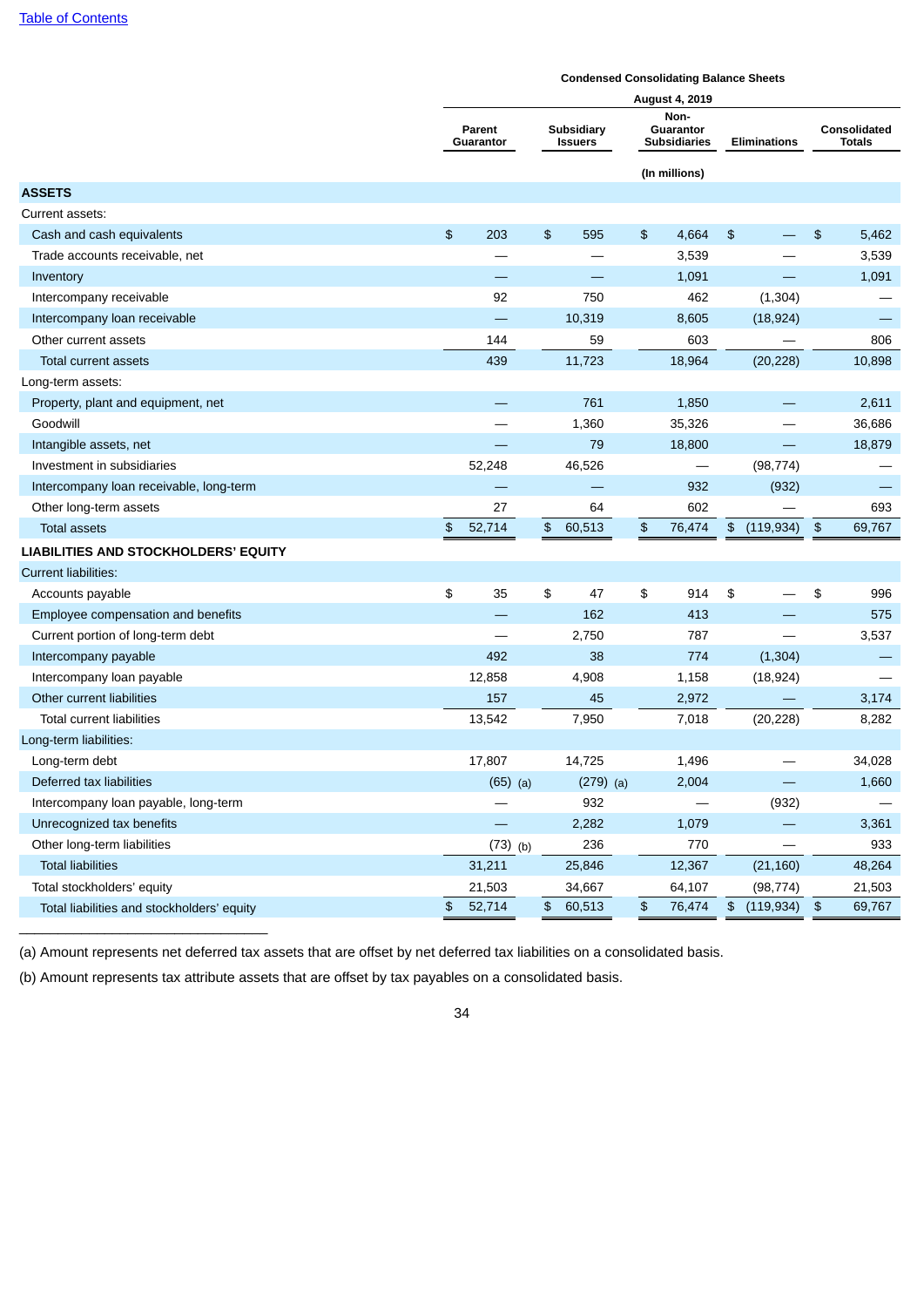|                                            | <b>Condensed Consolidating Balance Sheets</b> |                                                     |               |            |                                          |               |                         |               |                          |                               |        |  |
|--------------------------------------------|-----------------------------------------------|-----------------------------------------------------|---------------|------------|------------------------------------------|---------------|-------------------------|---------------|--------------------------|-------------------------------|--------|--|
|                                            |                                               |                                                     |               |            |                                          |               | <b>November 4, 2018</b> |               |                          |                               |        |  |
|                                            |                                               | Subsidiary<br>Parent<br><b>Issuers</b><br>Guarantor |               |            | Non-<br>Guarantor<br><b>Subsidiaries</b> |               | <b>Eliminations</b>     |               |                          | Consolidated<br><b>Totals</b> |        |  |
|                                            |                                               |                                                     |               |            |                                          |               | (In millions)           |               |                          |                               |        |  |
| <b>ASSETS</b>                              |                                               |                                                     |               |            |                                          |               |                         |               |                          |                               |        |  |
| Current assets:                            |                                               |                                                     |               |            |                                          |               |                         |               |                          |                               |        |  |
| Cash and cash equivalents                  | $\frac{2}{3}$                                 |                                                     | \$            | 2,461      |                                          | $\frac{1}{2}$ | 1,831                   | $\frac{2}{3}$ |                          | \$                            | 4,292  |  |
| Trade accounts receivable, net             |                                               |                                                     |               |            |                                          |               | 3,325                   |               |                          |                               | 3,325  |  |
| Inventory                                  |                                               |                                                     |               |            |                                          |               | 1,124                   |               |                          |                               | 1,124  |  |
| Intercompany receivable                    |                                               | 56                                                  |               | 182        |                                          |               | 67                      |               | (305)                    |                               |        |  |
| Intercompany loan receivable               |                                               | $\overline{\phantom{m}}$                            |               | 9,780      |                                          |               | 4,713                   |               | (14, 493)                |                               |        |  |
| Other current assets                       |                                               | 52                                                  |               | 37         |                                          |               | 277                     |               |                          |                               | 366    |  |
| Total current assets                       |                                               | 108                                                 |               | 12,460     |                                          |               | 11,337                  |               | (14, 798)                |                               | 9,107  |  |
| Long-term assets:                          |                                               |                                                     |               |            |                                          |               |                         |               |                          |                               |        |  |
| Property, plant and equipment, net         |                                               |                                                     |               | 772        |                                          |               | 1,863                   |               |                          |                               | 2,635  |  |
| Goodwill                                   |                                               |                                                     |               | 1,360      |                                          |               | 25,553                  |               |                          |                               | 26,913 |  |
| Intangible assets, net                     |                                               |                                                     |               | 84         |                                          |               | 10,678                  |               | $\overline{\phantom{m}}$ |                               | 10,762 |  |
| Investment in subsidiaries                 |                                               | 35,268                                              |               | 46,742     |                                          |               |                         |               | (82,010)                 |                               |        |  |
| Intercompany loan receivable, long-term    |                                               |                                                     |               |            |                                          |               | 991                     |               | (991)                    |                               |        |  |
| Other long-term assets                     |                                               |                                                     |               | 250        |                                          |               | 457                     |               |                          |                               | 707    |  |
| Total assets                               | $\frac{1}{2}$                                 | 35,376                                              | $\frac{1}{2}$ | 61,668     |                                          | $\frac{4}{5}$ | 50,879                  | \$            | (97, 799)                | $\frac{1}{2}$                 | 50,124 |  |
| LIABILITIES AND STOCKHOLDERS' EQUITY       |                                               |                                                     |               |            |                                          |               |                         |               |                          |                               |        |  |
| <b>Current liabilities:</b>                |                                               |                                                     |               |            |                                          |               |                         |               |                          |                               |        |  |
| Accounts payable                           | \$                                            | 19                                                  | \$            | 44         |                                          | \$            | 748                     | \$            |                          | \$                            | 811    |  |
| Employee compensation and benefits         |                                               |                                                     |               | 272        |                                          |               | 443                     |               |                          |                               | 715    |  |
| Intercompany payable                       |                                               | 9                                                   |               | 58         |                                          |               | 238                     |               | (305)                    |                               |        |  |
| Intercompany loan payable                  |                                               | 8,691                                               |               | 4,713      |                                          |               | 1,089                   |               | (14, 493)                |                               |        |  |
| Other current liabilities                  |                                               |                                                     |               | 219        |                                          |               | 593                     |               |                          |                               | 812    |  |
| <b>Total current liabilities</b>           |                                               | 8,719                                               |               | 5,306      |                                          |               | 3,111                   |               | (14, 798)                |                               | 2,338  |  |
| Long-term liabilities:                     |                                               |                                                     |               |            |                                          |               |                         |               |                          |                               |        |  |
| Long-term debt                             |                                               |                                                     |               | 17,456     |                                          |               | 37                      |               |                          |                               | 17,493 |  |
| Deferred tax liabilities                   |                                               |                                                     |               | $(47)$ (a) |                                          |               | 216                     |               |                          |                               | 169    |  |
| Intercompany loan payable, long-term       |                                               |                                                     |               | 991        |                                          |               |                         |               | (991)                    |                               |        |  |
| Unrecognized tax benefits                  |                                               |                                                     |               | 2,563      |                                          |               | 525                     |               |                          |                               | 3,088  |  |
| Other long-term liabilities                |                                               |                                                     |               | 131        |                                          |               | 248                     |               |                          |                               | 379    |  |
| <b>Total liabilities</b>                   |                                               | 8,719                                               |               | 26,400     |                                          |               | 4,137                   |               | (15, 789)                |                               | 23,467 |  |
| Total stockholders' equity                 |                                               | 26,657                                              |               | 35,268     |                                          |               | 46,742                  |               | (82,010)                 |                               | 26,657 |  |
| Total liabilities and stockholders' equity | \$                                            | 35,376                                              | \$            | 61,668     |                                          | \$            | 50,879                  | \$            | (97, 799)                | $\frac{1}{2}$                 | 50,124 |  |

(a) Amount represents net deferred tax assets that are offset by net deferred tax liabilities on a consolidated basis.

 $\mathcal{L}_\text{max}$  , and the set of the set of the set of the set of the set of the set of the set of the set of the set of the set of the set of the set of the set of the set of the set of the set of the set of the set of the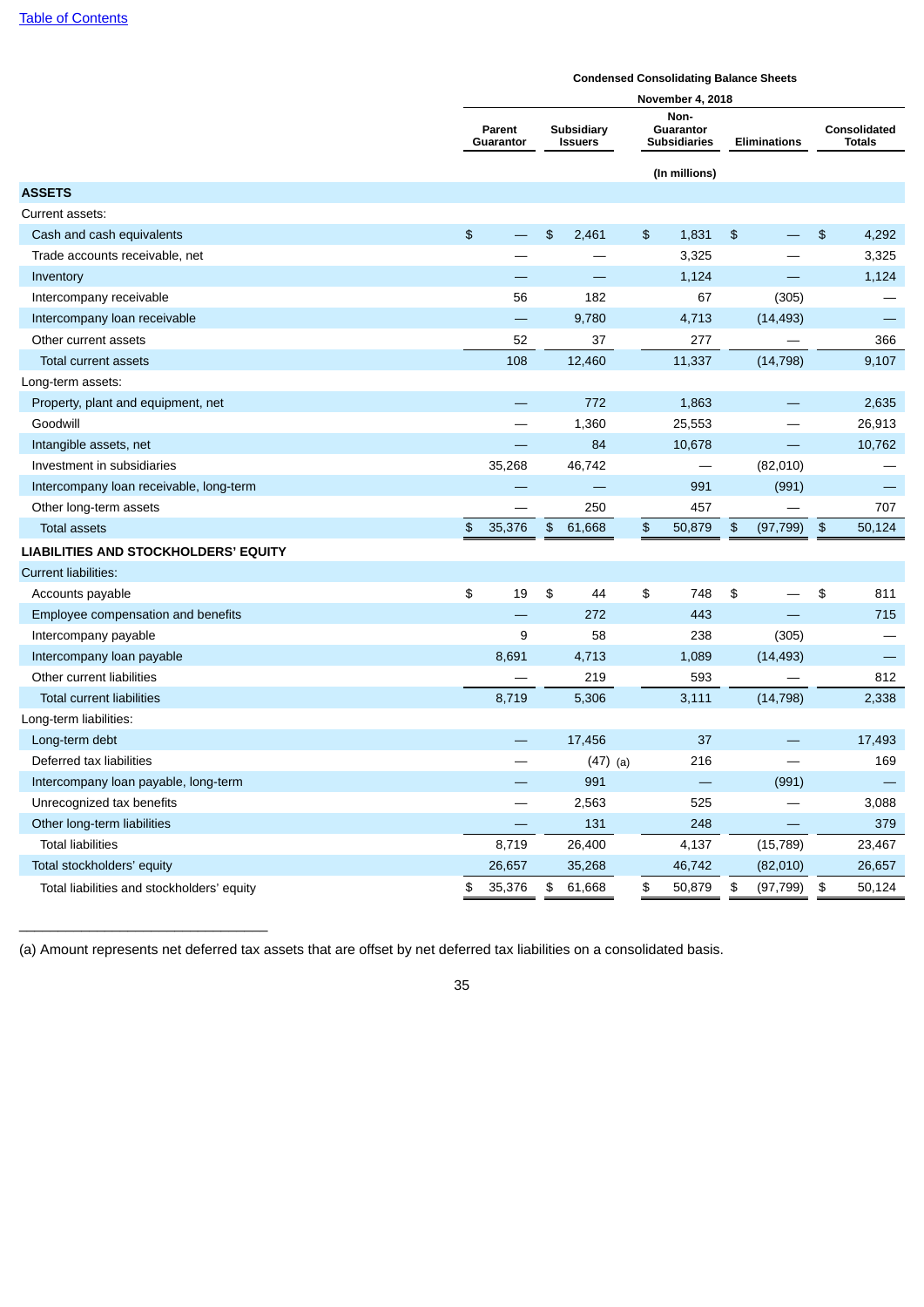## **Fiscal Quarter Ended August 4, 2019 Parent Guarantor Subsidiary Issuers Non-Guarantor Subsidiaries Eliminations Consolidated Totals (In millions)** Net revenue: Products \$ — \$ — \$ 4,413 \$ — \$ 4,413 Subscriptions and services **2008** — 2008 — 2008 — 2008 — 2014 1,102 <sup>—</sup> 2,102 <sup>—</sup> 1,102 <sup>1</sup> Intercompany revenue — 403 — (403) — Total net revenue — 403 5,515 (403) 5,515 Cost of revenue: Cost of products sold — 37 1,482 — 1,519 Cost of subscriptions and services and services and services and services and services and services and services and services and services and services and services and services and services and services and services and s Intercompany cost of products sold and the company cost of products sold and the company cost of products sold Amortization of acquisition-related intangible assets  $\qquad \qquad \qquad \qquad -$  828  $\qquad \qquad -$  828 Restructuring charges  $-$  2  $-$  2  $-$  2  $-$ Total cost of revenue 2,481 (32) 2,481 Gross margin  $\qquad \qquad \qquad - \qquad \qquad 361 \qquad \qquad 3,044 \qquad \qquad (371) \qquad \qquad 3,034$ Research and development **1.235** and the search and development and the search and development and the search and the search and the search and the search and the search and the search and the search and the search and the Intercompany operating expense and the company operating expense and the company operating expense and the company of the company operating expense and the company operating expense and the company operating expense and th Selling, general and administrative 11 93 306 - 410 Amortization of acquisition-related intangible assets  $475$   $475$ Restructuring, impairment and disposal charges  $\qquad \qquad \qquad \qquad 3$  46  $\qquad \qquad -$  49 Total operating expenses 11 594 1,935 (371) 2,169 Operating income (loss) and the set of the contract of the case of the case of the case of the contract of the contract of the contract of the contract of the contract of the contract of the contract of the contract of the Interest expense (187) (148) (27) — (362) Intercompany interest expense and the company interest expense and the company interest expense and the company of the company of the company of the company of the company of the company of the company of the company of th Other income, net 2 5 34 — 41 Intercompany interest income **and the company interest income** and the company interest income and the company of the company of the company of the company of the company of the company of the company of the company of the Intercompany other income (expense), net 161 and 161 and 161 and 161 and 161 and 161) — (161) Income (loss) from continuing operations before income taxes and earnings in subsidiaries (124) (342) 1,010 — 544 Benefit from income taxes  $(84)$   $(8)$   $(79)$   $(171)$ Income (loss) from continuing operations before earnings in subsidiaries (40) (334) 1,089 — 715 Earnings in subsidiaries  $(1,946)$  and  $(1,946)$  and  $(1,946)$  and  $(1,946)$  and  $(1,946)$ Net income \$ 715 \$ 857 \$ 1,089 \$ (1,946) \$ 715 Comprehensive income **1988** 1,089 \$ 1,089 \$ (1,946) \$ 715 \$ 857 \$ 1,089 \$ (1,946) \$ 715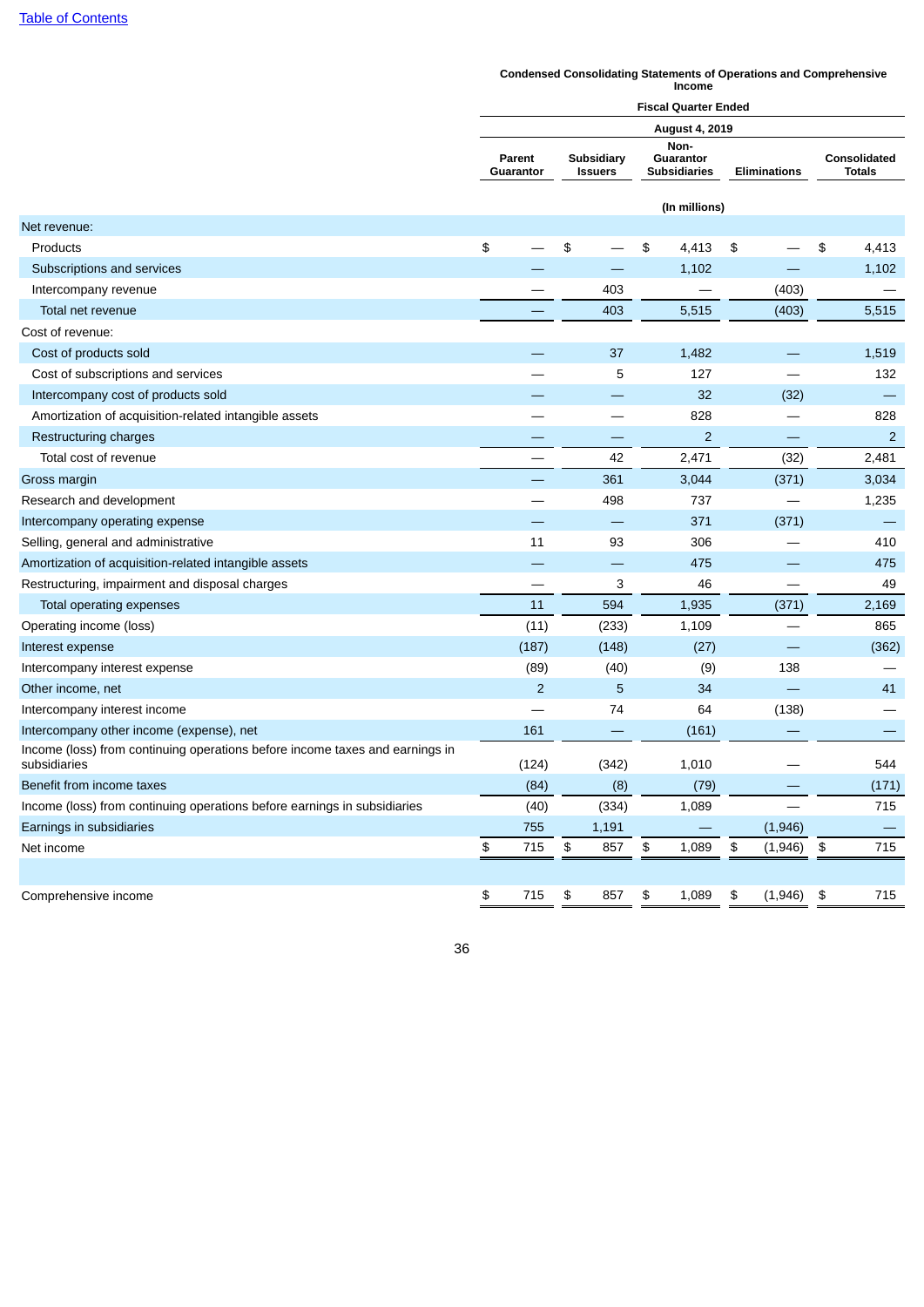#### **Condensed Consolidating Statements of Operations and Comprehensive Income**

|                                                                                       | <b>Fiscal Quarter Ended</b> |                     |    |                              |                            |                                                                 |            |          |                |                               |  |  |
|---------------------------------------------------------------------------------------|-----------------------------|---------------------|----|------------------------------|----------------------------|-----------------------------------------------------------------|------------|----------|----------------|-------------------------------|--|--|
|                                                                                       | <b>August 5, 2018</b>       |                     |    |                              |                            |                                                                 |            |          |                |                               |  |  |
|                                                                                       |                             | Parent<br>Guarantor |    | Subsidiary<br><b>Issuers</b> |                            | Non-<br>Guarantor<br><b>Subsidiaries</b><br><b>Eliminations</b> |            |          |                | Consolidated<br><b>Totals</b> |  |  |
|                                                                                       |                             |                     |    |                              |                            | (In millions)                                                   |            |          |                |                               |  |  |
| Net revenue:                                                                          |                             |                     |    |                              |                            |                                                                 |            |          |                |                               |  |  |
| Products                                                                              | \$                          |                     | \$ |                              | \$                         | 4,783                                                           | \$         |          | \$             | 4,783                         |  |  |
| Subscriptions and services                                                            |                             |                     |    |                              |                            | 280                                                             |            |          |                | 280                           |  |  |
| Intercompany revenue                                                                  |                             |                     |    | 526                          |                            |                                                                 |            | (526)    |                |                               |  |  |
| Total net revenue                                                                     |                             |                     |    | 526                          |                            | 5,063                                                           |            | (526)    |                | 5,063                         |  |  |
| Cost of revenue:                                                                      |                             |                     |    |                              |                            |                                                                 |            |          |                |                               |  |  |
| Cost of products sold                                                                 |                             |                     |    | 28                           |                            | 1,628                                                           |            |          |                | 1,656                         |  |  |
| Cost of subscriptions and services                                                    |                             |                     |    | 3                            |                            | 21                                                              |            |          |                | 24                            |  |  |
| Intercompany cost of products sold                                                    |                             |                     |    |                              |                            | 31                                                              |            | (31)     |                |                               |  |  |
| Amortization of acquisition-related intangible assets                                 |                             |                     |    |                              |                            | 762                                                             |            |          |                | 762                           |  |  |
| Restructuring charges                                                                 |                             |                     |    |                              |                            | $\overline{2}$                                                  |            |          |                | $\overline{2}$                |  |  |
| Total cost of revenue                                                                 |                             |                     |    | 31                           |                            | 2,444                                                           |            | (31)     |                | 2,444                         |  |  |
| Gross margin                                                                          |                             |                     |    | 495                          |                            | 2,619                                                           |            | (495)    |                | 2,619                         |  |  |
| Research and development                                                              |                             |                     |    | 394                          |                            | 565                                                             |            |          |                | 959                           |  |  |
| Intercompany operating expense                                                        |                             |                     |    |                              |                            | 495                                                             |            | (495)    |                |                               |  |  |
| Selling, general and administrative                                                   |                             | 8                   |    | 64                           |                            | 162                                                             |            |          |                | 234                           |  |  |
| Amortization of acquisition-related intangible assets                                 |                             |                     |    |                              |                            | 68                                                              |            |          |                | 68                            |  |  |
| Restructuring, impairment and disposal charges                                        |                             |                     |    | 5                            |                            | 14                                                              |            |          |                | 19                            |  |  |
| Total operating expenses                                                              |                             | 8                   |    | 463                          |                            | 1,304                                                           |            | (495)    |                | 1,280                         |  |  |
| Operating income (loss)                                                               |                             | (8)                 |    | 32                           |                            | 1,315                                                           |            |          |                | 1,339                         |  |  |
| Interest expense                                                                      |                             |                     |    | (149)                        |                            |                                                                 |            |          |                | (149)                         |  |  |
| Intercompany interest expense                                                         |                             | (15)                |    | (27)                         |                            | (296)                                                           |            | 338      |                |                               |  |  |
| Other income, net                                                                     |                             |                     |    | 26                           |                            | 13                                                              |            |          |                | 39                            |  |  |
| Intercompany interest income                                                          |                             |                     |    | 311                          |                            | 27                                                              |            | (338)    |                |                               |  |  |
| Intercompany other income (expense), net                                              |                             | 67                  |    |                              |                            | (67)                                                            |            |          |                |                               |  |  |
| Income from continuing operations before income taxes and earnings in<br>subsidiaries |                             | 44                  |    | 193                          |                            | 992                                                             |            |          |                | 1,229                         |  |  |
| Provision for (benefit from) income taxes                                             |                             | (28)                |    | 87                           |                            | (27)                                                            |            |          |                | 32                            |  |  |
| Income from continuing operations before earnings in subsidiaries                     |                             | $72\,$              |    | 106                          |                            | 1,019                                                           |            |          |                | 1,197                         |  |  |
| Earnings in subsidiaries                                                              |                             | 1,124               |    | 1,018                        |                            |                                                                 |            | (2, 142) |                |                               |  |  |
| Income from continuing operations and earnings in subsidiaries                        |                             | 1,196               |    | 1,124                        |                            | 1,019                                                           |            | (2, 142) |                | 1,197                         |  |  |
| Loss from discontinued operations, net of income taxes                                |                             |                     |    |                              |                            | (1)                                                             |            |          |                | (1)                           |  |  |
| Net income                                                                            | \$                          | 1,196               | \$ | 1,124                        | $\boldsymbol{\mathsf{\$}}$ | 1,018                                                           | $\pmb{\$}$ | (2, 142) | $\mathfrak{P}$ | 1,196                         |  |  |
|                                                                                       |                             |                     |    |                              |                            |                                                                 |            |          |                |                               |  |  |
| Comprehensive income                                                                  | \$                          | 1,196               | \$ | 1,124                        | \$                         | 1,018                                                           | \$         | (2, 142) | \$             | 1,196                         |  |  |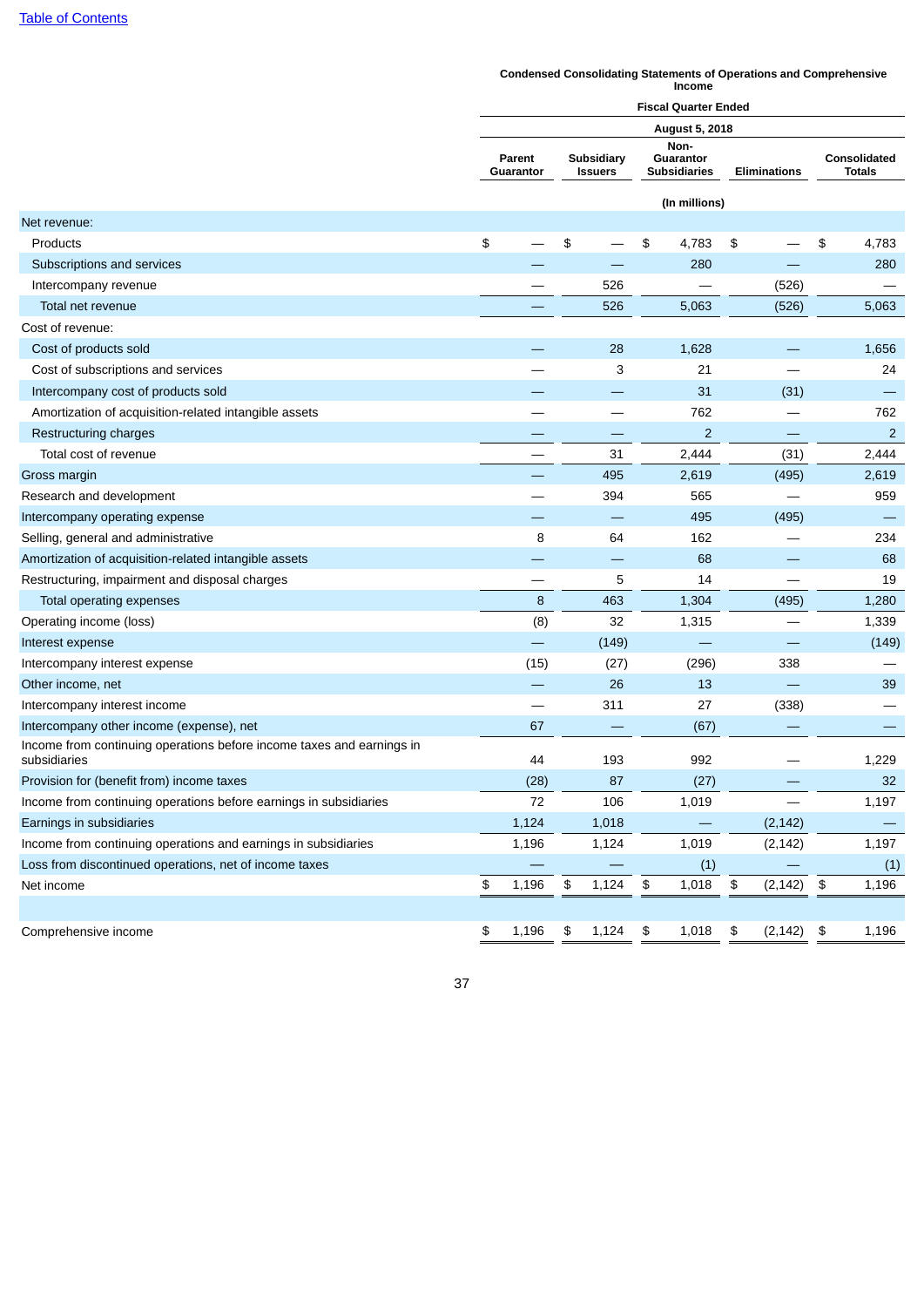#### **Condensed Consolidating Statements of Operations and Comprehensive Income**

|                                                                                              | <b>Three Fiscal Quarters Ended</b> |                     |    |                              |                                          |               |    |                     |            |                               |  |  |  |
|----------------------------------------------------------------------------------------------|------------------------------------|---------------------|----|------------------------------|------------------------------------------|---------------|----|---------------------|------------|-------------------------------|--|--|--|
|                                                                                              | <b>August 4, 2019</b>              |                     |    |                              |                                          |               |    |                     |            |                               |  |  |  |
|                                                                                              |                                    | Parent<br>Guarantor |    | Subsidiary<br><b>Issuers</b> | Non-<br>Guarantor<br><b>Subsidiaries</b> |               |    | <b>Eliminations</b> |            | Consolidated<br><b>Totals</b> |  |  |  |
|                                                                                              |                                    |                     |    |                              |                                          | (In millions) |    |                     |            |                               |  |  |  |
| Net revenue:                                                                                 |                                    |                     |    |                              |                                          |               |    |                     |            |                               |  |  |  |
| Products                                                                                     | \$                                 |                     | \$ |                              | \$                                       | 13,470        | \$ |                     | \$         | 13,470                        |  |  |  |
| Subscriptions and services                                                                   |                                    |                     |    |                              |                                          | 3,351         |    |                     |            | 3,351                         |  |  |  |
| Intercompany revenue                                                                         |                                    |                     |    | 1,220                        |                                          |               |    | (1,220)             |            |                               |  |  |  |
| Total net revenue                                                                            |                                    |                     |    | 1,220                        |                                          | 16,821        |    | (1,220)             |            | 16,821                        |  |  |  |
| Cost of revenue:                                                                             |                                    |                     |    |                              |                                          |               |    |                     |            |                               |  |  |  |
| Cost of products sold                                                                        |                                    |                     |    | 103                          |                                          | 4,427         |    |                     |            | 4,530                         |  |  |  |
| Cost of subscriptions and services                                                           |                                    |                     |    | 12                           |                                          | 393           |    |                     |            | 405                           |  |  |  |
| Intercompany cost of products sold                                                           |                                    |                     |    |                              |                                          | 90            |    | (90)                |            |                               |  |  |  |
| Amortization of acquisition-related intangible assets                                        |                                    |                     |    | —                            |                                          | 2,487         |    |                     |            | 2,487                         |  |  |  |
| Restructuring charges                                                                        |                                    |                     |    | (7)                          |                                          | 75            |    |                     |            | 68                            |  |  |  |
| Total cost of revenue                                                                        |                                    |                     |    | 108                          |                                          | 7,472         |    | (90)                |            | 7,490                         |  |  |  |
| Gross margin                                                                                 |                                    |                     |    | 1,112                        |                                          | 9,349         |    | (1, 130)            |            | 9,331                         |  |  |  |
| Research and development                                                                     |                                    |                     |    | 1,408                        |                                          | 2,111         |    |                     |            | 3,519                         |  |  |  |
| Intercompany operating expense                                                               |                                    |                     |    |                              |                                          | 1,130         |    | (1, 130)            |            |                               |  |  |  |
| Selling, general and administrative                                                          |                                    | 82                  |    | 256                          |                                          | 962           |    |                     |            | 1,300                         |  |  |  |
| Amortization of acquisition-related intangible assets                                        |                                    |                     |    |                              |                                          | 1,424         |    |                     |            | 1,424                         |  |  |  |
| Restructuring, impairment and disposal charges                                               |                                    |                     |    | 12                           |                                          | 686           |    |                     |            | 698                           |  |  |  |
| Total operating expenses                                                                     |                                    | 82                  |    | 1,676                        |                                          | 6,313         |    | (1, 130)            |            | 6,941                         |  |  |  |
| Operating income (loss)                                                                      |                                    | (82)                |    | (564)                        |                                          | 3,036         |    |                     |            | 2,390                         |  |  |  |
| Interest expense                                                                             |                                    | (563)               |    | (443)                        |                                          | (77)          |    |                     |            | (1,083)                       |  |  |  |
| Intercompany interest expense                                                                |                                    | (281)               |    | (123)                        |                                          | (26)          |    | 430                 |            |                               |  |  |  |
| Other income, net                                                                            |                                    | $\overline{2}$      |    | 21                           |                                          | 149           |    |                     |            | 172                           |  |  |  |
| Intercompany interest income                                                                 |                                    |                     |    | 234                          |                                          | 196           |    | (430)               |            |                               |  |  |  |
| Intercompany other income (expense), net                                                     |                                    | 765                 |    |                              |                                          | (765)         |    |                     |            |                               |  |  |  |
| Income (loss) from continuing operations before income taxes and earnings in<br>subsidiaries |                                    | (159)               |    | (875)                        |                                          | 2,513         |    |                     |            | 1,479                         |  |  |  |
| Benefit from income taxes                                                                    |                                    | (167)               |    | (195)                        |                                          | (48)          |    |                     |            | (410)                         |  |  |  |
| Income (loss) from continuing operations before earnings in subsidiaries                     |                                    | 8                   |    | (680)                        |                                          | 2,561         |    |                     |            | 1,889                         |  |  |  |
| Earnings in subsidiaries                                                                     |                                    | 1,869               |    | 3,542                        |                                          |               |    | (5, 411)            |            |                               |  |  |  |
| Income from continuing operations and earnings in subsidiaries                               |                                    | 1,877               |    | 2,862                        |                                          | 2,561         |    | (5, 411)            |            | 1,889                         |  |  |  |
| Loss from discontinued operations, net of income taxes                                       |                                    |                     |    |                              |                                          | (12)          |    |                     |            | (12)                          |  |  |  |
| Net income                                                                                   | \$                                 | 1,877               | \$ | 2,862                        | $\boldsymbol{\mathsf{\$}}$               | 2,549         | \$ | (5, 411)            | $\, \, \$$ | 1,877                         |  |  |  |
|                                                                                              |                                    |                     |    |                              |                                          |               |    |                     |            |                               |  |  |  |
| Comprehensive income                                                                         | \$                                 | 1,877               | \$ | 2,862                        | \$                                       | 2,549         | \$ | $(5,411)$ \$        |            | 1,877                         |  |  |  |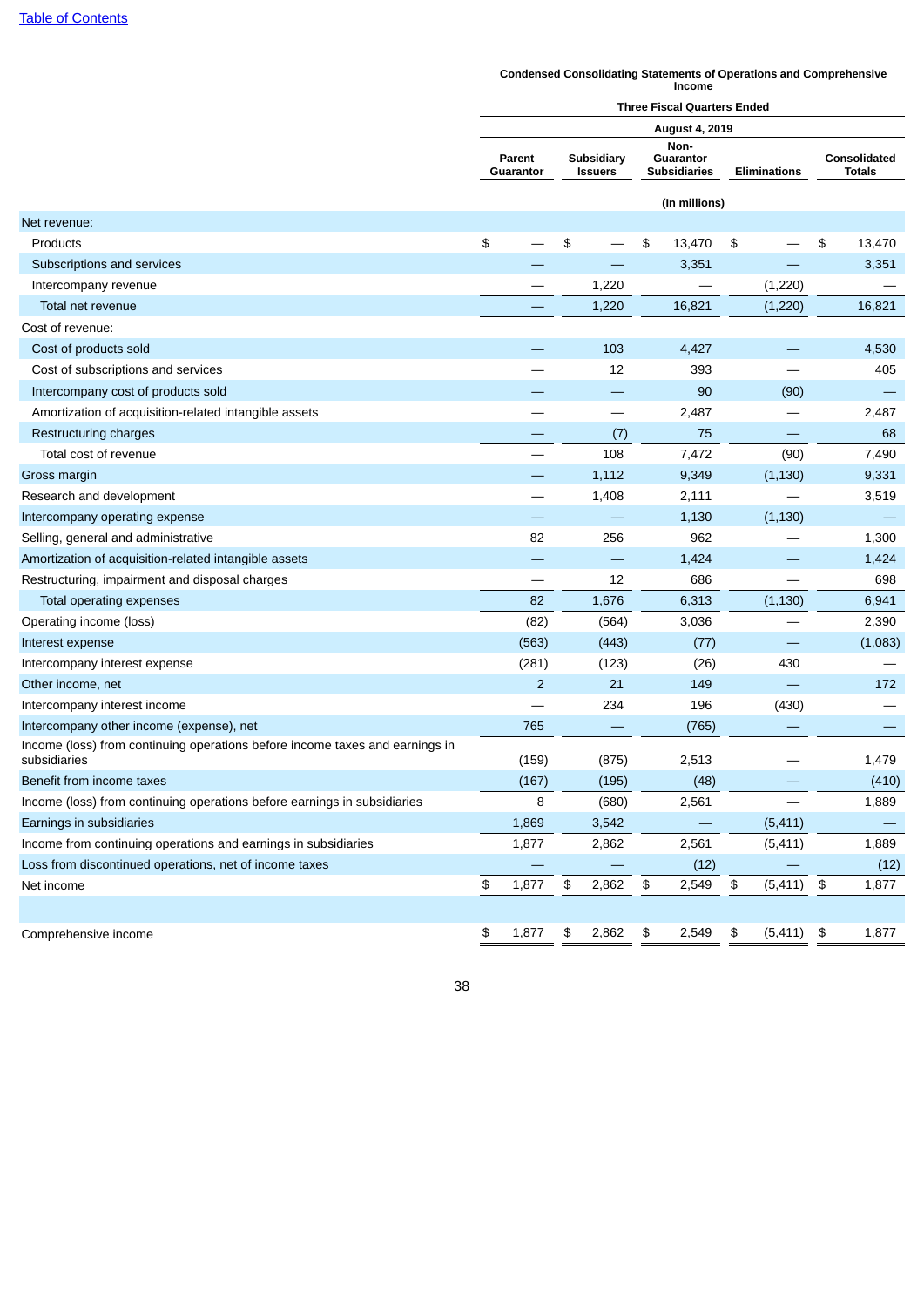#### **Condensed Consolidating Statements of Operations and Comprehensive Income**

|                                                                                       | <b>Three Fiscal Quarters Ended</b> |        |               |                                     |               |                                          |               |                     |                |                                      |
|---------------------------------------------------------------------------------------|------------------------------------|--------|---------------|-------------------------------------|---------------|------------------------------------------|---------------|---------------------|----------------|--------------------------------------|
|                                                                                       |                                    |        |               |                                     |               | <b>August 5, 2018</b>                    |               |                     |                |                                      |
|                                                                                       | Parent<br>Guarantor                |        |               | <b>Subsidiary</b><br><b>Issuers</b> |               | Non-<br>Guarantor<br><b>Subsidiaries</b> |               | <b>Eliminations</b> |                | <b>Consolidated</b><br><b>Totals</b> |
|                                                                                       |                                    |        |               |                                     |               | (In millions)                            |               |                     |                |                                      |
| Net revenue:                                                                          |                                    |        |               |                                     |               |                                          |               |                     |                |                                      |
| Products                                                                              | \$                                 |        | \$            |                                     | \$            | 14,640                                   | \$            |                     | \$             | 14,640                               |
| Subscriptions and services                                                            |                                    |        |               |                                     |               | 764                                      |               |                     |                | 764                                  |
| Intercompany revenue                                                                  |                                    |        |               | 1,676                               |               |                                          |               | (1,676)             |                |                                      |
| Total net revenue                                                                     |                                    |        |               | 1,676                               |               | 15,404                                   |               | (1,676)             |                | 15,404                               |
| Cost of revenue:                                                                      |                                    |        |               |                                     |               |                                          |               |                     |                |                                      |
| Cost of products sold                                                                 |                                    |        |               | 89                                  |               | 5,115                                    |               |                     |                | 5,204                                |
| Cost of subscriptions and services                                                    |                                    |        |               | 9                                   |               | 62                                       |               |                     |                | 71                                   |
| Intercompany cost of products sold                                                    |                                    |        |               |                                     |               | 102                                      |               | (102)               |                |                                      |
| Purchase accounting effect on inventory                                               |                                    |        |               |                                     |               | 70                                       |               |                     |                | 70                                   |
| Amortization of acquisition-related intangible assets                                 |                                    |        |               |                                     |               | 2,242                                    |               |                     |                | 2,242                                |
| Restructuring charges                                                                 |                                    |        |               | $\overline{c}$                      |               | 17                                       |               |                     |                | 19                                   |
| Total cost of revenue                                                                 |                                    |        |               | 100                                 |               | 7,608                                    |               | (102)               |                | 7,606                                |
| Gross margin                                                                          |                                    |        |               | 1,576                               |               | 7,796                                    |               | (1,574)             |                | 7,798                                |
| Research and development                                                              |                                    |        |               | 1,207                               |               | 1,613                                    |               |                     |                | 2,820                                |
| Intercompany operating expense                                                        |                                    |        |               |                                     |               | 1,574                                    |               | (1,574)             |                |                                      |
| Selling, general and administrative                                                   |                                    | 10     |               | 221                                 |               | 588                                      |               |                     |                | 819                                  |
| Amortization of acquisition-related intangible assets                                 |                                    |        |               |                                     |               | 474                                      |               |                     |                | 474                                  |
| Restructuring, impairment and disposal charges                                        |                                    |        |               | 49                                  |               | 153                                      |               |                     |                | 202                                  |
| Total operating expenses                                                              |                                    | 10     |               | 1,477                               |               | 4,402                                    |               | (1,574)             |                | 4,315                                |
| Operating income (loss)                                                               |                                    | (10)   |               | 99                                  |               | 3,394                                    |               |                     |                | 3,483                                |
| Interest expense                                                                      |                                    |        |               | (478)                               |               | (2)                                      |               |                     |                | (480)                                |
| Intercompany interest expense                                                         |                                    | (15)   |               | (167)                               |               | (1, 389)                                 |               | 1,571               |                |                                      |
| Other income, net                                                                     |                                    |        |               | 73                                  |               | 47                                       |               |                     |                | 120                                  |
| Intercompany interest income                                                          |                                    |        |               | 1,404                               |               | 167                                      |               | (1,571)             |                |                                      |
| Intercompany other income (expense), net                                              |                                    | 67     |               | (57)                                |               | (10)                                     |               |                     |                |                                      |
| Income from continuing operations before income taxes and earnings in<br>subsidiaries |                                    | 42     |               | 874                                 |               | 2,207                                    |               |                     |                | 3,123                                |
| Benefit from income taxes                                                             |                                    | (28)   |               | (7, 894)                            |               | (469)                                    |               |                     |                | (8, 391)                             |
| Income from continuing operations before earnings in subsidiaries                     |                                    | 70     |               | 8,768                               |               | 2,676                                    |               |                     |                | 11,514                               |
| Earnings in subsidiaries                                                              |                                    | 11,074 |               | 2,659                               |               |                                          |               | (13, 733)           |                |                                      |
| Income from continuing operations and earnings in subsidiaries                        |                                    | 11,144 |               | 11,427                              |               | 2,676                                    |               | (13, 733)           |                | 11,514                               |
| Loss from discontinued operations, net of income taxes                                |                                    |        |               | (2)                                 |               | (17)                                     |               |                     |                | (19)                                 |
| Net income                                                                            |                                    | 11,144 |               | 11,425                              |               | 2,659                                    |               | (13, 733)           |                | 11,495                               |
| Net income attributable to noncontrolling interest                                    |                                    |        |               | 351                                 |               |                                          |               |                     |                | 351                                  |
| Net income attributable to common stock                                               | \$                                 | 11,144 | \$            | 11,074                              | \$            | 2,659                                    | $\frac{1}{2}$ | (13, 733)           | $\mathfrak{P}$ | 11,144                               |
|                                                                                       |                                    |        |               |                                     |               |                                          |               |                     |                |                                      |
| Net income                                                                            | \$                                 | 11,144 | \$            | 11,425                              | $\frac{1}{2}$ | 2,659                                    | \$            | (13, 733)           | \$             | 11,495                               |
| Other comprehensive income                                                            |                                    |        |               |                                     |               | 1                                        |               |                     |                | 1                                    |
| Comprehensive income                                                                  |                                    | 11,144 |               | 11,425                              |               | 2,660                                    |               | (13, 733)           |                | 11,496                               |
| Comprehensive income attributable to noncontrolling interest                          |                                    |        |               | 351                                 |               |                                          |               |                     |                | 351                                  |
| Comprehensive income attributable to common stock                                     | \$                                 | 11,144 | $\frac{2}{3}$ | 11,074                              | $\frac{1}{2}$ | 2,660                                    | $\frac{1}{2}$ | (13, 733)           | $\frac{1}{2}$  | 11,145                               |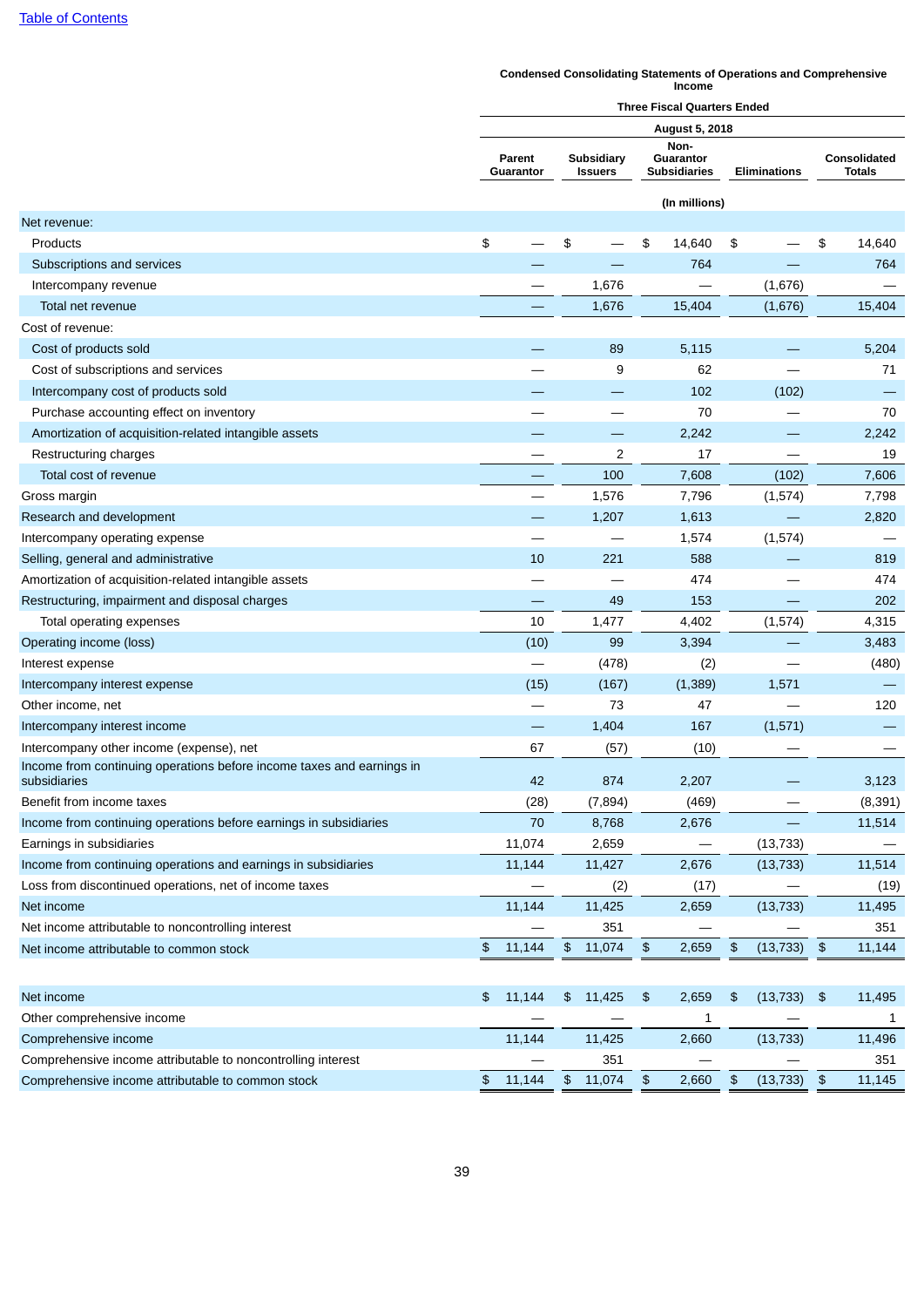## **Condensed Consolidating Statements of Cash Flows**

|                                                                                               | <b>Three Fiscal Quarters Ended</b> |                            |                              |                                |                                          |               |                     |                          |    |                               |  |  |
|-----------------------------------------------------------------------------------------------|------------------------------------|----------------------------|------------------------------|--------------------------------|------------------------------------------|---------------|---------------------|--------------------------|----|-------------------------------|--|--|
|                                                                                               | <b>August 4, 2019</b>              |                            |                              |                                |                                          |               |                     |                          |    |                               |  |  |
|                                                                                               |                                    | <b>Parent</b><br>Guarantor | Subsidiary<br><b>Issuers</b> |                                | Non-<br>Guarantor<br><b>Subsidiaries</b> |               | <b>Eliminations</b> |                          |    | Consolidated<br><b>Totals</b> |  |  |
|                                                                                               |                                    |                            |                              |                                |                                          | (In millions) |                     |                          |    |                               |  |  |
| Cash flows from operating activities:                                                         |                                    |                            |                              |                                |                                          |               |                     |                          |    |                               |  |  |
| Net income                                                                                    | \$                                 | 1,877                      | \$                           | 2,862                          | \$                                       | 2,549         | \$                  | (5, 411)                 | \$ | 1,877                         |  |  |
| Adjustments to reconcile net income to net cash provided by (used in)<br>operating activities |                                    | (1,521)                    |                              | (3, 842)                       |                                          | 5,293         |                     | 5,411                    |    | 5,341                         |  |  |
| Net cash provided by (used in) operating activities                                           |                                    | 356                        |                              | (980)                          |                                          | 7,842         |                     |                          |    | 7,218                         |  |  |
| Cash flows from investing activities:                                                         |                                    |                            |                              |                                |                                          |               |                     |                          |    |                               |  |  |
| Net change in intercompany loans                                                              |                                    | 800                        |                              | (539)                          |                                          | (6,827)       |                     | 6,566                    |    |                               |  |  |
| Acquisitions of businesses, net of cash acquired                                              |                                    | (17, 865)                  |                              |                                |                                          | 1,832         |                     |                          |    | (16,033)                      |  |  |
| Proceeds from sales of businesses                                                             |                                    |                            |                              |                                |                                          | 957           |                     |                          |    | 957                           |  |  |
| Purchases of property, plant and equipment                                                    |                                    |                            |                              | (121)                          |                                          | (228)         |                     | 13                       |    | (336)                         |  |  |
| Proceeds from disposals of property, plant and equipment                                      |                                    |                            |                              | 13                             |                                          | 82            |                     | (13)                     |    | 82                            |  |  |
| Purchases of investments                                                                      |                                    | (5)                        |                              |                                |                                          |               |                     |                          |    | (5)                           |  |  |
| Proceeds from sales of investments                                                            |                                    |                            |                              |                                |                                          | 5             |                     |                          |    | 5                             |  |  |
| Other                                                                                         |                                    |                            |                              |                                |                                          | (4)           |                     |                          |    | (4)                           |  |  |
| Net cash used in investing activities                                                         |                                    | (17,070)                   |                              | (647)                          |                                          | (4, 183)      |                     | 6,566                    |    | (15, 334)                     |  |  |
| Cash flows from financing activities:                                                         |                                    |                            |                              |                                |                                          |               |                     |                          |    |                               |  |  |
| Net intercompany borrowings                                                                   |                                    | 7,167                      |                              | 130                            |                                          | (731)         |                     | (6, 566)                 |    |                               |  |  |
| Proceeds from long-term borrowings                                                            |                                    | 28,793                     |                              |                                |                                          |               |                     |                          |    | 28,793                        |  |  |
| Repayment of debt                                                                             |                                    | (12,000)                   |                              | $\qquad \qquad \longleftarrow$ |                                          |               |                     | $\overline{\phantom{0}}$ |    | (12,000)                      |  |  |
| Payment of debt issuance costs                                                                |                                    | (46)                       |                              |                                |                                          |               |                     |                          |    | (46)                          |  |  |
| Other borrowings                                                                              |                                    | 992                        |                              |                                |                                          | 353           |                     |                          |    | 1,345                         |  |  |
| Dividend and distribution payments                                                            |                                    | (3, 181)                   |                              |                                |                                          |               |                     |                          |    | (3, 181)                      |  |  |
| Repurchases of common stock - repurchase program                                              |                                    | (5,002)                    |                              |                                |                                          |               |                     |                          |    | (5,002)                       |  |  |
| Shares repurchased for tax withholdings on vesting of equity awards                           |                                    |                            |                              | (369)                          |                                          | (449)         |                     |                          |    | (818)                         |  |  |
| Issuance of common stock                                                                      |                                    | 194                        |                              |                                |                                          |               |                     |                          |    | 194                           |  |  |
| Other                                                                                         |                                    |                            |                              |                                |                                          | $\mathbf{1}$  |                     |                          |    | $\mathbf{1}$                  |  |  |
| Net cash provided by (used in) financing activities                                           |                                    | 16,917                     |                              | (239)                          |                                          | (826)         |                     | (6, 566)                 |    | 9,286                         |  |  |
| Net change in cash and cash equivalents                                                       |                                    | 203                        |                              | (1,866)                        |                                          | 2,833         |                     |                          |    | 1,170                         |  |  |
| Cash and cash equivalents at beginning of period                                              |                                    |                            |                              | 2,461                          |                                          | 1,831         |                     |                          |    | 4,292                         |  |  |
| Cash and cash equivalents at end of period                                                    | $\mathfrak{P}$                     | 203                        | \$                           | 595                            | $\frac{1}{2}$                            | 4,664         | $\frac{1}{2}$       |                          | \$ | 5,462                         |  |  |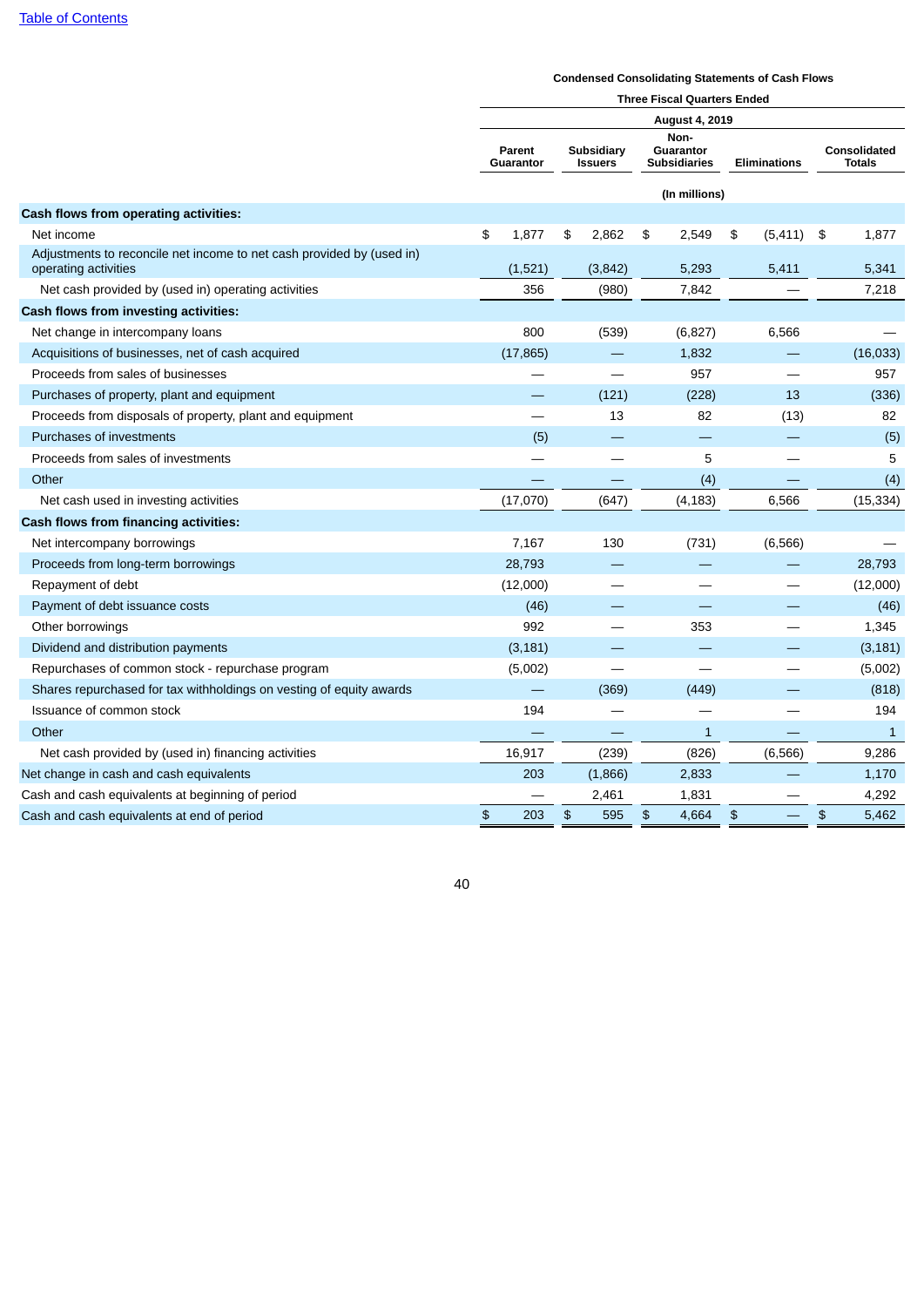#### **Condensed Consolidating Statements of Cash Flows**

|                                                                                               | <b>Three Fiscal Quarters Ended</b> |       |    |                              |                                          |                |    |                          |    |                                      |
|-----------------------------------------------------------------------------------------------|------------------------------------|-------|----|------------------------------|------------------------------------------|----------------|----|--------------------------|----|--------------------------------------|
|                                                                                               |                                    |       |    |                              |                                          | August 5, 2018 |    |                          |    |                                      |
|                                                                                               | Parent<br>Guarantor                |       |    | Subsidiary<br><b>Issuers</b> | Non-<br>Guarantor<br><b>Subsidiaries</b> |                |    | <b>Eliminations</b>      |    | <b>Consolidated</b><br><b>Totals</b> |
|                                                                                               |                                    |       |    |                              |                                          | (In millions)  |    |                          |    |                                      |
| Cash flows from operating activities:                                                         |                                    |       |    |                              |                                          |                |    |                          |    |                                      |
| Net income                                                                                    | 11,144<br>\$                       |       |    | \$11,425                     | \$                                       | 2,659          | \$ | (13, 733)                | \$ | 11,495                               |
| Adjustments to reconcile net income to net cash provided by (used in)<br>operating activities | (11, 112)                          |       |    | (11, 672)                    |                                          | 3,572          |    | 13,962                   |    | (5,250)                              |
| Net cash provided by (used in) operating activities                                           |                                    | 32    |    | (247)                        |                                          | 6,231          |    | 229                      |    | 6,245                                |
| Cash flows from investing activities:                                                         |                                    |       |    |                              |                                          |                |    |                          |    |                                      |
| Intercompany contributions paid                                                               |                                    |       |    | (9,099)                      |                                          | (3,002)        |    | 12,101                   |    |                                      |
| Distributions received from subsidiaries                                                      |                                    |       |    |                              |                                          | 1,521          |    | (1,521)                  |    |                                      |
| Net change in intercompany loans                                                              |                                    |       |    | 4,140                        |                                          | 1,169          |    | (5, 309)                 |    |                                      |
| Acquisitions of businesses, net of cash acquired                                              |                                    |       |    |                              |                                          | (4, 793)       |    |                          |    | (4, 793)                             |
| Proceeds from sales of businesses                                                             |                                    |       |    |                              |                                          | 782            |    |                          |    | 782                                  |
| Purchases of property, plant and equipment                                                    |                                    |       |    | (168)                        |                                          | (396)          |    | 35                       |    | (529)                                |
| Proceeds from disposals of property, plant and equipment                                      |                                    |       |    | 31                           |                                          | 242            |    | (35)                     |    | 238                                  |
| Purchases of investments                                                                      |                                    |       |    | (50)                         |                                          | (199)          |    | $\overline{\phantom{0}}$ |    | (249)                                |
| Proceeds from sales of investments                                                            |                                    |       |    | 54                           |                                          |                |    |                          |    | 54                                   |
| Other                                                                                         |                                    |       |    | (50)                         |                                          | (9)            |    |                          |    | (59)                                 |
| Net cash used in investing activities                                                         |                                    |       |    | (5, 142)                     |                                          | (4,685)        |    | 5,271                    |    | (4, 556)                             |
| Cash flows from financing activities:                                                         |                                    |       |    |                              |                                          |                |    |                          |    |                                      |
| Intercompany contributions received                                                           |                                    |       |    | 3,231                        |                                          | 9,099          |    | (12, 330)                |    |                                      |
| Net intercompany borrowings                                                                   |                                    | 6,397 |    | (1, 141)                     |                                          | (10, 565)      |    | 5,309                    |    |                                      |
| Repayment of debt                                                                             |                                    |       |    |                              |                                          | (856)          |    |                          |    | (856)                                |
| Dividend and distribution payments                                                            |                                    | (754) |    | (1,521)                      |                                          | (1,521)        |    | 1,521                    |    | (2, 275)                             |
| Repurchases of common stock - repurchase program                                              | (5, 725)                           |       |    |                              |                                          |                |    |                          |    | (5, 725)                             |
| Shares repurchased for tax withholdings on vesting of equity awards                           |                                    |       |    | (12)                         |                                          | (23)           |    |                          |    | (35)                                 |
| Issuance of common stock                                                                      |                                    | 50    |    |                              |                                          | 103            |    |                          |    | 153                                  |
| Other                                                                                         |                                    |       |    |                              |                                          | (19)           |    |                          |    | (19)                                 |
| Net cash provided by (used in) financing activities                                           |                                    | (32)  |    | 557                          |                                          | (3,782)        |    | (5,500)                  |    | (8, 757)                             |
| Net change in cash and cash equivalents                                                       |                                    |       |    | (4, 832)                     |                                          | (2, 236)       |    |                          |    | (7,068)                              |
| Cash and cash equivalents at beginning of period                                              |                                    |       |    | 7,555                        |                                          | 3,649          |    |                          |    | 11,204                               |
| Cash and cash equivalents at end of period                                                    | \$                                 |       | \$ | 2,723                        | \$                                       | 1,413          | \$ |                          | \$ | 4,136                                |

# **14. Subsequent Event**

# *Cash Dividends Declared*

On September 11, 2019, our Board of Directors declared a cash dividend of \$2.65 per share, payable on October 1, 2019 to stockholders of record at the close of business on September 23, 2019.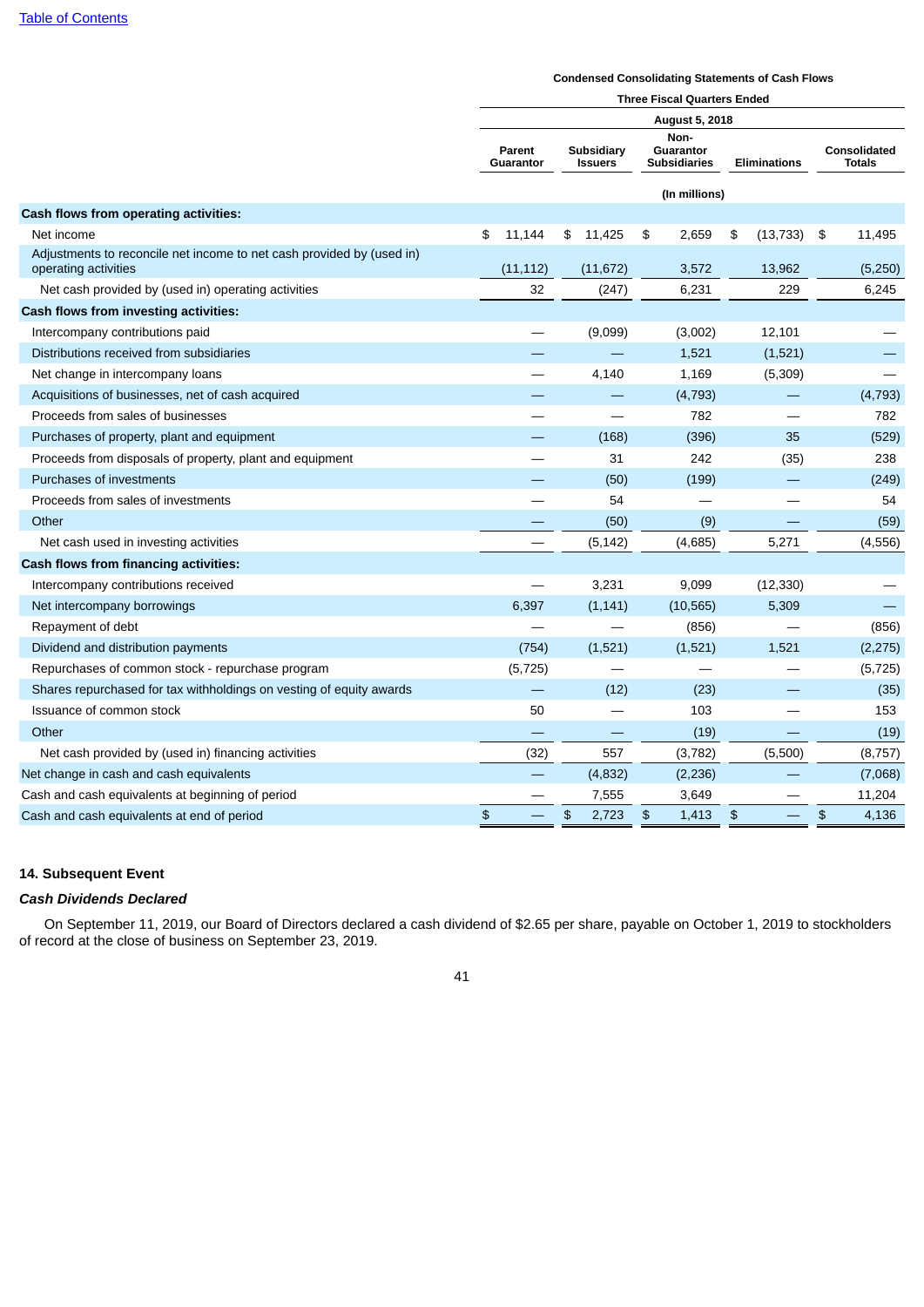## **Item 2. Management's Discussion and Analysis of Financial Condition and Results of Operations**

The following discussion and analysis of the financial condition and results of operations should be read in conjunction with the unaudited condensed consolidated financial statements and the related notes thereto included elsewhere in this Ouarterly Report on Form 10-O ("Form 10-O") and the audited consolidated financial statements and notes thereto and management's discussion and analysis of financial condition and results of operations for the fiscal year ended November 4, 2018 ("fiscal year 2018") included in our Annual Report on Form 10-K for fiscal year 2018 ("2018 Annual Report on Form 10-K"). The financial information and results of operations in this Form 10-Q for periods prior to April 4, 2018 relate to our predecessor, Broadcom Limited, a company organized under the laws of the Republic of Singapore ("Broadcom-Singapore"), for accounting and financial reporting purposes and relate to Broadcom Inc. ("Broadcom") for periods after April 4, 2018, the effective date of the redomiciliation of our ultimate parent company to the U.S. (the "Redomiciliation Transaction"). Similarly, unless stated otherwise or the context otherwise requires, references to "Broadcom," "we," "our" and "us" mean Broadcom and its consolidated subsidiaries, from and after the effective time of the Redomiciliation Transaction and, prior to that time, to our predecessor. This Form 10-Q may contain predictions, estimates and other forward-looking statements that involve a number of risks and uncertainties, which are made under the safe harbor provisions of Section 21E of the Securities Exchange Act of 1934, as amended (the "Exchange Act"). These forward-looking statements may include projections of financial information; statements about historical results that may suggest trends for our business; statements of the plans, strategies and objectives of management for future operations; and statements of expectation or belief regarding future events (including any acquisitions we may make), technology developments, our products, product sales, expenses, liquidity, cash flow and growth rates. customer concentration and relationships, or enforceability of our intellectual property ("IP") rights. Such statements are based on current expectations, estimates, forecasts and projections of our industry performance and macroeconomic conditions, based on management's judgment, beliefs, current trends and market conditions, and involve risks and uncertainties that may cause actual results to differ materially from those contained in the forward-looking statements. We derive most of our forward-looking statements from our operating budgets and forecasts, which are based upon many detailed assumptions. While we believe that our assumptions are reasonable, we caution that it is very difficult to predict the impact of known factors, and it is impossible for us to anticipate all factors that could affect our actual results. Accordingly, we caution you not to place undue reliance on these statements. Important factors that could cause actual results to differ materially from our expectations are disclosed under "Risk Factors" in Part II, Item 1A of this Form 10-Q, and in other documents we file from time to time with the Securities and Exchange Commission (the "SEC"). All of the forward-looking statements in this Form 10-O are qualified in their entirety by reference to the factors listed above and those discussed under the heading "Risk Factors" below. We undertake no intent or obligation to publicly update or revise any forward-looking statement, whether as a result of new information, future events or otherwise, except as otherwise *required by law.*

#### **Overview**

We are a global technology leader that designs, develops and supplies a broad range of semiconductor and infrastructure software solutions. We develop semiconductor devices with a focus on complex digital and mixed signal complementary metal oxide semiconductor based devices and analog III-V based products. We have a history of innovation and offer thousands of products that are used in end products such as enterprise and data center networking, home connectivity, set-top boxes, broadband access, telecommunication equipment, smartphones and base stations, data center servers and storage systems, factory automation, power generation and alternative energy systems, and electronic displays. Our infrastructure software solutions enable customers to plan, develop, automate, manage and secure applications across mobile, cloud, distributed and mainframe platforms.

Our fiscal year ending November 3, 2019 ("fiscal year 2019") is a 52-week fiscal year, with our first fiscal quarter containing 13 weeks compared to 14 weeks in the first quarter of fiscal year 2018.

Subsequent to the acquisition of CA, Inc. ("CA"), we changed our organizational structure resulting in three reportable segments: semiconductor solutions, infrastructure software and IP licensing. Our semiconductor solutions segment includes all of our product lines, except for those related to our fibre channel storage area networking ("FC SAN") products. Our infrastructure software segment includes our FC SAN products and the CA mainframe and enterprise software solutions. Our IP licensing segment includes the results of our IP licensing business. Prior period segment results have been recast to conform to the current presentation.

#### **Quarterly Highlights**

Highlights during the third fiscal quarter ended August 4, 2019 include the following:

- we generated \$2,419 million of cash from operations; and
- we paid \$1,057 million for cash dividends, \$736 million to repurchase shares of our common stock under our stock repurchase program and \$241 million in employee withholding taxes related to net share settled equity awards.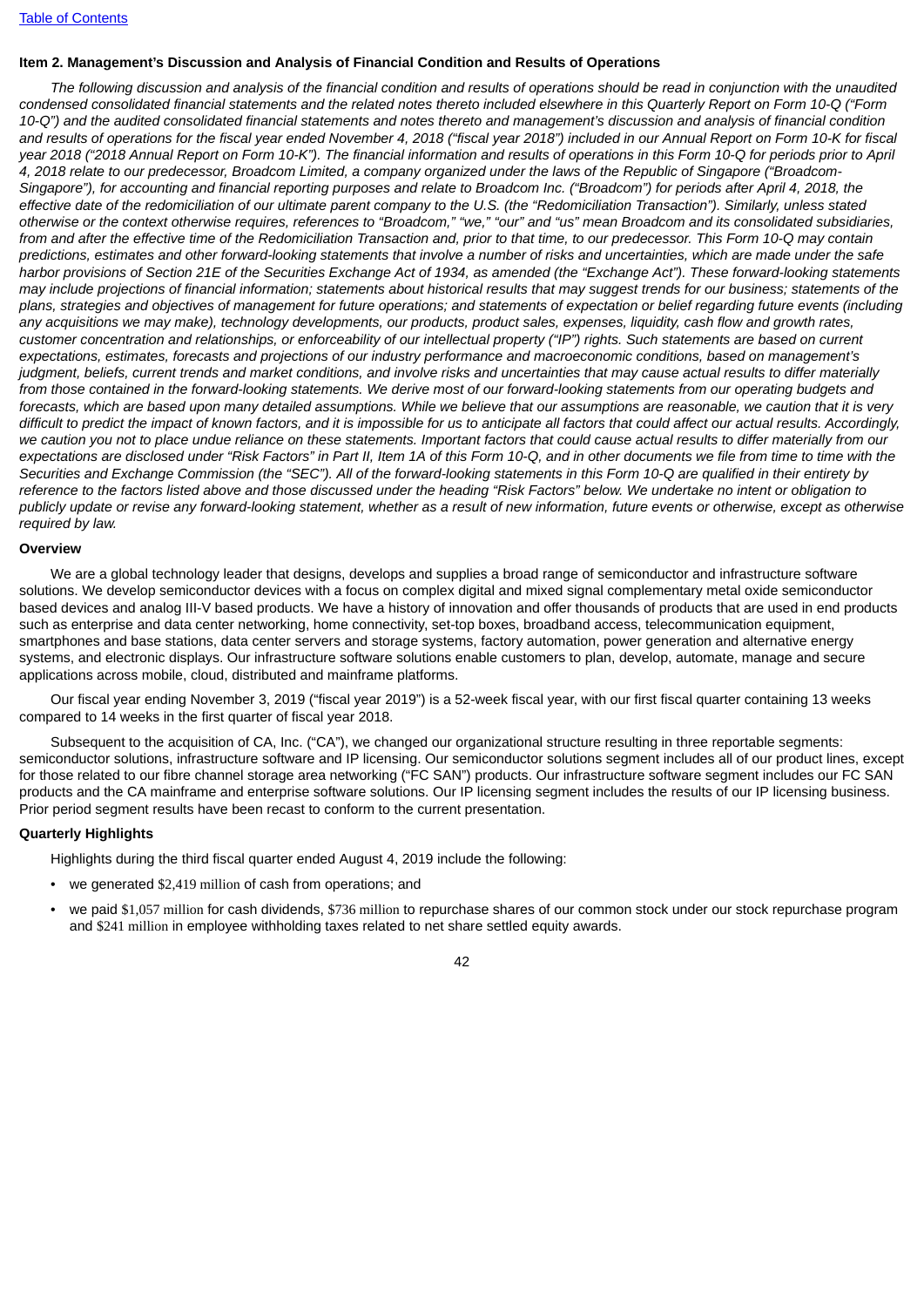# **Recent Developments**

On August 8, 2019, we entered into an asset purchase agreement (the "Symantec Purchase Agreement") with Symantec Corporation ("Symantec") to purchase certain assets and assume certain liabilities of Symantec's Enterprise Security business (the "Symantec Business") for approximately \$10.7 billion in cash, on a cash-free, debt-free basis (the "Symantec Asset Purchase"). The Symantec Purchase Agreement provides that, following the closing of the Symantec Asset Purchase, each party will have certain indemnification obligations, including with respect to breaches of covenants and for losses arising from certain assumed or retained liabilities, as applicable. We and Symantec may terminate the agreement if the closing of the Symantec Asset Purchase has not occurred on or before February 8, 2020, subject to a threemonth extension in certain circumstances.

In connection with the Symantec Purchase Agreement, we entered into a commitment letter, with certain financial institutions to provide (i) up to \$12 billion in term loans to fund the Symantec Asset Purchase and related working capital needs and (ii) \$3.5 billion in term loans to refinance certain existing senior notes maturing in the first quarter of our fiscal year 2020 (which begins on November 4, 2019).

#### **Acquisitions and Divestitures**

## *Acquisition of CA*

On November 5, 2018, we completed the acquisition of CA for aggregate consideration of approximately \$18.8 billion (the "CA Merger") in exchange for all shares of CA common stock issued and outstanding immediately prior to the CA Merger. In addition, we assumed all outstanding unvested CA equity awards held by continuing employees. All vested in-the-money CA stock options, after giving effect to any acceleration, and all outstanding deferred stock units were cashed out upon completion of the CA Merger. We financed the CA Merger with proceeds of \$18 billion from unsecured term loan facilities, as well as cash on hand of the combined companies.

#### *Divestiture of Veracode, Inc.*

On December 31, 2018, we sold Veracode, Inc. ("Veracode"), a wholly-owned subsidiary of CA and provider of application security testing solutions, to Thoma Bravo, LLC for cash consideration of \$950 million, before working capital adjustments.

#### **Critical Accounting Estimates**

The preparation of financial statements in accordance with generally accepted accounting principles in the United States requires us to make estimates and assumptions that affect the reported amounts of assets and liabilities and disclosure of contingent assets and liabilities at the date of the financial statements and the reported amounts of revenue and expenses during the reporting period. We base our estimates and assumptions on current facts, historical experience and various other factors that we believe to be reasonable under the circumstances, the results of which form the basis for making judgments about the carrying values of assets and liabilities and the accrual of costs and expenses that are not readily apparent from other sources. Our actual financial results may differ materially and adversely from our estimates. Our critical accounting policies are those that affect our historical financial statements materially and involve difficult, subjective or complex judgments by management. Those policies include revenue recognition, business combinations, valuation of long-lived assets, intangible assets and goodwill, inventory valuation, income taxes, retirement and post-retirement benefit plan assumptions, stock-based compensation, and employee bonus programs.

Refer to Note 2. "Revenue from Contracts with Customers" in Part I, Item 1 of this Form 10-Q for updates on critical accounting estimates related to revenue recognition. There were no other significant changes in our critical accounting policies during the three fiscal quarters ended August 4, 2019 compared to those previously disclosed in "Critical Accounting Estimates" in "Management's Discussion and Analysis of Financial Condition and Results of Operations" included in the 2018 Annual Report on Form 10-K.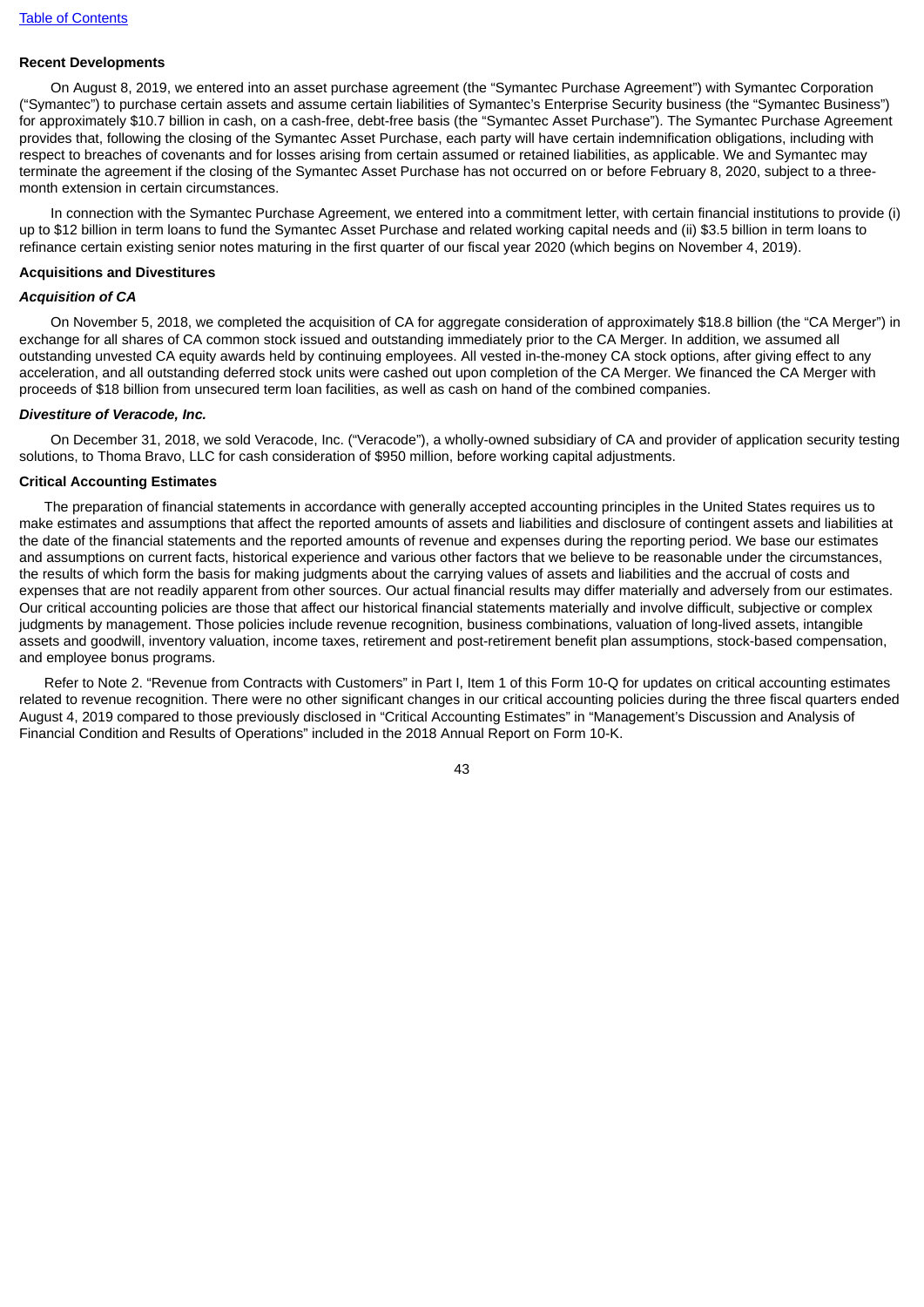# **Results of Operations**

## Fiscal Quarter and Three Fiscal Quarters Ended August 4, 2019 Compared to Fiscal Quarter and Three Fiscal Quarters Ended *August 5, 2018*

The following tables set forth our results of operations for the periods presented:

|                                                       | <b>Fiscal Quarter Ended</b> |                   |               |                   |                                        |                   |  |  |  |  |  |  |
|-------------------------------------------------------|-----------------------------|-------------------|---------------|-------------------|----------------------------------------|-------------------|--|--|--|--|--|--|
|                                                       |                             | August 4,<br>2019 |               | August 5,<br>2018 | August 4,<br>2019                      | August 5,<br>2018 |  |  |  |  |  |  |
|                                                       |                             |                   | (In millions) |                   | (As a percentage of total net revenue) |                   |  |  |  |  |  |  |
| <b>Statements of Operations Data:</b>                 |                             |                   |               |                   |                                        |                   |  |  |  |  |  |  |
| Net revenue:                                          |                             |                   |               |                   |                                        |                   |  |  |  |  |  |  |
| Products                                              | \$                          | 4,413             | \$            | 4,783             | 80%                                    | 94%               |  |  |  |  |  |  |
| Subscriptions and services                            |                             | 1,102             |               | 280               | 20                                     | 6                 |  |  |  |  |  |  |
| Total net revenue                                     |                             | 5,515             |               | 5,063             | 100                                    | 100               |  |  |  |  |  |  |
| Cost of revenue:                                      |                             |                   |               |                   |                                        |                   |  |  |  |  |  |  |
| Cost of products sold                                 |                             | 1,519             |               | 1,656             | 28                                     | 33                |  |  |  |  |  |  |
| Cost of subscriptions and services                    |                             | 132               |               | 24                | $\overline{2}$                         |                   |  |  |  |  |  |  |
| Amortization of acquisition-related intangible assets |                             | 828               |               | 762               | 15                                     | 15                |  |  |  |  |  |  |
| Restructuring charges                                 |                             | $\overline{2}$    |               | $\overline{2}$    |                                        |                   |  |  |  |  |  |  |
| Total cost of revenue                                 |                             | 2,481             |               | 2,444             | 45                                     | 48                |  |  |  |  |  |  |
| Gross margin                                          |                             | 3,034             |               | 2,619             | 55                                     | 52                |  |  |  |  |  |  |
| Research and development                              |                             | 1,235             |               | 959               | 22                                     | 19                |  |  |  |  |  |  |
| Selling, general and administrative                   |                             | 410               |               | 234               | $\overline{7}$                         | 5                 |  |  |  |  |  |  |
| Amortization of acquisition-related intangible assets |                             | 475               |               | 68                | 9                                      | 2                 |  |  |  |  |  |  |
| Restructuring, impairment and disposal charges        |                             | 49                |               | 19                | $\mathbf{1}$                           |                   |  |  |  |  |  |  |
| Total operating expenses                              |                             | 2,169             |               | 1,280             | 39                                     | 26                |  |  |  |  |  |  |
| Operating income                                      | \$                          | 865               | \$            | 1,339             | 16%                                    | 26%               |  |  |  |  |  |  |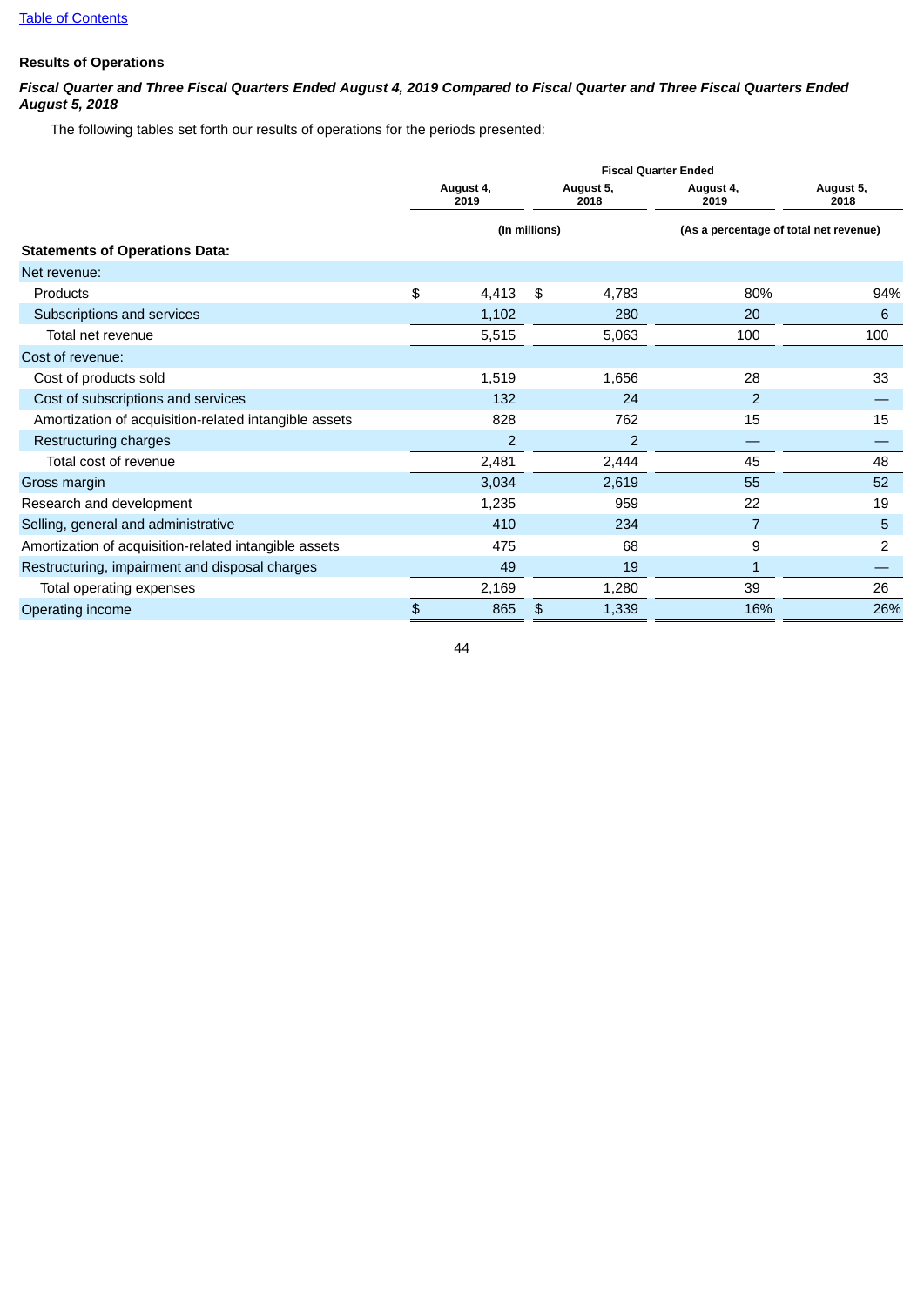|                                                       | <b>Three Fiscal Quarters Ended</b> |                   |               |                   |                                        |                   |  |  |  |  |  |  |
|-------------------------------------------------------|------------------------------------|-------------------|---------------|-------------------|----------------------------------------|-------------------|--|--|--|--|--|--|
|                                                       |                                    | August 4,<br>2019 |               | August 5,<br>2018 | August 4,<br>2019                      | August 5,<br>2018 |  |  |  |  |  |  |
|                                                       |                                    |                   | (In millions) |                   | (As a percentage of total net revenue) |                   |  |  |  |  |  |  |
| <b>Statements of Operations Data:</b>                 |                                    |                   |               |                   |                                        |                   |  |  |  |  |  |  |
| Net revenue:                                          |                                    |                   |               |                   |                                        |                   |  |  |  |  |  |  |
| Products                                              | \$                                 | 13,470            | \$            | 14,640            | 80%                                    | 95%               |  |  |  |  |  |  |
| Subscriptions and services                            |                                    | 3,351             |               | 764               | 20                                     | 5                 |  |  |  |  |  |  |
| Total net revenue                                     |                                    | 16,821            |               | 15,404            | 100                                    | 100               |  |  |  |  |  |  |
| Cost of revenue:                                      |                                    |                   |               |                   |                                        |                   |  |  |  |  |  |  |
| Cost of products sold                                 |                                    | 4,530             |               | 5,204             | 27                                     | 34                |  |  |  |  |  |  |
| Cost of subscriptions and services                    |                                    | 405               |               | 71                | $\overline{2}$                         |                   |  |  |  |  |  |  |
| Purchase accounting effect on inventory               |                                    |                   |               | 70                |                                        |                   |  |  |  |  |  |  |
| Amortization of acquisition-related intangible assets |                                    | 2,487             |               | 2,242             | 15                                     | 15                |  |  |  |  |  |  |
| Restructuring charges                                 |                                    | 68                |               | 19                | 1                                      |                   |  |  |  |  |  |  |
| Total cost of revenue                                 |                                    | 7,490             |               | 7,606             | 45                                     | 49                |  |  |  |  |  |  |
| Gross margin                                          |                                    | 9,331             |               | 7,798             | 55                                     | 51                |  |  |  |  |  |  |
| Research and development                              |                                    | 3,519             |               | 2,820             | 21                                     | 19                |  |  |  |  |  |  |
| Selling, general and administrative                   |                                    | 1,300             |               | 819               | 8                                      | 5                 |  |  |  |  |  |  |
| Amortization of acquisition-related intangible assets |                                    | 1,424             |               | 474               | 8                                      | 3                 |  |  |  |  |  |  |
| Restructuring, impairment and disposal charges        |                                    | 698               |               | 202               | 4                                      | 1                 |  |  |  |  |  |  |
| Total operating expenses                              |                                    | 6,941             |               | 4,315             | 41                                     | 28                |  |  |  |  |  |  |
| Operating income                                      | \$                                 | 2,390             | \$            | 3,483             | 14%                                    | 23%               |  |  |  |  |  |  |

#### *Net Revenue*

Historically, a relatively small number of customers have accounted for a significant portion of our net revenue. Direct sales to WT Microelectronics, a distributor, accounted for 16% and 15% of our net revenue for the fiscal quarter and three fiscal quarters ended August 4, 2019, respectively. No customer accounted for 10% or more of our net revenue for the fiscal quarter ended August 5, 2018. Foxconn Technology Group companies (including Hon Hai Precision Industries), contract manufacturers, accounted for 11% of our net revenue for the three fiscal quarters ended August 5, 2018. We believe aggregate sales to our top five end customers, through all channels, accounted for approximately 33% and 34% of our net revenue for the fiscal quarter and three fiscal quarters ended August 4, 2019, respectively, and approximately 38% and 42% of our net revenue for the fiscal quarter and three fiscal quarters ended August 5, 2018, respectively. We believe aggregate sales to Apple Inc., through all channels, accounted for approximately 20% of our net revenue for each of the fiscal quarter and three fiscal quarters ended August 4, 2019 and for the fiscal quarter ended August 5, 2018, and more than 20% for the three fiscal quarters ended August 5, 2018. We expect to continue to experience significant customer concentration in future periods. The loss of, or significant decrease in demand from, any of our top five end customers could have a material adverse effect on our business, results of operations and financial condition.

From time to time, some key customers of our semiconductor products place large orders or delay orders, causing our quarterly net revenue to fluctuate significantly. This is particularly true of our wireless products as fluctuations may be magnified by the launches of, and seasonal variations in sales of mobile handsets.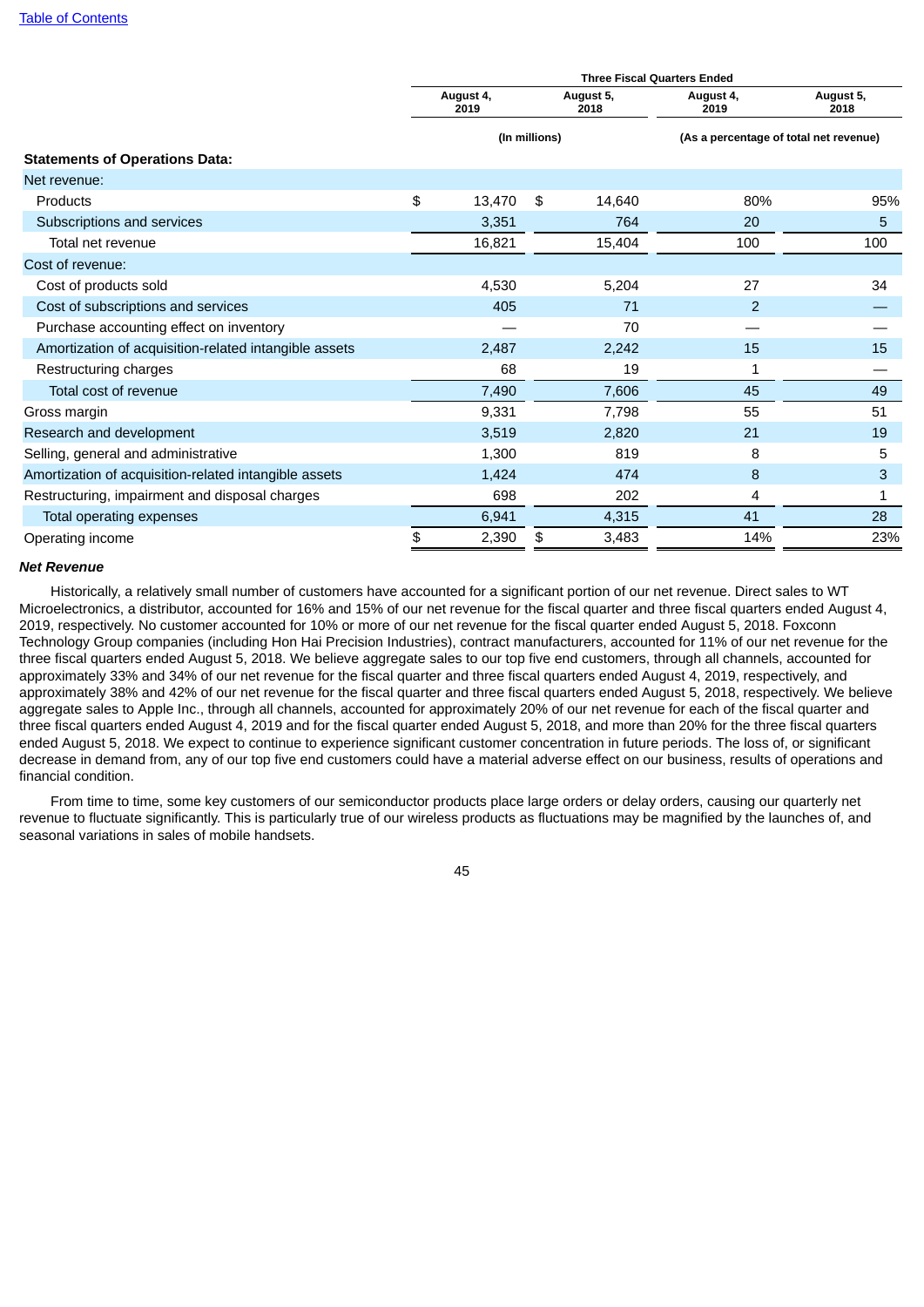The following tables set forth net revenue by segment for the periods presented:

|                         |                   |     | <b>Fiscal Quarter Ended</b> |             |                                       | <b>Three Fiscal Quarters Ended</b> |                   |     |                   |    |           |          |  |  |  |
|-------------------------|-------------------|-----|-----------------------------|-------------|---------------------------------------|------------------------------------|-------------------|-----|-------------------|----|-----------|----------|--|--|--|
| Net Revenue by Segment  | August 4,<br>2019 |     | August 5,<br>2018           | \$ Change   | % Change                              |                                    | August 4,<br>2019 |     | August 5,<br>2018 |    | \$ Change | % Change |  |  |  |
|                         |                   |     |                             |             | (In millions, except for percentages) |                                    |                   |     |                   |    |           |          |  |  |  |
| Semiconductor solutions | \$<br>4,353       | \$. | 4,568                       | \$<br>(215) | (5)%                                  | \$.                                | 12,815            | \$. | 14.060            | \$ | (1,245)   | (9)%     |  |  |  |
| Infrastructure software | 1.140             |     | 492                         | 648         | 132 %                                 |                                    | 3.956             |     | 1.267             |    | 2.689     | 212 %    |  |  |  |
| <b>IP</b> licensing     | 22                |     | 3                           | 19          | 633 %                                 |                                    | 50                |     | 77                |    | (27)      | (35)%    |  |  |  |
| Total net revenue       | 5.515             | S   | 5.063                       | \$<br>452   | 9 %                                   | \$                                 | 16.821            | \$  | 15.404            | \$ | 1.417     | 9 %      |  |  |  |

|                             | <b>Fiscal Quarter Ended</b> |                   | <b>Three Fiscal Quarters Ended</b> |                   |  |  |
|-----------------------------|-----------------------------|-------------------|------------------------------------|-------------------|--|--|
| % of Net Revenue by Segment | August 4,<br>2019           | August 5,<br>2018 | August 4,<br>2019                  | August 5,<br>2018 |  |  |
| Semiconductor solutions     | 79%                         | 90%               | 76%                                | 92%               |  |  |
| Infrastructure software     | 21                          | 10                | 24                                 |                   |  |  |
| IP licensing                |                             |                   |                                    |                   |  |  |
| Total net revenue           | 100%                        | 100%              | 100%                               | 100%              |  |  |

*Fiscal quarter ended August 4, 2019 compared to corresponding prior year period.* Net revenue from our semiconductor solutions segment has been negatively impacted by a broad-based slowdown in demand for semiconductor products worldwide and has decreased primarily due to lower demand for our set-top box, broadband, optocoupler and solid-state drive controller products, as well as lower demand for wireless content in mobile handsets. These decreases were partially offset by higher demand for our networking products. Net revenue from our infrastructure software segment increased primarily due to contributions from our CA mainframe and enterprise software products, offset by lower demand for our FC SAN products.

*Three fiscal quarters ended August 4, 2019 compared to corresponding prior year period.* Net revenue from our semiconductor solutions segment decreased primarily due to lower demand for our wireless content in mobile handsets, as well as lower demand for our broadband, server storage connectivity, optocoupler and set-top box products. These decreases were partially offset by higher demand for our networking products. Additionally, in the first quarter of fiscal year 2018, we experienced a later than typical new mobile handset ramp with a major customer, which resulted in higher shipments in that quarter. We expect the effects of export restrictions on one of our largest customers to continue to adversely impact our revenue in the last quarter of fiscal year 2019. Net revenue from our infrastructure software segment increased primarily due to contributions from our CA mainframe and enterprise software products, as well as higher demand for our FC SAN products.

#### *Gross Margin*

Gross margin was \$3,034 million for the fiscal quarter ended August 4, 2019 compared to \$2,619 million for the fiscal quarter ended August 5, 2018. Gross margin was \$9,331 million for the three fiscal quarters ended August 4, 2019 compared to \$7,798 million for the three fiscal quarters ended August 5, 2018. As a percentage of net revenue, gross margin was 55% and 52% for the fiscal quarters ended August 4, 2019 and August 5, 2018, respectively, and 55% and 51% for the three fiscal quarters ended August 4, 2019 and August 5, 2018, respectively.

The increase in gross margin for the fiscal quarter and three fiscal quarters ended August 4, 2019, was primarily due to contributions from our CA mainframe and enterprise software products and favorable product mix within our semiconductor solutions segment. The increase in gross margin for the three fiscal quarters ended August 4, 2019 was also due to favorable gross margin impact from our FC SAN products. These increases were partially offset by higher amortization of acquisition-related intangible assets as a result of the CA Merger and higher stock-based compensation expense. The increase in gross margin for the three fiscal quarters ended August 4, 2019 was partially offset by higher restructuring charges as a result of the CA Merger.

#### *Research and Development Expense*

Research and development expense increased \$276 million, or 29%, and \$699 million, or 25%, for the fiscal quarter and three fiscal quarters ended August 4, 2019, respectively, compared to the prior year fiscal periods. These increases were primarily due to the acquisition of CA and higher stock-based compensation expense. The increases in stock-based compensation expense primarily resulted from the issuance of multi-year equity grants of time- and market-based restricted

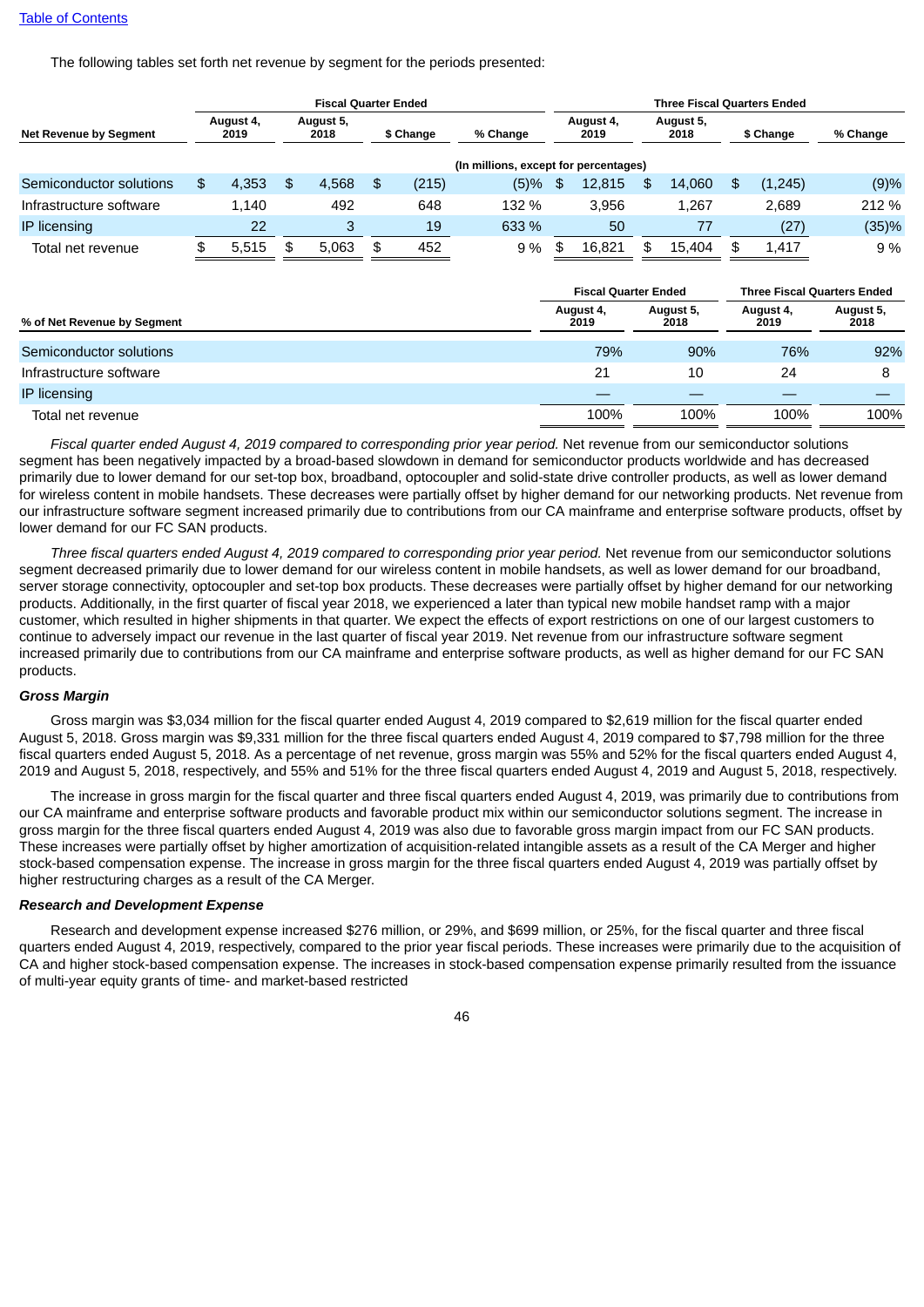stock units (the "Multi-Year Equity Awards") in the first quarter of fiscal year 2019, the impact of the change from annual to quarterly vesting of equity awards and assumed CA equity awards. Our stock-based compensation expense for the fiscal year 2019 periods included employee equity awards with higher grant-date fair values than those in the corresponding fiscal year 2018 periods, which also contributed to the increase.

#### *Selling, General and Administrative Expense*

Selling, general and administrative expense increased \$176 million, or 75%, and \$481 million, or 59%, for the fiscal quarter and three fiscal quarters ended August 4, 2019, respectively, compared to the prior year fiscal periods. These increases were primarily due to the acquisition of CA and stock-based compensation expense. The increases in stock-based compensation expense primarily resulted from the issuance of the Multi-Year Equity Awards, the impact of the change from annual to quarterly vesting of equity awards and assumed CA equity awards. Our stock-based compensation expense for the fiscal year 2019 periods included employee equity awards with higher grant-date fair values than those in the corresponding fiscal year 2018 periods, which also contributed to the increase.

#### *Amortization of Acquisition-Related Intangible Assets*

Amortization of acquisition-related intangible assets recognized in operating expenses increased \$407 million and \$950 million for the fiscal quarter and three fiscal quarters ended August 4, 2019, respectively, compared to the prior year fiscal periods. The increases were primarily due to amortization of intangible assets acquired in the CA Merger.

#### *Restructuring, Impairment and Disposal Charges*

Restructuring, impairment and disposal charges recognized in operating expenses increased \$30 million and \$496 million for the fiscal quarter and three fiscal quarters ended August 4, 2019, respectively, compared to the prior year fiscal periods. The increases were primarily due to employee termination costs, as well as lease and other exit costs resulting from the CA Merger. We expect to incur additional restructuring charges in future periods as a result of the CA Merger and any future acquisitions we may make. See Note 12. "Restructuring, Impairment and Disposal Charges" in Part I, Item 1 of this Form 10-Q for more details.

#### *Segment Operating Results*

|                                       |                   |         |     | <b>Fiscal Quarter Ended</b> |              |           |                                       | <b>Three Fiscal Quarters Ended</b> |                   |     |                   |    |           |          |  |  |
|---------------------------------------|-------------------|---------|-----|-----------------------------|--------------|-----------|---------------------------------------|------------------------------------|-------------------|-----|-------------------|----|-----------|----------|--|--|
| Operating Income (Loss) by<br>Segment | August 4,<br>2019 |         |     | August 5,<br>2018           |              | \$ Change | % Change                              |                                    | August 4,<br>2019 |     | August 5,<br>2018 |    | \$ Change | % Change |  |  |
|                                       |                   |         |     |                             |              |           | (In millions, except for percentages) |                                    |                   |     |                   |    |           |          |  |  |
| Semiconductor solutions               | \$                | 2.081   | \$. | 2.192                       | \$           | (111)     | (5)%                                  | \$                                 | 6,018             | \$. | 6,644             | \$ | (626)     | (9)%     |  |  |
| Infrastructure software               |                   | 829     |     | 352                         |              | 477       | 136 %                                 |                                    | 2.899             |     | 878               |    | 2.021     | 230 %    |  |  |
| <b>IP</b> licensing                   |                   |         |     | (11)                        |              | 11        | (100)%                                |                                    | (6)               |     | 30                |    | (36)      | (120)%   |  |  |
| Unallocated expenses                  |                   | (2,045) |     | (1, 194)                    |              | (851)     | 71 %                                  |                                    | (6,521)           |     | (4,069)           |    | (2,452)   | 60 %     |  |  |
| Total operating income                |                   | 865     | \$. | 1,339                       | $\mathbf{f}$ | (474)     | (35)%                                 |                                    | 2.390             |     | 3,483             | \$ | (1,093)   | (31)%    |  |  |

*Fiscal quarter ended August 4, 2019 compared to corresponding prior year period.* Operating income from our semiconductor solutions segment decreased primarily due to lower demand in our set-top box, optocoupler, broadband, and solid-state controller products, as well as lower wireless content in mobile handsets. These decreases were partially offset by higher demand for our networking products. Operating income from our infrastructure software segment increased primarily due to contributions from our CA mainframe and enterprise software products, offset by a decrease in demand for our FC SAN products.

*Three fiscal quarters ended August 4, 2019 compared to corresponding prior year period.* Operating income from our semiconductor solutions segment decreased primarily due to lower demand in our wireless content in mobile handsets, as well as lower demand for our optocoupler, broadband, and server storage connectivity products. These decreases were partially offset by higher demand for our networking products. Additionally, in the first quarter of fiscal year 2018, we experienced a later than typical new mobile handset ramp with a major customer, which resulted in higher shipments in that quarter. Operating income from our infrastructure software segment increased primarily due to contributions from our CA mainframe and enterprise software products, as well as an increase in demand for our FC SAN products.

Unallocated expenses include amortization of acquisition-related intangible assets; stock-based compensation expense; acquisitionrelated costs; restructuring, impairment and disposal charges; and other costs that are not used in evaluating the results of, or in allocating resources to, our segments. Unallocated expenses increased 71% and 60% for the fiscal quarter and three fiscal quarters ended August 4, 2019, respectively, compared to the prior year fiscal periods. The increases were primarily due to higher amortization of acquisition-related intangible assets, acquisition-related costs and restructuring,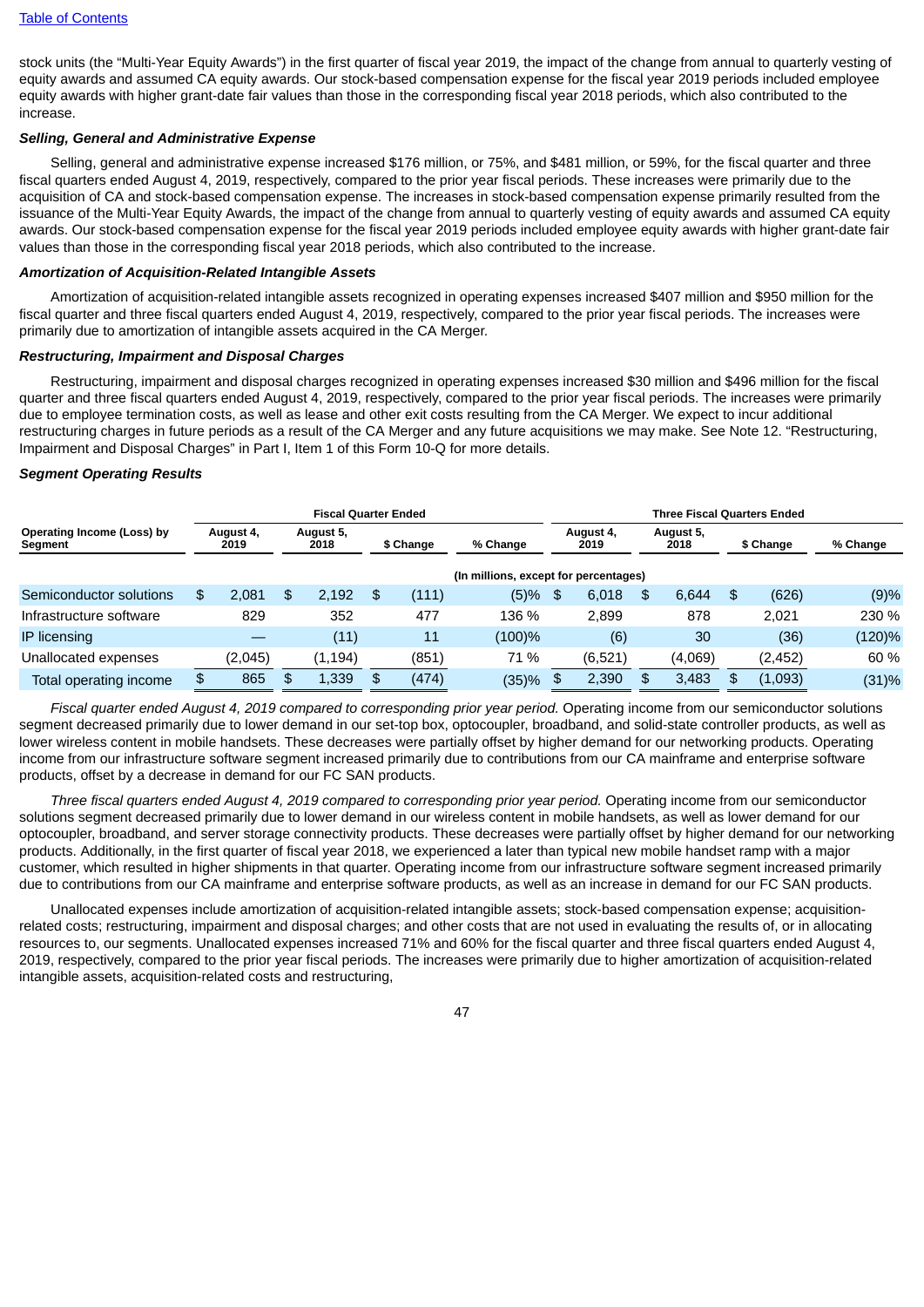impairment and disposal charges. These increases were primarily due to the CA Merger. Unallocated expenses also increased due to stockbased compensation expense primarily due to the issuance of the Multi-Year Equity Awards and the impact of the change from annual to quarterly vesting of certain time-based equity awards.

#### *Non-Operating Income and Expenses*

*Interest expense.* Interest expense was \$362 million and \$1,083 million for the fiscal quarter and three fiscal quarters ended August 4, 2019, respectively, compared to \$149 million and \$480 million for the fiscal quarter and three fiscal quarters ended August 5, 2018, respectively. These increases were primarily due to interest on the debt we incurred to finance the CA Merger in the first quarter of fiscal year 2019. We expect to incur additional interest expense in future periods as a result of term loan indebtedness associated with any future acquisitions, including the pending acquisition of the Symantec Business.

*Other income, net.* Other income, net includes interest income, gains or losses on investments, foreign currency remeasurement and other miscellaneous items. Other income, net was \$41 million and \$172 million for the fiscal quarter and three fiscal quarters ended August 4, 2019 compared to \$39 million and \$120 million for the fiscal quarter and three fiscal quarters ended August 5, 2018. These increases were primarily due to increases in unrealized gains on investments.

*Provision for (benefit from) income taxes.* For the fiscal quarter and three fiscal quarters ended August 4, 2019, our benefit from income taxes was \$171 million and \$410 million, respectively, compared to a provision for income taxes of \$32 million and a benefit from income taxes of \$8,391 million for the fiscal quarter and three fiscal quarters ended August 5, 2018, respectively. The decrease in tax benefit for the three fiscal quarters ended August 4, 2019 was primarily due to tax effects of a change in law, resulting from the enactment of the U.S. Tax Cuts and Jobs Act (the "2017 Tax Reform Act") in the prior year fiscal period.

The benefit from income taxes for the fiscal quarter and three fiscal quarters ended August 4, 2019, was primarily due to a benefit from deferred tax remeasurement in a foreign jurisdiction, a tax benefit related to internal reorganizations, and excess tax benefits from stock-based awards that vested or were exercised during the period. The current year fiscal periods also include the impact of several provisions of the 2017 Tax Reform Act that take effect for us for the first time in fiscal year 2019, including a new minimum tax on certain foreign earnings, known as Global Intangible Low-taxed Income ("GILTI"), a new incentive for foreign-derived intangible income, changes to the limitation on the deductibility of certain executive compensation, and new limitations on the deductibility of interest expense. We have elected to account for GILTI as a period cost rather than on a deferred basis.

Additionally, for the three fiscal quarters ended August 4, 2019, our benefit from income taxes was due to recognition of gross uncertain tax benefits as a result of audit settlements, lapses of statutes of limitations and a partial release of our valuation allowance resulting from the CA Merger, partially offset by a change in estimate of our fiscal year 2018 provision resulting from regulations issued related to the 2017 Tax Reform Act.

The provision for income taxes for the fiscal quarter ended August 5, 2018 was primarily due to profits from continuing operations, partially offset by a net discrete benefit which included excess tax benefits from stock-based awards that vested or were exercised during the period.

The benefit from income taxes for the three fiscal quarters ended August 5, 2018 was principally a result of provisional income tax benefits realized from the enactment of the 2017 Tax Reform Act, signed into law on December 22, 2017 and the Redomiciliation Transaction. The 2017 Tax Reform Act made significant changes to the U.S. Internal Revenue Code, including, but not limited to, a decrease in the U.S. corporate tax rate from 35% to 21% effective for tax years beginning after December 31, 2017, the transition of U.S. international taxation from a worldwide tax system to a participation exemption regime, and the transition tax on the mandatory deemed repatriation of accumulated non-U.S. earnings of U.S. controlled foreign corporations as of December 31, 2017.

### **Liquidity and Capital Resources**

The following section discusses our principal liquidity and capital resources as well as our principal liquidity requirements and uses of cash. Our cash and cash equivalents are maintained in highly liquid investments with remaining maturities of 90 days or less at the time of purchase. We believe our cash equivalents are liquid and accessible.

Our primary sources of liquidity as of August 4, 2019 consisted of: (i) \$5,462 million in cash and cash equivalents, (ii) cash we expect to generate from operations, (iii) available capacity under our \$5 billion revolving credit facility (the "Revolving Facility"), and (iv) available capacity under our \$2 billion commercial paper program. In addition, we may also generate cash from the sale of assets from time to time.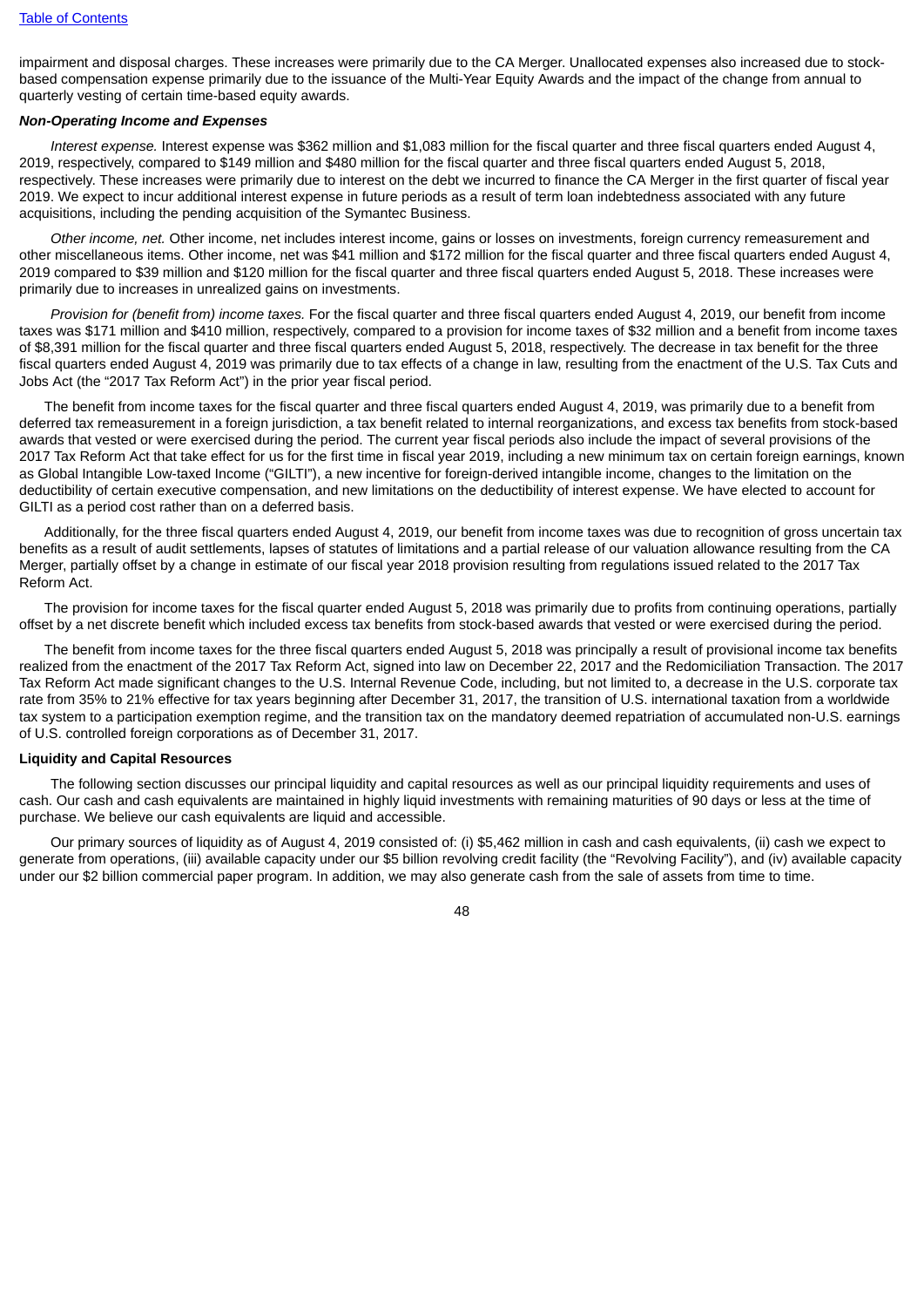Our short-term and long-term liquidity requirements primarily arise from: (i) business acquisitions and investments we may make from time to time, including our pending acquisition of the Symantec Business, (ii) working capital requirements, (iii) research and development and capital expenditure needs, (iv) cash dividend payments (if and when declared by our Board of Directors), (v) interest and principal payments related to outstanding indebtedness, (vi) payment of income taxes, including taxes resulting from the intercompany transfer of IP, and (vii) stock repurchases, if any. In April 2018, we began settling withholding tax amounts due upon vesting of compensatory equity awards using cash on hand, and withholding from the grant recipient that number of shares having a value equivalent to the withholding tax amount ("Tax Shares"). This net settlement method reduces the dilutive effects of such awards as they vest. Previously, Tax Shares were issued and mandatorily sold into the market, and the cash proceeds were used to pay such withholding tax amounts. This change results in an increased use of our cash as our outstanding equity awards vest. Our ability to fund these requirements will depend, in part, on our future cash flows, which are determined by our future operating performance and, therefore, subject to prevailing global macroeconomic conditions and financial, business and other factors, some of which are beyond our control.

Our debt and liquidity needs will also increase as a result of the pending acquisition of the Symantec Business. We intend to fund the estimated \$10.7 billion of cash consideration needed for that transaction with new debt financing. However, we expect our capital expenditures for fiscal year 2019 will be lower than fiscal year 2018.

We believe that our cash and cash equivalents on hand and cash flows from operations, combined with current borrowing availability under the Revolving Facility and our commercial paper program, as well as our committed debt funding related to the pending acquisition of the Symantec Business, will provide sufficient liquidity to operate our business and fund our current and assumed obligations for at least the next 12 months.

From time to time, we engage in discussions with third parties regarding potential acquisitions of, or investments in, businesses, technologies and product lines. Any such transaction, or evaluation of potential transactions, could require significant use of our cash and cash equivalents, or require us to increase our borrowings to fund such transactions. If we do not have sufficient cash to fund our operations or finance growth opportunities, including acquisitions, or unanticipated capital expenditures, our business and financial condition could suffer. In such circumstances, we may also seek to obtain new debt or equity financing. However, we cannot assure you that such additional financing will be available on terms acceptable to us or at all. Our ability to service our senior unsecured notes and any other indebtedness we may incur will depend on our ability to generate cash in the future. We may also elect to sell additional debt or equity securities for reasons other than those specified above.

#### *Working Capital*

Working capital decreased to \$2,616 million at August 4, 2019 from \$6,769 million at November 4, 2018. The decrease was attributable to the following:

- Current portion of long-term debt increased to \$3,537 million at August 4, 2019 due to certain debt instruments becoming due within the next twelve months.
- Other current liabilities increased to \$3,174 million at August 4, 2019 from \$812 million at November 4, 2018, primarily due to the CA Merger and increases in contract liabilities from adoption of Accounting Standard Codification Topic 606 ("Topic 606"), notional pooling liabilities, restructuring reserves, taxes payable and interest payable.
- Accounts payable increased to \$996 million at August 4, 2019 from \$811 million at November 4, 2018, primarily due to timing of vendor payments and increases due to the CA Merger.
- Inventory decreased to \$1,091 million at August 4, 2019 from \$1,124 million at November 4, 2018 primarily due to consumption to support customer shipments.

These decreases in working capital were offset in part by the following:

- Cash and cash equivalents increased to \$5,462 million at August 4, 2019 from \$4,292 million at November 4, 2018, primarily due to \$30,138 million in proceeds from borrowings, \$7,218 million in net cash provided by operating activities and \$957 million in proceeds from the sale of Veracode, partially offset by \$16,027 million paid for the CA Merger, \$12 billion of debt repayments, \$5,002 million of common stock repurchases and \$3,181 million of dividend payments.
- Other current assets increased to \$806 million at August 4, 2019 from \$366 million at November 4, 2018, primarily due to assets acquired in the CA Merger and increases in contract assets from adoption of Topic 606 and prepaid taxes.
- Accounts receivable increased to \$3,539 million at August 4, 2019 from \$3,325 million at November 4, 2018 primarily due to revenue linearity and an increase due to the CA Merger, partially offset by \$375 million of receivables sold through factoring arrangements.

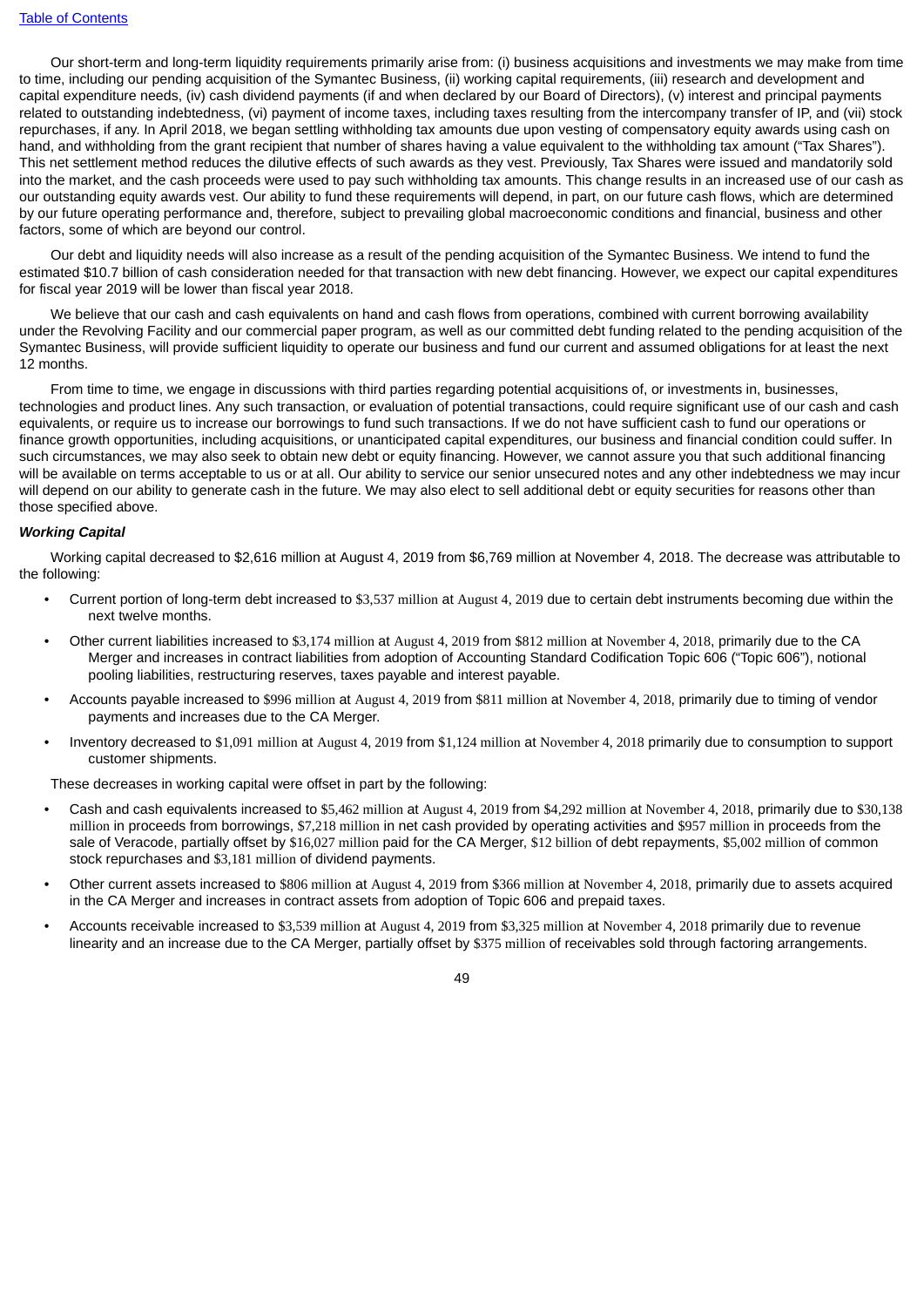• Employee compensation and benefits liabilities decreased to \$575 million at August 4, 2019 from \$715 million at November 4, 2018 primarily due to the timing of employee bonus plan payments, partially offset by increases attributable to the CA Merger.

Working capital decreased to \$6,508 million at August 5, 2018 from \$13,294 million at October 29, 2017. The decrease was attributable to the following:

- Our cash and cash equivalents decreased to \$4,136 million at August 5, 2018 from \$11,204 million at October 29, 2017, primarily due to \$5,725 million of common stock repurchases, \$4,780 million paid for Brocade Communications Systems, Inc. ("Brocade"), and \$2,275 million of dividend and distribution payments, partially offset by \$6,245 million in net cash provided by operating activities.
- Other current assets decreased to \$333 million at August 5, 2018 from \$724 million at October 29, 2017, primarily due to lower prepaid expenses and prepaid taxes as a result of the 2017 Tax Reform Act.
- Inventory decreased to \$1,216 million at August 5, 2018 from \$1,447 million at October 29, 2017, primarily due to the timing of a major customer's new handset ramp.

These decreases in working capital were offset in part by the following:

- Accounts receivable increased to \$3,010 million at August 5, 2018 from \$2,448 million at October 29, 2017, primarily due to Brocade FC SAN revenue. Days sales outstanding increased to 54 days at August 5, 2018 compared to 46 days at October 29, 2017, driven by higher revenue in the last month of the fiscal quarter ended August 5, 2018 and a temporary extension of payment terms to support the Brocade FC SAN distributor consolidation. This increase was partially offset by \$305 million of receivables sold through factoring arrangements.
- Accounts payable decreased to \$785 million at August 5, 2018 from \$1,105 million at October 29, 2017, primarily due to timing of vendor payments.

#### *Capital Returns*

In April 2018, our Board of Directors authorized the repurchase of up to \$12 billion of our common stock from time to time on or prior to November 3, 2019, the end of our fiscal year 2019. On December 5, 2018, our Board of Directors authorized an increase to the stock repurchase program to a total of \$18 billion of our common stock on or prior to the end of our fiscal year 2019.

During the three fiscal quarters ended August 4, 2019, we repurchased and retired approximately 19 million shares of our common stock at a weighted average price of \$256.79 under this stock repurchase program. As of August 4, 2019, \$5,740 million of the current authorization remained available under our stock repurchase program.

Repurchases under our stock repurchase program may be effected through a variety of methods, including open market or privately negotiated purchases. The timing and number of shares of common stock repurchased will depend on a variety of factors, including price, general business and market conditions and alternative investment opportunities. We are not obligated to repurchase any specific number of shares of common stock, and we may suspend or discontinue our stock repurchase program at any time.

|                                                                   | <b>Three Fiscal Quarters Ended</b>   |      |           |
|-------------------------------------------------------------------|--------------------------------------|------|-----------|
|                                                                   | August 4,<br>2018<br>2019            |      | August 5, |
|                                                                   | (In millions, except per share data) |      |           |
| Cash dividends and distributions declared and paid per share/unit | 7.95                                 | - \$ | 5.25      |
| Cash dividends and distributions paid                             | \$<br>3.181                          | \$   | 2,275     |
| Stock repurchases                                                 | 5.002                                | \$   | 5.725     |

In addition, during the three fiscal quarters ended August 4, 2019, we paid approximately \$818 million in employee withholding taxes due upon the vesting of, and related to net settled equity awards. We withheld approximately 3 million shares of common stock from employees in connection with such net share settlements.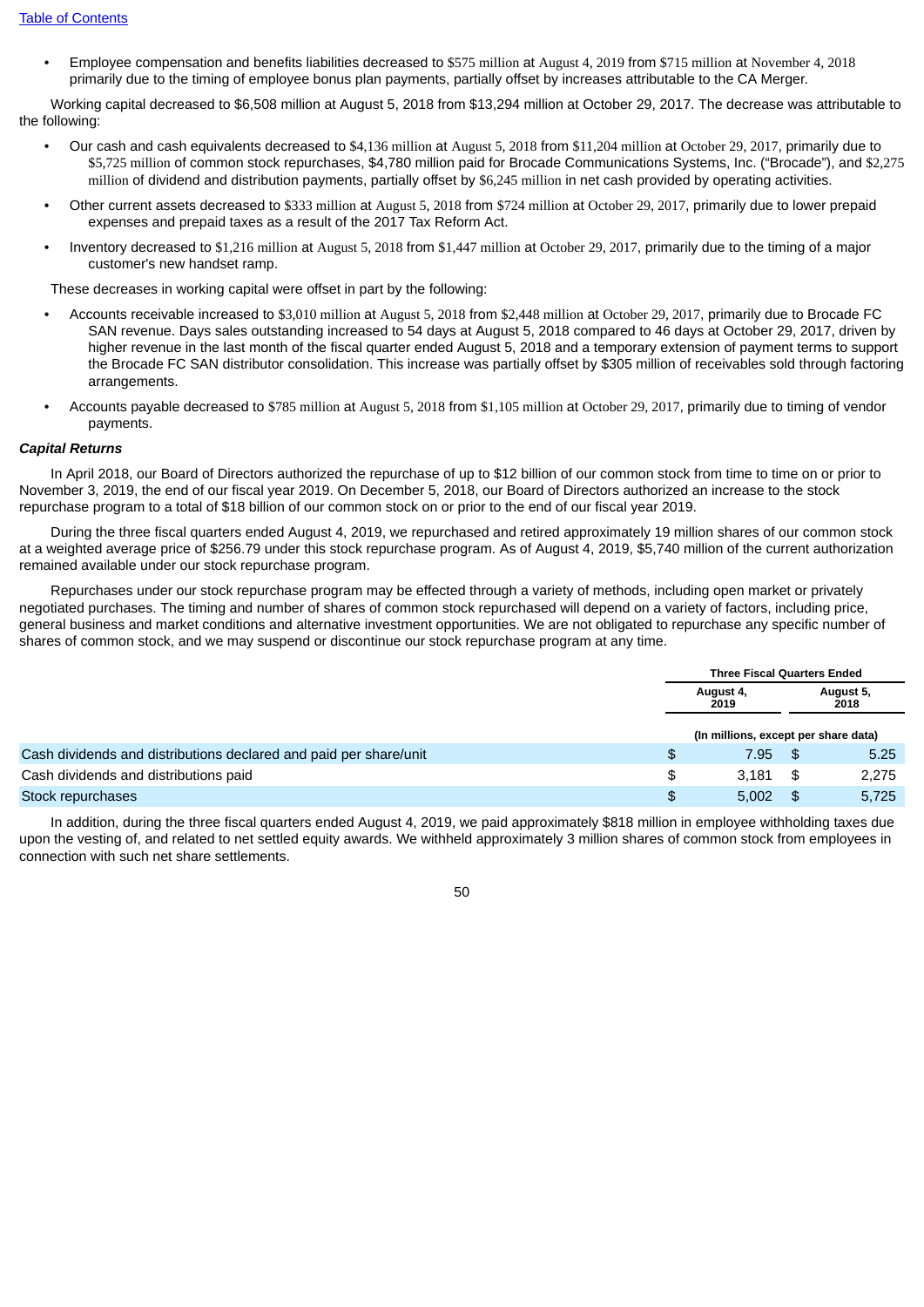#### *Cash Flows*

|                                                     |      | <b>Three Fiscal Quarters Ended</b> |          |  |
|-----------------------------------------------------|------|------------------------------------|----------|--|
|                                                     | 2019 | August 4,                          |          |  |
|                                                     |      | (In millions)                      |          |  |
| Net cash provided by operating activities           | \$   | 7,218<br>-\$                       | 6,245    |  |
| Net cash used in investing activities               |      | (15, 334)                          | (4, 556) |  |
| Net cash provided by (used in) financing activities |      | 9,286                              | (8, 757) |  |
| Net change in cash and cash equivalents             |      | 1,170<br>\$                        | (7,068)  |  |
|                                                     |      |                                    |          |  |

#### *Operating Activities*

Cash provided by operating activities primarily consisted of net income adjusted for certain non-cash items and changes in assets and liabilities. The \$973 million increase in cash provided by operations during the three fiscal quarters ended August 4, 2019 compared to the three fiscal quarters ended August 5, 2018 was due to the impact of net income and changes in assets and liabilities, partially offset by adjustments for non-cash items. Net income in each period reflects significant non-cash benefits from income taxes. For the three fiscal quarters ended August 4, 2019, the non-cash income tax benefit of \$708 million principally resulted from the recognition of uncertain tax benefits due to audit settlements and lapses of statutes of limitations as well as the release of a portion of our valuation allowance as a result of the CA Merger. The non-cash income tax benefit for the three fiscal quarters ended August 5, 2018 principally resulted from the enactment of the 2017 Tax Reform Act. These non-cash benefits are included in the deferred taxes and other non-cash taxes line in the condensed consolidated statement of cash flows. Other non-cash adjustments to net income during the three fiscal quarters ended August 4, 2019, as compared to the three fiscal quarters ended August 5, 2018, primarily included increases in amortization of intangible assets, stock-based compensation and restructuring charges. In addition, cash provided by operating activities in each period was affected by changes in working capital, as discussed above.

#### *Investing Activities*

Cash used in investing activities primarily consisted of cash used for acquisitions, capital expenditures and investments, partially offset by proceeds from sales of businesses and assets. The \$10,778 million increase in cash used in investing activities during the three fiscal quarters ended August 4, 2019 compared to the three fiscal quarters ended August 5, 2018 was primarily related to \$16,027 million paid for the CA Merger in the three fiscal quarters ended August 4, 2019 compared to \$4,780 million paid for the acquisition of Brocade in the three fiscal quarters ended August 5, 2018, partially offset by decreases of \$244 million in purchases of investments and \$193 million in capital expenditures and an increase of \$175 million in proceeds from sales of businesses.

#### *Financing Activities*

Cash from financing activities primarily consisted of net proceeds and payments related to our long-term-debt, dividend and distribution payments, stock repurchases, and the issuance of common stock pursuant to our employee equity incentive award plans. The \$18,043 million increase in cash provided by financing activities during the three fiscal quarters ended August 4, 2019 compared to the three fiscal quarters ended August 5, 2018 was primarily due to an increase of \$18,994 million in net proceeds from borrowings, partially offset by an increase of \$60 million in common stock repurchases and an increase of \$906 million of dividend payments.

#### **Indebtedness**

See Note 7. "Borrowings" in Part I, Item 1 of this Form 10-Q for additional information related to our indebtedness.

## **Contractual Commitments**

See Note 11. "Commitments and Contingencies" in Part I, Item 1 of this Form 10-Q.

## **Off-Balance Sheet Arrangements**

We had no material off-balance sheet arrangements at August 4, 2019 as defined in Item 303(a)(4)(ii) of Regulation S-K under the Exchange Act.

## **Indemnifications**

See Note 11. "Commitments and Contingencies" in Part I, Item 1 of this Form 10-Q.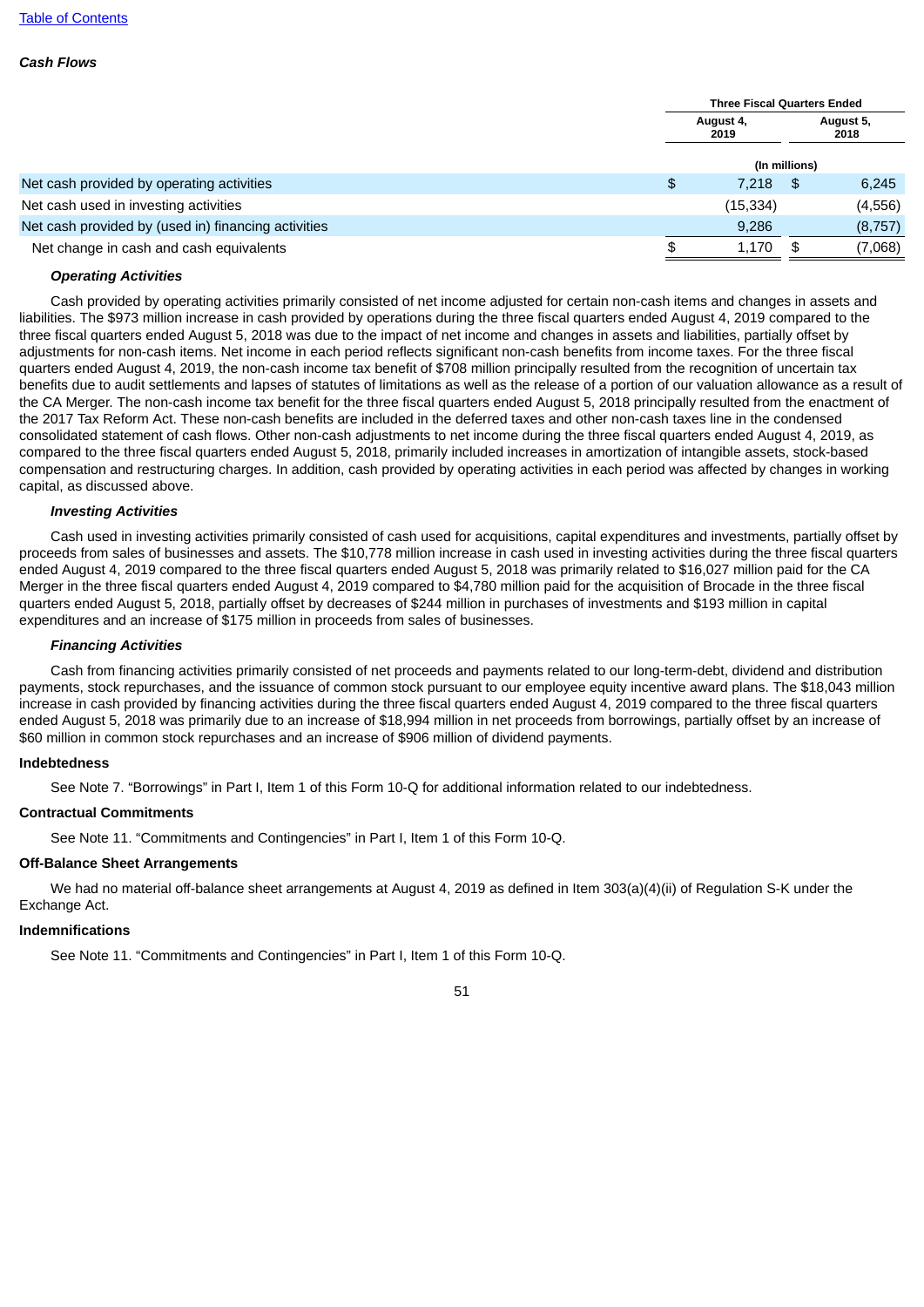# **Accounting Changes and Recent Accounting Standards**

For a description of accounting changes and recent accounting standards, including the expected dates of adoption and estimated effects, if any, in our condensed consolidated financial statements, see Note 1. "Overview, Basis of Presentation and Significant Accounting Policies" in Part I, Item 1 of this Form 10-Q.

## **Item 3. Quantitative and Qualitative Disclosures About Market Risk**

There have been no material changes in market risk from the information presented in Part II, Item 7A. "Quantitative and Qualitative Disclosures About Market Risk," in the 2018 Annual Report on Form 10-K other than those noted below.

### **Interest Rate Risk**

At August 4, 2019, we had \$6 billion of outstanding term loans, which are subject to floating interest rates. A 1% change in the interest rate would affect interest expense on our term loans by approximately \$61 million over the next 12 months.

## **Item 4. Controls and Procedures**

(a) *Evaluation of Disclosure Controls and Procedures.* Our management, with the participation of our Chief Executive Officer ("CEO") and Chief Financial Officer ("CFO"), evaluated the effectiveness of our disclosure controls and procedures as of August 4, 2019. We maintain disclosure controls and procedures that are intended to ensure that the information required to be disclosed in our Exchange Act filings is properly and timely recorded, processed, summarized and reported. These disclosure controls and procedures are also intended to ensure that information is accumulated and communicated to management, including our CEO and CFO, as appropriate, to allow timely decisions regarding required disclosures. Based on this evaluation, our CEO and CFO concluded that, as of August 4, 2019, our disclosure controls and procedures were effective at the reasonable assurance level.

In designing and evaluating our disclosure controls and procedures, our management recognized that any controls and procedures, no matter how well designed and operated, can provide only reasonable assurance of achieving their desired control objectives, and our management is required to apply its judgment in evaluating the cost-benefit relationship of possible controls and procedures.

(b) *Changes in Internal Control over Financial Reporting.* There was no change in our internal control over financial reporting identified in connection with the evaluation required by Rules 13a-15(d) and 15d-15(d) of the Exchange Act that occurred during the period covered by this report that has materially affected, or is reasonably likely to materially affect, our internal control over financial reporting.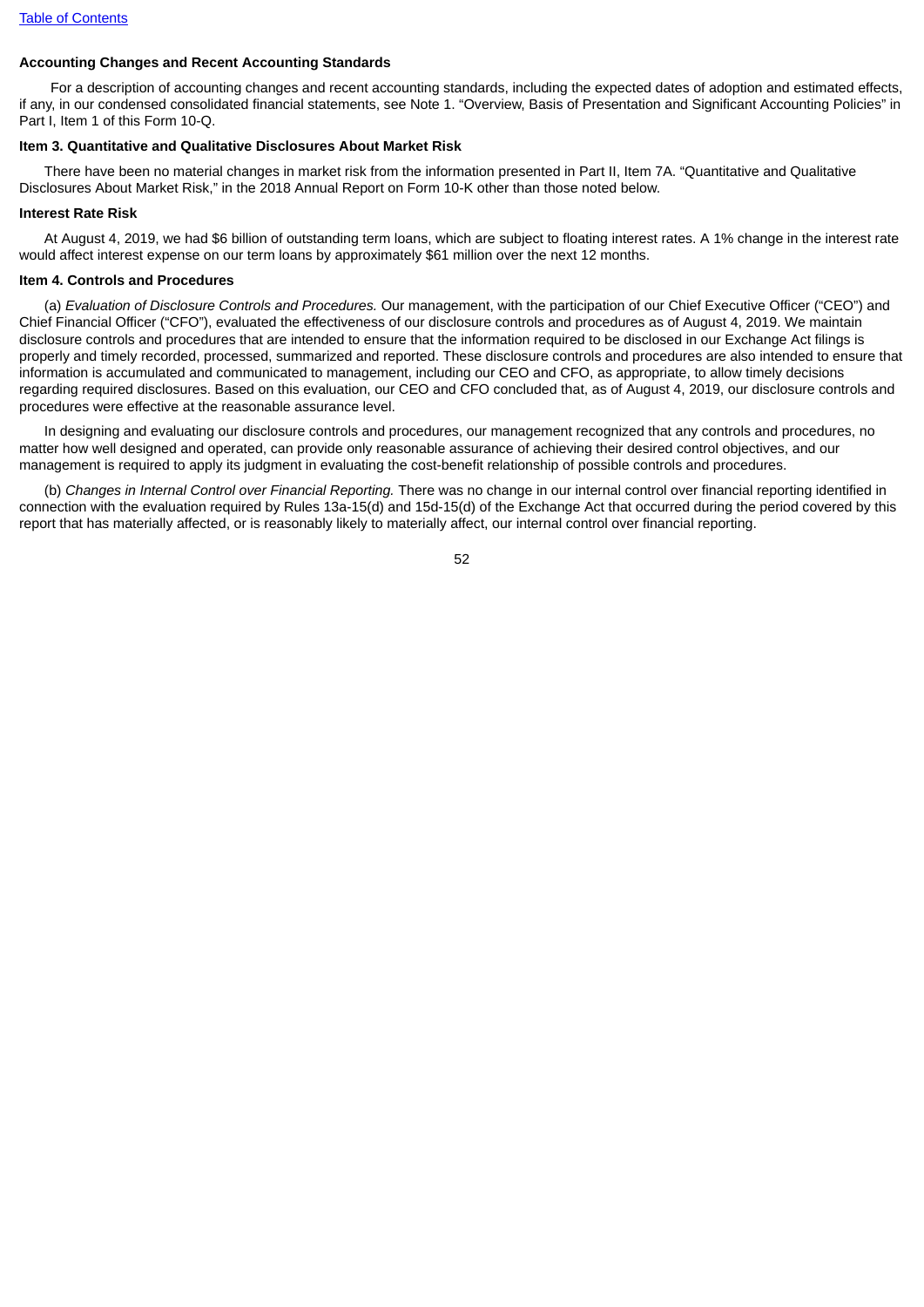#### **PART II — OTHER INFORMATION**

### **Item 1. Legal Proceedings**

The information set forth under Note 11. "Commitments and Contingencies" included in Part I, Item 1 of this Form 10-Q, is incorporated herein by reference. For an additional discussion of certain risks associated with legal proceedings, see "Risk Factors" immediately below.

### **Item 1A. Risk Factors**

As noted above, Broadcom is the successor to Broadcom-Singapore. Following the Redomiciliation Transaction, after the close of market trading on April 4, 2018, Broadcom-Singapore became an indirect wholly-owned subsidiary of Broadcom.

Our business, operations and financial results are subject to various risks and uncertainties, including those described below, that could adversely affect our business, financial condition, results of operations, cash flows, and the trading price of our common stock. The following important factors, among others, could cause our actual results to differ materially from historical results and those expressed in forwardlooking statements made by us or on our behalf in filings with the SEC, press releases, communications with investors and oral statements.

#### **Risks Related to Our Business**

### The majority of our sales come from a small number of customers and a reduction in demand or loss of one or more of our *significant customers may adversely affect our business.*

We are dependent on a small number of end customers, original equipment manufacturers ("OEMs"), their respective contract manufacturers, and certain distributors for a majority of our business, revenue and results of operations. For the three fiscal quarters ended August 4, 2019, sales to distributors accounted for 44% of our net revenue. Direct sales to WT Microelectronics accounted for 15% of our net revenue for the three fiscal quarters ended August 4, 2019. We believe our aggregate sales to our top five end customers, through all channels, accounted for approximately 33% and 34% of our net revenue for the fiscal quarter and three fiscal quarters ended August 4, 2019, respectively. We believe aggregate sales to Apple Inc., through all channels, accounted for approximately 20% of our net revenue for each of the fiscal quarter and three fiscal quarters ended August 4, 2019. This customer concentration increases the risk of quarterly fluctuations in our operating results and our sensitivity to any material, adverse developments experienced by our significant customers.

In addition, our top customers' purchasing power has, in some cases, given them the ability to make greater demands on us with regard to pricing and contractual terms in general. We expect this trend to continue, which may adversely affect our gross margin on certain products and, should we fail to comply with such terms, might also result in substantial liability that could harm our business, financial condition and results of operations.

Moreover, the terms and conditions under which we do business with most of our customers generally do not include commitments by those customers to purchase any specific quantities of products from us. Even in those instances where we enter into an arrangement under which a customer agrees to source an agreed portion of its product needs from us (provided that we are able to meet specified development, supply and quality commitments), the arrangement often includes pricing schedules or methodologies that apply regardless of the volume of products purchased, and those customers may not purchase the amount of product we expect. As a result, we may not generate the amount of revenue or the level of profitability we expect under such arrangements. If we do not perform under these arrangements, we could also be liable for significant monetary damages. In addition, we are selling an increasing amount of our products through a limited number of distributors, which may expose us to additional customer concentration and related credit risks.

The loss of, or any substantial reduction in sales to, any of our major customers could have a material adverse effect on our business, financial condition, results of operations and cash flows.

## Dependence on contract manufacturing and suppliers of critical components within our supply chain may adversely affect our *ability to bring products to market, damage our reputation and adversely affect our results of operations.*

We operate a primarily outsourced manufacturing business model that principally utilizes third-party wafer foundry and module assembly and test capabilities, referred to as contract manufacturers. Our products require semiconductor wafer manufacturers with state-of-the-art fabrication equipment and techniques, and most of our products are designed to be manufactured in a specific process, typically at one particular fab or foundry, either our own or with a particular contract manufacturer.

We depend on our contract manufacturers to allocate sufficient manufacturing capacity to meet our needs, to produce products of acceptable quality at acceptable yields, and to deliver those products to us on a timely basis. Although we often have long-term contracts with our contract manufacturers, we do not generally have long-term capacity commitments. We obtain substantially all of our manufacturing services on a purchase order basis and our contract manufacturers have no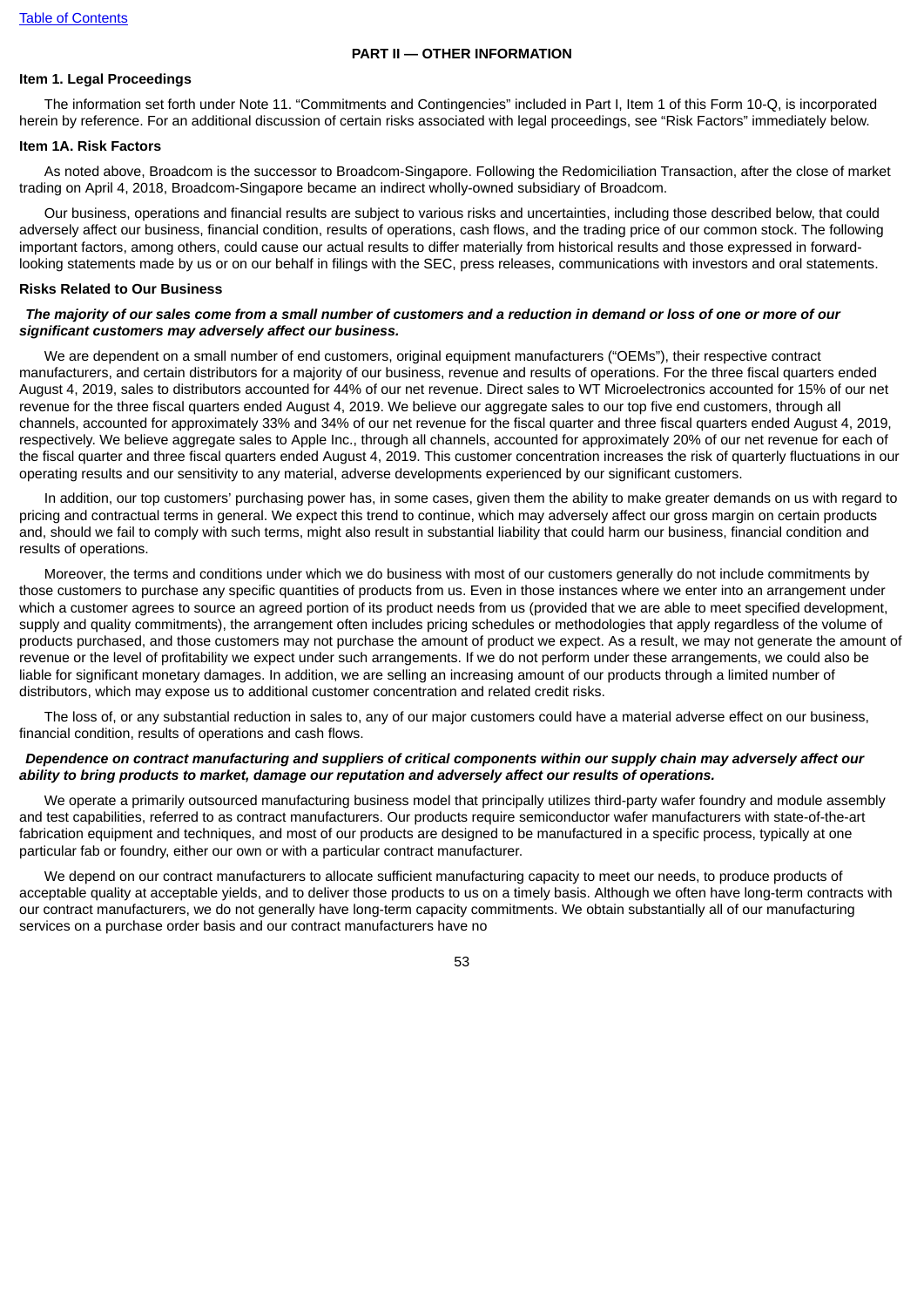obligation to provide us with any specified minimum quantities of product. Further, from time to time, our contract manufacturers will cease to, or will become unable to, manufacture a component for us. As the lead time needed to identify, qualify and establish reliable production at acceptable yields, with a new contract manufacturer is typically lengthy, there is often no readily available alternative source for the wafers or other contract manufacturing services we require, and there may be other constraints on our ability to change contract manufacturers. In addition, qualifying such contract manufacturers is often expensive, and they may not produce products as cost-effectively as our current suppliers, which would reduce our margins. In any such circumstances, we may be unable to meet our customer demand and may fail to meet our contractual obligations. This could result in the payment of significant damages by us to our customers, and our net revenue could decline, adversely affecting our business, financial condition and results of operations.

We utilize Taiwan Semiconductor Manufacturing Company Limited ("TSMC") to produce the substantial majority of our semiconductor wafers. TSMC manufactured approximately 85% of the wafers manufactured by our contract manufacturers during the three fiscal quarters ended August 4, 2019. Our wafer requirements represent a significant portion of the total production capacity of TSMC. However, TSMC also fabricates wafers for other companies, including certain of our competitors, and could choose to prioritize capacity for other customers or reduce or eliminate deliveries to us on short notice, or raise their prices to us, all of which could harm our business, results of operations and gross margin.

Any substantial disruption in TSMC's supply of wafers to us, or in the other contract manufacturing services that we utilize, as a result of a natural disaster, political unrest, military conflict, economic instability, equipment failure or other cause, could materially harm our business, customer relationships and results of operations.

We also depend on our contract manufacturers to timely develop new, advanced manufacturing processes, including, in the case of wafer fabrication, transitions to smaller geometry process technologies. If these new processes are not timely developed or we do not have sufficient access to them, we may be unable to maintain or increase our manufacturing efficiency to the same extent as our competitors or to deliver products to our customers, which could result in loss of revenue opportunities and damage our relationships with our customers.

#### Adverse global economic conditions could have a negative effect on our business, results of operations and financial condition and *liquidity.*

A general slowdown in the global economy or in a particular region or industry, an increase in trade tensions with U.S. trading partners or a tightening of the credit markets could negatively impact our business, financial condition and liquidity. Adverse global economic conditions have from time to time caused or exacerbated significant slowdowns in the industries and markets in which we operate, which have adversely affected our business and results of operations. In recent periods, investor and customer concerns about the global economic outlook have adversely affected market and business conditions in general. Macroeconomic weakness and uncertainty also make it more difficult for us to accurately forecast revenue, gross margin and expenses, and may make it more difficult to raise or refinance debt. An escalation of recent trade tensions between the U.S. and China has resulted in trade restrictions and increased tariffs that harm our ability to participate in Chinese markets or compete effectively with Chinese companies. Sustained uncertainty about, or worsening of, current global economic conditions and further escalation of trade tensions between the U.S. and its trading partners, especially China, could result in a global economic slowdown and long-term changes to global trade. Such events may also (i) cause our customers and consumers to reduce, delay or forgo technology spending, (ii) result in customers sourcing products from other suppliers not subject to such restrictions or tariffs, (iii) lead to the insolvency or consolidation of key suppliers and customers, and (iv) intensify pricing pressures. Any or all of these factors could negatively affect demand for our products and our business, financial condition and results of operations.

#### We may pursue acquisitions, investments, joint ventures and dispositions, which could adversely affect our results of operations.

Our growth strategy includes the acquisition of, and investment in, businesses that offer complementary products, services and technologies, augment our market coverage, or enhance our technological capabilities, such as our pending acquisition of the Symantec Business. We may also enter into strategic alliances or joint ventures to achieve these goals. We may not be able to identify suitable acquisition, investment, alliance, or joint venture opportunities, or to consummate any such transactions. In addition, our original estimates and assumptions used in assessing any transaction may be inaccurate and we may not realize the expected financial or strategic benefits of any such transaction, including the pending acquisition of the Symantec Business.

Any acquisitions, including the pending acquisition of the Symantec Business, we may undertake involve risks and uncertainties, such as unexpected delays, challenges and related expenses, and diversion of management's attention. For example, regulatory approvals required in connection with an acquisition, such as those from the U.S. Department of Justice, the U.S. Federal Trade Commission ("FTC"), the European Commission Directorate-General for Competition or, where applicable, the China State Administration for Market Regulation, may take longer than anticipated to obtain, may not be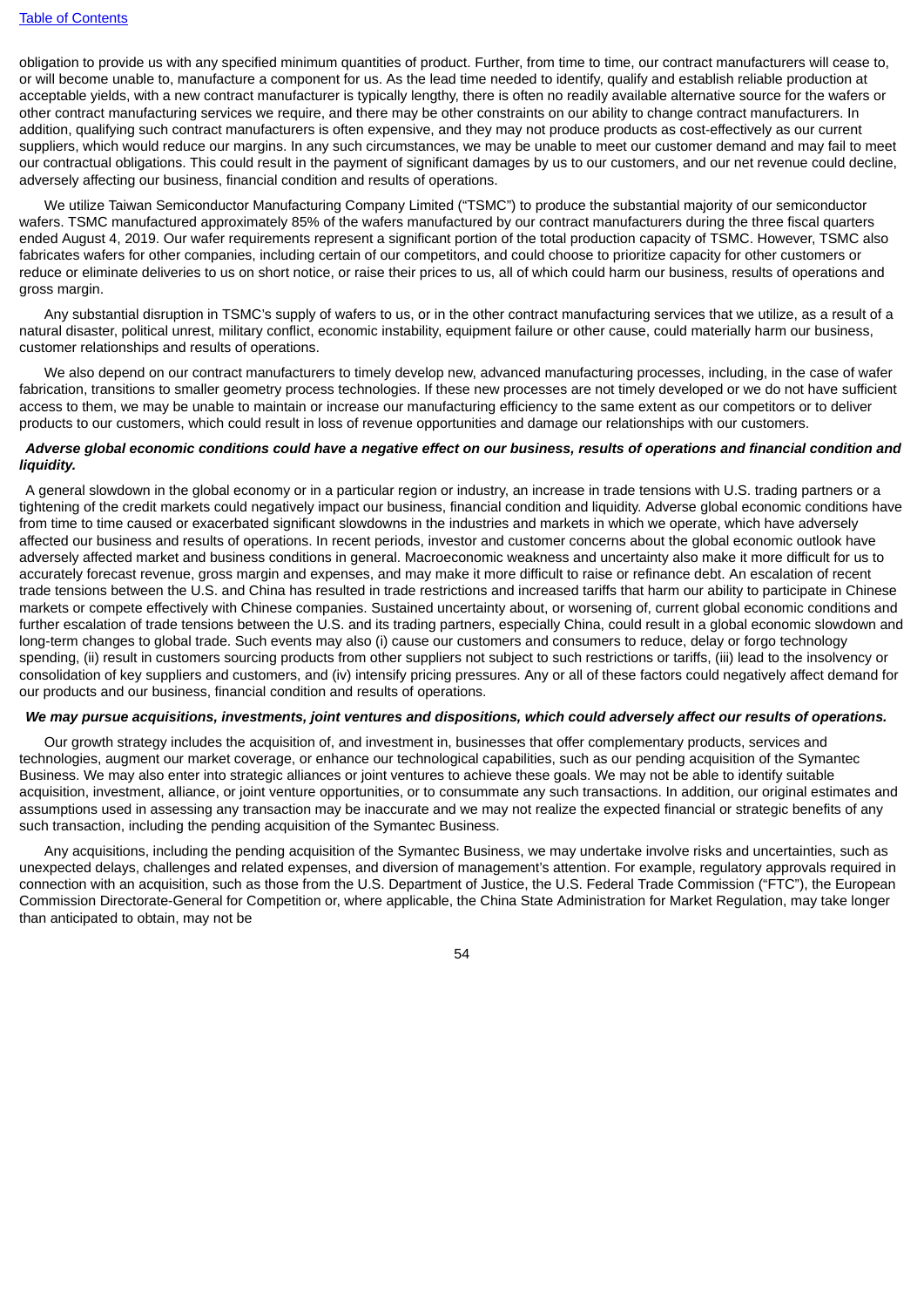obtained at all or may contain materially burdensome conditions. If any conditions or changes to the structure of an acquisition are required to obtain these regulatory approvals, they may have the effect of jeopardizing or delaying completion of such acquisition or reducing our anticipated benefits of the transaction. If we agree to any material conditions in order to obtain any such approvals or if we fail to comply with any such conditions, our business and results of operations may be adversely affected. The acquisition of the Symantec Business is structured as an asset purchase and is also subject to additional risks, including our ability to effectively identify and timely transfer the assets and liabilities of the Symantec Business, the need to assign or novate Symantec Business customer contracts from Symantec and its subsidiaries to us, many of which require customer consent that may be withheld or delayed, the need to identify and directly hire Symantec Business employees, and the need to identify, manage and coordinate the performance of Symantec personnel who will not be our employees, but who will be required to provide services to us on a transitional basis under a transition services agreement following the closing of the transaction. If we fail to complete an acquisition, our stock price could fall to the extent the price reflects an assumption that such acquisition will be completed, and we may incur significant unrecoverable costs. Further, the failure to consummate an acquisition may result in negative publicity and adversely impact our relationships with our customers, vendors and employees. We may become subject to legal proceedings relating to the acquisition and the integration of acquired businesses may not be successful.

The integration of an acquired business involves significant challenges, including, among others: potential disruption of our business, diversion of management's attention from daily operations and the pursuit of other opportunities; incurring significant restructuring charges and amortization expense, assuming liabilities and ongoing lawsuits, potential impairment of acquired goodwill and other intangible assets, and increasing our expenses and working capital requirements; and implementing our management information systems, operating systems and internal controls for the acquired operations. In addition, our due diligence process may fail to identify significant issues with the acquired company's products, financial disclosures, accounting practices, legal, tax and other contingencies, compliance with local laws and regulations (and interpretations thereof) in multiple international jurisdictions, as well as compliance with U.S. laws and regulations.

These difficulties may be complicated by factors such as the size of the business or entity acquired, geographic and cultural differences, lack of experience operating in the industry or geographic markets of the acquired business, potential loss of key employees and customers, the potential for deficiencies in internal controls at the acquired or combined business, performance problems with the acquired business' technology, failure to realize the benefits of transition services arrangements, exposure to unanticipated liabilities of the acquired business, insufficient revenue to offset increased expenses associated with the acquisition, adverse tax consequences and our potential inability to achieve the growth prospects or synergies expected from any such acquisition. In addition, to ensure that its products are continually enhanced to protect against constantly evolving, increasingly sophisticated and wide-spread cyber-threats, Symantec currently relies on threat intelligence gathered from both its enterprise and consumer businesses. We and Symantec have agreed to continue sharing threat intelligence relating to the Symantec Business and the remaining Symantec consumer business, respectively, following the closing of the transaction. Failure to continue to receive such threat intelligence could cause the Symantec Business products to become less effective and adversely affect our business. Failure to manage and successfully integrate acquired businesses, or to improve margins of the acquired businesses and products, could materially harm our business, operating results and margins.

Any future acquisitions we make (including the acquisition of the Symantec Business) may require significant additional debt or equity financing, which, in the case of debt financing, would increase our leverage and potentially negatively affect our credit ratings, and in the case of equity or equity-linked financing, would be dilutive to our existing stockholders. Any downgrades in our credit ratings could adversely affect our ability to borrow by resulting in more restrictive borrowing terms or increased borrowing costs. As a result, we may be unable to complete acquisitions or other strategic transactions in the future to the same extent as in the past, or at all. These and other factors could harm our ability to achieve anticipated levels of profitability of acquired businesses or realize other anticipated benefits of an acquisition, and could adversely affect our business, financial condition and results of operations.

From time to time, we may also seek to divest or wind down portions of our business, either acquired or otherwise, or we may exit minority investments, each of which could materially affect our cash flows and results of operations. Any future dispositions we may make could involve risks and uncertainties, including our ability to sell such businesses on terms acceptable to us, or at all. In addition, any such dispositions could result in disruption to other parts of our business, potential loss of employees or customers, or exposure to unanticipated liabilities or ongoing obligations to us following any such dispositions. For example, in connection with such dispositions, we often enter into transition services agreements or other strategic relationships, including long-term research and development arrangements and sales arrangements, or agree to provide certain indemnities to the purchaser, which may result in additional expenses and may adversely affect our financial condition and results of operations. In addition, dispositions may include the transfer of technology and/or the licensing of certain IP rights to third-party purchasers, which could limit our ability to utilize such IP rights or assert these rights against such third-party purchasers or other third parties.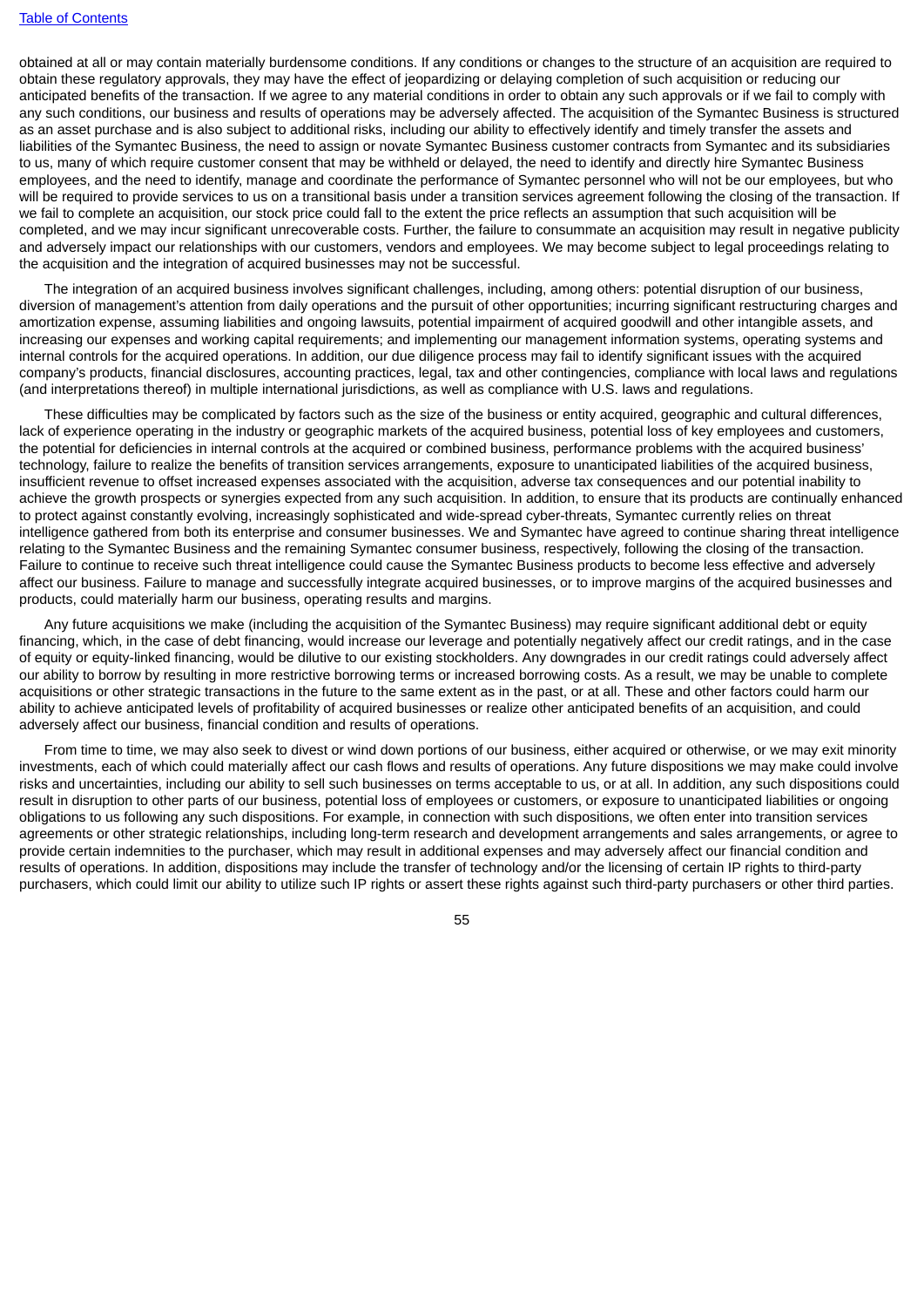## Failure to realize the benefits expected from the CA Merger could adversely affect the value of our common stock.

The completion of the CA Merger was a key step in strategically developing our business from being predominately a semiconductor solutions provider to being a broad-based infrastructure technology provider focused on mission critical technology. Although we expect significant benefits to result from the CA Merger, there can be no assurance that we will be able to successfully realize these benefits. Achieving these benefits will depend, in part, on our ability to effectively (i) manage a new business that licenses products under contracts that need to be regularly renewed, instead of selling products, (ii) continue to change the CA business strategy to focus on renewing contracts for mission critical software with existing core clients, and expanding the adoption of other existing CA offerings with these clients, (iii) compete in an industry in which we have limited experience and (iv) conduct business in countries in which we have not previously operated extensively or at all.

If we do not successfully manage these and related issues and challenges, we may not achieve the anticipated benefits of the CA Merger and our revenue, expenses, operating results, financial condition and stock price could be materially adversely affected. For example, goodwill and other intangible assets could be determined to be impaired, which could adversely impact our financial results. The successful integration of the CA business and the implementation of changes in CA's business strategy described above will continue to require significant management attention and may divert management's attention from our business and operational issues and opportunities.

### Our business is subject to various governmental regulations, and compliance with these regulations may cause us to incur significant expense. If we fail to maintain compliance with applicable regulations, we may be forced to cease the manufacture and *distribution of certain products, and we could be subject to civil or criminal penalties.*

Our business is subject to various international laws and other legal requirements, including packaging, product content, labor and import/export regulations, such as the U.S. Export Administration Regulations, and applicable executive orders, and many of our semiconductor products are regulated or sold into regulated industries. These laws, regulations and orders are complex, may change frequently and with limited notice, have generally become more stringent over time and have intensified under the current U.S. administration, especially in light of recent trade tensions with China. We may be required to incur significant expense to comply with, or to remedy violations of, these regulations. In addition, if our customers fail to comply with these regulations, we may be required to suspend sales to these customers, which could damage our reputation and negatively impact our results of operations. For example, on May 15, 2019, the U.S. Department of Commerce added Huawei Technologies Co. Ltd., one of our customers, to its "Entity List" and placed certain export restrictions on Huawei and its suppliers, which required us to suspend certain sales to Huawei during the pendency of such restrictions and which has had a corresponding adverse effect on our revenue.

In addition, the manufacture and distribution of our semiconductors must comply with various laws and adapt to changes in regulatory requirements as they occur. For example, if a country in which our products are manufactured or sold sets technical standards that are not widely shared, it may require us to stop distributing our products commercially until they comply with such new standards, lead certain of our customers to suspend imports of their products into that country, require manufacturers in that country to manufacture products with different technical standards and disrupt cross-border manufacturing relationships, any of which could have a material adverse effect on our business, financial condition and results of operations. If we fail to comply with these requirements, we could also be required to pay civil penalties or face criminal prosecution. In addition, it is expected that the current U.S. administration's trade policy will promote U.S. manufacturing and manufacturers. It is unclear what effect this will have on us as a multinational company that conducts business world-wide, or on our suppliers, customers, contract manufacturers and OEMs.

Our products and operations are also subject to the rules of industrial standards bodies, like the International Standards Organization, as well as regulation by other agencies, such as the FTC. If we fail to adequately address any of these rules or regulations, our business could be harmed.

### Failure to adjust our manufacturing and supply chain to accurately meet customer demand could adversely affect our results of *operations.*

We make significant decisions, including determining the levels of business that we will seek and accept, production schedules, levels of reliance on contract manufacturing and outsourcing, internal fabrication utilization and other resource requirements, based on our estimates of customer requirements. Factors that can impact our ability to accurately estimate future customer requirements include the short-term nature of many customers' commitments, our customers' ability to reschedule, cancel and modify orders with little or no notice and without significant penalty, the accuracy of our customers' forecasts and the possibility of rapid changes in demand for our customers' products, as well as seasonal or cyclical trends in their industries or the semiconductor industry.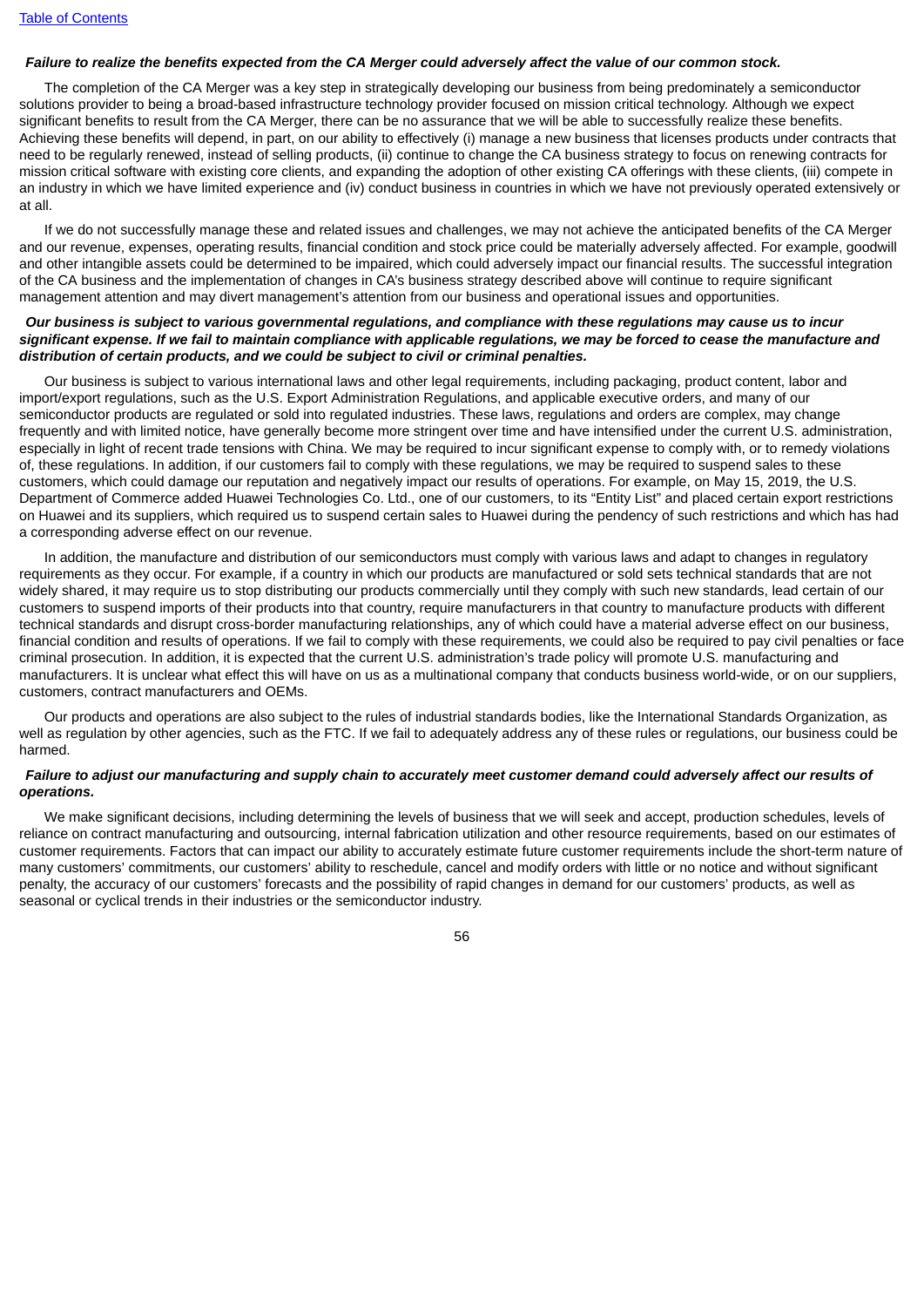To ensure the availability of our products, particularly for our largest customers, we typically start manufacturing our relevant products based on our customers' forecasts, which are not binding. As a result, we incur inventory and manufacturing costs in advance of anticipated sales that may never materialize or that may be substantially lower than expected. If actual demand for our products is lower than forecast, we may also experience higher inventory carrying and operating costs and product obsolescence. Because certain of our sales, research and development, and internal manufacturing overhead expenses are relatively fixed, a reduction in customer demand may also decrease our gross margin and operating income.

Conversely, customers often require rapid increases in production on short notice. We may be unable to secure sufficient materials or contract manufacturing capacity to meet such increases in demand. This could damage our customer relationships, reduce revenue growth and margins, subject us to additional liabilities, harm our reputation, and prevent us from taking advantage of opportunities.

#### We are subject to risks associated with our distributors, including product inventory levels and product sell-through.

We sell many of our semiconductor products through distributors who maintain their own inventory of our products for sale to dealers and end customers. Sales to distributors accounted for 44% of our net revenue in the three fiscal quarters ended August 4, 2019. If our distributors are unable to sell an adequate amount of their inventory of our products in a given quarter or if they decide to decrease their inventories for any reason, our sales to these distributors and our revenue may decline. We also face the risk that our distributors may increase inventory levels of our products in any particular quarter in excess of future anticipated sales. If such sales do not occur in the time frame anticipated by these distributors for any reason, these distributors may substantially decrease the amount of product they order from us in subsequent periods until their inventory levels realign with end customer demand, which would harm our business and could adversely affect our revenue in such subsequent periods. We have streamlined the number of distributors we use, making us increasingly dependent on our remaining distributors, which may exacerbate the foregoing risks and increase our related credit risk.

We do not always have a direct relationship with the end customers of our products. As a result, our products may be used in applications for which they were not necessarily designed or tested, including, for example, medical devices, and they may not perform as anticipated in such applications. In such event, failure of even a small number of parts could result in significant liabilities to us, damage our reputation and harm our business and results of operations.

### Our business would be adversely affected by the departure of existing members of our senior management team.

Our success depends, in large part, on the continued contributions of our senior management team, and in particular, the services of Mr. Hock E. Tan, our President and Chief Executive Officer. Effective succession planning is also important for our long-term success. Failure to ensure effective transfers of knowledge and smooth transitions involving senior management could hinder our strategic planning and execution. None of our senior management is bound by written employment contracts. In addition, we do not currently maintain key person life insurance covering our senior management. The loss of any of our senior management could harm our ability to implement our business strategy and respond to the rapidly changing market conditions in which we operate.

### Our business, financial condition and results of operations could be adversely affected by the political and economic conditions of *the countries in which we conduct business and other factors related to our international operations.*

A majority of our products are produced and sourced internationally and our international revenue represents a significant percentage of our overall revenue. In addition, as of August 4, 2019, approximately 49% of our employees are located outside the U.S. Multiple factors relating to our international operations and to particular countries in which we operate could have a material adverse effect on our business, financial condition and results of operations. These factors include:

- changes in political, regulatory, legal or economic conditions or geopolitical turmoil, including terrorism, war or political or military coups, or civil disturbances or political instability;
- restrictive governmental actions, such as restrictions on the transfer or repatriation of funds and foreign investments, data privacy regulations and trade protection measures, including increasing protectionism, import/export restrictions, import/export duties and quotas, trade sanctions and customs duties and tariffs, all of which have increased under the current U.S. administration;
- difficulty in obtaining product distribution and support, and transportation delays;
- potential inability to localize software products for a significant number of international markets;
- difficulty in conducting due diligence with respect to business partners in certain international markets;
- public health or safety concerns;
- nationalization of businesses and expropriation of assets; and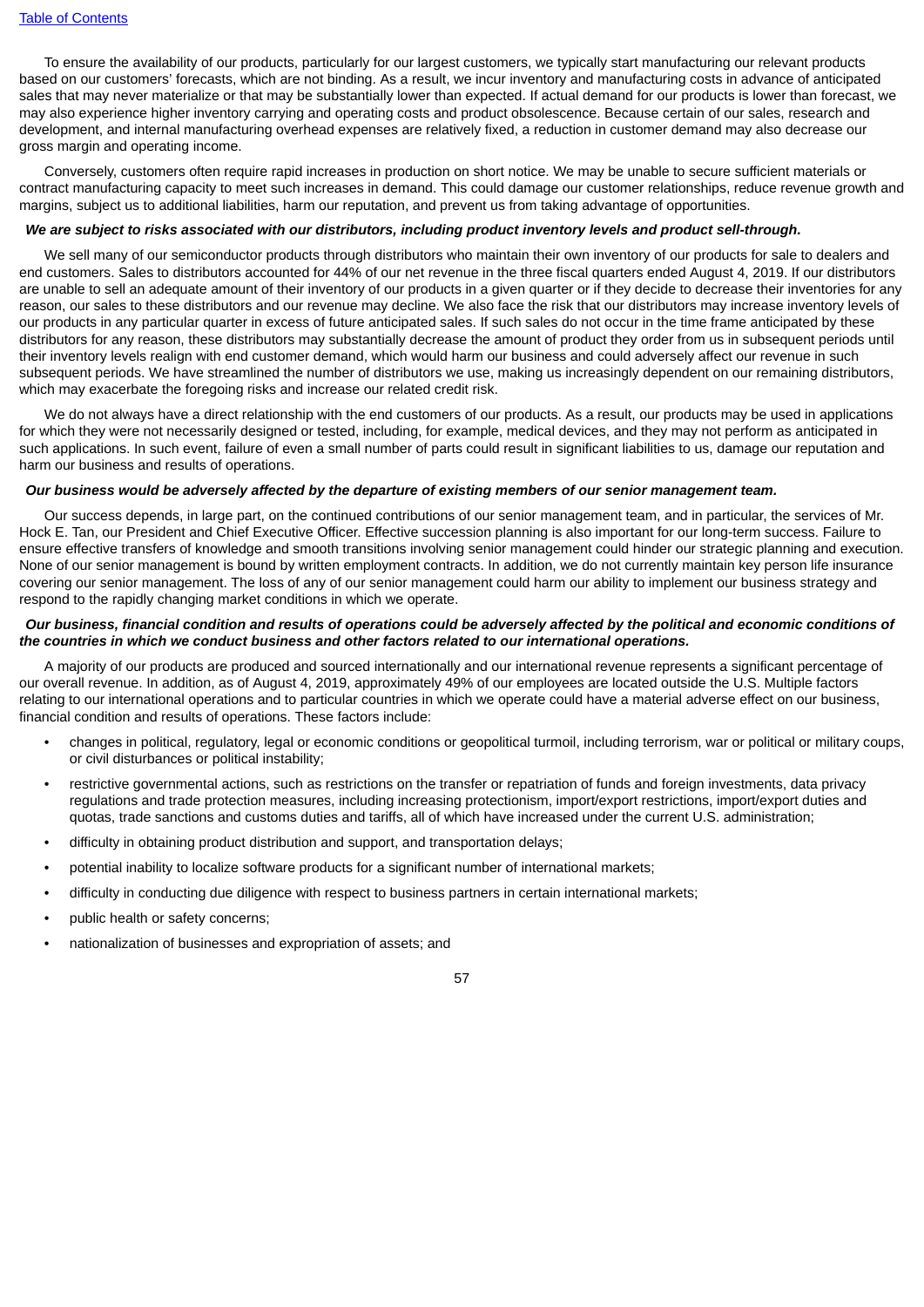• changes in tax laws.

A significant legal risk associated with conducting business internationally is compliance with the various and differing laws and regulations, including anti-corruption and anti-bribery laws and regulations, of the countries in which we do business, antitrust and competition laws, data privacy laws, money-laundering regulations and export regulations. In addition, the laws in various countries are constantly evolving and may, in some cases, conflict with each other. Although our Code of Ethics and Business Conduct and other policies prohibit us, our employees and our agents from engaging in unethical business practices, there can be no assurance that all of our employees or agents will refrain from acting in violation of our related anti-corruption policies and procedures. Any such violation could have a material adverse effect on our business.

### We may be involved in legal proceedings, including IP, anti-competition and securities litigation, employee-related claims and regulatory investigations, which could, among other things, divert efforts of management and result in significant expense and loss *of our IP rights.*

We are often involved in legal proceedings, including cases involving our IP rights and those of others, anti-competition and commercial matters, acquisition-related suits, securities class action suits, employee-related claims and other actions. Some of these actions may seek injunctive relief, including injunctions or exclusion orders against the sale of our products and substantial monetary damages, which if granted or awarded could materially harm our business, financial condition and results of operations. From time to time, we may also be involved or required to participate in regulatory investigations or inquiries, such as the ongoing investigations by the FTC and the European Commission into certain of our contracting practices, which may evolve into legal or other administrative proceedings. Litigation or settlement of such actions, regardless of their merit, or involvement in regulatory investigations or inquiries, can be complex, can extend for a protracted period of time, can divert the efforts and attention of our management and technical personnel, and is frequently costly, with the related expenditures unpredictable. An unfavorable resolution of a governmental investigation may include, among others, fines or other orders to disgorge profits or make other payments, and/or the issuance of orders to cease certain conduct and/or modify our contracting practices, any or all of which could materially adversely affect our reputation and our business, financial condition and results of operations.

The semiconductor and software industries are characterized by companies holding large numbers of patents, copyrights, trademarks and trade secrets and by the vigorous pursuit, protection and enforcement of IP rights, including actions by patent-holding companies that do not make or sell products. From time to time, third parties assert against us and our customers and distributors their patent, copyright, trademark, trade secret and other IP rights to technologies that are important to our business.

Many of our customer agreements, and in some cases our asset sale agreements, and/or the laws of certain jurisdictions may require us to indemnify our customers or purchasers for third-party IP infringement claims, including costs to defend those claims, and payment of damages in the case of adverse rulings. However, our contract manufacturers and suppliers may or may not be required to indemnify us should we or our customers be subject to such third-party claims. Claims of this sort could also harm our relationships with our customers and might deter future customers from doing business with us. We do not know whether we will prevail in such proceedings, given the complex technical issues and inherent uncertainties in IP litigation. If any pending or future proceedings result in an adverse outcome, we could be required to:

- cease the manufacture, use or sale of the infringing products, processes or technology and/or make changes to our processes or products;
- pay substantial damages for past, present and future use of the infringing technology;
- expend significant resources to develop non-infringing technology;
- license technology from the third-party claiming infringement, which license may not be available on commercially reasonable terms, or at all;
- enter into cross-licenses with our competitors, which could weaken our overall IP portfolio and our ability to compete in particular product categories;
- indemnify our customers or distributors and/or recall, or accept the return of, infringing products;
- pay substantial damages to our direct or end customers to discontinue use or replace infringing technology with non-infringing technology; or
- relinquish IP rights associated with one or more of our patent claims, if such claims are held invalid or otherwise unenforceable.

Any of the foregoing results could have a material adverse effect on our business, financial condition and results of operations.

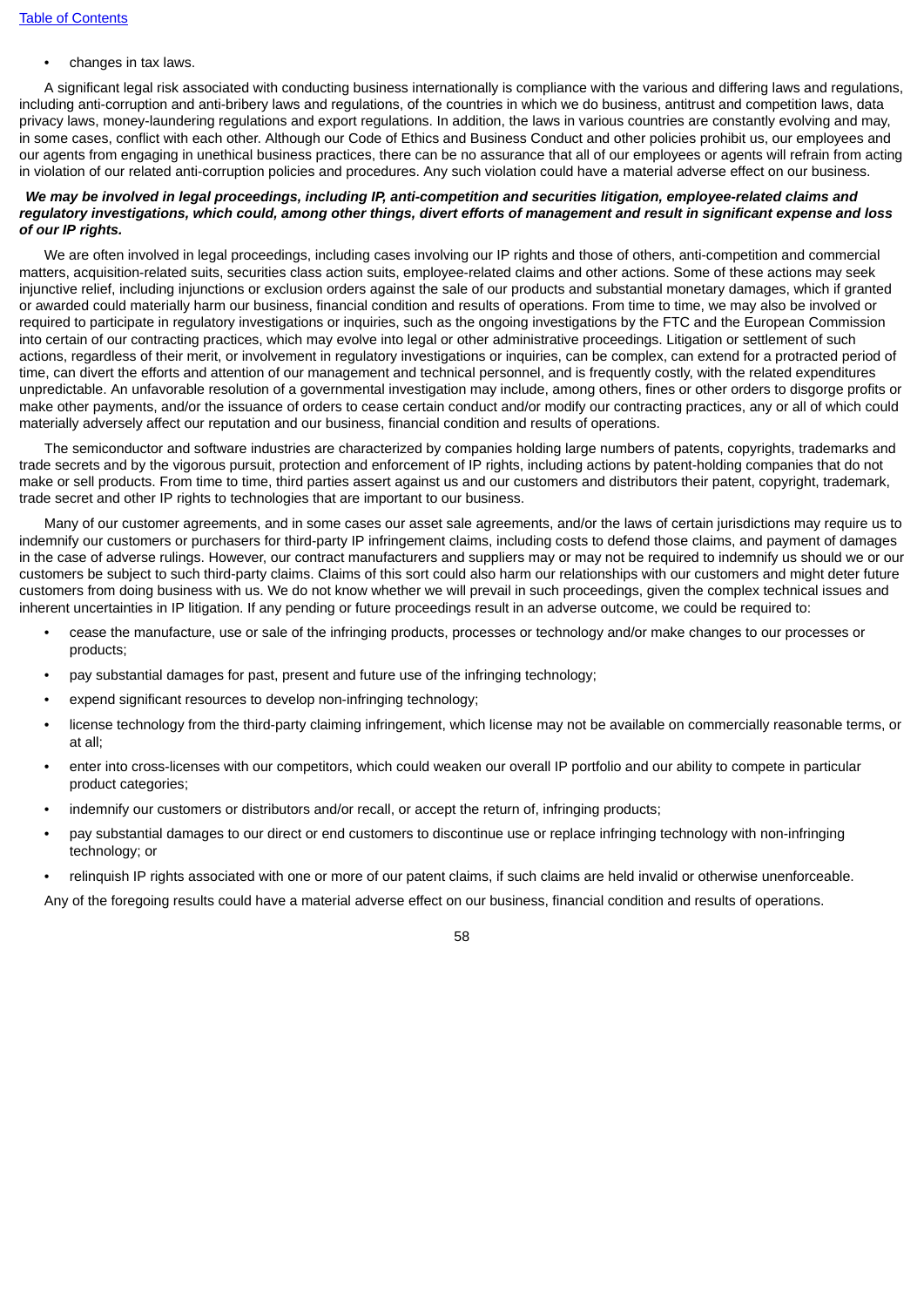In addition, we may be obligated to indemnify our current or former directors or employees, or former directors or employees of companies that we have acquired, in connection with litigation or regulatory investigations. These liabilities could be substantial and may include, among other things, the cost of defending lawsuits against these individuals, as well as stockholder derivative suits; the cost of government, law enforcement or regulatory investigations; civil or criminal fines and penalties; legal and other expenses; and expenses associated with the remedial measure, if any, which may be imposed.

### We purchase a significant amount of the materials used in our products from a limited number of suppliers.

Our manufacturing processes rely on many materials, including silicon, gallium arsenide and indium phosphide wafers, copper lead frames, precious and rare earth metals, mold compound, ceramic packages and various chemicals and gases. We purchase a significant portion of our semiconductor materials, components and finished goods used in our products from a few materials providers, some of which are single source suppliers. During the three fiscal quarters ended August 4, 2019, we purchased approximately two-thirds of the materials for our manufacturing processes from 5 materials providers. Substantially all of our purchases are on a purchase order basis, and we do not generally have long-term contracts with our materials providers. Suppliers may extend lead times, limit supplies or increase prices due to commodity price increases, capacity constraints or other factors, which may lead to interruption of supply or increased demand in the industry. In the event that we cannot timely obtain sufficient quantities of materials or at reasonable prices, the quality of the material deteriorates or we are not able to pass on higher materials or energy costs to our customers, our business, financial condition and results of operations could be adversely impacted.

#### *Our operating results are subject to substantial quarterly and annual fluctuations.*

Our revenue and operating results have fluctuated in the past and are likely to fluctuate in the future. These fluctuations may occur on a quarterly and annual basis and are due to a number of factors, many of which are beyond our control. These factors include, among others:

- customer concentration and the gain or loss of significant customers;
- the timing of launches by our customers of new products, such as mobile handsets, in which our products are included and changes in end-user demand for the products manufactured and sold by our customers;
- changes in our product mix or customer mix and their effect on our gross margin;
- the shift to cloud-based IT solutions and services, such as hyperscale computing, which may adversely affect the timing and volume of sales of our products for use in traditional enterprise data centers;
- the timing of receipt, reduction or cancellation of significant product orders by customers;
- the timing of new software contracts and renewals, as well as the timing of any terminations of software contracts that require us to refund to customers any pre-paid amounts under the contract, which may adversely affect our cash flows;
- fluctuations in the levels of component inventories held by our customers;
- utilization of our internal manufacturing facilities and fluctuations in manufacturing yields;
- our ability to successfully and timely integrate, and realize the benefits of acquisitions we may make and the timing of acquisitions or dispositions of, or making and exiting investments in, other entities, businesses or technologies;
- our ability to develop, introduce and market new products and technologies on a timely basis;
- the timing and extent of our software license and subscription revenue, and other non-product revenue, such as product development revenue and royalty and other payments from IP sales and licensing arrangements;
- new product announcements and introductions by us or our competitors;
- seasonality or other fluctuations in our markets;
- IP disputes and associated litigation expense;
- timing and amount of research and development and related new product expenditures, and the timing of receipt of any research and development grant monies;
- significant warranty claims, including those not covered by our suppliers or our insurers;
- availability and cost of raw materials and components from our suppliers;
- timing of any regulatory changes, particularly with respect to trade sanctions and customs duties and tariffs, and tax reform;

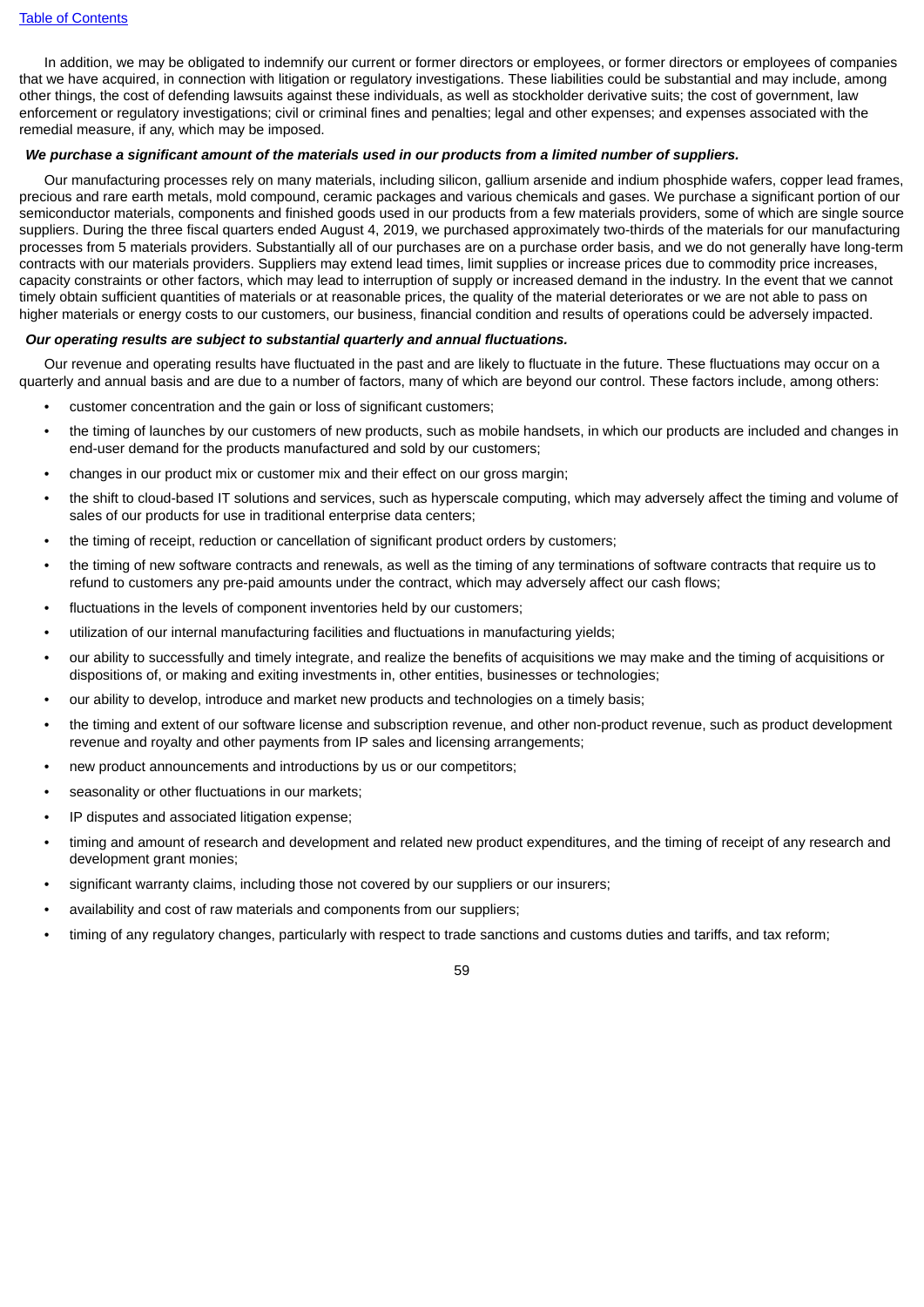- fluctuations in currency exchange and interest rates;
- changes in taxation of international businesses, which could increase our overall cash tax costs;
- changes in our tax structure or incentive arrangements, which may adversely affect our net tax expense and our cash flow in any quarter in which such an event occurs;
- loss of key personnel or the shortage of available skilled workers; and
- the effects of competitive pricing pressures, including decreases in average selling prices of our products.

The foregoing factors are often difficult to predict, and these, as well as other factors, could materially adversely affect our quarterly or annual operating results. In addition, a significant amount of our operating expenses are relatively fixed in nature due to our significant sales, research and development, and internal manufacturing overhead expenses. Any failure to adjust spending quickly enough to compensate for a revenue shortfall could magnify the adverse impact of such revenue shortfall on our results of operations. As a result, we believe that quarterto-quarter comparisons of our revenue and operating results may not be meaningful or a reliable indicator of our future performance. If our operating results in one or more future quarters fail to meet the expectations of securities analysts or investors, a significant decline in the trading price of our common stock may occur, which may happen immediately or over time.

## If we are unable to attract and retain qualified personnel, especially our engineering and technical personnel, we may not be able to *execute our business strategy effectively.*

Our future success depends on our ability to retain, attract and motivate qualified personnel. We also seek to acquire talented engineering and technical personnel, as well as effective sales professionals, through acquisitions we may make from time to time or otherwise. We have historically encountered some difficulties in hiring and retaining qualified engineers, particularly in Silicon Valley and Southeast Asia where qualified engineers are in high demand. In addition, current or future immigration laws make it more difficult to hire or retain qualified engineers further limiting the pool of available talent. Further, our employees, including employees whom we have retained as a result of an acquisition, may decide not to continue working for us and may leave with little or no notice. As the source of our technological and product innovations, our engineering and technical personnel are a significant asset. We have granted multi-year equity awards to most of our employees, including CA employees, many of whom were not eligible to receive equity awards prior to the CA Merger. These awards approximate four consecutive annual grants that vest in four tranches with successive four-year vesting periods. While we believe these awards provide a powerful long-term retention incentive to employees, we may be incorrect in this assumption, particularly if there is a material and persistent decline in the price of our stock. Any inability to retain, attract or motivate such personnel could have a material adverse effect on our business, financial condition and results of operations.

# *We operate in the highly cyclical semiconductor industry, which is subject to significant downturns.*

The semiconductor industry is highly cyclical and is characterized by constant and rapid technological change and price erosion, evolving technical standards, frequent new product introductions, short product life cycles (for semiconductors and for many of the end products in which they are used) and wide fluctuations in product supply and demand. From time to time, these factors, together with changes in general economic conditions, cause significant upturns and downturns in the industry in general, and in our business in particular. Periods of industry downturns have been characterized by diminished demand for end-user products, high inventory levels and periods of inventory adjustment, under-utilization of manufacturing capacity, changes in revenue mix and accelerated erosion of average selling prices. We expect our business to continue to be subject to cyclical downturns even when overall economic conditions are relatively stable. If we cannot offset industry or market downturns, our net revenue may decline and our financial condition and results of operations may suffer.

## Winning business in the semiconductor solutions industry is subject to a lengthy process that often requires us to incur significant *expense, from which we may ultimately generate no revenue.*

Our semiconductor business is dependent on us winning competitive bid selection processes, known as "design wins". These selection processes are typically lengthy and can require us to dedicate significant development expenditures and scarce engineering resources in pursuit of a single customer opportunity. Failure to obtain a particular design win may prevent us from obtaining design wins in subsequent generations of a particular product. This can result in lost revenue and can weaken our position in future competitive bid selection processes.

Winning a product design does not guarantee sales to a customer or that we will realize as much revenue as anticipated, if any. A delay or cancellation of a customer's plans could materially and adversely affect our financial results, as we incur significant expense in the design process and may generate little or no revenue from it. In addition, the timing of design wins is unpredictable and implementing production for a major design win, or multiple design wins occurring at the same time, may strain our resources and those of our contract manufacturers. In such event, we may be forced to dedicate significant additional resources and incur additional, unanticipated costs and expenses. Often customers will only purchase limited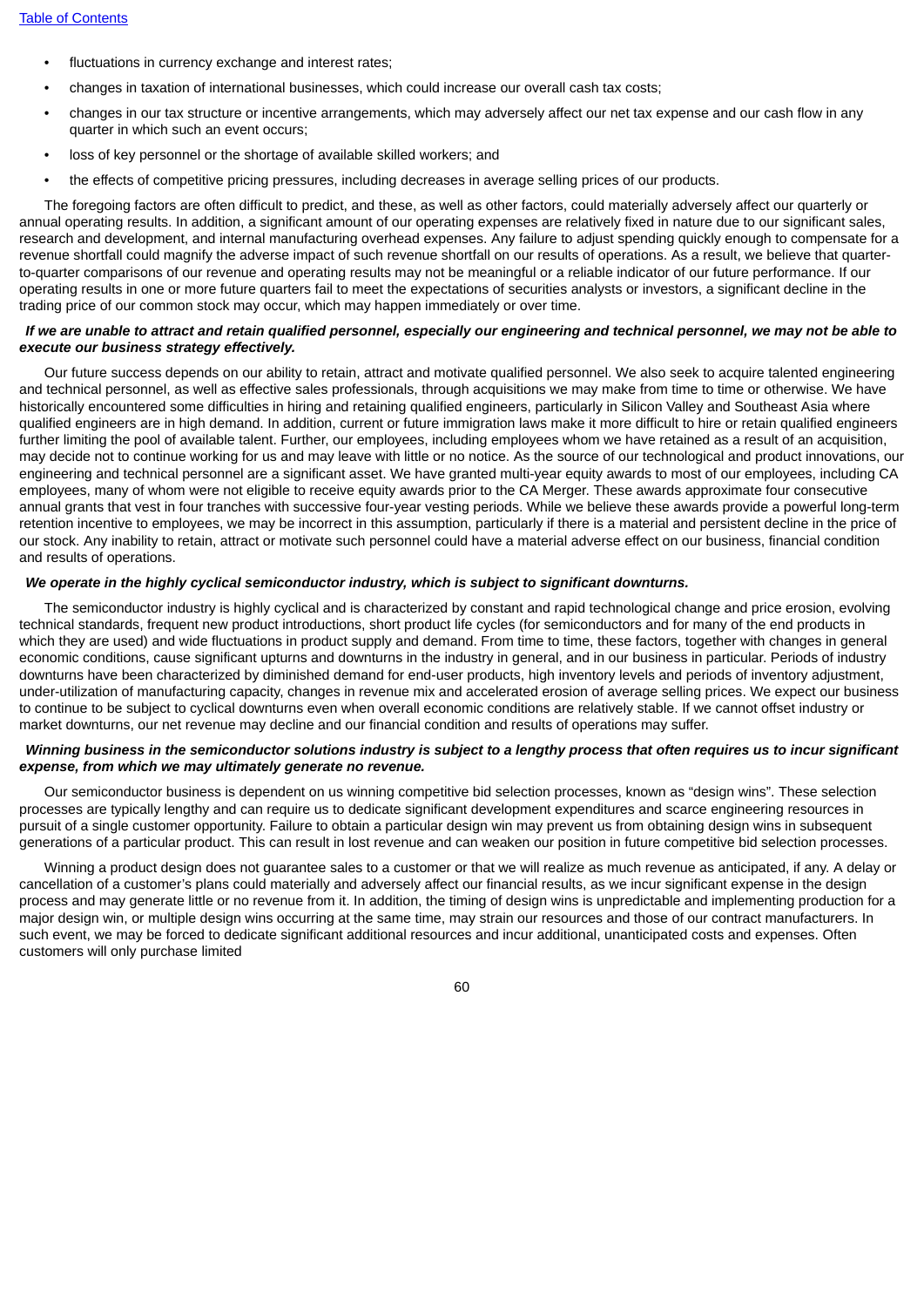numbers of evaluation units from us until they qualify the products and/or the manufacturing line for those products. The qualification process can take significant time and resources and we may not always be able to satisfy customers' qualification requirements. Delays in qualification or failure to qualify our products may cause a customer to discontinue use of our products and result in a significant loss of revenue. Finally, customers could choose at any time to stop using our products or could fail to successfully market and sell their products, which could reduce demand for our products, and cause us to hold excess inventory, materially adversely affecting our business, financial condition and results of operations. These risks are exacerbated by the fact that many of our products, and the end products into which our products are incorporated, often have very short life cycles.

#### *Competition in our industries could prevent us from growing our revenue.*

The industries in which we operate are highly competitive and characterized by rapid technological changes, evolving industry standards, changes in customer requirements, often aggressive pricing practices and, in some cases, new delivery methods. We expect competition in these industries to continue to increase as existing competitors improve or expand their product offerings or as new competitors enter our markets.

In addition, the competitive landscape is changing in these industries as a result of a trend toward consolidation. Some of our direct competitors have merged with or been acquired by other competitors. We expect this consolidation trend to continue, which may result in the combined competitors having greater manufacturing, distribution, financial, research and development or marketing resources than us. In addition, some of our competitors may also receive financial and other support from their home country government or may have a greater presence in key markets, a larger customer base or more comprehensive IP portfolio and patent protection than us.

We compete with integrated device manufacturers and fabless semiconductor companies, as well as the internal resources of large, integrated OEMs. Because our products are often building block semiconductors, providing functions that in some cases can be integrated into more complex integrated circuits ("ICs"), we also face competition from manufacturers of ICs, as well as customers that may develop their own IC products. Our competitors in these markets range from large, international companies offering a wide range of semiconductor products and devices to smaller companies specializing in niche markets and new technologies.

Our competitors also include large vendors of hardware and operating system software and cloud service providers. Some of our competitors have longer operating histories, greater name recognition, a larger installed base of customers in any particular market, larger technical staffs, more established relationships with hardware vendors, or greater financial, technical and marketing resources than us. We also face competition from numerous start-ups and smaller companies that specialize in specific aspects of the highly fragmented software industry. open source authors who may provide software and intellectual property for free, competitors who may offer their products through try-and-buy or freemium models, and customers who may develop competing products.

The actions of our competitors, in the areas of pricing and product bundling in particular, could have a substantial adverse impact on us. Further, competitors may leverage their IP or other proprietary information, including interface or interoperability information, in new and emerging technologies and platforms that may inhibit our ability to compete effectively. If we are unable to compete successfully, we may lose market share for our products or incur significant reduction in our gross margins, either of which could have a material adverse effect on our business and results of operations.

### A prolonged disruption of our manufacturing facilities, research and development facilities or other significant operations, or those of our suppliers, could have a material adverse effect on our business, financial condition and results of operations.

Although we operate a primarily outsourced manufacturing business model, we also rely on our own manufacturing facilities, in particular in Fort Collins, Colorado, Singapore, and Breinigsville, Pennsylvania. We use these internal fabrication facilities for products utilizing our innovative and proprietary processes, in order to protect our IP, to accelerate time to market of our products and to ensure supply of certain components. Our Fort Collins and Breinigsville facilities are the sole sources for the film bulk acoustic resonator components used in many of our wireless devices and for the indium phosphide-based wafers used in our fibre optics products, respectively. Many of our facilities, and those of our contract manufacturers and suppliers, are located in California and the Pacific Rim region, which has above average seismic activity and severe weather activity. In addition, our research and development personnel are primarily concentrated in China, Czech Republic, India, Israel, Malaysia, Singapore, South Korea, Taiwan, Colorado, California and Pennsylvania, with the expertise of the personnel at each such location tending to be focused on one or two specific areas.

A prolonged disruption at one or more of our manufacturing facilities for any reason, especially our Colorado, Singapore and Pennsylvania facilities, or those of our contract manufacturers or suppliers, due to natural- or man-made disasters or other events outside of our control, such as equipment malfunction or widespread outbreaks of acute illness at one or more of these facilities, would limit our capacity to meet customer demands and delay new product development until a replacement facility and equipment, if necessary, were found. Any such event would likely disrupt our operations, delay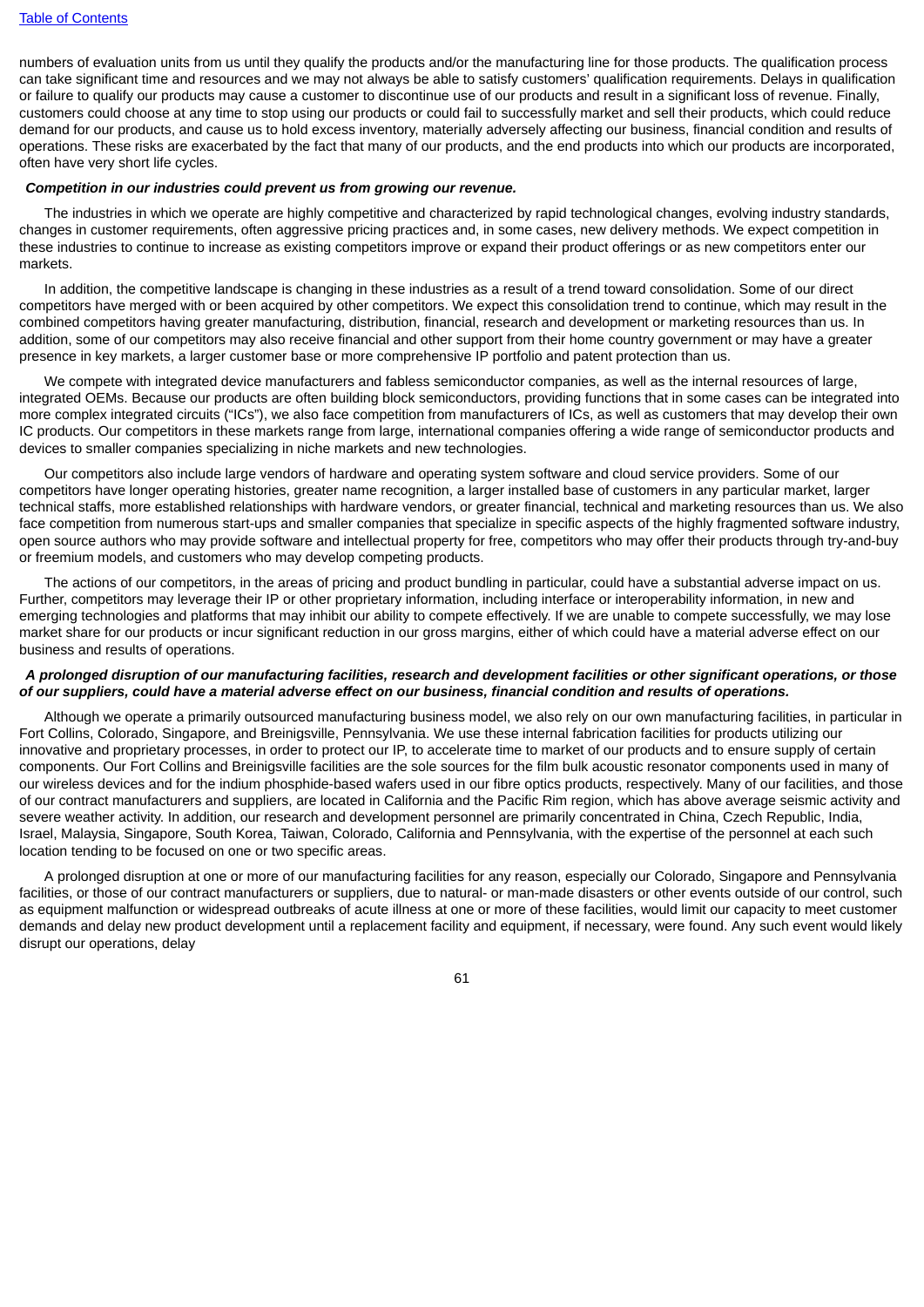production, shipments and revenue, result in us being unable to timely satisfy customer demand, expose us to claims by our customers resulting in significant expense to repair or replace our affected facilities, and, in some instances, could significantly curtail our research and development efforts in a particular product area or target market. As a result, we could forgo revenue opportunities, potentially lose market share, damage our customer relationships and be subject to litigation and additional liabilities, all of which could materially and adversely affect our business. Although we purchase insurance to mitigate certain losses, such insurance often carries a high deductible amount and any uninsured losses could negatively affect our operating results. In addition, even if we were able to promptly resume production of our affected products, if our customers cannot timely resume their own manufacturing following such an event, they may cancel or scale back their orders from us and this may in turn adversely affect our results of operations. Such events could also result in increased fixed costs relative to the revenue we generate and adversely affect our results of operations.

### We may be unable to maintain appropriate manufacturing capacity at our own manufacturing facilities, which could adversely affect *our relationships with our customers, and our business, financial condition and results of operations.*

We must maintain appropriate capacity at our own manufacturing facilities to meet anticipated customer demand for our proprietary products. From time to time, this requires us to invest in expansion or improvements of those facilities, which often involves substantial cost and other risks, such as delays in completion. Such expanded manufacturing capacity may still be insufficient, or may not come online soon enough, to meet customer demand and we may have to put customers on product allocation, forgo sales or lose customers as a result. Conversely, if we overestimate customer demand, we would experience excess capacity and fixed costs at these facilities, all of which could adversely affect our results of operations.

### Any failure of our IT systems or one or more of our corporate infrastructure vendors to provide necessary services could have a *material adverse effect on our business.*

We depend on various IT systems, including networks, applications, internal IT systems and personnel, and outsourced services for, among other things, financial reporting and product orders and shipments. We rely on third-party vendors to provide critical corporate infrastructure services on a timely and effective basis and to adequately address cybersecurity threats to their own systems. Services provided by these third parties include certain services related to shipping, human resources, benefit plan administration, IT network development and network monitoring. While we may be entitled to damages if our vendors fail to perform under their agreements with us, we may be unable to collect on any award of damages and any award may be insufficient to cover the actual costs we may incur as a result of a vendor's failure to perform under its agreement with us. Upon expiration or termination of any of our third-party vendor agreements we may not be able to timely replace the vendor on terms and conditions, including service levels and costs, which are favorable to us. In addition, a transition from one vendor to another vendor could subject us to operational delays and inefficiencies until the transition is complete.

Any failure of these internal or third-party systems and services to operate effectively could disrupt our operations and could have a material adverse effect on our business, financial condition and results of operations by harming our ability to accurately forecast sales demand, manage our supply chain and production facilities, fulfill customer orders, and report financial and other information on a timely and accurate basis.

## Our gross margin is dependent on a number of factors, including our product mix, price erosion, acquisitions we may make, level of *capacity utilization and commodity prices.*

Our gross margin is highly dependent on product mix, which is susceptible to seasonal and other fluctuations in our markets. A shift in sales mix away from our higher margin products, as well as the timing and amount of our software licensing and non-product revenue, could adversely affect our future gross margin percentages. In addition, increased competition and the existence of product alternatives, more complex engineering requirements, lower demand or reductions in our technological lead, compared to our competitors, and other factors may lead to further price erosion, lower revenue and lower margin for us in the future.

Our gross margin may also be adversely affected by expenses related to the acquisitions of businesses, such as amortization of intangible assets and restructuring and impairment charges. Furthermore, businesses or companies that we acquire may have different gross margin profiles than us and could, therefore, also affect our overall gross margin.

In addition, semiconductor manufacturing requires significant capital investment, leading to high fixed costs, including depreciation expense. If we are unable to utilize our owned manufacturing facilities at a high level, the fixed costs associated with these facilities, such as depreciation expense, will not be fully absorbed, resulting in higher average unit costs and a lower gross margin. Furthermore, fluctuations in commodity prices, either directly in the price of the raw materials we buy, or as a result of price increases passed on to us by our suppliers, could negatively impact our margins. We do not hedge our exposure to commodity prices, some of which (including gold and fuel prices) are very volatile, and sudden or prolonged increases in commodities prices may adversely affect our gross margin.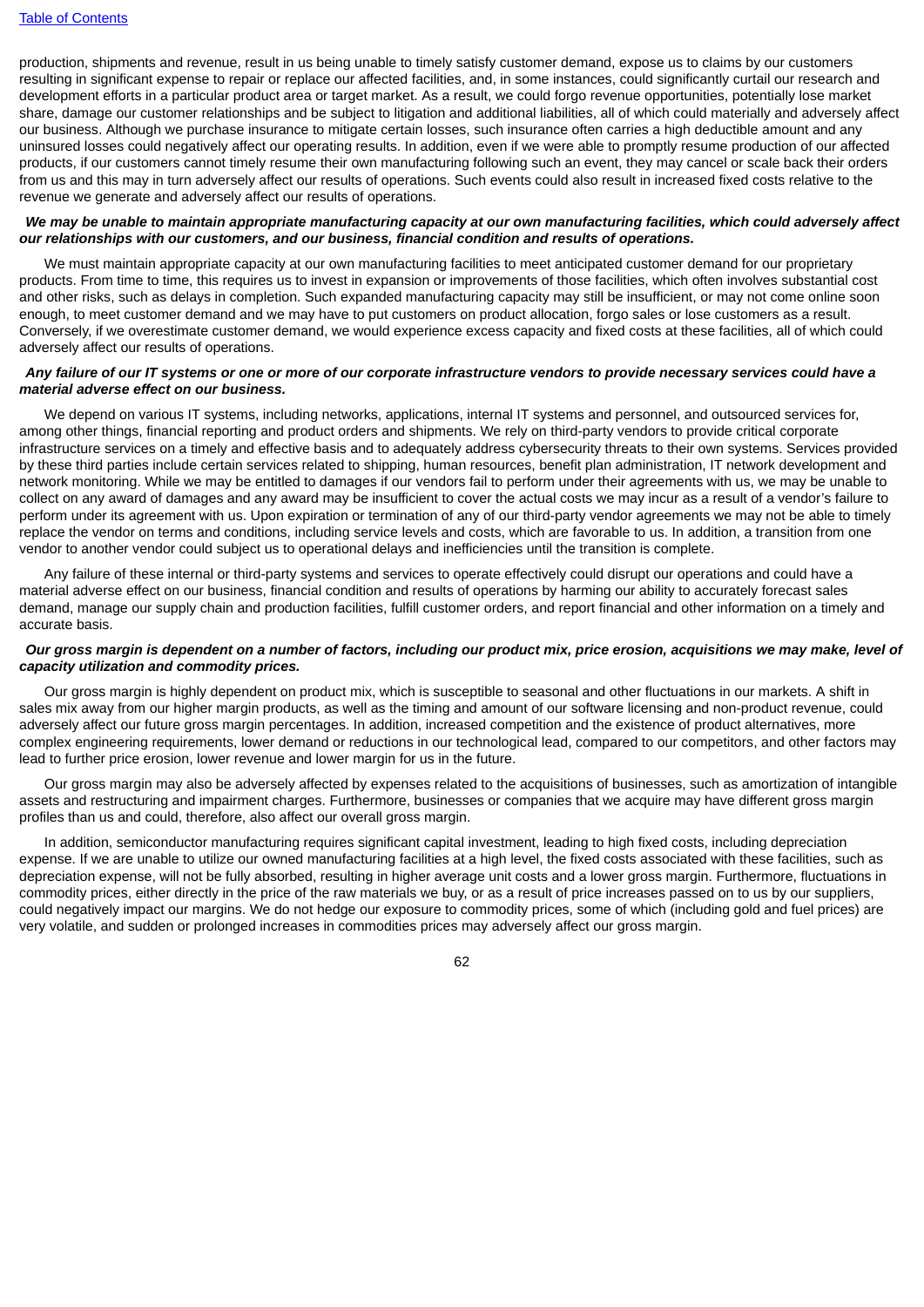### We utilize a significant amount of IP in our business. If we are unable or fail to protect our IP, our business could be adversely *affected.*

Our success depends in part upon protecting our IP. To accomplish this, we rely on a combination of IP rights, including patents, copyrights, trademarks and trade secrets, as well as customary contractual protections with our customers, suppliers, employees and consultants. We may be required to spend significant resources to monitor and protect our IP rights, including the usage rates of the software seat licenses and subscriptions that we sell, and even with significant expenditures we may not be able to protect the IP rights that are valuable to our business. We are unable to predict or assure that:

- the IP rights that we presently employ in our business will not lapse or be invalidated, circumvented, challenged, or, in the case of thirdparty IP rights licensed to us, be licensed to others;
- our IP rights will provide competitive advantages to us:
- rights previously granted by third parties to IP licensed or assigned to us, including portfolio cross-licenses, will not hamper our ability to assert our IP rights against potential competitors or hinder the settlement of currently pending or future disputes;
- any of our pending or future patent, trademark or copyright applications will be issued or have the coverage originally sought;
- our IP rights will be enforced in certain jurisdictions where competition may be intense or where legal protection may be weak; or
- we have sufficient IP rights to protect our products or our business.

In addition, our competitors or others may develop products or technologies that are similar or superior to our products or technologies, duplicate our products or technologies or design around our protected technologies. Effective patent, trademark, copyright and trade secret protection may be unavailable or more limited in other jurisdictions, relative to those protections available in the U.S., and may not be applied for or may be abandoned in one or more relevant jurisdictions. We may elect to abandon or divest patents or otherwise not pursue prosecution of certain pending patent applications, due to strategic concerns or other factors. In addition, when patents expire, we lose the protection and competitive advantages they provided to us.

We also generate some of our revenue from licensing royalty payments and from technology claim settlements relating to certain of our IP. Licensing of our IP rights, particularly exclusive licenses, may limit our ability to assert those IP rights against third parties, including the licensee of those rights. In addition, we may acquire companies with IP that is subject to licensing obligations to other third parties. These licensing obligations may extend to our own IP following any such acquisition and may limit our ability to assert our IP rights. From time to time, we pursue litigation to assert our IP rights, including, in some cases, against third parties with whom we have ongoing relationships, such as customers and suppliers. Claims of this sort could also harm our relationships with our customers and might deter future customers from doing business with us. Conversely, third parties may pursue IP litigation against us, including as a result of our IP licensing business. An adverse decision in such types of legal action could limit our ability to assert our IP rights and limit the value of our technology, including the loss of opportunities to sell or license our technology to others or to collect royalty payments based upon successful protection and assertion of our IP against others. In addition, such legal actions or adverse decisions could otherwise negatively impact our business, financial condition and results of operations.

From time to time, we may need to obtain additional IP licenses or renew existing license agreements. We are unable to predict whether these license agreements can be obtained or renewed on acceptable terms or at all.

## If our software products do not remain compatible with ever-changing operating environments, platforms, or third-party products, *demand for our products and services could decrease, which could materially adversely affect our business.*

The largest suppliers of systems and computing software are, in most cases, the manufacturers of the computer hardware systems used by most of our customers, particularly in the mainframe space. These companies periodically modify or introduce new operating systems, systems software and computer hardware, which could require substantial modification of our products to maintain compatibility with these companies' hardware or software. There can be no assurance that we will be able to adapt our products in response to these developments.

Further, our software solutions interact with a variety of software and hardware developed by third parties. If we lose access to third-party code and specifications for the development of code, this could negatively impact our ability to develop compatible software. In addition, if software providers and hardware manufacturers, including some of our largest vendors, adopt new policies restricting the use or availability of their code or technical documentation for their operating systems, applications, or hardware, or otherwise impose unfavorable terms and conditions for such access, this could result in higher research and development costs for the enhancement and modification of our existing products or development of new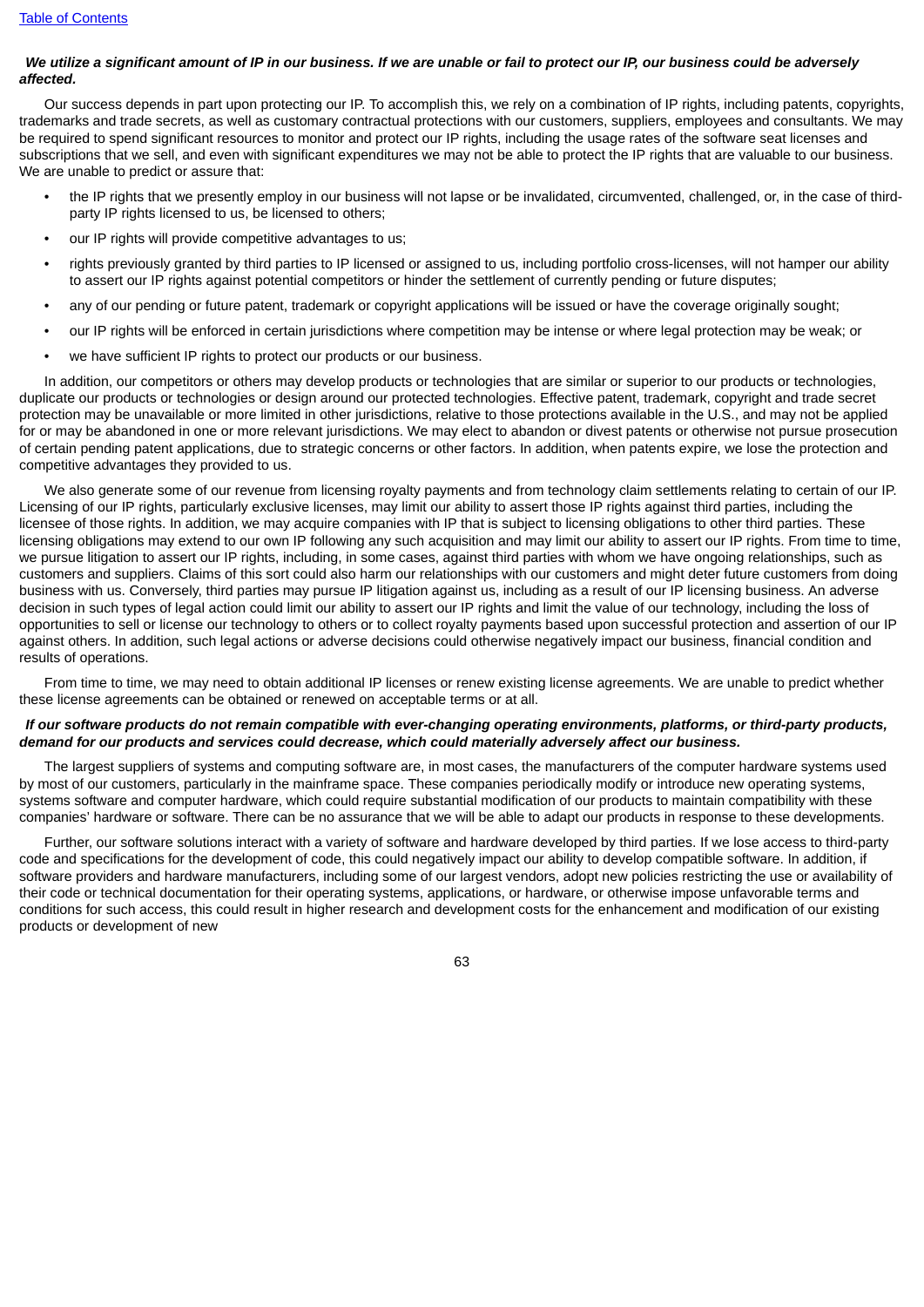products. Any additional restrictions could materially adversely affect our business, financial condition and operating results and cash flow.

## Failure to enter into software license agreements on a satisfactory basis could materially adversely affect our business.

Many of our existing customers have multi-year enterprise license agreements, some of which involve substantial aggregate fee amounts. These customers have no contractual obligation to purchase additional solutions. Customer renewal rates may decline or fluctuate as a result of a number of factors, including the level of customer satisfaction with our solutions or customer support, customer budgets and the pricing of our solutions as compared with the solutions offered by our competitors, any of which may cause our revenue to grow more slowly than expected, if at all. The failure to renew customer agreements of similar scope, on terms that are commercially attractive to us, could materially adversely affect our business, financial condition and operating results and cash flow.

#### Our sales to government clients subject us to uncertainties regarding fiscal funding approvals, renegotiations or terminations at the discretion of the government, as well as audits and investigations, which could result in litigation, penalties and sanctions including *early termination, suspension and debarment.*

Our multi-year contracts signed with the U.S. federal government and other U.S. state and local government agencies are generally subject to annual fiscal funding approval and may be renegotiated or terminated at the discretion of the government. Termination, renegotiation or the lack of funding approval for a contract could adversely affect our sales, revenue and reputation. Additionally, our government contracts are generally subject to certain requirements, some of which are generally not present in commercial contracts and/or may be complex, as well as to audits and investigations. Failure to meet contractual requirements could result in various civil and criminal actions and penalties, and administrative sanctions, including termination of contracts, refund of a portion of fees received, forfeiture of profits, suspension of payments, fines and suspensions or debarment from doing business with the government and could materially adversely affect our business, financial condition, operating results and cash flow.

## Certain software that we use in our products is licensed from third parties and may not be available to us in the future, which may *delay product development and production or cause us to incur additional expense.*

Some of our solutions contain software licensed from third parties, some of which may not be available to us in the future on terms that are acceptable to us or allow our products to remain competitive. The loss of these licenses or the inability to maintain any of them on commercially acceptable terms could delay development of future products or the enhancement of existing products.

### Certain software we use is from open source code sources, which, under certain circumstances could materially adversely affect *our business, financial condition, operating results and cash flow.*

Some of our products contain software from open source code sources, the use of which may subject us to certain conditions, including the obligation to offer such products for no cost or to make the proprietary source code of those products publicly available. Further, although some open source vendors provide warranty and support agreements, it is common for such software to be available "as-is" with no warranty, indemnity or support. Although we monitor our use of such open source code to avoid subjecting our products to unintended conditions, such use, under certain circumstances, could materially adversely affect our business, financial condition and operating results and cash flow, including if we are required to take remedial action that may divert resources away from our development efforts.

#### *We are subject to warranty claims, product recalls and product liability.*

From time to time, we may be subject to warranty or product liability claims that may in the future lead to significant expense. Our customer contracts typically contain warranty and indemnification provisions, and in certain cases may also contain liquidated damages provisions, relating to product quality issues. The potential liabilities associated with such provisions are significant, and in some cases, including in agreements with some of our largest customers, are potentially unlimited. Any such liabilities may greatly exceed any revenue we receive from the relevant products. Costs, payments or damages incurred or paid by us in connection with warranty and product liability claims and product recalls could materially adversely affect our financial condition and results of operations. We may also be exposed to such claims as a result of any acquisition we may undertake in the future.

Product liability insurance is subject to significant deductibles and there is no guarantee that such insurance will be available or adequate to protect against all such claims, or we may elect to self-insure with respect to certain matters. For example, it is possible for one of our customers to recall a product containing one of our semiconductor devices. In such an event, we may incur significant costs and expenses, including among others, replacement costs, contract damage claims from our customers and reputational harm. Although we maintain reserves for reasonably estimable liabilities and purchase product liability insurance, our reserves may be inadequate to cover the uninsured portion of such claims. Conversely, in some cases, amounts we reserve may ultimately exceed our actual liability for particular claims and may need to be reversed.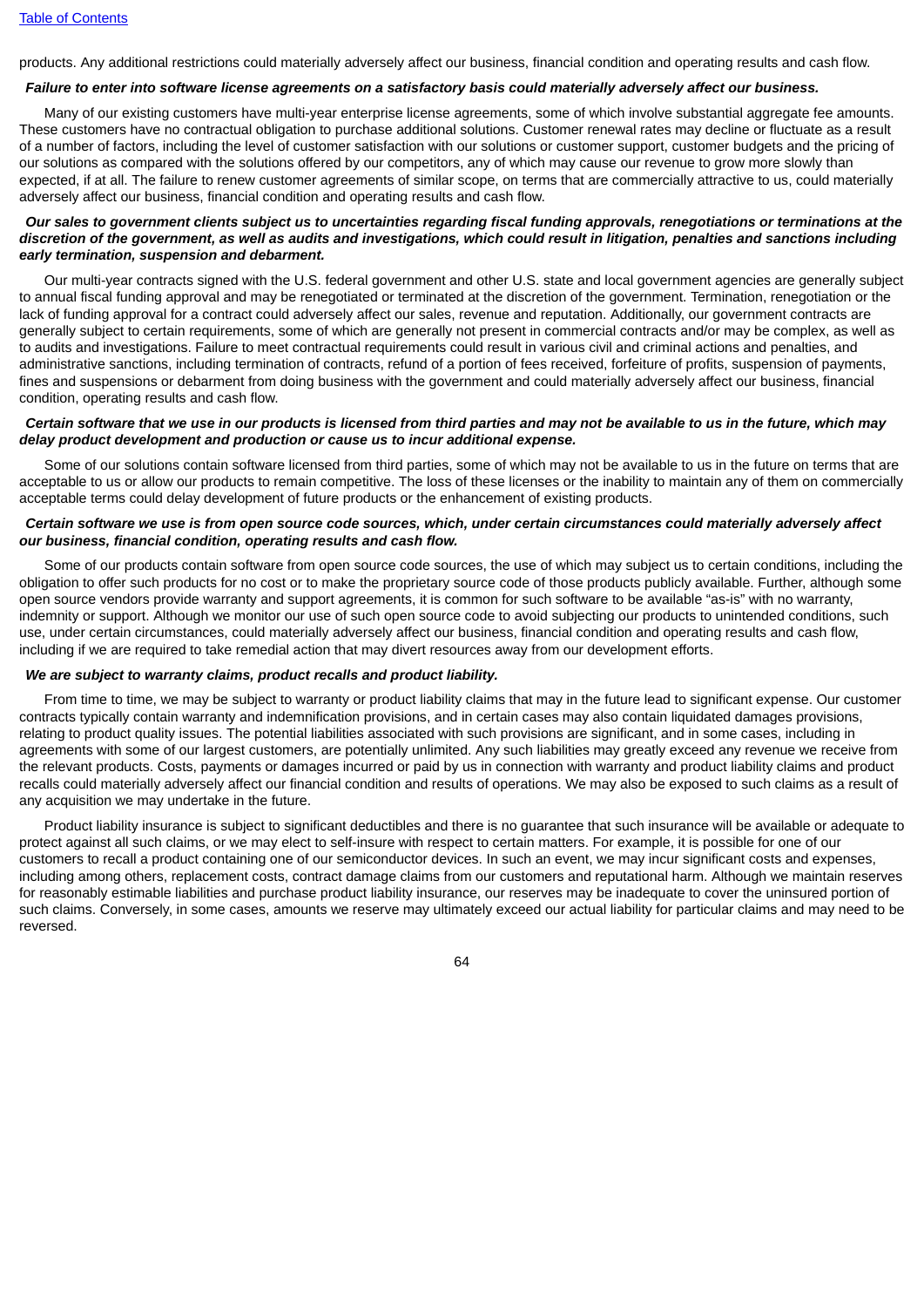## The complexity of our products could result in unforeseen delays or expense or undetected defects or bugs, which could adversely affect the market acceptance of new products, damage our reputation with current or prospective customers, and materially and *adversely affect our operating costs.*

Highly complex products, such as those we offer, may contain defects and bugs when they are first introduced or as new versions, software documentation or enhancements are released, or their release may be delayed due to unforeseen difficulties during product development. If any of our products, including the products of companies we have acquired, or third-party components used in our products, contain defects or bugs, or have reliability, quality or compatibility problems, we may not be able to successfully design workarounds. Furthermore, if any of these problems are not discovered until after we have commenced commercial production of or deployed a new product, we may be required to incur additional development costs and product recall, repair or replacement costs. Significant technical challenges also arise with our software products because our customers license and deploy our products across a variety of computer platforms and integrate them with a number of third party software applications and databases. As a result, if there is system-wide failure, it may be difficult to determine which product is at fault and we could ultimately be harmed by the failure of another supplier's product. Consequently, our reputation may be damaged and customers may be reluctant to buy our products, which could materially and adversely affect our ability to retain existing customers and attract new customers. To resolve these problems, we may have to invest significant capital and other resources. These problems may also result in claims against us by our customers or others. For example, if a delay in the manufacture and delivery of our products causes the delay of a customer's end-product delivery, we may be required, under the terms of our agreement with that customer, to compensate the customer for the adverse effects of such delays. In addition, these problems may divert our technical and other resources from other development efforts, and we would likely lose, or experience a delay in, market acceptance of the affected product or products. As a result, our financial results could be materially adversely affected.

### We make substantial investments in research and development to enhance existing and develop new technologies to keep pace with technological advances and to remain competitive in our business, and unsuccessful investments could materially adversely *affect our business, financial condition and results of operations.*

The industries in which we compete are characterized by rapid technological change, changes in customer requirements, frequent new product introductions and enhancements, short product cycles and evolving industry standards, new delivery methods and require substantial investment in our research and development in order to develop and bring to market new and enhanced technologies and products. In addition, semiconductor products transition over time to increasingly smaller line width geometries. This requires us to adapt our products and manufacturing processes to these new technologies, which requires expertise in new procedures. Our failure to successfully transition to smaller geometry process technologies could impair our competitive position. In order to remain competitive, we have made, and expect to continue to make, significant investments in research and development. We expect the dollar amount of research and development expenses to increase for the foreseeable future, due to the increasing complexity and number of products we plan to develop. If we fail to develop new and enhanced products and technologies, if we focus on technologies that do not become widely adopted, or if new competitive technologies that we do not support, become widely accepted, demand for our products may be reduced. Significant investments in unsuccessful research and development efforts could materially adversely affect our business, financial condition and results of operations. In addition, increased investments in research and development could cause our cost structure to fall out of alignment with demand for our products, which would have a negative impact on our financial results.

## Data privacy regulations are expanding and compliance with, and any violations of, these regulations may cause us to incur *significant expenses.*

Privacy legislation, enforcement and policy activity in this area are expanding rapidly in many jurisdictions and creating a complex regulatory compliance environment. The cost of complying with and implementing these privacy-related and data protection measures could be significant. In addition, even our inadvertent failure to comply with federal, state or international privacy-related or data protection laws and regulations could result in proceedings against us by governmental entities or others, and substantial fines and damages. The theft, loss or misuse of personal data collected, used, stored or transferred by us to run our business could result in significantly increased business and security costs or costs related to defending legal claims.

### We are subject to environmental, health and safety laws, which could increase our costs, restrict our operations and require *expenditures that could have a material adverse effect on our results of operations and financial condition.*

We are subject to a variety of international laws and regulations relating to the use, disposal, clean-up of and human exposure to, hazardous materials. Compliance with environmental, health and safety requirements could, among other things, require us to modify our manufacturing processes, restrict our ability to expand our facilities, or require us to acquire pollution control equipment, all of which can be very costly. Any failure by us to comply with such requirements could result in the limitation or suspension of the manufacture of our products, and could result in litigation against us and the payment of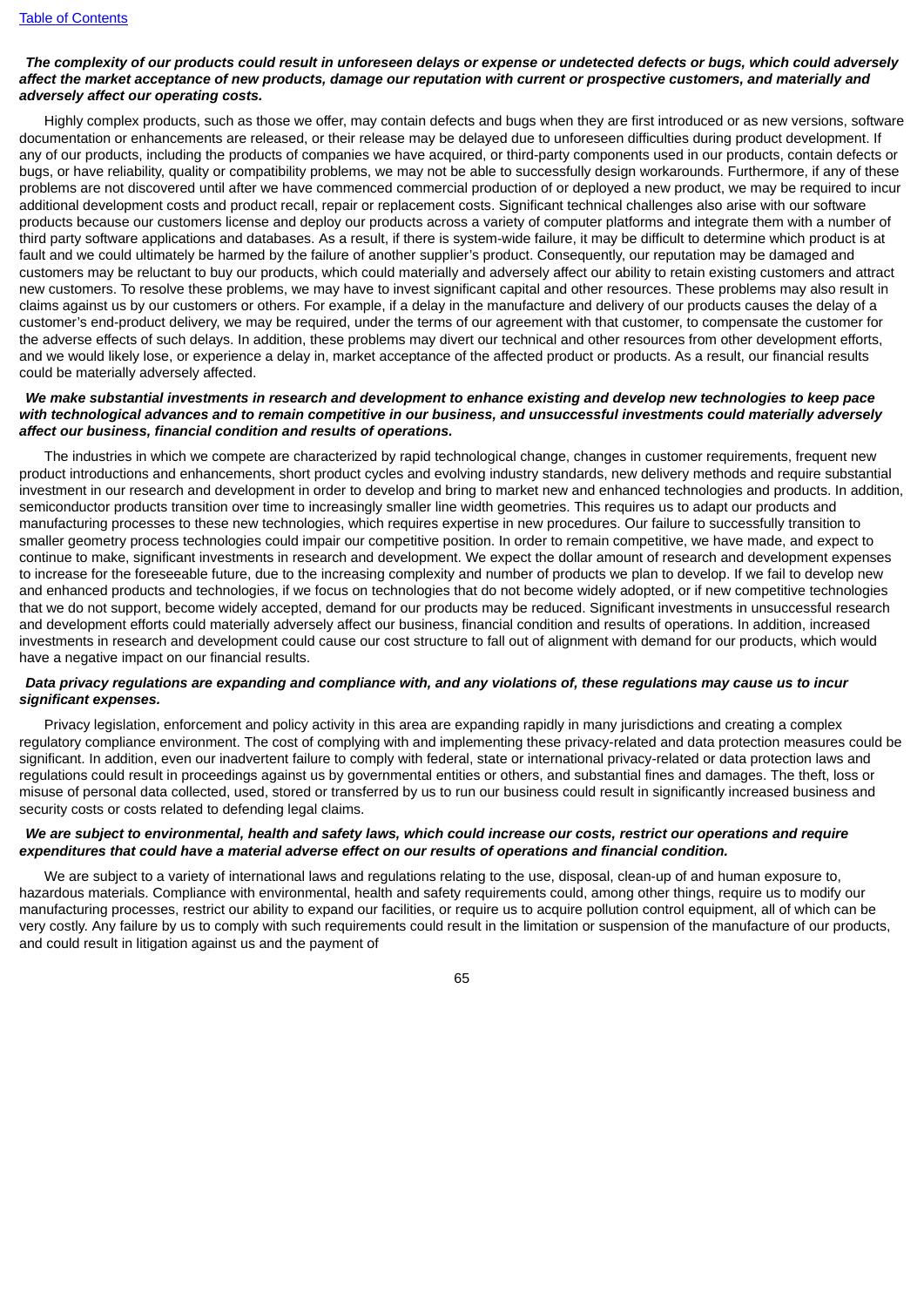significant fines and damages by us in the event of a significant adverse judgment. In addition, complying with any cleanup or remediation obligations for which we are or become responsible could be costly and have a material adverse effect on our business, financial condition and results of operations.

Changing requirements relating to the materials composition of our semiconductor products, including the restrictions on lead and certain other substances in electronics that apply to specified electronics products sold in various countries, including the U.S., China, Japan, and in the European Union, increase the complexity and costs of our product design and procurement operations and may require us to re-engineer our products. Such re-engineering may result in excess inventory or other additional costs and could have a material adverse effect on our results of operations. We may also experience claims from employees from time to time with regard to exposure to hazardous materials or other workplace related environmental claims.

#### Social and environmental responsibility regulations, policies and provisions, as well as customer demand, may make our supply *chain more complex and may adversely affect our relationships with customers.*

There is an increasing focus on corporate social and environmental responsibility in the semiconductor industry, particularly with OEMs that manufacture consumer electronics. A number of our customers have adopted, or may adopt, procurement policies that include social and environmental responsibility provisions that their suppliers should comply with, or they may seek to include such provisions in their procurement terms and conditions. An increasing number of participants in the semiconductor industry are also joining voluntary social responsibility initiatives such as the U.N. Global Compact, a voluntary initiative for businesses to develop, implement and disclose sustainability policies and practices. These social and environmental responsibility provisions and initiatives are subject to change, can be unpredictable, and may be difficult and expensive for us to comply with, given the complexity of our supply chain and our significant outsourced manufacturing. If we are unable to comply, or are unable to cause our suppliers or contract manufacturers to comply, with such policies or provisions, a customer may stop purchasing products from us, and may take legal action against us, which could harm our reputation, revenue and results of operations.

In addition, as part of their corporate social and environmental responsibility programs, an increasing number of OEMs are seeking to source products that do not contain minerals sourced from areas where proceeds from the sale of such minerals are likely to be used to fund armed conflicts, such as in the Democratic Republic of Congo. This could adversely affect the sourcing, availability and pricing of minerals used in the manufacture of semiconductor devices, including our products. Since our supply chain is complex, we are not currently able to definitively ascertain the origins of all of the minerals and metals used in our products. As a result, we may face difficulties in satisfying these customers' demands, which may harm our sales and operating results.

## The average selling prices of semiconductor products in our markets have often decreased rapidly and may do so in the future. *which could harm our revenue and gross profit.*

The semiconductor products we develop and sell are used for high volume applications. As a result, the prices of those products have often decreased rapidly. Gross profit on our products may be negatively affected by, among other things, pricing pressures from our customers. In the past, we have reduced the average selling prices of our products in anticipation of future competitive pricing pressures, new product introductions by us or our competitors and other factors. In addition, some of our customer agreements provide for volume-based pricing and product pricing roadmaps, which can also reduce the average selling prices of our products over time. Our margins and financial results will suffer if we are unable to offset any reductions in our average selling prices by increasing our sales volumes, reducing manufacturing costs, or developing new and higher value-added products on a timely basis.

### *A breach of our security systems may have a material adverse effect on our business.*

Our security systems are designed to maintain the physical security of our facilities and protect our customers', suppliers' and employees' confidential information, as well as our own proprietary information. However, we are also dependent on a number of third-party cloud-based and other service providers of critical corporate infrastructure services relating to, among other things, human resources, electronic communication services and certain finance functions, and we are, out of necessity, dependent on the security systems of these providers.

Accidental or willful security breaches or other unauthorized access by third parties or our employees or contractors of our facilities, our information systems or the systems of our cloud-based or other service providers, or the existence of computer viruses or malware in our or their data or software could expose us to a risk of information loss and misappropriation of proprietary and confidential information, including information relating to our products or customers and the personal information of our employees. In addition, we have, from time to time, also been subject to unauthorized network intrusions and malware on our own IT networks.

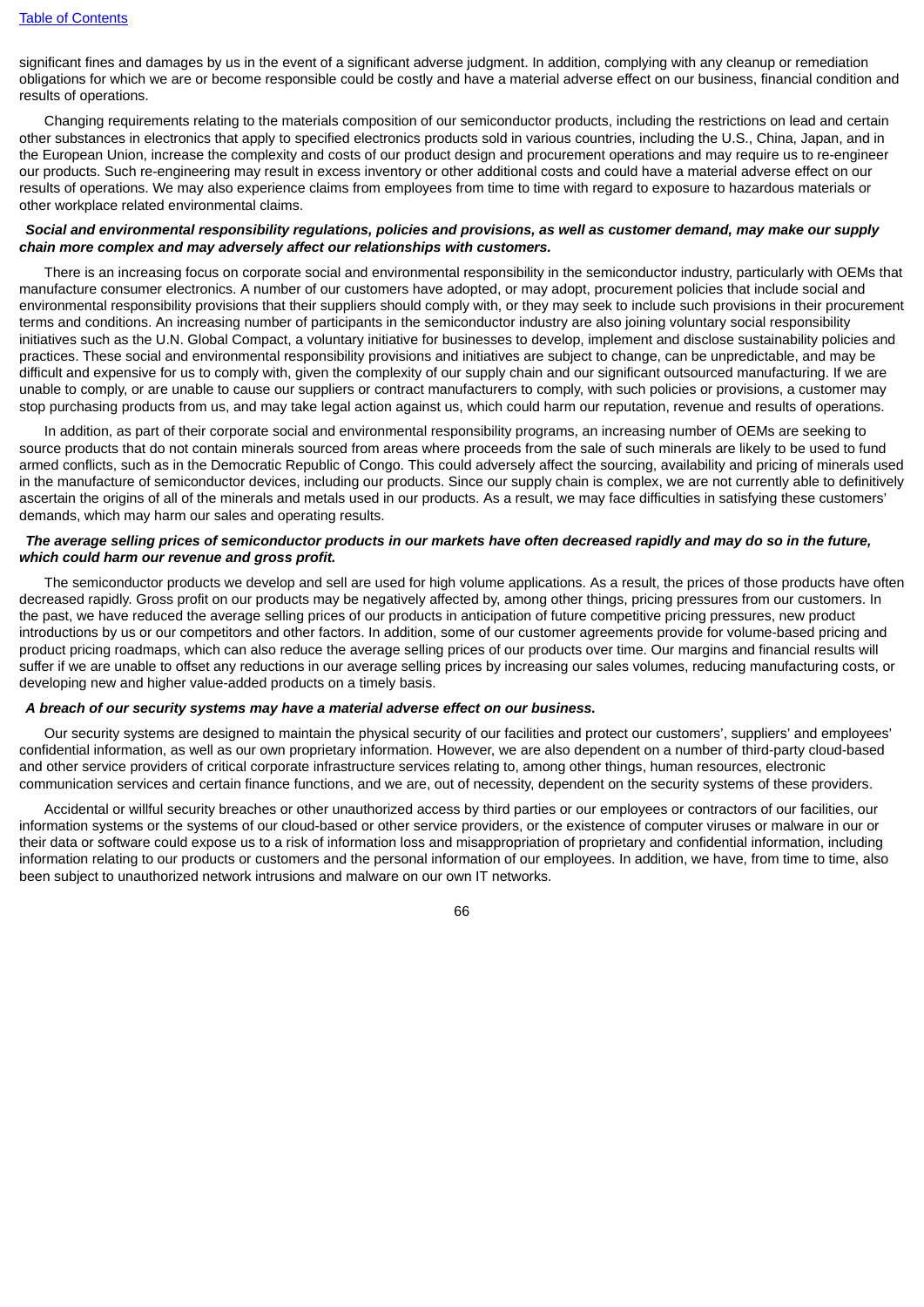Certain of our software products are intended to manage and secure IT infrastructures and environments, and as a result, we expect these products to be ongoing targets of cybersecurity attacks. Open source code or other third-party software used in these products could also be targeted. Additionally, we use third-party data centers, including for part of our SaaS business, which may also be subject to hacking incidents. Although we continually seek to improve our countermeasures to prevent such incidents, we may be unable to anticipate every scenario and it is possible that certain cyber threats or vulnerabilities will be undetected or unmitigated in time to prevent an attack on us and our customers. Cybersecurity attacks could require significant expenditures of our capital and diversion of our resources. Additionally, efforts by malicious cyber actors or others could cause interruptions, delays or cessation of our product licensing, or modification of our software, which could cause us to lose existing or potential customers. A successful cybersecurity attack involving our products and IT infrastructure could also negatively impact the market perception of their effectiveness.

Any theft or misuse of confidential, personally identifiable or proprietary information could disrupt our business and result in, among other things, unfavorable publicity, damage to our reputation, loss of our trade secrets and other competitive information, difficulty in marketing our products, allegations by our customers that we have not performed our contractual obligations, litigation by affected parties and possible financial obligations for liabilities and damages related to the theft or misuse of such information, as well as fines and other sanctions resulting from any related breaches of data privacy regulations (such as the General Data Protection Regulation), any of which could have a material adverse effect on our business, profitability and financial condition. Since the techniques used to obtain unauthorized access to systems or to otherwise sabotage them, change frequently and are often not recognized until launched against a target, we may be unable to anticipate these techniques or to implement adequate preventative measures.

### We are required to assess our internal control over financial reporting on an annual basis and any adverse findings from such assessment could result in a loss of investor confidence in our financial reports, significant expense to remediate any internal *control deficiencies and ultimately have an adverse effect on our stock price.*

We are required to assess the effectiveness of our internal control over financial reporting annually, as required by Section 404 of the Sarbanes-Oxley Act. Even though, as of November 4, 2018, we concluded that our internal control over financial reporting was effective, we need to maintain our processes and systems and adapt them as our business grows and changes, including to reflect our integration of CA, as well as any future acquisitions we may undertake. This continuous process of maintaining and adapting our internal controls and complying with Section 404 is expensive, time consuming and requires significant management attention. We cannot be certain that our internal control measures will continue to provide adequate control over our financial processes and reporting and ensure compliance with Section 404. Furthermore, as we grow our business or acquire other businesses, our internal controls may become more complex and we may require significantly more resources to ensure they remain effective. Failure to implement required new or improved controls, or difficulties encountered in the implementation of such controls, either in our existing business or in businesses that we acquire, could harm our operating results or cause us to fail to meet our reporting obligations. If we or our independent registered public accounting firm identify material weaknesses in our internal controls, the disclosure of that fact, even if quickly remedied, may cause investors to lose confidence in our financial statements and the trading price of our common stock may decline.

Remediation of a material weakness could require us to incur significant expenses and if we fail to remedy any material weakness, our financial statements may be inaccurate, we may be required to restate our financial statements, our ability to report our financial results on a timely and accurate basis may be adversely affected, our access to the capital markets may be restricted, the trading price of our common stock may decline, and we may be subject to sanctions or investigation by regulatory authorities, including the SEC or The Nasdaq Global Select Market.

### Current and future accounting pronouncements and other financial reporting standards, especially concerning revenue recognition, *may negatively impact our financial results.*

Our reported financial results are impacted by the accounting standards promulgated by the SEC and national accounting standards bodies and the methods, estimates and judgments that we use in applying those standards in our accounting policies. New standards, changes to existing standards and changes in their interpretation, have required and, in the future, may require us to change our accounting policies and procedures, or implement new or enhance existing systems. For example, Topic 606 became effective for us starting with fiscal year 2019. In connection with the CA Merger and our changes to CA's business strategy, including our adoption of a policy that allows customers to terminate their CA software contracts for convenience, we have been required to establish revenue recognition accounting policies and procedures under Topic 606 that we believe are appropriate for the business as we intend to conduct it. While we believe our policies and procedures are reasonable and appropriate, they are based on methods, estimates and judgments that are subject to risks, uncertainties, assumptions and changes that could adversely affect our reported financial position and financial results.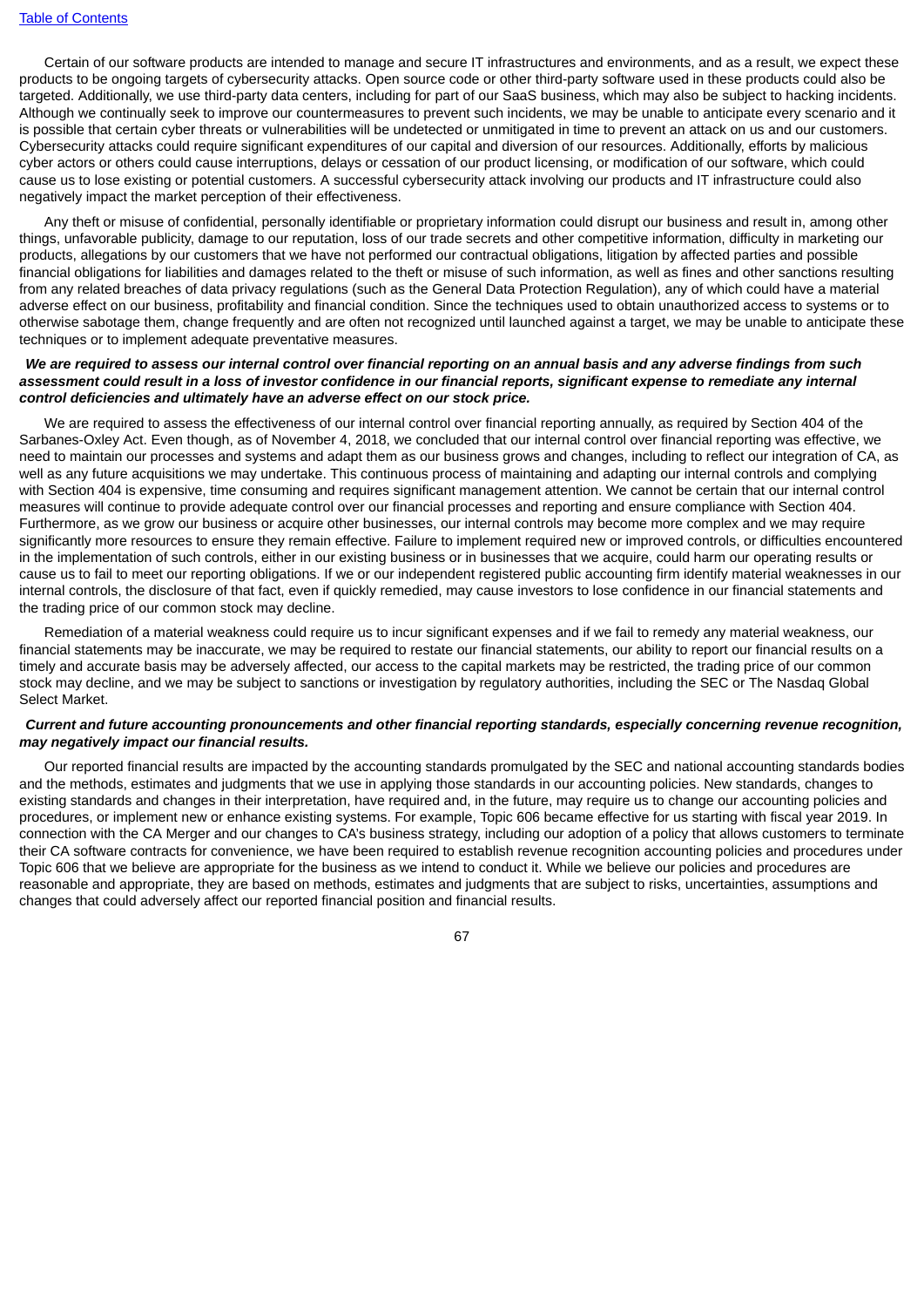### *Fluctuations in foreign exchange rates could result in losses.*

We operate global businesses and our consolidated financial results are reported in U.S. dollars. However, some of the revenue and expenses of our foreign subsidiaries are denominated in local currencies. Fluctuations in foreign exchange rates against the U.S. dollar could result in substantial changes in reported revenues and operating results due to the foreign exchange impact of translating these transactions into U.S. dollars.

In the normal course of business, we employ various hedging strategies to partially mitigate these risks, including the use of derivative instruments. These strategies may not be effective in protecting us against the effects of fluctuations in foreign exchange rates. As a result, fluctuations in foreign exchange rates could result in financial losses.

### The enactment of legislation implementing changes in taxation of international business activities, the adoption of other corporate tax reform policies, or changes in tax legislation or policies could materially impact our financial position and results of operations,

Corporate tax reform, base-erosion efforts and tax transparency continue to be high priorities in many tax jurisdictions where we have business operations. As a result, policies regarding corporate income and other taxes in numerous jurisdictions are under heightened scrutiny and tax reform legislation is being proposed or enacted in a number of jurisdictions. For example, the 2017 Tax Reform Act adopted broad U.S. corporate income tax reform, which among other things, reduced the U.S. corporate income tax rate, but imposed base-erosion prevention measures on earnings of non-U.S. subsidiaries of U.S. entities as well as the transition tax on mandatory deemed repatriation of accumulated non-U.S. earnings of U.S. controlled foreign corporations.

In addition, many countries are beginning to implement legislation and other guidance to align their international tax rules with the Organisation for Economic Co-operation and Development's Base Erosion and Profit Shifting recommendations and action plan that aim to standardize and modernize global corporate tax policy, including changes to cross-border tax, transfer pricing documentation rules, and nexusbased tax incentive practices. As a result of the heightened scrutiny of corporate taxation policies, prior decisions by tax authorities regarding treatments and positions of corporate income taxes could be subject to enforcement activities, and legislative investigation and inquiry, which could also result in changes in tax policies or prior tax rulings. Any such changes in policies or rulings may also result in the taxes we previously paid being subject to change.

Any substantial changes in domestic or international corporate tax policies, regulations or guidance, enforcement activities or legislative initiatives may materially adversely affect our business, the amount of taxes we are required to pay and our financial condition and results of operations generally.

## If the tax incentive or tax holiday arrangements we have negotiated in Singapore and other jurisdictions change or cease to be in effect or applicable, in part or in whole, for any reason, or if our assumptions and interpretations regarding tax laws and incentive or holiday arrangements prove to be incorrect, the amount of corporate income taxes we have to pay could significantly increase.

Our operations are currently structured to benefit from the various tax incentives and tax holidays extended to us in various jurisdictions to encourage investment or employment. For example, our principal tax incentive from the Singapore Economic Development Board, an agency of the Government of Singapore, provides that any qualifying income we earn in Singapore is subject to a tax incentive or reduced rates of Singapore income tax. Absent this tax incentive, the corporate income tax rate that would otherwise apply to our Singapore taxable income would be 17%. This Singapore tax incentive is expected to expire in November 2025, subject to potential extensions, which we may or may not be able to obtain, and any subsequent changes in incentive scope or legislative developments. We also have a tax holiday on our qualifying income in Malaysia, which is scheduled to expire in fiscal year 2028. The tax incentives and tax holiday that we have obtained are also subject to our compliance with various operating and other conditions and may, in some instances, be amended or terminated prior to their scheduled termination date by the relevant governmental authority. If we cannot, or elect not to, comply with the operating conditions included in any particular tax incentive or tax holiday, we could, in some instances, be required to refund previously realized material tax benefits, or if such tax incentive or tax holiday is terminated prior to its expiration absent a new incentive applying, we will lose the related tax benefits earlier than scheduled. Depending on the incentive at issue, we could also be required to modify our operational structure and tax strategy in order to keep the incentive, which may not be as beneficial to us as the present structure or tax strategy. Our tax incentives and tax holiday increased the benefit from income taxes by approximately \$590 million in the aggregate and increased diluted net income per share by \$1.37 for fiscal year 2018.

Our interpretations and conclusions regarding the tax incentives are not binding on any taxing authority, and if our assumptions about tax and other laws are incorrect or if these tax incentives are substantially modified or rescinded, we could suffer material adverse tax and other financial consequences, which would increase our expenses, reduce our profitability and adversely affect our cash flows.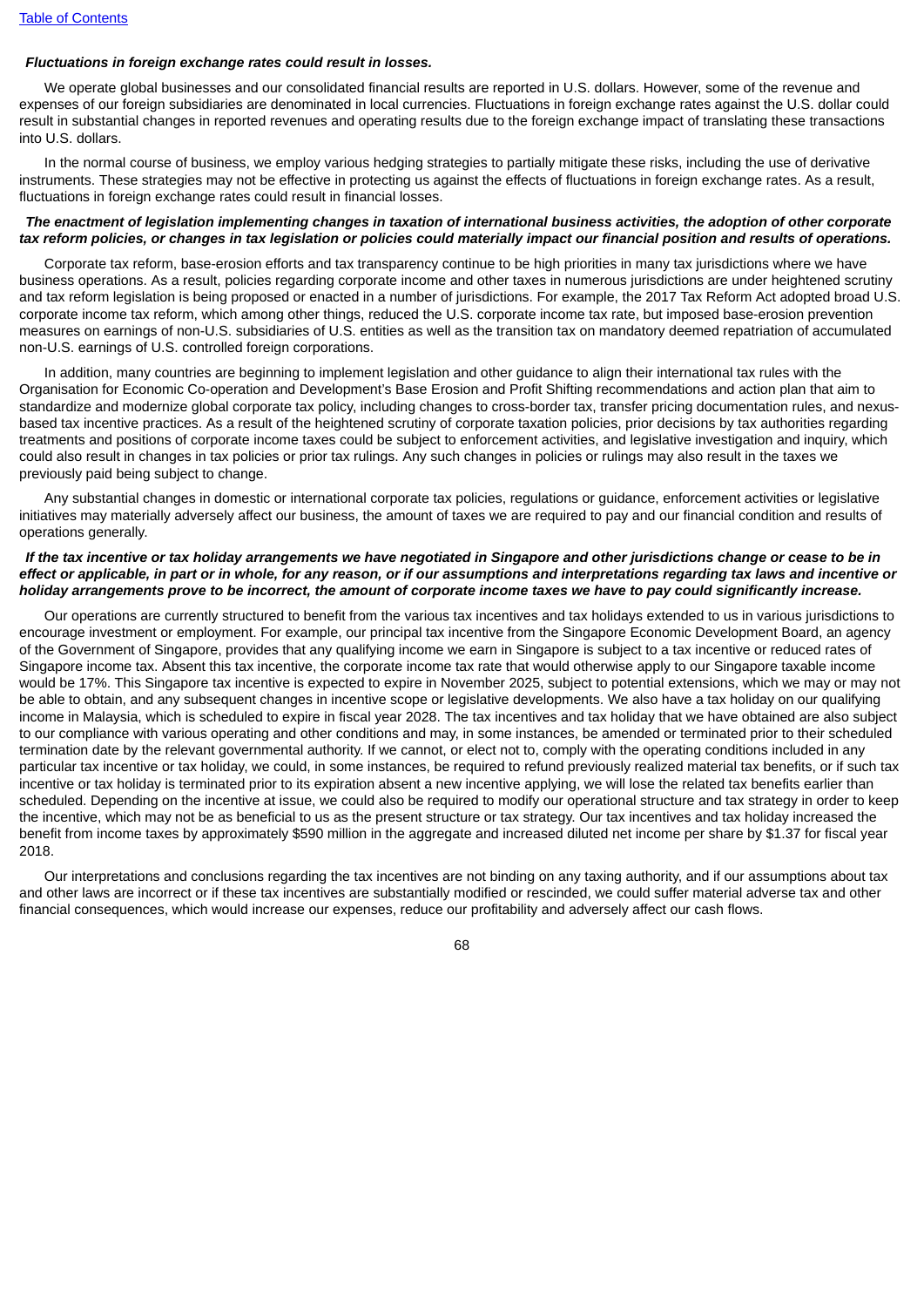## Our provision for income taxes and overall cash tax costs are affected by a number of factors, including reorganizations or restructurings of our businesses or assets, jurisdictional revenue mix and changes in tax regulations or policy. and may be further *impacted by corporate transactions, all of which could materially, adversely affect financial results.*

We are a multinational company subject to tax in various tax jurisdictions. Significant judgment is required in determining our worldwide provision for income taxes. In the ordinary course of our business, there are many transactions where the ultimate tax determination is uncertain. Additionally, our calculations of income taxes payable currently and on a deferred basis are based on our interpretations of applicable tax laws in the jurisdictions in which we are required to file tax returns.

Our provision for income taxes is subject to volatility and could be adversely affected by numerous factors including:

- reorganization or restructuring of our businesses, tangible and intangible assets, outstanding indebtedness and corporate structure, such as the Redomiciliation Transaction or in connection with acquiring businesses;
- jurisdictional mix of our income and assets, and the resulting tax effects of differing tax rates in different countries;
- changes in the allocation of income and expenses, including adjustments related to changes in our corporate structure, acquisitions or tax law;
- changes in transfer pricing rules or methods of applying these rules;
- changes in tax laws, including in the U.S., changes to the taxation of earnings of foreign subsidiaries, the deductibility of expenses attributable to income and foreign tax credit rules;
- tax effects of increases in non-deductible employee compensation;
- changes in tax accounting rules or principles and in the valuation of deferred tax assets and liabilities;
- outcomes of income tax audits; and
- modifications, expiration, lapses or termination of tax credits or incentives.

We have also adopted transfer pricing policies between our affiliated entities. Our policies call for the provision of services, the sale of products, the advance of financing and grant of licenses from one affiliate to another at prices that we believe are negotiated on an arm's length basis. Our taxable income in any jurisdiction is dependent upon acceptance of our operational practices and intercompany transfer pricing by local tax authorities as being on an arm's length basis. Due to inconsistencies in application of the arm's length standard among taxing authorities, as well as lack of comprehensive treaty-based protection, transfer pricing challenges by tax authorities could, if successful, result in adjustments for prior or future years. As a result of these adjustments, we could become subject to higher taxes and our earnings and results of operations would be adversely affected in any period in which such determination is made.

Although we believe our tax estimates are reasonable, there is no assurance that the final determination of our income tax liability will not be materially different than what is reflected in our income tax provisions and accruals. Significant judgment is required to determine the recognition and measurement of tax liabilities prescribed in the relevant accounting guidance for uncertainty in income taxes. The accounting guidance for uncertainty in income taxes applies to all income tax positions, which, if resolved unfavorably, could adversely impact our provision for income taxes and our payment obligation with respect to any such taxes.

In addition, we are subject to, and are under, tax audit in various jurisdictions, and such jurisdictions may assess additional income tax against us. Although we believe our tax positions are reasonable, the final determination of tax audits could be materially different from our income tax provisions and accruals. The ultimate result of an audit could have a material adverse effect on our results of operations and cash flows in the period or periods for which that determination is made.

## The Internal Revenue Service may not agree that prior to the Redomiciliation Transaction Broadcom-Singapore should have been *treated as a foreign corporation for U.S. federal income tax purposes.*

Although Broadcom-Singapore is a Singapore entity, the Internal Revenue Service ("IRS") may assert that following our acquisition of BRCM, Broadcom-Singapore should have been treated as a U.S. corporation for U.S. federal income tax purposes pursuant to Section 7874 of the Internal Revenue Code of 1986, as amended (the "Code"). If the IRS were to determine that under Section 7874 of the Code, the former shareholders of BRCM held at least 60% of the vote or value of the ordinary shares of Broadcom-Singapore immediately after our acquisition of BRCM, such percentage referred to as the "Section 7874 Percentage", Broadcom-Singapore would be treated as a "surrogate foreign corporation" and several limitations could then apply to BRCM. For example, BRCM would be prohibited from using its net operating losses, foreign tax credits or other tax attributes to offset the income or gain recognized by reason of the transfer of property to a foreign related person during the 10-year period following our acquisition of BRCM or any income received or accrued during such period by reason of a license of any property by BRCM to a foreign related person. Moreover, in such case, Section 4985 of the Code and rules related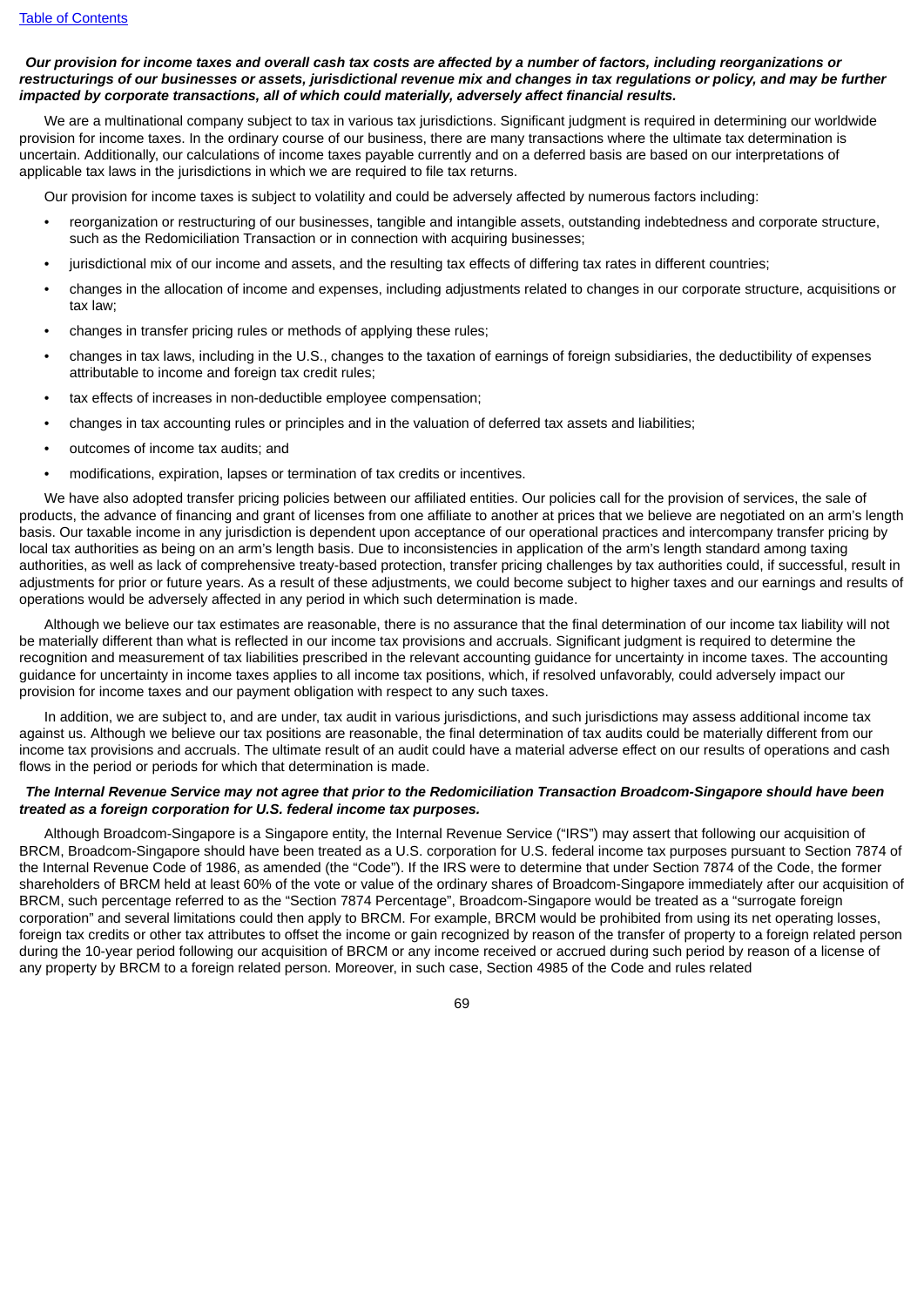thereto would impose an excise tax on the value of certain stock compensation held directly or indirectly by certain BRCM "disqualified individuals" (including former officers and directors of BRCM) at a rate equal to 15%, but only if a gain is otherwise recognized by BRCM former shareholders as a result of our acquisition of BRCM. If the IRS were to determine the Section 7874 Percentage was 80% or more, then Broadcom-Singapore would be treated as a U.S. corporation for U.S. federal income tax purposes.

While we believe the Section 7874 Percentage was significantly less than 60%, determining the Section 7874 Percentage is complex and is subject to factual and legal uncertainties. There can be no assurance that the IRS will agree with our position.

#### **Risks Relating to Our Indebtedness**

Our substantial indebtedness could adversely affect our financial health and our ability to raise additional capital to fund our operations or potential acquisitions, could limit our ability to react to changes in the economy or our industry, and exposes us to interest rate risk to the extent of our variable rate indebtedness and prevent us from fulfilling our obligations under our *indebtedness.*

As of August 4, 2019, our indebtedness under the 2017 Senior Notes, the 2019 Senior Notes and the Assumed CA Senior Notes was \$17,550 million, \$11,000 million and \$2,250 million, respectively. In addition, \$6,000 million was outstanding under the 2019 Term Loans. This amount does not reflect any debt that we may incur in connection with the acquisition of the Symantec Business. We expect to maintain significant levels of indebtedness going forward.

Our substantial indebtedness could have important consequences including:

- increasing our vulnerability to adverse general economic and industry conditions;
- exposing us to interest rate risk due to our variable rate term facilities, which we do not typically hedge against;
- limiting our flexibility in planning for, or reacting to, changes in the economy and the semiconductor industry;
- placing us at a competitive disadvantage compared to our competitors with less indebtedness;
- making it more difficult to borrow additional funds in the future to fund growth, acquisitions, working capital, capital expenditures and other purposes; and
- potentially requiring us to dedicate a substantial portion of our cash flow from operations to payments on our indebtedness, thereby reducing the availability of our cash flow to fund our other business needs.

In addition, our variable rate indebtedness may use LIBOR as a benchmark for establishing the rate. LIBOR is the subject of recent national, international and other regulatory guidance and proposals for reform. These reforms and other pressures may cause LIBOR to disappear entirely or to perform differently than in the past. The consequences of these developments cannot be entirely predicted, but could include an increase in the cost of our variable rate indebtedness.

We receive debt ratings from the major credit rating agencies in the U.S. Factors that may impact our credit ratings include debt levels. planned asset purchases or sales and near-term and long-term production growth opportunities. Liquidity, asset quality, cost structure, reserve mix and commodity pricing levels could also be considered by the rating agencies. While we are focused on maintaining investment grade ratings from these agencies, we may be unable to do so. Any downgrade in our credit rating or the ratings of our indebtedness, or adverse conditions in the debt capital markets, could:

- adversely affect the trading price of, or market for, our debt securities;
- increase interest expense under our term facilities:
- increase the cost of, and adversely affect our ability to refinance, our existing debt; and
- adversely affect our ability to raise additional debt.

#### *The instruments governing our indebtedness impose certain restrictions on our business.*

The instruments governing our indebtedness contain certain covenants imposing restrictions on our business. These restrictions may affect our ability to operate our business, to plan for, or react to, changes in the market conditions or our capital needs and may limit our ability to take advantage of potential business opportunities as they arise. The restrictions placed on us include maintenance of an interest coverage ratio and limitations on our ability to incur certain secured debt, enter into certain sale and lease-back transactions and consolidate, merge, sell or otherwise dispose of all or substantially all of our assets. In addition, the instruments contain customary events of default upon the occurrence of which, after any applicable grace period, the indebtedness could be declared immediately due and payable. In such event, we may not have sufficient available cash to repay such debt at the time it becomes due, or be able to refinance such debt on acceptable terms or at all. Any of the foregoing could materially adversely affect our business, financial condition and results of operations.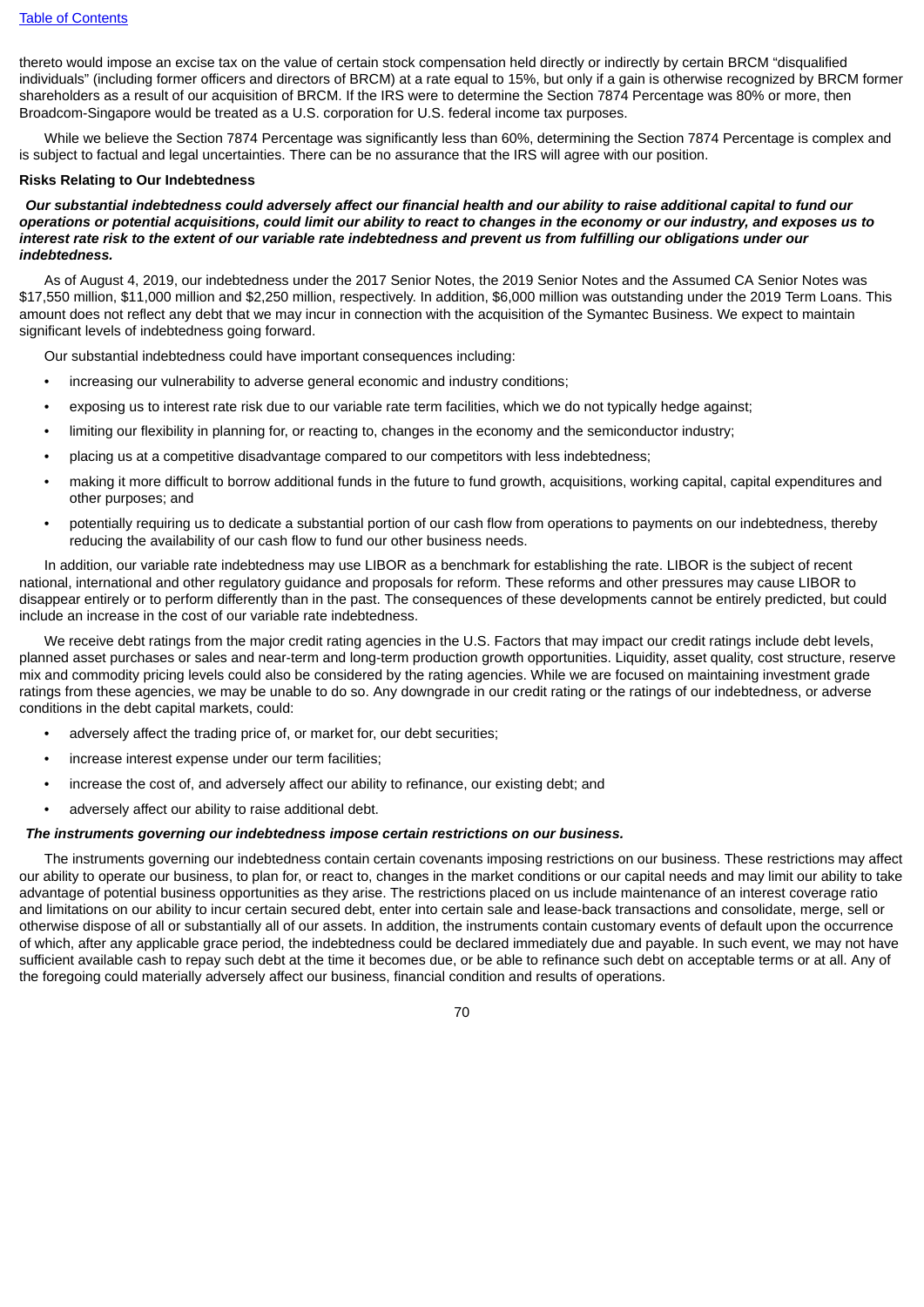# Servicing our debt requires a significant amount of cash, and we may not have sufficient cash flow from our business to pay our *substantial debt.*

Our ability to make scheduled payments of the principal of, to pay interest on, and to refinance our debt, depends on our future performance, which is subject to economic, financial, competitive and other factors. Our business may not continue to generate cash flow from operations in the future sufficient to satisfy our obligations under our current indebtedness and any future indebtedness we may incur and to make necessary capital expenditures. If we are unable to generate such cash flow, we may be required to adopt one or more alternatives, such as reducing or delaying investments or capital expenditures, selling assets, refinancing or obtaining additional equity capital on terms that may be onerous or highly dilutive. Our ability to refinance our outstanding indebtedness or future indebtedness will depend on the capital markets and our financial condition at such time. We may not be able to engage in any of these activities or engage in these activities on desirable terms when needed, which could result in a default on our indebtedness.

#### **Risks Relating to Owning Our Common Stock**

# At times, our stock price has been volatile and it may fluctuate substantially in the future, which could result in substantial losses for our investors as well as class action litigation against us and our management which could cause us to incur substantial costs *and divert our management's attention and resources.*

The trading price of our common stock has, at times, fluctuated significantly and could be subject to wide fluctuations in response to any of the risk factors listed in this "Risk Factors" section, and others, including:

- actual or anticipated fluctuations in our financial condition and operating results;
- issuance of new or updated research or other reports by securities analysts;
- fluctuations in the valuation and results of operations of our significant customers as well as companies perceived by investors to be comparable to us;
- announcements of proposed acquisitions by us or our competitors;
- announcements of, or expectations of, additional debt or equity financing transactions;
- stock price and volume fluctuations attributable to inconsistent trading volume levels of our common stock;
- changes in our dividend or stock repurchase policies;
- the initiation or conclusion of legal proceedings or government inquiries or investigations involving Broadcom;
- announcement or imposition of restrictive governmental actions, such as import/export restrictions, duties and quotas, trade sanctions or customs duties and tariffs that may affect our business; and
- unsubstantiated news reports or other inaccurate publicity regarding us or our business.

These fluctuations are often unrelated or disproportionate to our operating performance. Broad market and industry fluctuations, as well as general economic, political and market conditions such as recessions, interest rate changes or currency fluctuations, may negatively impact the market price of our common stock. You may not realize any return on your investment in us and may lose some or all of your investment. In the past, companies that have experienced volatility in the market price of their stock have been subject to securities class action litigation. We may be the target of this type of litigation in the future. We are also the subject of a number of lawsuits stemming from our acquisitions. Securities litigation against us, including the lawsuits related to such transactions, could result in substantial costs and divert our management's attention from other business concerns, which could seriously harm our business.

## *The amount and frequency of our stock repurchases may fluctuate.*

The amount, timing and execution of our stock repurchase program may fluctuate based on our priorities for the use of cash for other purposes. These purposes include operational spending, capital spending, acquisitions, repayment of debt and returning cash to our stockholders as dividend payments. Changes in cash flows, tax laws and our stock price could also impact our stock repurchase program.

# A substantial amount of our stock is held by a small number of large investors and significant sales of our common stock in the *public market by one or more of these holders could cause our stock price to fall.*

As of June 30, 2019, we believe 11 of our 20 largest stockholders were active institutional investors who held approximately 32% of our outstanding shares of common stock in the aggregate, with Capital World Investors being our largest stockholder with approximately 11% of our outstanding shares of common stock. These investors may sell their shares at any time for a variety of reasons and such sales could depress the market price of our common stock. In addition, any such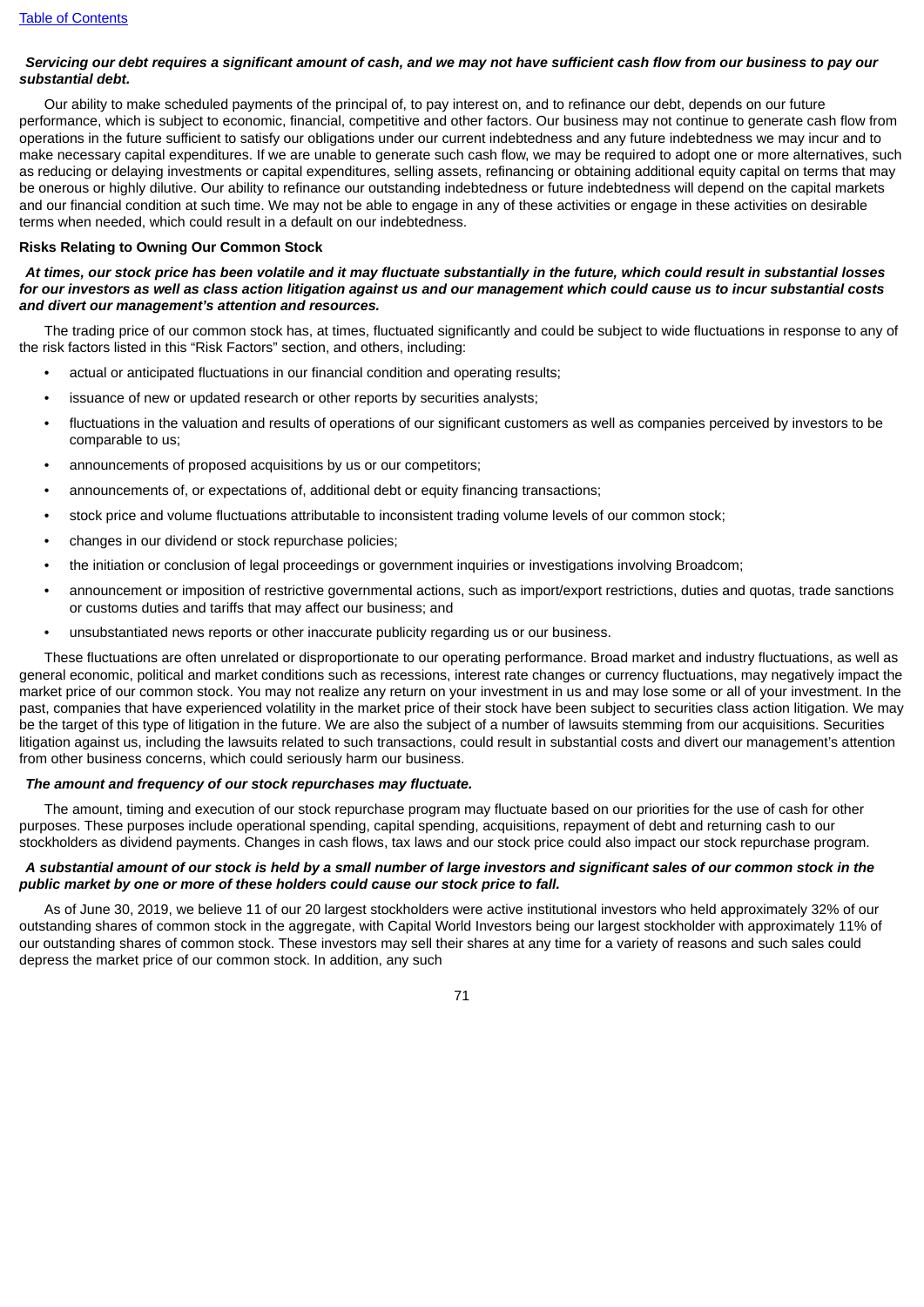sales of our common stock by these entities could also impair our ability to raise capital through the sale of additional equity securities.

# *There can be no assurance that we will continue to declare cash dividends.*

Our Board of Directors has adopted a dividend policy pursuant to which we currently pay a cash dividend on our common stock on a quarterly basis. The declaration and payment of any dividend is subject to the approval of our Board of Directors and our dividend may be discontinued or reduced at any time. There can be no assurance that we will declare cash dividends in the future in any particular amounts, or at all.

Future dividends, if any, and their timing and amount, may be affected by, among other factors: management's views on potential future capital requirements for strategic transactions, including acquisitions; earnings levels; contractual restrictions; our stock repurchase program; cash position and overall financial condition; and changes to our business model. The payment of cash dividends is restricted by applicable law, contractual restrictions and our corporate structure. Because we are a holding company, our ability to pay cash dividends is also limited by restrictions or limitations on our ability to obtain sufficient funds through dividends from subsidiaries.

# *Our actual operating results may differ significantly from our guidance.*

From time to time, we release guidance regarding our future performance that represents our management's estimates as of the date of release. This guidance, which consists of forward-looking statements, is prepared by our management and is qualified by, and subject to, the assumptions and the other information contained or referred to in the release. Our guidance is not prepared with a view toward compliance with published guidelines of the American Institute of Certified Public Accountants, and neither any independent registered public accounting firm nor any other independent expert or outside party compiles, examines or reviews the guidance and, accordingly, no such person expresses any opinion or any other form of assurance with respect thereto.

Guidance is based upon a number of assumptions and estimates that, while presented with numerical specificity, is inherently subject to significant business, economic and competitive uncertainties and contingencies, many of which are beyond our control and are based upon specific assumptions with respect to future business decisions, some of which will change. We generally state possible outcomes as high and low ranges which are intended to provide a sensitivity analysis as variables are changed but are not intended to represent that actual results could not fall outside of these ranges. The principal reason that we release this data is to provide a basis for our management to discuss our business outlook with analysts and investors. We do not accept any responsibility for any projections or reports published by any such persons.

Guidance is necessarily speculative in nature, and it can be expected that some or all of the assumptions of the guidance furnished by us will not materialize or will vary significantly from actual results, particularly any quidance relating to the results of operations of acquired businesses or companies as our management will, necessarily, be less familiar with their business, procedures and operations. Accordingly, our guidance is only an estimate of what management believes is realizable as of the date of release. Actual results will vary from the guidance and the variations may be material. Investors should also recognize that the reliability of any forecasted financial data will diminish the farther in the future that the data are forecast. In light of the foregoing, investors are urged to put the guidance in context and not to place undue reliance on it.

Any failure to successfully implement our operating strategy or the occurrence of any of the events or circumstances set forth in this Quarterly Report on Form 10-Q could result in the actual operating results being different than the guidance, and such differences may be adverse and material.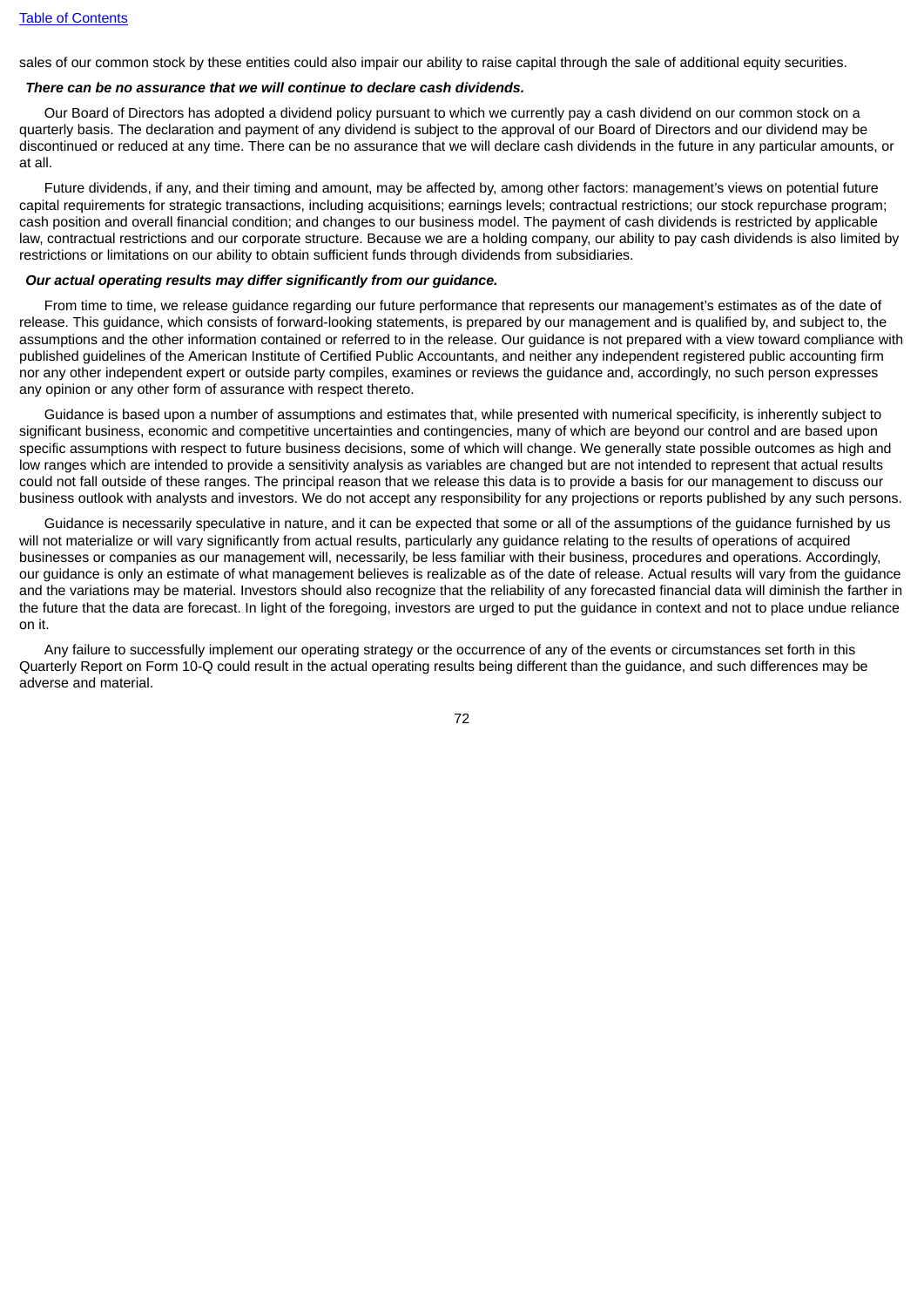# **Item 2. Unregistered Sales of Equity Securities and Use of Proceeds**

### **Issuer Purchases of Equity Securities**

On December 5, 2018, our Board of Directors authorized an increase to our previously authorized \$12 billion stock repurchase program to a total of \$18 billion. This authorization covers repurchases through November 3, 2019, the end of our fiscal year 2019.

The following table presents details of our various repurchases during the fiscal quarter ended August 4, 2019:

| Period                         | <b>Total Number of</b><br><b>Shares Purchased</b><br>(a) |    | <b>Average Price per</b><br><b>Share</b> | <b>Total Number of Shares</b><br><b>Purchased as</b><br><b>Part of Publicly Announced</b><br>Plan (a) |      | Approximate Dollar Value of<br><b>Shares That</b><br>May Yet Be Purchased Under<br>the Plan |
|--------------------------------|----------------------------------------------------------|----|------------------------------------------|-------------------------------------------------------------------------------------------------------|------|---------------------------------------------------------------------------------------------|
|                                | (In millions, except per share data)                     |    |                                          |                                                                                                       |      |                                                                                             |
| May 6, 2019 — June 2, 2019 (b) |                                                          | \$ | 276.15                                   | $\overline{\phantom{0}}$                                                                              | - \$ | 6,316                                                                                       |
| June 3, 2019 - June 30, 2019   | $\mathbf 1$                                              | \$ | 271.74                                   | $1 \quad$                                                                                             | -\$  | 6,034                                                                                       |
| July 1, 2019 - August 4, 2019  | 1                                                        | \$ | 287.77                                   | $1 -$                                                                                                 | -\$  | 5,740                                                                                       |
| Total                          | 2                                                        | \$ | 278.92                                   |                                                                                                       |      |                                                                                             |

(a) We also paid approximately \$241 million in employee withholding taxes due upon the vesting of, and related to net settled equity awards. We withheld approximately 1 million shares of common stock from employees in connection with such net share settlement at an average price of \$271.96 per share. These shares may be deemed to be "issuer purchases" of shares and are not included in this table.

(b) Shares repurchased were less than 0.5 million shares.

Repurchases under our stock repurchase program may be effected through a variety of methods, including open market or privately negotiated purchases in compliance with Rule 10b-18 promulgated under the Exchange Act, which may include purchases under plans complying with Rule 10b5-1 of the Exchange Act. The timing and number of shares of common stock repurchased will depend on a variety of factors, including price, general business and market conditions and alternative investment opportunities. We are not obligated to repurchase any specific number of shares of common stock, and we may suspend or discontinue our stock repurchase program at any time.

#### **Item 3. Defaults Upon Senior Securities**

None.

#### **Item 4. Mine Safety Disclosures**

None.

# **Item 5. Other Information**

None.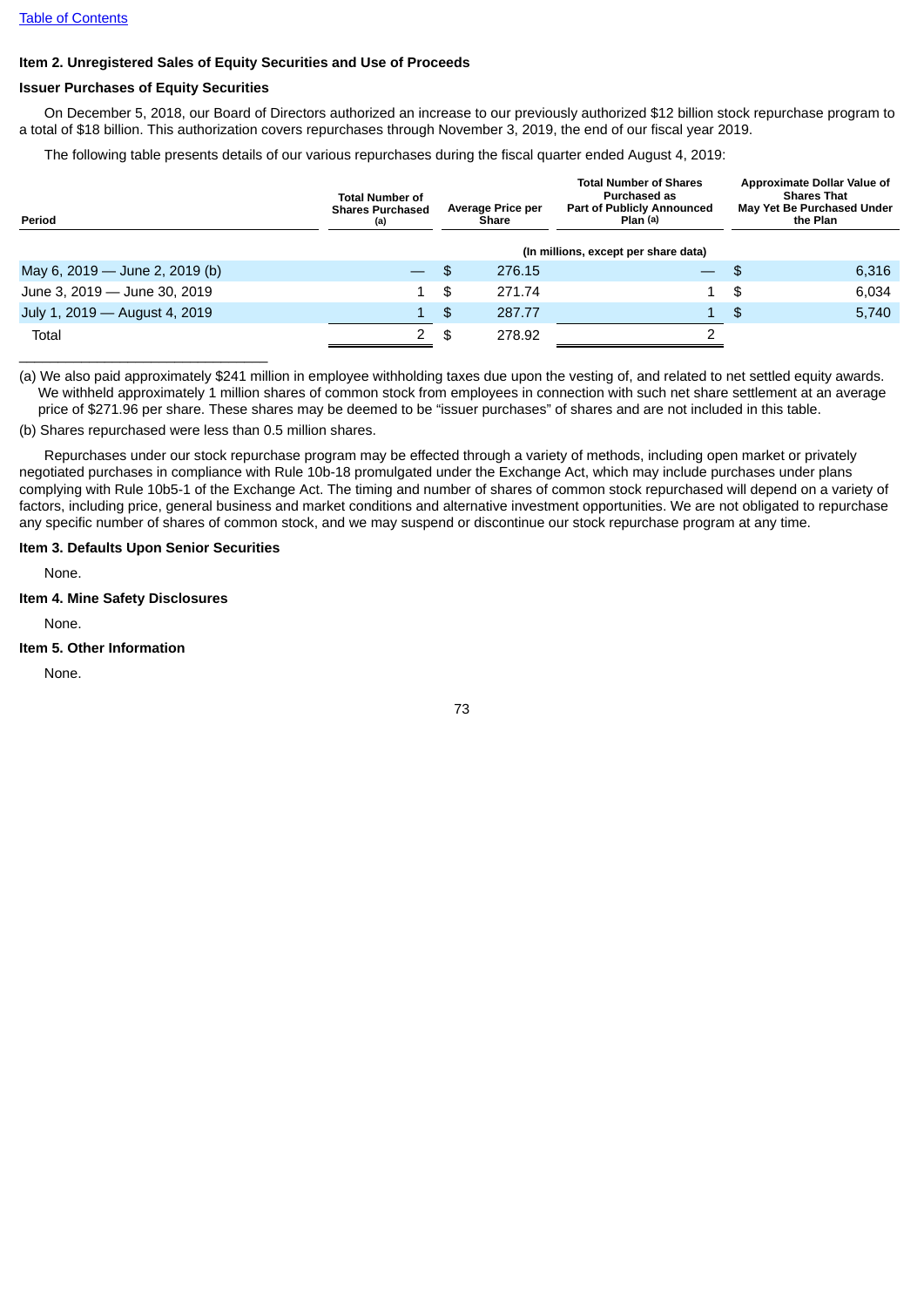# **Item 6. Exhibits**

# **EXHIBIT INDEX**

|                   |                                                                                                                                                                                                                                                                                                                       | Incorporated by Reference Herein                                                                     |                    |                       |
|-------------------|-----------------------------------------------------------------------------------------------------------------------------------------------------------------------------------------------------------------------------------------------------------------------------------------------------------------------|------------------------------------------------------------------------------------------------------|--------------------|-----------------------|
| Exhibit<br>Number | Description                                                                                                                                                                                                                                                                                                           | Form                                                                                                 | <b>Filing Date</b> | <b>Filed Herewith</b> |
| 2.1#              | Agreement and Plan of Merger, dated May 28, 2015,<br>by and among Pavonia Limited, Avago Technologies<br>Limited, Safari Cayman L.P., Avago Technologies<br>Cayman Holdings Ltd., Avago Technologies Cayman<br>Finance Limited, Buffalo CS Merger Sub, Inc., Buffalo<br>UT Merger Sub, Inc. and Broadcom Corporation. | Avago Technologies Limited<br>Current Report on Form 8-K<br>(Commission File No. 001-<br>34428)      | May 29, 2015       |                       |
| 2.2               | Amendment No. 1 to Agreement and Plan of Merger,<br>dated July 29, 2015, by and between Avago<br><b>Technologies Limited and Broadcom Corporation.</b>                                                                                                                                                                | Avago Technologies Limited<br>Current Report on Form 8-K<br>(Commission File No. 001-<br>34428)      | July 31, 2015      |                       |
| 2.3#              | Agreement and Plan of Merger, dated November 2,<br>2016, by and among Brocade Communications<br>Systems, Inc., Broadcom Limited, Broadcom<br>Corporation and Bobcat Merger Sub, Inc.                                                                                                                                  | <b>Broadcom Limited Current</b><br>Report on Form 8-K/A<br>(Commission File No. 001-<br>37690)       | November 2, 2016   |                       |
| 2.4#              | Agreement and Plan of Merger, dated as of July 11,<br>2018, by and among Broadcom Inc., Collie<br>Acquisition Corp. and CA, Inc.                                                                                                                                                                                      | Broadcom Inc. Current Report July 12, 2018<br>on Form 8-K (Commission<br>File No. 333-222898)        |                    |                       |
| 2.5#              | Asset Purchase Agreement, dated August 8, 2019, by<br>and between Broadcom Inc. and Symantec<br>Corporation.                                                                                                                                                                                                          | Broadcom Inc. Current Report August 9, 2019<br>on Form 8-K (Commission<br>File No. 333-222898)       |                    |                       |
| 3.1               | <b>Amended and Restated Certificate of Incorporation</b>                                                                                                                                                                                                                                                              | Broadcom Inc. Current Report April 4, 2018<br>on Form 8-K12B<br>(Commission File No. 333-<br>222898) |                    |                       |
| 3.2               | <b>Amended and Restated Bylaws</b>                                                                                                                                                                                                                                                                                    | Broadcom Inc. Current Report April 4, 2018<br>on Form 8-K12B<br>(Commission File No. 333-<br>222898) |                    |                       |
| 4.1               | Form of Common Stock Certificate.                                                                                                                                                                                                                                                                                     | Broadcom Inc. Quarterly<br>Report on Form 10-Q<br>(Commission File No. 333-<br>222898)               | June 14, 2018      |                       |
| 4.2               | Indenture, dated as of January 19, 2017, by and<br>among the Broadcom Corporation and Broadcom<br>Cayman Finance Limited (the "Co-Issuers"), the<br>Company, Broadcom Cayman L.P., and BC<br><b>Luxembourg S.a r.l., as guarantors, and Wilmington</b><br><b>Trust, National Association, as trustee.</b>             | <b>Broadcom Limited Current</b><br>Report on Form 8-K<br>(Commission File No. 001-<br>37690)         | January 20, 2017   |                       |
| 4.3               | Supplement Indenture to the January 2017 Indenture,<br>dated as of April 9, 2018.                                                                                                                                                                                                                                     | Broadcom Inc. Current Report April 9, 2018<br>on Form 8-K (Commission<br>File No. 333-222898)        |                    |                       |
| 4.4               | Second Supplement Indenture to the January 2017<br>Indenture, dated as of January 25, 2019.                                                                                                                                                                                                                           | Broadcom Inc. Current Report<br>on Form 8-K (Commission<br>File No. 333-222898)                      | January 25, 2019   |                       |
| 4.5               | Form of 2.375% Senior Note due 2020 (included in<br><b>Exhibit 4.2).</b>                                                                                                                                                                                                                                              | <b>Broadcom Limited Current</b><br>Report on Form 8-K<br>(Commission File No. 001-<br>37690)         | January 20, 2017   |                       |
| 4.6               | Form of 3.000% Senior Note due 2022 (included in<br><b>Exhibit 4.2).</b>                                                                                                                                                                                                                                              | <b>Broadcom Limited Current</b><br>Report on Form 8-K<br>(Commission File No. 001-<br>37690)         | January 20, 2017   |                       |
| 4.7               | Form of 3.625% Senior Note due 2024 (included in<br><b>Exhibit 4.2).</b>                                                                                                                                                                                                                                              | <b>Broadcom Limited Current</b><br>Report on Form 8-K<br>(Commission File No. 001-<br>37690)         | January 20, 2017   |                       |
| 4.8               | Form of 3.875% Senior Note due 2027 (included in<br><b>Exhibit 4.2).</b>                                                                                                                                                                                                                                              | <b>Broadcom Limited Current</b><br>Report on Form 8-K<br>(Commission File No. 001-<br>37690)         | January 20, 2017   |                       |
| 4.9               | Indenture, dated as of October 17, 2017, by and<br>among the Co-Issuers, the Company and Broadcom<br>Cayman L.P., as guarantors, and Wilmington Trust,<br><b>National Association, as trustee.</b>                                                                                                                    | <b>Broadcom Limited Current</b><br>Report on Form 8-K<br>(Commission File No. 001-<br>37690)         | October 17, 2017   |                       |
| 4.10              | Supplemental Indenture to October 2017 Indenture,<br>dated as of April 9, 2018.                                                                                                                                                                                                                                       | Broadcom Inc. Current Report April 9, 2018<br>on Form 8-K (Commission                                |                    |                       |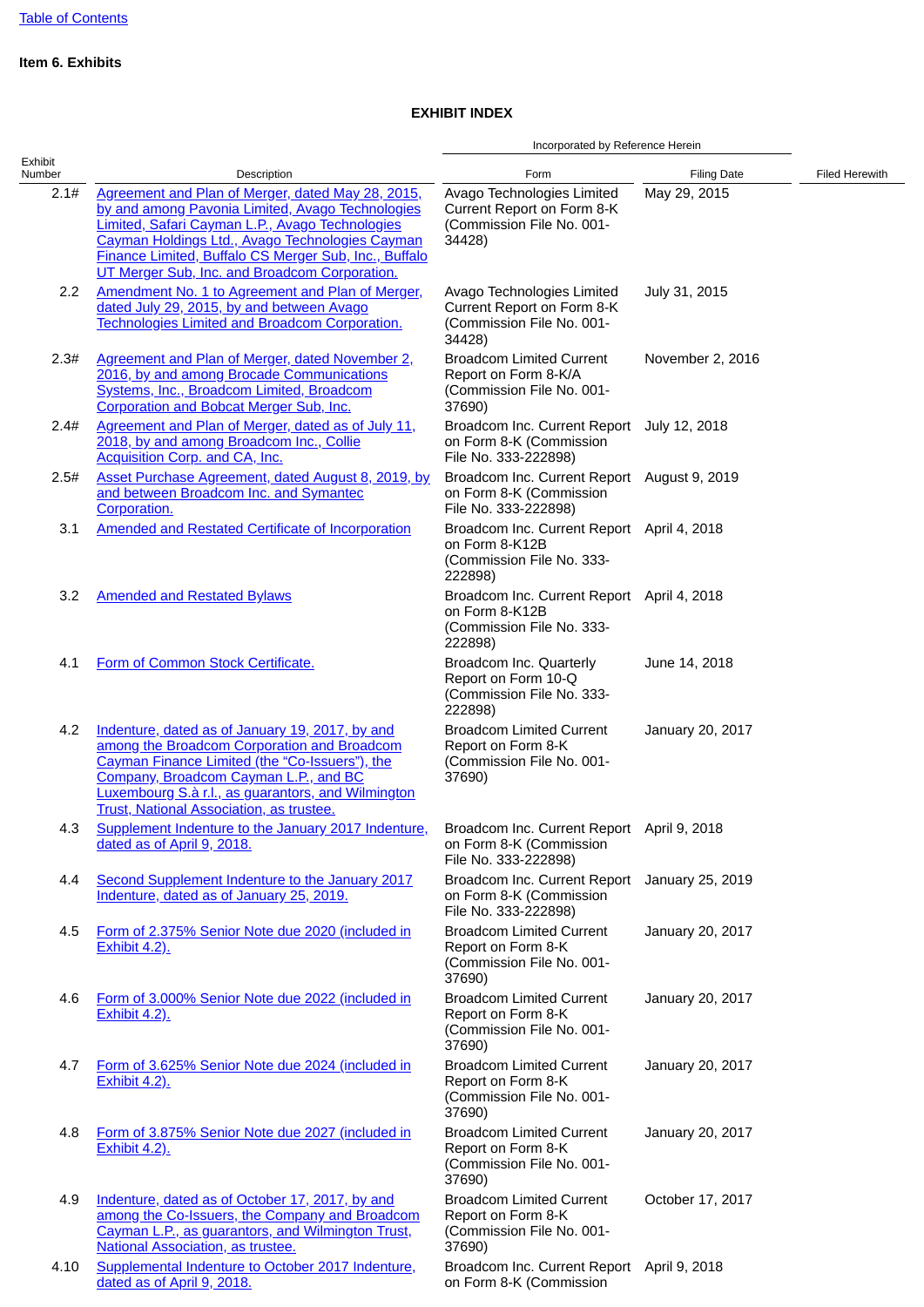|         |                                                                                                                                                                                                                                                                                                         | File No. 333-222898)                                                                                 |                  |
|---------|---------------------------------------------------------------------------------------------------------------------------------------------------------------------------------------------------------------------------------------------------------------------------------------------------------|------------------------------------------------------------------------------------------------------|------------------|
| 4.11    | Second Supplemental Indenture to October 2017<br>Indenture, dates as of January 25, 2019.                                                                                                                                                                                                               | Broadcom Inc. Current Report<br>on Form 8-K (Commission<br>File No. 333-222898)                      | January 25, 2019 |
| 4.12    | Form of 2.200% Senior Note due 2021 (included in<br><b>Exhibit 4.9).</b>                                                                                                                                                                                                                                | <b>Broadcom Limited Current</b><br>Report on Form 8-K<br>(Commission File No. 001-<br>37690)         | October 17, 2017 |
| 4.13    | Form of 2.650% Senior Note due 2023 (included in<br><b>Exhibit 4.9).</b>                                                                                                                                                                                                                                | <b>Broadcom Limited Current</b><br>Report on Form 8-K<br>(Commission File No. 001-<br>37690)         | October 17, 2017 |
| 4.14    | Form of 3.125% Senior Note due 2025 (included in<br><b>Exhibit 4.9).</b>                                                                                                                                                                                                                                | <b>Broadcom Limited Current</b><br>Report on Form 8-K<br>(Commission File No. 001-<br>37690)         | October 17, 2017 |
| 4.15    | Form of 3.500% Senior Note due 2028 (included in<br><b>Exhibit 4.9).</b>                                                                                                                                                                                                                                | <b>Broadcom Limited Current</b><br>Report on Form 8-K<br>(Commission File No. 001-<br>37690)         | October 17, 2017 |
| 4.16    | Indenture, dated as of April 5, 2019, by and among<br>the Company, as Issuer, Broadcom Technologies Inc.,<br><b>Broadcom Corporation and Broadcom Cayman</b><br>Finance Limited (the "2019 Guarantors"), and<br>Wilmington Trust, National Association, as trustee.                                     | Broadcom Inc. Current Report April 5, 2019<br>on Form 8-K12B<br>(Commission File No. 333-<br>222898) |                  |
| 4.17    | Form of 3.125% Senior Notes due 2021 (included in<br><b>Exhibit 4.16).</b>                                                                                                                                                                                                                              | Broadcom Inc. Current Report April 5, 2019<br>on Form 8-K12B<br>(Commission File No. 333-<br>222898) |                  |
| 4.18    | Form of 3.125% Senior Notes due 2022 (included in<br><b>Exhibit 4.16).</b>                                                                                                                                                                                                                              | Broadcom Inc. Current Report April 5, 2019<br>on Form 8-K12B<br>(Commission File No. 333-<br>222898) |                  |
| 4.19    | Form of 3.625% Senior Notes due 2024 (included in<br><b>Exhibit 4.16).</b>                                                                                                                                                                                                                              | Broadcom Inc. Current Report April 5, 2019<br>on Form 8-K12B<br>(Commission File No. 333-<br>222898) |                  |
| 4.20    | Form of 4.250% Senior Notes due 2026 (included in<br>Exhibit 4.16).                                                                                                                                                                                                                                     | Broadcom Inc. Current Report April 5, 2019<br>on Form 8-K12B<br>(Commission File No. 333-<br>222898) |                  |
| 4.21    | Form of 4.750% Senior Notes due 2029 (included in<br><b>Exhibit 4.16).</b>                                                                                                                                                                                                                              | Broadcom Inc. Current Report April 5, 2019<br>on Form 8-K12B<br>(Commission File No. 333-<br>222898) |                  |
| 4.22    | Registration Rights Agreement, dated as of April 5,<br>2019, by and among the Company, the 2019<br><b>Guarantors and Merrill Lynch, Pierce, Fenner &amp; Smith</b><br>Incorporated and J.P. Morgan Securities LLC, as<br>representatives of the several initial purchasers of the<br>2019 Senior Notes. | Broadcom Inc. Current Report April 5, 2019<br>on Form 8-K12B<br>(Commission File No. 333-<br>222898) |                  |
| 10.1    | Credit Agreement, dated as of May 7, 2019, among<br>the Company, the lenders and other parties party<br>thereto, and Bank of America, N.A., as administrative<br>agent.                                                                                                                                 | Broadcom Inc. Current Report May 7, 2019<br>on Form 8-K (Commission<br>File No. 333-222898)          |                  |
| 31.1    | <b>Certification of Principal Executive Officer of</b><br>Broadcom Inc. Pursuant to Rule 13a-14 of the<br>Securities Exchange Act of 1934, As Adopted<br>Pursuant to Section 302 of the Sarbanes-Oxley Act of<br>2002.                                                                                  |                                                                                                      |                  |
| 31.2    | <b>Certification of Principal Financial Officer of Broadcom</b><br>Inc. Pursuant to Rule 13a-14 of the Securities<br><b>Exchange Act of 1934, As Adopted Pursuant to</b><br>Section 302 of the Sarbanes-Oxley Act of 2002.                                                                              |                                                                                                      |                  |
| 32.1    | <b>Certification of Principal Executive Officer of</b><br>Broadcom Inc. Pursuant to 18 U.S.C. Section 1350,<br>As Adopted Pursuant to Section 906 of the Sarbanes-<br>Oxley Act of 2002.                                                                                                                |                                                                                                      |                  |
| 32.2    | <b>Certification of Principal Financial Officer of Broadcom</b><br>Inc. Pursuant to 18 U.S.C. Section 1350, As Adopted<br>Pursuant to Section 906 of the Sarbanes-Oxley Act of<br>2002.                                                                                                                 |                                                                                                      |                  |
| 101.INS | XBRL Instance Document - the instance document<br>does not appear in the Interactive Data File because                                                                                                                                                                                                  |                                                                                                      |                  |

X

 $\boldsymbol{\mathsf{X}}$ 

X

X

X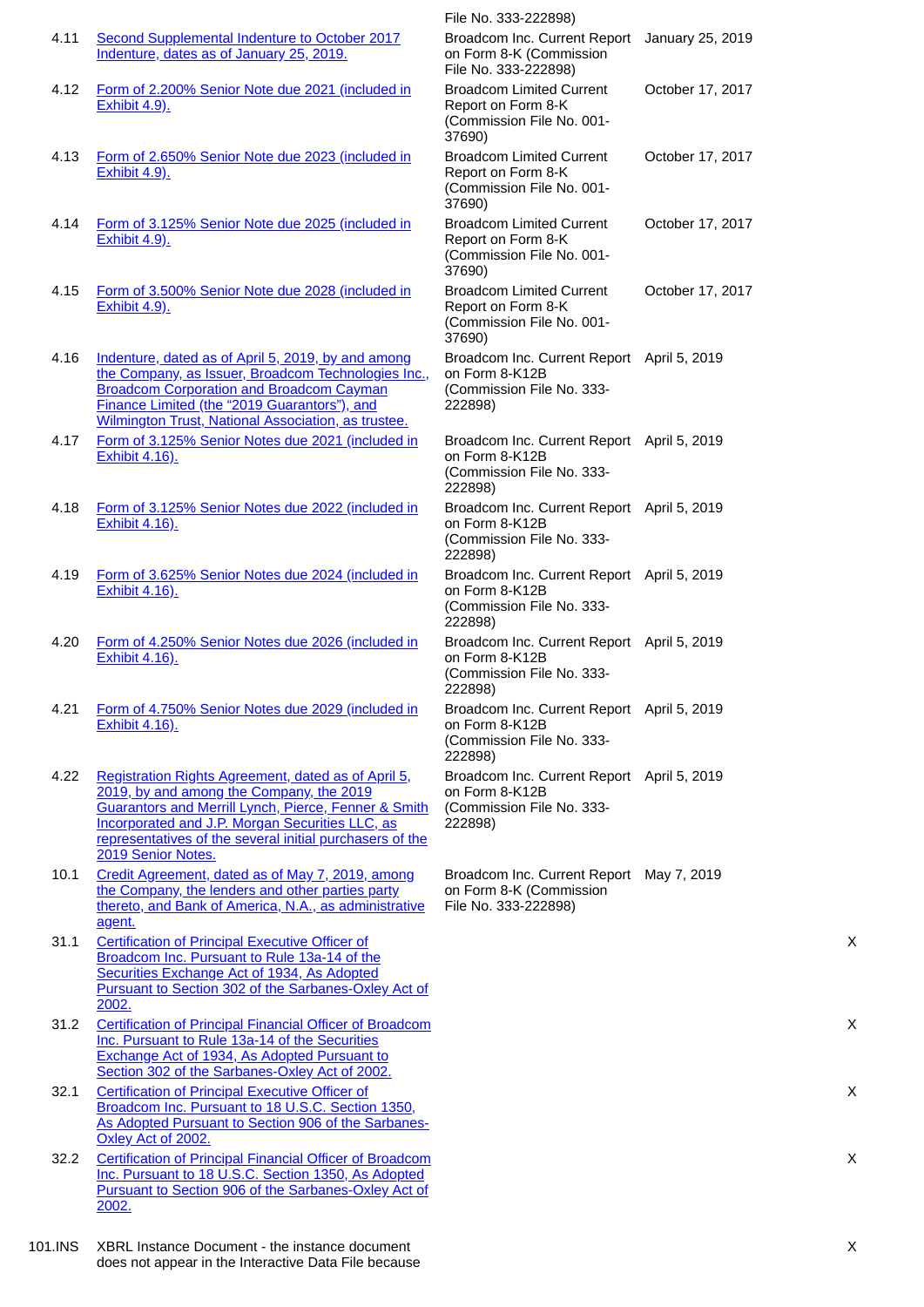its XBRL tags are embedded within the Inline XBRL document.

| 101.SCH        | <b>XBRL Schema Document</b>                                                                                                                                                                                                                     | X      |
|----------------|-------------------------------------------------------------------------------------------------------------------------------------------------------------------------------------------------------------------------------------------------|--------|
| 101.CAI        | XBRL Calculation Linkbase Document                                                                                                                                                                                                              | X      |
| 101.DEF        | <b>XBRL Definition Linkbase Document</b>                                                                                                                                                                                                        | X      |
| 101.LAB        | <b>XBRL Labels Linkbase Document</b>                                                                                                                                                                                                            | X      |
| 101.PRE<br>104 | <b>XBRL Presentation Linkbase Document</b><br>Cover Page Interactive Data File - the cover page<br>interactive data file does not appear in the Interactive<br>Data File because its XBRL tags are embedded within<br>the Inline XBRL document. | X<br>X |

# Schedules have been omitted pursuant to Item 601(b)(2) of Regulation S-K. Broadcom Inc. hereby undertakes to furnish supplementally copies of any omitted schedules upon request by the SEC.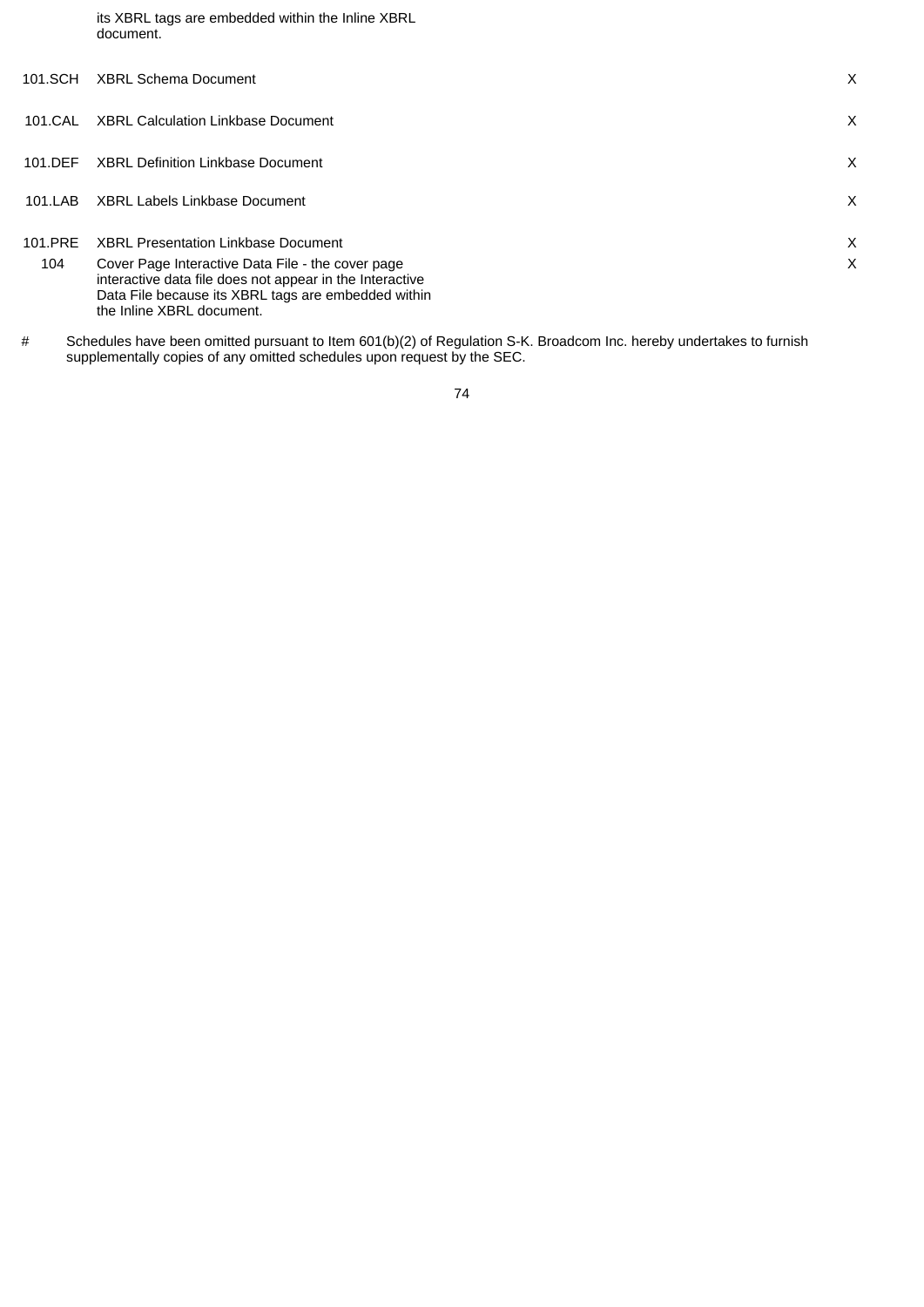# **SIGNATURES**

Pursuant to the requirements of the Securities Exchange Act of 1934, the registrant has duly caused this report to be signed on its behalf by the undersigned thereunto duly authorized.

# **BROADCOM INC.**

By: /s/ Thomas H. Krause, Jr.

Thomas H. Krause, Jr. Chief Financial Officer

Date: September 13, 2019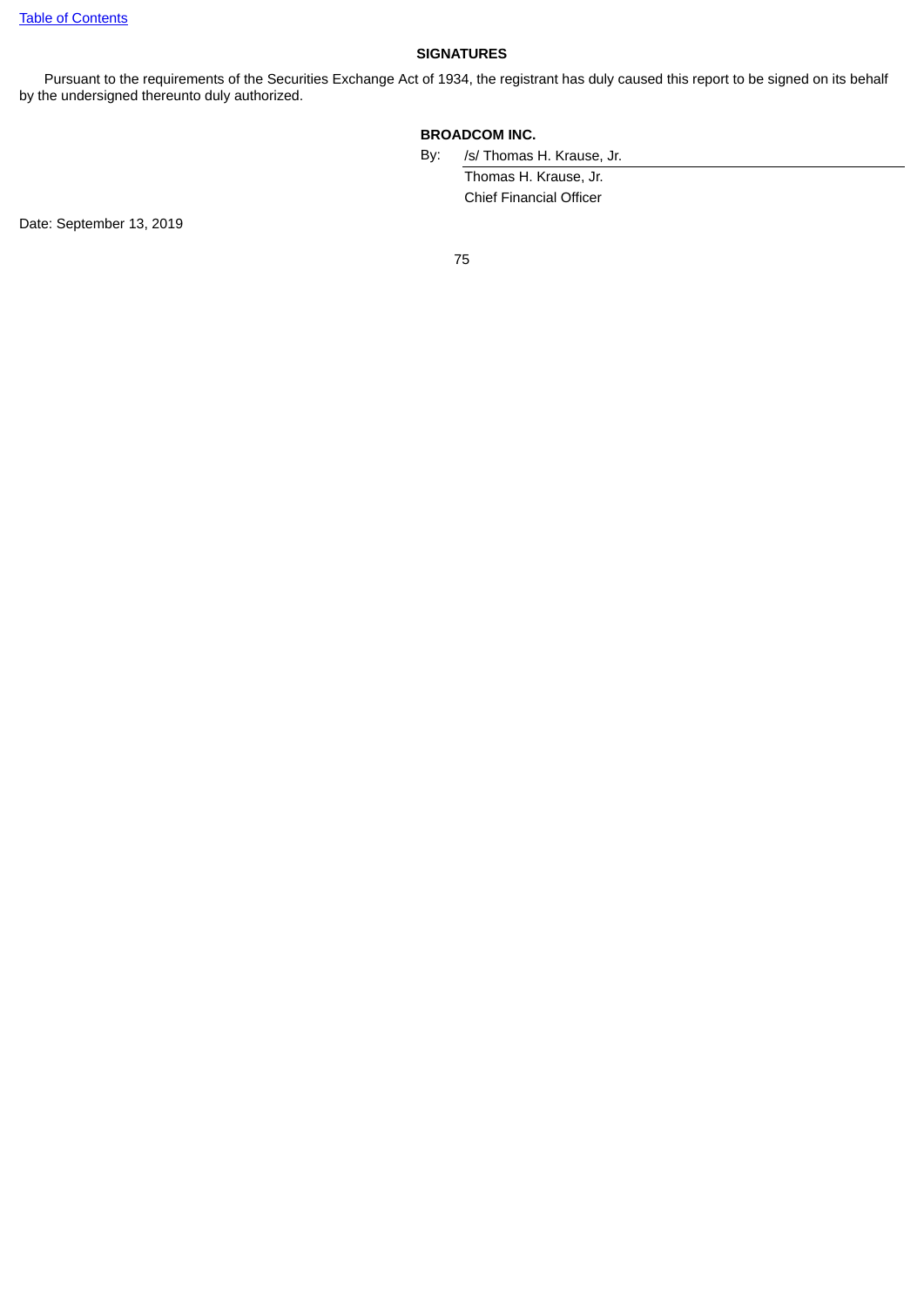### **CERTIFICATION OF CHIEF EXECUTIVE OFFICER PURSUANT TO SECTION 302 OF THE SARBANES-OXLEY ACT OF 2002**

<span id="page-80-0"></span>I, Hock E. Tan, certify that:

- 1. I have reviewed this Quarterly Report on Form 10-Q of Broadcom Inc.;
- 2. Based on my knowledge, this report does not contain any untrue statement of a material fact or omit to state a material fact necessary to make the statements made, in light of the circumstances under which such statements were made, not misleading with respect to the period covered by this report;
- 3. Based on my knowledge, the financial statements, and other financial information included in this report, fairly present in all material respects the financial condition, results of operations and cash flows of the registrant as of, and for, the periods presented in this report;
- 4. The registrant's other certifying officer and I are responsible for establishing and maintaining disclosure controls and procedures (as defined in Exchange Act Rules 13a-15(e) and 15d-15(e)) and internal control over financial reporting (as defined in Exchange Act Rules 13a-15(f) and 15d-15(f)) for the registrant and have:
	- a. Designed such disclosure controls and procedures, or caused such disclosure controls and procedures to be designed under our supervision, to ensure that material information relating to the registrant, including its consolidated subsidiaries, is made known to us by others within those entities, particularly during the period in which this report is being prepared;
	- b. Designed such internal control over financial reporting, or caused such internal control over financial reporting to be designed under our supervision, to provide reasonable assurance regarding the reliability of financial reporting and the preparation of financial statements for external purposes in accordance with generally accepted accounting principles;
	- c. Evaluated the effectiveness of the registrant's disclosure controls and procedures and presented in this report our conclusions about the effectiveness of the disclosure controls and procedures, as of the end of the period covered by this report based on such evaluation; and
	- d. Disclosed in this report any change in the registrant's internal control over financial reporting that occurred during the registrant's most recent fiscal quarter (the registrant's fourth fiscal quarter in the case of an annual report) that has materially affected, or is reasonably likely to materially affect, the registrant's internal control over financial reporting; and
- 5. The registrant's other certifying officer and I have disclosed, based on our most recent evaluation of internal control over financial reporting, to the registrant's auditors and the audit committee of the registrant's board of directors (or persons performing the equivalent functions):
	- a. All significant deficiencies and material weaknesses in the design or operation of internal control over financial reporting which are reasonably likely to adversely affect the registrant's ability to record, process, summarize and report financial information; and
	- b. Any fraud, whether or not material, that involves management or other employees who have a significant role in the registrant's internal control over financial reporting.

Date: September 13, 2019

/s/ Hock E. Tan

Hock E. Tan Chief Executive Officer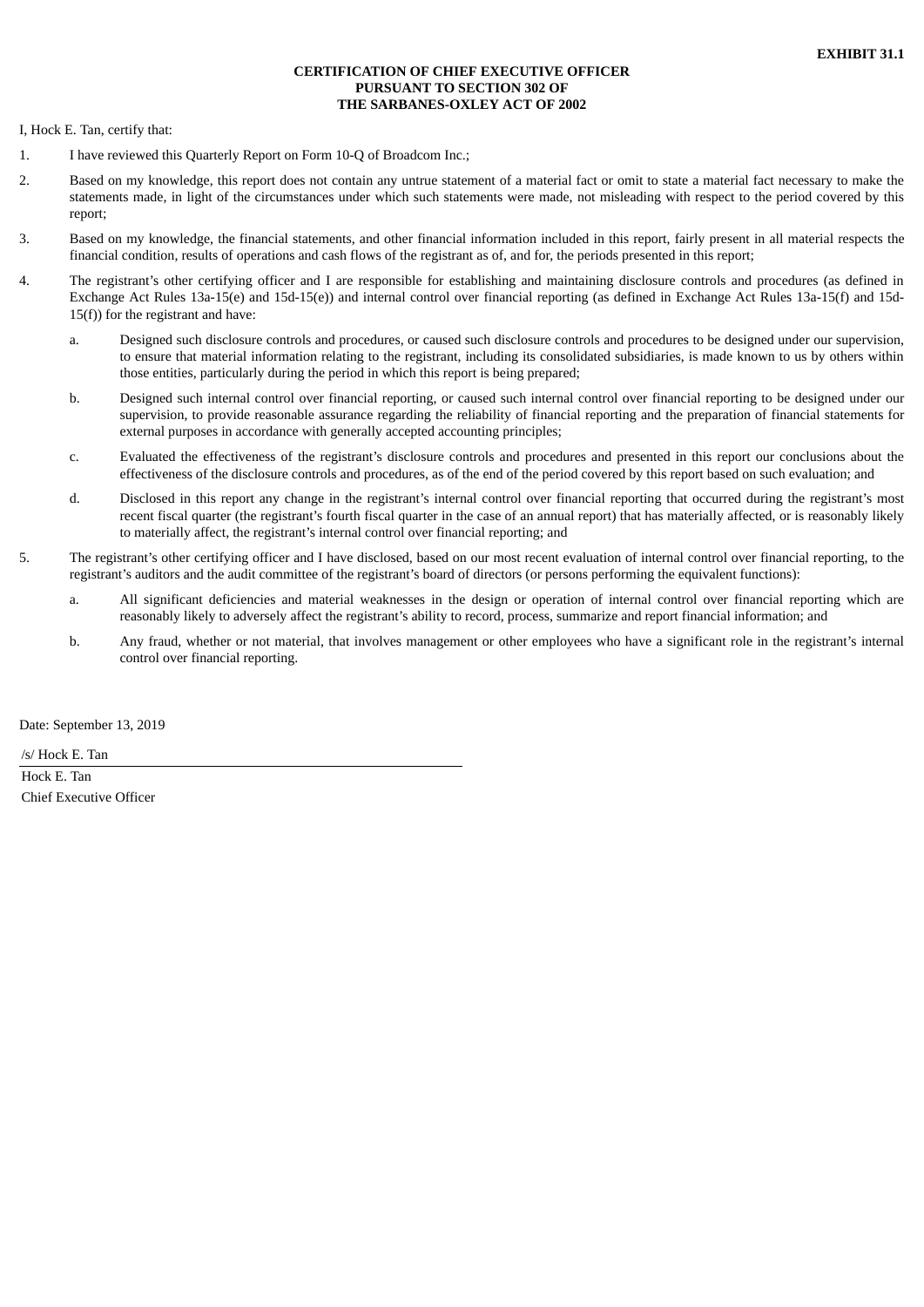#### **CERTIFICATION OF PRINCIPAL FINANCIAL OFFICER PURSUANT TO SECTION 302 OF THE SARBANES-OXLEY ACT OF 2002**

<span id="page-81-0"></span>I, Thomas H. Krause, Jr., certify that:

- 1. I have reviewed this Quarterly Report on Form 10-Q of Broadcom Inc.;
- 2. Based on my knowledge, this report does not contain any untrue statement of a material fact or omit to state a material fact necessary to make the statements made, in light of the circumstances under which such statements were made, not misleading with respect to the period covered by this report;
- 3. Based on my knowledge, the financial statements, and other financial information included in this report, fairly present in all material respects the financial condition, results of operations and cash flows of the registrant as of, and for, the periods presented in this report;
- 4. The registrant's other certifying officer and I are responsible for establishing and maintaining disclosure controls and procedures (as defined in Exchange Act Rules 13a-15(e) and 15d-15(e)) and internal control over financial reporting (as defined in Exchange Act Rules 13a-15(f) and 15d-15(f)) for the registrant and have:
	- a. Designed such disclosure controls and procedures, or caused such disclosure controls and procedures to be designed under our supervision, to ensure that material information relating to the registrant, including its consolidated subsidiaries, is made known to us by others within those entities, particularly during the period in which this report is being prepared;
	- b. Designed such internal control over financial reporting, or caused such internal control over financial reporting to be designed under our supervision, to provide reasonable assurance regarding the reliability of financial reporting and the preparation of financial statements for external purposes in accordance with generally accepted accounting principles;
	- c. Evaluated the effectiveness of the registrant's disclosure controls and procedures and presented in this report our conclusions about the effectiveness of the disclosure controls and procedures, as of the end of the period covered by this report based on such evaluation; and
	- d. Disclosed in this report any change in the registrant's internal control over financial reporting that occurred during the registrant's most recent fiscal quarter (the registrant's fourth fiscal quarter in the case of an annual report) that has materially affected, or is reasonably likely to materially affect, the registrant's internal control over financial reporting; and
- 5. The registrant's other certifying officer and I have disclosed, based on our most recent evaluation of internal control over financial reporting, to the registrant's auditors and the audit committee of the registrant's board of directors (or persons performing the equivalent functions):
	- a. All significant deficiencies and material weaknesses in the design or operation of internal control over financial reporting which are reasonably likely to adversely affect the registrant's ability to record, process, summarize and report financial information; and
	- b. Any fraud, whether or not material, that involves management or other employees who have a significant role in the registrant's internal control over financial reporting.

Date: September 13, 2019

/s/ Thomas H. Krause, Jr.

Thomas H. Krause, Jr. Chief Financial Officer and Principal Financial Officer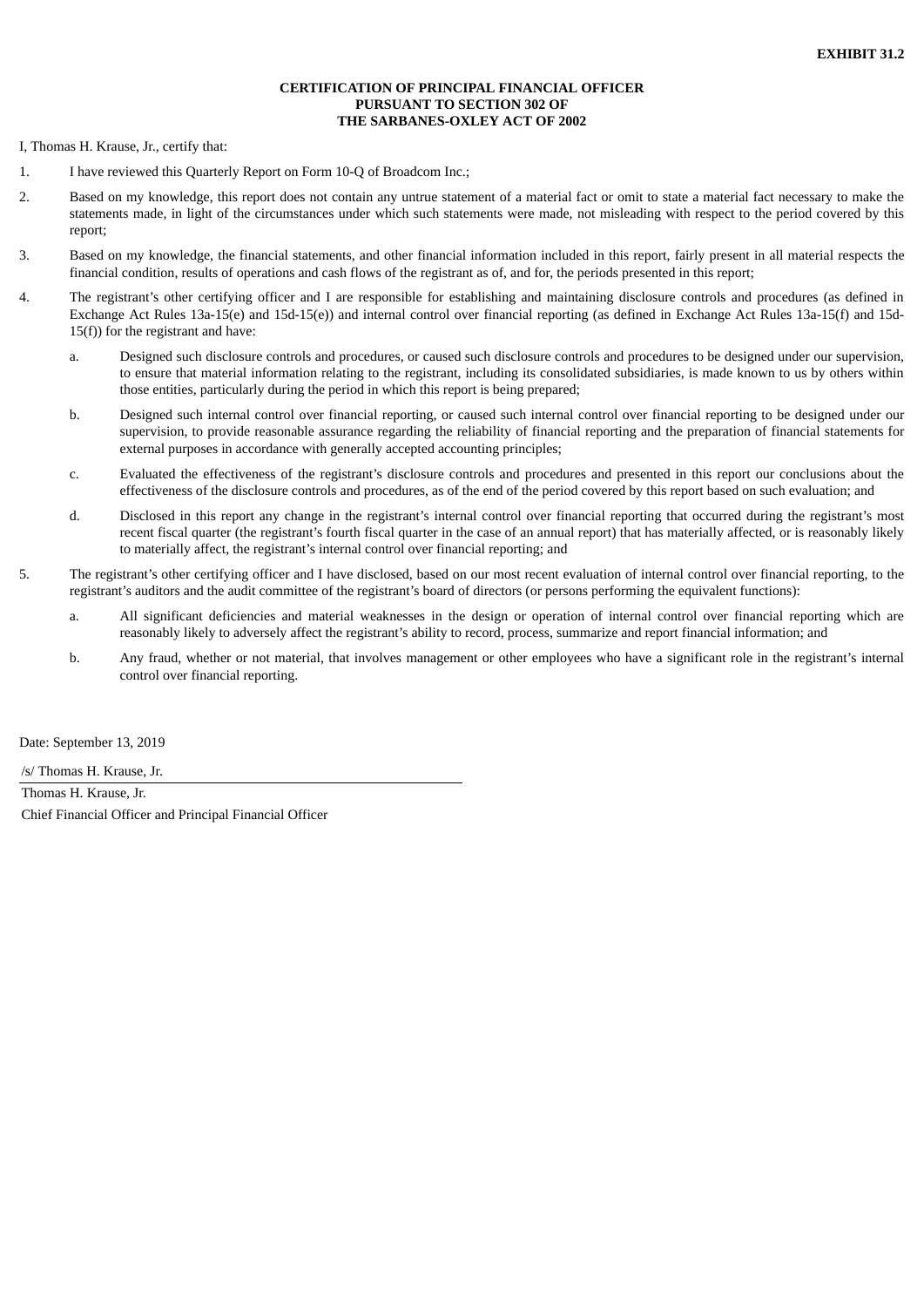#### <span id="page-82-0"></span>**CERTIFICATION OF THE CHIEF EXECUTIVE OFFICER PURSUANT TO 18 U.S.C. SECTION 1350, AS ADOPTED PURSUANT TO SECTION 906 OF THE SARBANES-OXLEY ACT OF 2002**

In connection with the Quarterly Report on Form 10-Q of Broadcom Inc. (the "Company") for the fiscal quarter ended August 4, 2019 as filed with the Securities and Exchange Commission on the date hereof (the "Report"), the undersigned, Hock E. Tan, Chief Executive Officer of the Company, hereby certifies, pursuant to 18 U.S.C. Section 1350, that:

- (1) The Report fully complies with the requirements of Section 13(a) or 15(d) of the Securities Exchange Act of 1934; and
- (2) The information contained in the Report fairly presents, in all material respects, the financial condition and results of operations of the Company.

Date: September 13, 2019 /s/ Hock E. Tan

Hock E. Tan Chief Executive Officer

The foregoing certification is being furnished solely pursuant to 18 U.S.C. § 1350 and is not being filed as part of the Report or as a separate disclosure document.